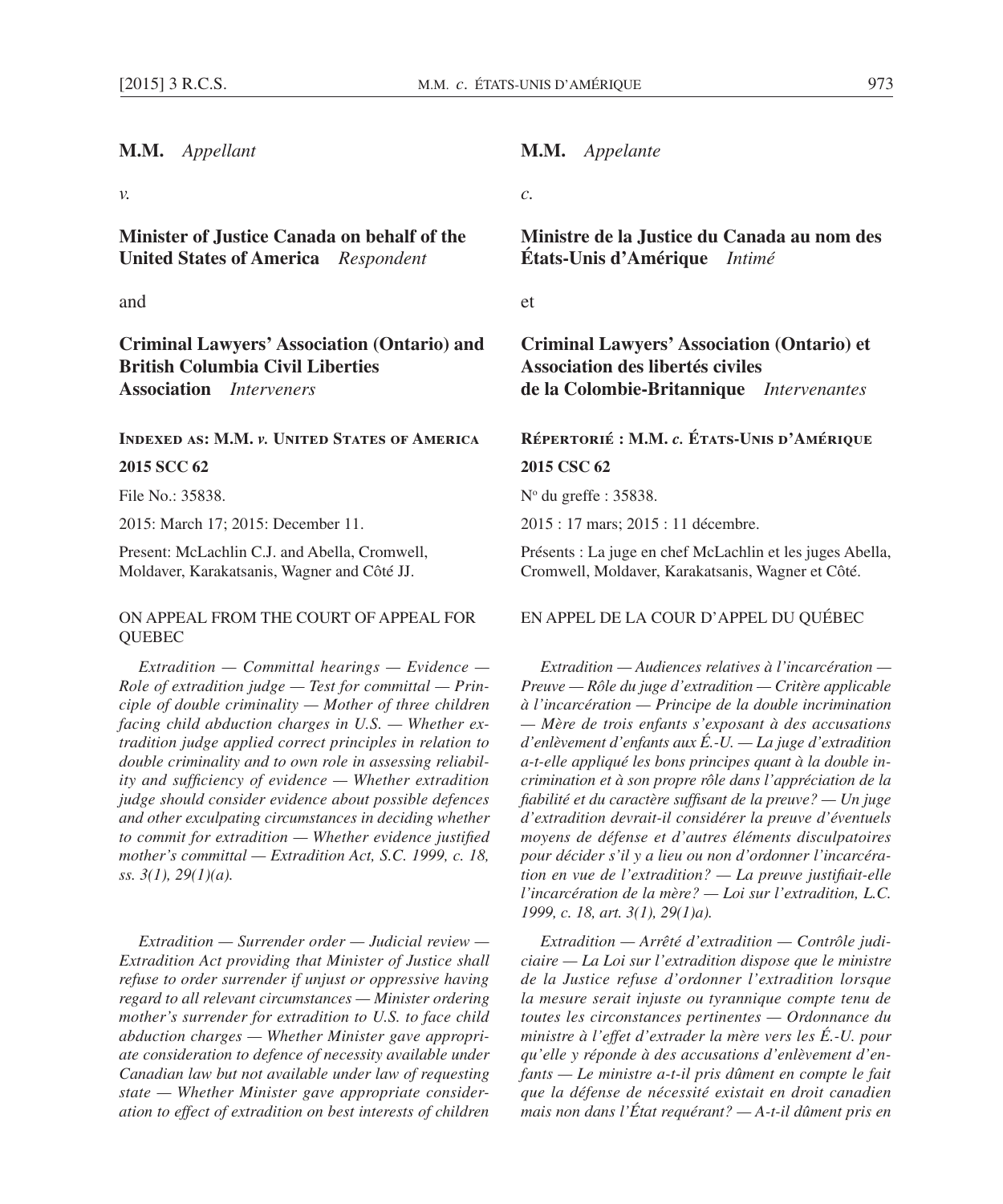*— Whether Minister's decision to surrender was reasonable — Extradition Act, S.C. 1999, c. 18, s. 44(1)(a).*

M is the mother of three children. The family was living in Georgia when the parents divorced. The Georgia courts awarded the father sole custody of the children. M was given no visitation rights and was permitted no further contact with the children. However, when the father reported the children missing in 2010, Georgia police located M with her children in a battered women's shelter in Quebec and arrested her. After being placed in foster care, the children were returned to M's care following her release on bail. The U.S. sought M's extradition to face prosecution in Georgia for the offence of interstate interference with custody. The Minister of Justice issued an Authority to Proceed ("ATP") with extradition, listing the corresponding Canadian offences of abduction in the *Criminal Code*. The Quebec Superior Court dismissed the U.S.'s application for M's committal for extradition. The Court of Appeal for Quebec, however, set aside M's discharge and ordered her committal for extradition (the "committal order"). The Minister of Justice ordered M's surrender for extradition, and the Court of Appeal dismissed her application for judicial review of the Minister's decision (the "surrender order"). M appeals both the committal and the surrender orders.

*Held* (Abella, Karakatsanis and Côté JJ. dissenting): The appeal should be dismissed in relation to both the committal order and the surrender order.

*Per* McLachlin C.J. and Cromwell, Moldaver, and Wagner JJ.: With respect to the committal order, the extradition judge applied incorrect principles in relation to the double criminality requirement and her role in assessing the reliability of the evidence before her. The extradition judge erred in law in weighing and relying on evidence of defences and other exculpatory circumstances, in finding that the requesting state's evidence did not justify committal, and in relation to her analysis of the Canadian offences. With respect to the surrender order, potential defences and the best interests of children are relevant to the Minister of Justice's decision making. In this case, the Minister appropriately considered the children's best interests and raised on his own motion the question of Georgia law in relation to M's possible defence of qualified

*compte l'effet de l'extradition sur l'intérêt supérieur des enfants? — Sa décision d'ordonner l'extradition étaitelle raisonnable? — Loi sur l'extradition, L.C. 1999, c. 18, art. 44(1)a).*

M est mère de trois enfants. La famille vivait en Géorgie lorsque les parents ont divorcé. Un tribunal de cet État a accordé au père la garde exclusive des enfants. M n'a obtenu aucun droit de visite, et tout autre contact avec les enfants lui a été interdit. Cependant, après que le père eut signalé leur disparition en 2010, la police de la Géorgie a retrouvé les enfants en compagnie de M dans un refuge pour femmes battues au Québec et a arrêté cette dernière. Les enfants ont d'abord été confiés à un foyer d'accueil, puis rendus à M une fois qu'elle a été libérée sous caution. Les É.-U. ont demandé l'extradition de M en vue de sa poursuite en Géorgie pour violation d'une ordonnance de garde à l'extérieur de l'État (*interstate interference with custody*). Le ministre de la Justice a pris un arrêté introductif d'instance (« AII ») dans lequel il énumérait les infractions canadiennes correspondantes d'enlèvement prévues dans le *Code criminel*. La Cour supérieure du Québec a rejeté la demande d'incarcération de M en vue de son extradition aux É.-U. La Cour d'appel du Québec a toutefois annulé l'ordonnance de mise en liberté de M et ordonné son incarcération en vue de son extradition (l'« ordonnance d'incarcération »). Le ministre de la Justice a ordonné l'extradition de M, puis la Cour d'appel a rejeté la demande de contrôle judiciaire visant la décision du ministre (l'« arrêté d'extradition »). M se pourvoit contre l'ordonnance d'incarcération et l'arrêté d'extradition.

*Arrêt* (les juges Abella, Karakatsanis et Côté sont dissidentes) : Le pourvoi est rejeté quant à l'ordonnance d'incarcération et à l'arrêté d'extradition.

*La* juge en chef McLachlin et les juges Cromwell, Moldaver et Wagner : Pour ce qui est de l'ordonnance d'incarcération, la juge d'extradition a appliqué les mauvais principes en ce qui concerne l'exigence de la double incrimination et le rôle du juge d'extradition dans l'appréciation de la fiabilité de la preuve offerte. Elle a commis des erreurs de droit lorsqu'elle a soupesé et invoqué la preuve de moyens de défense et d'autres éléments disculpatoires pour conclure que la preuve de l'État requérant ne justifiait pas l'incarcération, de même que dans son analyse des infractions canadiennes. En ce qui concerne l'arrêté d'extradition, les moyens de défense possibles et l'intérêt supérieur des enfants importent pour la décision du ministre de la Justice. En l'espèce, le ministre a dûment tenu compte de l'intérêt supérieur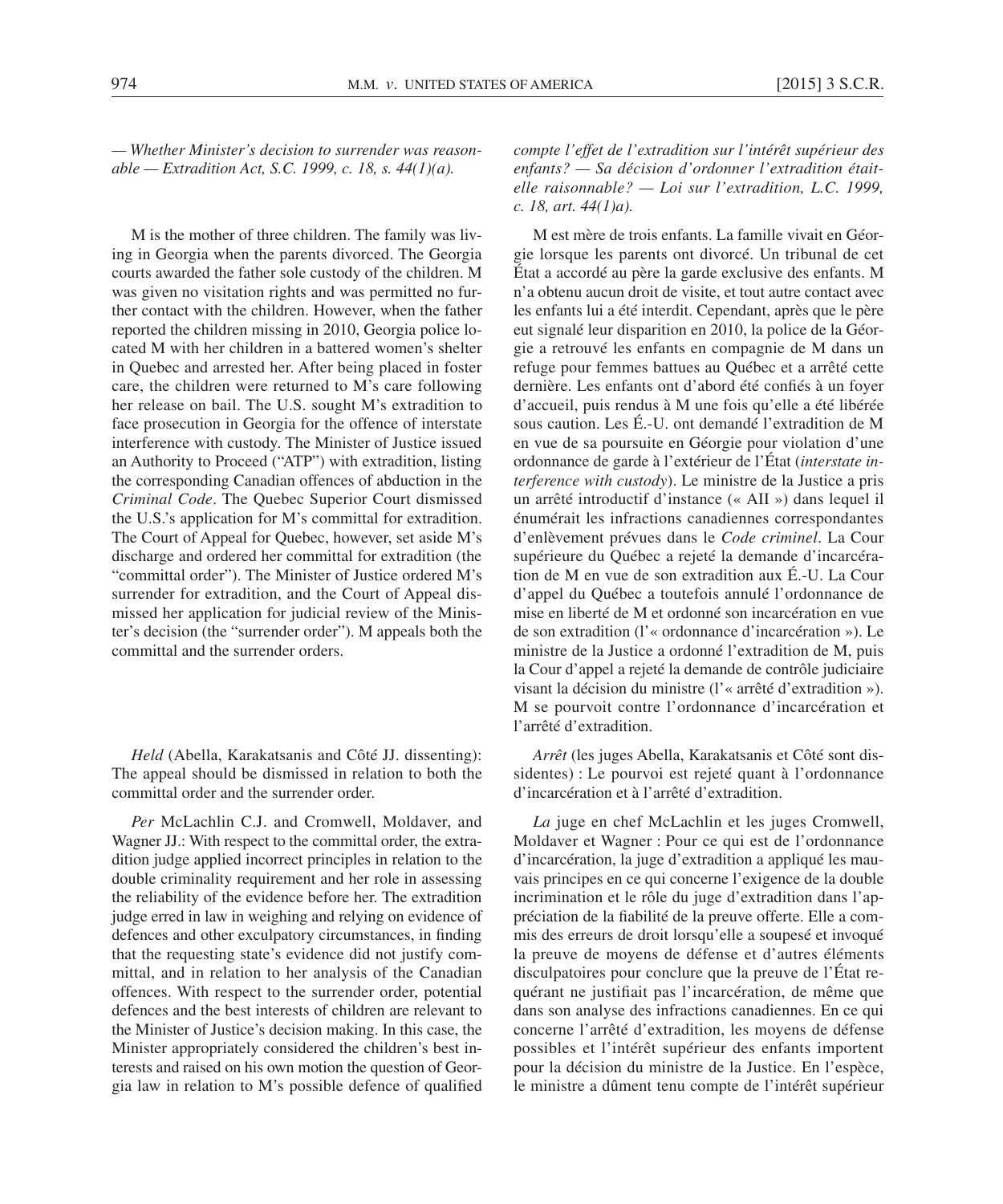necessity. As such, the Minister's decision to send M to Georgia for trial was reasonable.

The extradition process serves two important objectives: the prompt compliance with Canada's international obligations to its extradition partners, and the protection of the rights of the person sought. This requires a careful balancing of the broader purposes of extradition with those individual rights and interests. Extradition is a three-phase process (ATP, committal and surrender) and, at each stage, concern to balance these interests is apparent. Also underlying all three phases is the broad principle of double criminality expressed in s. 3(1)(*b*) of the *Extradition Act*, that is, the principle that Canada should not extradite a person to face punishment in another country for conduct that would not be criminal in Canada.

The committal phase of the extradition process serves an important, but circumscribed and limited screening function. The extradition judge is to determine whether there is evidence of conduct that, had it occurred in Canada, would justify committal for trial in Canada on the offence set out in the ATP; if not, the person must be discharged: s. 29(1)(*a*) and (3) of the *Extradition Act*. This incorporates the test that a justice conducting a preliminary inquiry must apply under Canadian law when deciding whether to commit an accused for trial. The extradition judge's role is to determine whether there is a *prima facie* case of a Canadian crime, not to become embroiled in questions about possible defences or the likelihood of conviction. Committal hearings are not trials; they are intended to be expeditious procedures to determine whether a trial should be held.

The extradition judge's role, like that of the preliminary inquiry justice, is not concerned with defences or other matters on which the accused bears an evidential or persuasive burden. While the role of the extradition judge at the committal phase has evolved as a result of legislative amendments and the requirements of the *Charter*, the basic principles governing extradition have remained the same. There is nothing in the jurisprudence suggesting any change in the extradition judge's statutorily defined role. Moreover, the jurisprudence did not and could not change by judicial decree the statutory requirement des enfants et soulevé de son propre chef la question du droit de la Géorgie en liaison avec la défense restreinte de nécessité que M aurait pu invoquer. Par conséquent, sa décision de renvoyer M en Géorgie pour qu'elle y subisse son procès était raisonnable.

La procédure d'extradition comporte deux objectifs importants, soit s'acquitter avec diligence des obligations internationales du Canada envers ses partenaires et protéger les droits de la personne dont l'extradition est demandée, d'où la nécessité d'établir un juste équilibre entre les objectifs généraux de l'extradition et les droits et les intérêts de cette personne. La procédure d'extradition se déroule en trois étapes (l'AII, l'incarcération et l'extradition) et, à chacune d'elles, le souci d'un tel équilibre est manifeste. Formulé à l'al. 3(1)*b*) de la *Loi sur l'extradition*, le principe général de la double incrimination, selon lequel le Canada devrait refuser d'extrader une personne vers un pays où elle risque d'être punie pour un acte qui n'est pas criminel au Canada, sous-tend également chacune des trois étapes de la procédure.

L'étape de l'audience relative à l'incarcération en vue de l'extradition opère un filtrage important, mais circonscrit et limité. Le juge d'extradition doit déterminer s'il existe une preuve d'actes qui, s'ils avaient été commis au Canada, justifieraient le renvoi à procès au Canada relativement à l'infraction mentionnée dans l'AII; à défaut d'une telle preuve, il doit libérer la personne (al. 29(1)*a*) et par. 29(3) de la *Loi sur l'extradition*). Il y a là intégration du critère que doit appliquer en droit canadien le juge présidant l'enquête préliminaire pour décider s'il y a lieu ou non d'ordonner le renvoi à procès d'un accusé. La fonction du juge d'extradition consiste à déterminer s'il existe une preuve suffisante à première vue de la perpétration d'une infraction canadienne, non à s'empêtrer dans un débat sur d'éventuels moyens de défense ou sur la vraisemblance d'une déclaration de culpabilité. L'audience relative à l'incarcération n'équivaut pas à un procès; elle se veut une procédure expéditive pour déterminer s'il doit y avoir procès ou non.

Ni le juge d'extradition ni le juge qui préside l'enquête préliminaire ne sauraient se pencher sur les moyens de défense ou les autres éléments dont la charge de présentation ou de persuasion appartient à l'accusé. Bien que le rôle du juge d'extradition à l'étape de l'incarcération ait évolué par suite de modifications législatives et en raison des exigences de la *Charte*, les principes fondamentaux régissant l'extradition sont demeurés les mêmes. Aucun élément de la jurisprudence ne donne à penser que le rôle imparti par la loi au juge d'extradition ait été modifié. De plus, la jurisprudence n'a pas modifié — et ne pouvait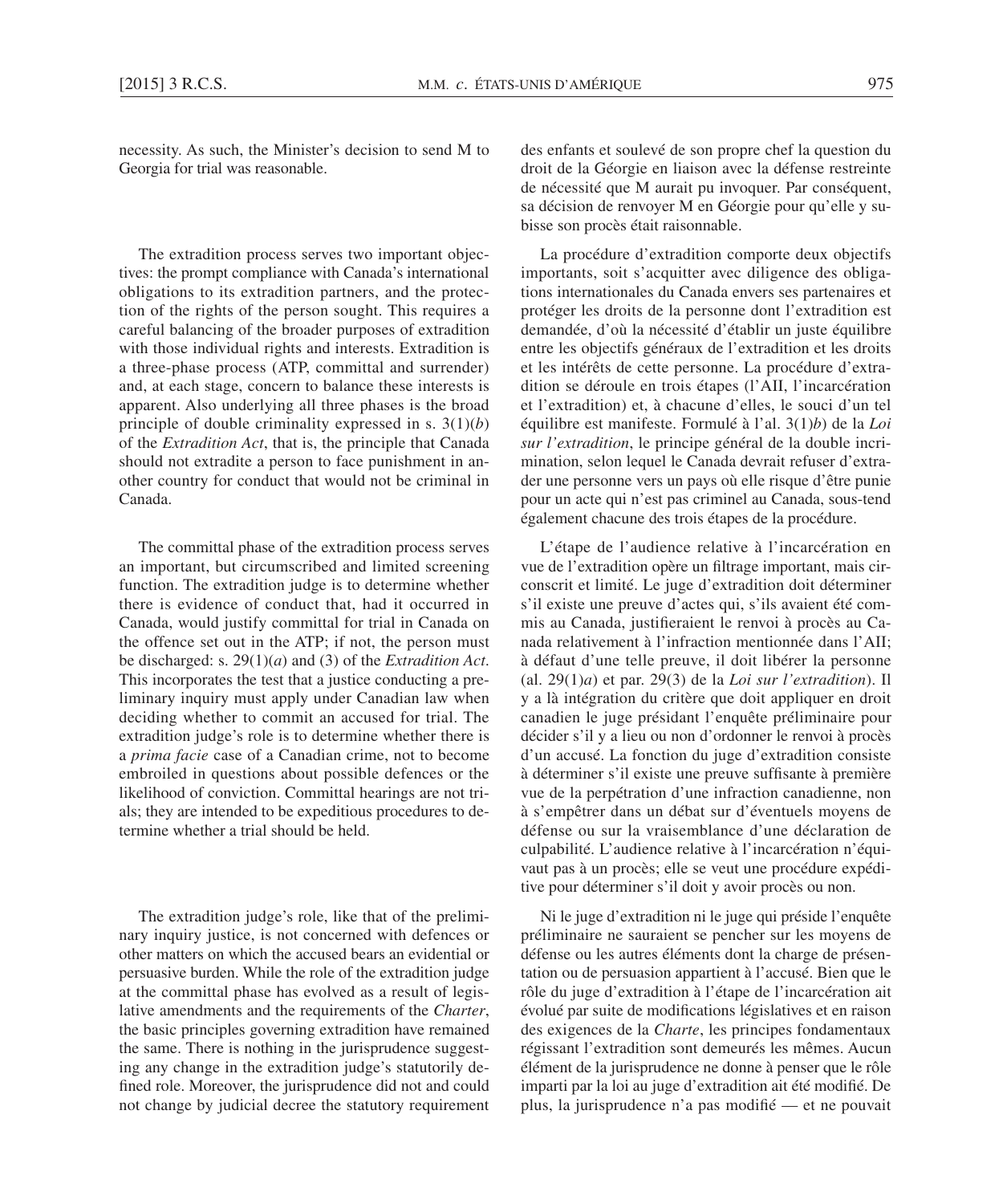that the requesting state has only to show that the record would justify committal for trial in Canada.

Overall, the correct approach is a restrained view of the role of the extradition judge in assessing the reliability of evidence. The extradition judge's starting point is that the requesting state's certified evidence is presumptively reliable. This presumption may only be rebutted by showing fundamental inadequacies or frailties in the material relied on by the requesting state. It is only where the evidence supporting committal is so defective or appears so unreliable that it would be dangerous or unsafe to act on it that the extradition judge is justified in refusing committal on this basis. In order to admit evidence from the person sought for this purpose, the judge must be persuaded that the proposed evidence, considered in light of the entire record, could support such a conclusion.

In this case, the extradition judge erred in concluding that the requesting state's evidence in the certified record of the case ("ROC") was insufficient to require committal. She gave no weight to the presumption of reliability of the ROC. The ROC supported committal here. The circumstantial evidence and the reasonable inferences that could be drawn from it were sufficient to conclude that a reasonable jury properly instructed could return a verdict of guilt. The ROC permitted reasonable inferences that M had taken the children from the parent who had lawful care of them, and was sufficient to support a reasonable inference that M had abducted the children in violation of a custody order with the intent to deprive the father of their possession.

The extradition judge also erred in law in relation to the requirements for a *prima facie* case and in relation to her analysis of the Canadian offences. With respect to s. 280(1) of the *Criminal Code* (abduction of a person under 16), her conclusions that the children left of their own volition, that they were not taken out of the father's possession by M, that "all of the evidence" indicates that the three children ran away from their father's residence and that their elder sister drove them to Canada are wrong in law and in fact. With respect to the law, depriving parents of the "possession" of their children is not limited to circumstances in which the parents were in physical control of the children. The essence of the offence is interference with the parent's exercise of his or her right of control over the child. The prosecution would not have to establish that M physically took the children.

modifier — par jugement l'exigence législative voulant que l'État requérant établisse seulement que le dossier d'extradition justifierait le renvoi à procès au Canada.

Dans l'ensemble, la bonne approche consiste à interpréter restrictivement le rôle du juge d'extradition dans l'appréciation de la fiabilité de la preuve. Au départ, le juge d'extradition présume que la preuve certifiée de l'État requérant est digne de foi. Cette présomption ne peut être réfutée que par la preuve de l'insuffisance ou de la faiblesse fondamentale des éléments invoqués par l'État requérant. Ce n'est que lorsque la preuve présentée à l'appui de l'incarcération est à ce point viciée ou semble si peu digne de foi qu'il serait dangereux ou imprudent de se fonder sur elle que le juge d'extradition peut refuser d'ordonner l'incarcération pour ce motif. Pour que soit admissible à cette fin la preuve de la personne dont l'extradition est demandée (« l'intéressé »), le juge doit être convaincu que, considérés au regard de l'ensemble du dossier, les éléments de preuve proposés pourraient permettre de tirer une telle conclusion.

En l'espèce, la juge d'extradition a eu tort de conclure que la preuve versée au dossier d'extradition certifié (« DEC ») de l'État requérant était insuffisante pour justifier l'incarcération. Elle n'a pas tenu compte de la présomption de fiabilité du DEC, et ce dernier appuyait l'incarcération en l'espèce. La preuve circonstancielle et les inférences raisonnables qui pouvaient en être tirées étaient suffisantes pour permettre à un jury raisonnable ayant reçu des directives appropriées de parvenir à un verdict de culpabilité. Le DEC permettait d'inférer raisonnablement que M avait enlevé les enfants au père, qui en avait la charge légale, et qu'elle avait enlevé les enfants en contravention avec une ordonnance de garde dans l'intention de priver leur père de leur possession.

La juge d'extradition a également commis des erreurs de droit quant aux exigences relatives à une preuve suffisante à première vue et relativement à son analyse des infractions canadiennes. En ce qui concerne le par. 280(1) du *Code criminel* (enlèvement d'une personne âgée de moins de 16 ans), ses conclusions voulant que les enfants étaient partis de leur plein gré et qu'ils n'avaient pas été enlevés à leur père par M, que « l'ensemble de la preuve » montre que les trois enfants se sont enfuis de chez leur père et que leur sœur aînée les a conduits au Canada sont erronées en fait et en droit. Au chapitre du droit, ce n'est pas seulement lorsqu'il exerce la surveillance physique des enfants que le père ou la mère peut être privé de la « possession » de ceux-ci. L'infraction consiste, pour l'essentiel, à entraver l'exercice par le père ou la mère de son droit de surveillance des enfants. La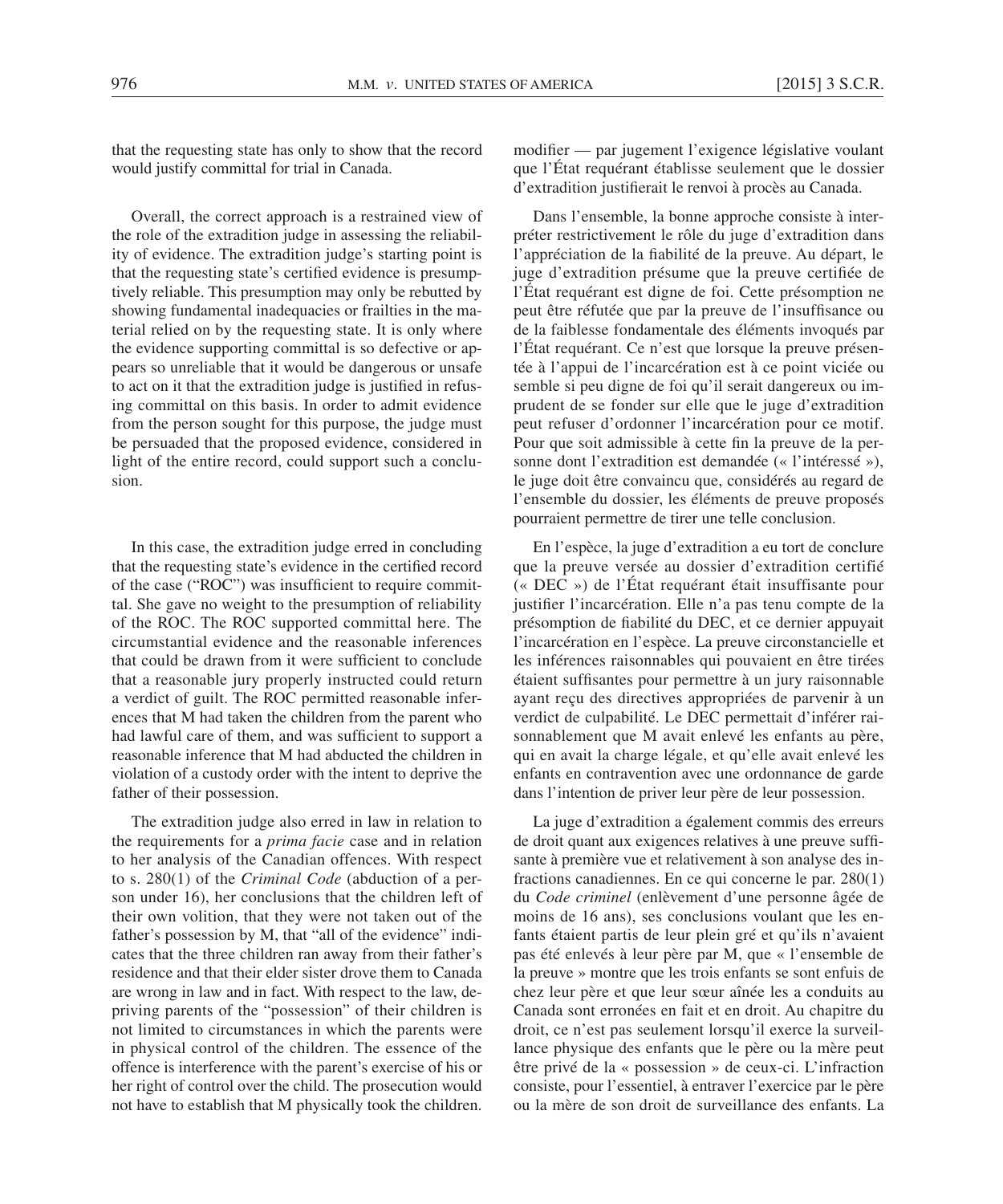As well, the extradition judge failed to recognize that there was conflicting evidence concerning how the children came to be with M in Canada. The record before the extradition judge could not reasonably be thought to meet the threshold of showing either that the evidence in the ROC was so unreliable that it should be discarded or that the inferences relied upon by the requesting state were unreasonable.

With respect to the qualified defence of necessity under s. 285 of the *Criminal Code*, again the extradition judge erred both in law and in fact. With respect to the law, it was not part of the extradition judge's role to consider whether there might be valid defences to the Canadian offences. As for the facts, the extradition judge did not consider that s. 285 requires that there be danger of imminent harm either to the children or to M herself. There was evidence of neither.

At the surrender stage of the proceedings, the Minister of Justice must not surrender a person for extradition if this would be "unjust or oppressive", pursuant to s. 44(1)(*a*) of the *Extradition Act*. The basic concern which underlies the broader principle of double criminality, which operates at the ATP and committal phases of the extradition process, may also inform the Minister's surrender decision. The Minister engages in a weighing exercise of all the relevant circumstances. This is a vitally important role because it provides an additional safeguard of the rights of the person sought and addresses matters that may not be properly considered at the two earlier stages of the extradition process. The Minister has a role to play at the surrender stage in assessing the potential consequences for the person sought of being subjected to the law of the requesting state. Where surrender would be contrary to the principles of fundamental justice, it will also be unjust and oppressive.

In exercising this power to surrender, the Minister must consider, when relevant, the best interests of children who are or may be affected by the extradition and whether there is a significant difference in jeopardy between domestic and foreign law. With respect to this latter consideration, the rationale of the broad principle of double criminality may inform the Minister's exercise of this authority to refuse surrender if there are defences available in Canada that are not available in the requesting state.

poursuite n'est pas tenue d'établir que M a bel et bien emmené les enfants. En outre, la juge d'extradition n'a pas reconnu l'existence d'éléments de preuve contradictoires sur la façon dont les enfants se sont retrouvés avec M au Canada. On ne pouvait raisonnablement considérer que le dossier de la juge d'extradition établissait que le DEC était si peu digne de foi qu'il devait être écarté ou que les inférences invoquées par l'État requérant étaient déraisonnables.

En ce qui concerne la défense restreinte de nécessité que prévoit l'art. 285 du *Code criminel*, la juge d'extradition a à nouveau commis une erreur tant de droit que de fait. Sur le plan du droit, il ne lui appartenait pas de se prononcer sur l'existence possible d'un moyen de défense valable à une infraction canadienne. Quant aux faits, elle a méconnu l'exigence, à l'art. 285, d'un danger imminent pour les enfants ou M elle-même. Aucun élément ne tendait à prouver l'existence d'un tel danger.

À l'étape de la décision sur l'extradition, le ministre de la Justice doit refuser d'extrader la personne lorsque la mesure serait « injuste ou tyrannique » au sens de l'al. 44(1)*a*) de la *Loi sur l'extradition*. Le souci fondamental qui sous-tend le principe général de la double incrimination, qui vaut aux étapes de l'AII et de l'incarcération de la procédure d'extradition, peut aussi jouer dans la décision du ministre d'ordonner ou non l'extradition. Le ministre se livre à un examen de toutes les circonstances en cause. Ce rôle revêt une importance capitale en ce qu'il offre une garantie supplémentaire aux droits de l'intéressé et qu'il s'intéresse à des questions qui ne sont pas forcément dûment prises en compte aux deux premières étapes de la procédure d'extradition. Le ministre a compétence, à l'étape de la décision sur l'extradition, pour évaluer les conséquences susceptibles de découler de l'assujettissement de l'intéressé au droit de l'État requérant. Lorsque l'extradition serait contraire aux principes de justice fondamentale, elle sera également injuste et tyrannique.

Lorsqu'il exerce ce pouvoir d'extradition, le ministre doit tenir compte de l'intérêt supérieur des enfants, s'il en est, qui sont touchés ou susceptibles d'être touchés par l'extradition et se demander s'il existe un écart important entre le droit étranger et le droit interne en ce qui concerne le péril auquel s'expose l'intéressé. À cet égard, la raison d'être du principe général de la double incrimination peut jouer dans l'exercice du pouvoir du ministre de refuser l'extradition lorsqu'un moyen de défense qui pourrait être invoqué au Canada n'existe pas dans l'État requérant.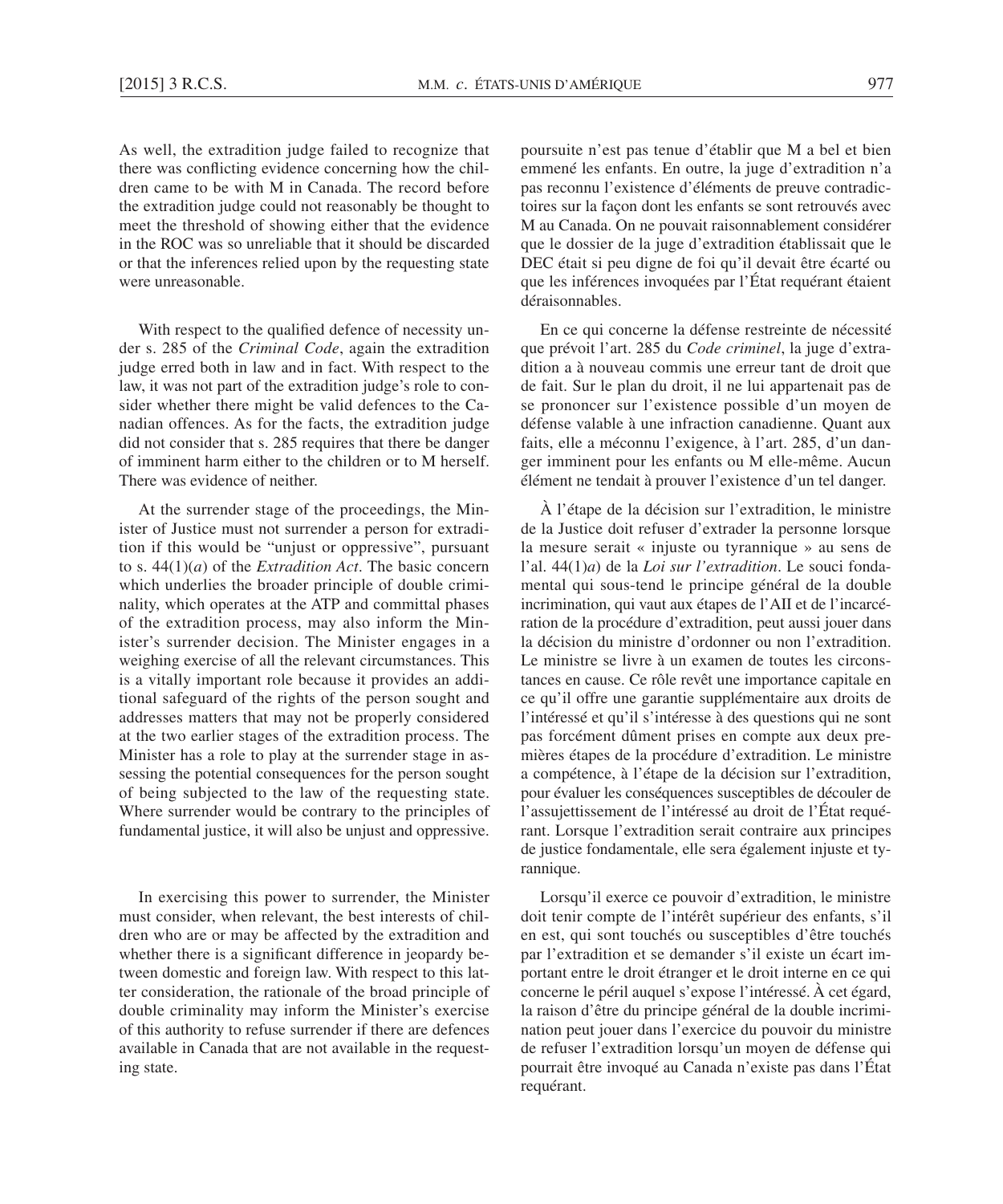Thus, the availability of possible defences that fall outside of the scope of the double criminality inquiry required at the first two phases of the extradition process can nonetheless be relevant at the third. It follows from this that the Minister should consider, when relevant, how the person sought would be affected by the unavailability of a comparable defence in the requesting state.

However, it does not follow that every difference in the availability of defences or in jeopardy makes extradition unjust or oppressive or contrary to the principles of fundamental justice. There is generally speaking nothing unjust in surrendering a person to face the legal consequences of their acts in the place where they were committed. Differences in legal systems — even substantial differences — should not, generally speaking, constitute grounds for refusing surrender. Before the unavailability of a defence could engage the threshold for refusal, the person sought must show: (1) that there is, in fact, a difference of substance in the respective laws of the requested and requesting state so that the defence is available in Canada but no comparable defence is available in the requesting state; (2) that there is a reasonable prospect of success were the defence to be raised if he or she were tried for the same conduct in Canada; and (3) that the difference between the laws of the two countries must lead to a significantly greater jeopardy for the person sought in the requesting state. If these three elements are present, then the Minister is required to weigh the potential difference in defences along with all the other relevant considerations in making his or her surrender decision. The onus of persuasion remains on the person sought. The Minister's ultimate conclusion will be treated with deference on judicial review.

In this case, the Minister's decision was not unreasonable because M did not meet any of the three threshold requirements. First, M did not show that there is any difference in substance between the law in Canada and in Georgia. Given the fact that the U.S. authorities advised the Minister that M could rely on a defence of coercion at her trial in Georgia, there is no reason to assume that there is a significant substantive difference between coercion and necessity. The record contains nothing to support the assertion that there is no defence in Georgia comparable to the statutory necessity defence. Second, the material in the record does not show a reasonable prospect of success on the Canadian qualified defence of necessity if M were tried for the alleged conduct in Canada. This defence is available only if there was "imminent harm". The material before the Minister did not

Ainsi, l'existence de moyens de défense éventuels qui débordent le cadre de l'analyse liée à la double incrimination que commandent les deux premières étapes de la procédure d'extradition peut néanmoins être pertinente à la troisième. Il s'ensuit que le ministre devrait tenir compte de la manière dont, le cas échéant, l'intéressé serait touché par l'inexistence d'un moyen de défense équivalent dans l'État requérant.

Or, toute différence quant à l'existence d'un péril ou d'un moyen de défense ne rend pas l'extradition injuste ou tyrannique ou contraire aux principes de justice fondamentale. En général, il n'y a rien d'injuste dans le fait d'extrader l'intéressé pour qu'il subisse les conséquences juridiques de ses actes là où il les a commis. Les différences entre les systèmes de droit, si importantes soientelles, ne devraient généralement pas constituer des motifs de refuser d'ordonner l'extradition. Pour que l'inexistence d'un moyen de défense puisse donner ouverture au refus d'extrader, l'intéressé doit établir (1) qu'une différence de fond existe bel et bien entre les règles de l'État requis et celles de l'État requérant, de sorte que le moyen de défense existe au Canada, mais qu'aucune défense équivalente n'existe dans l'État requérant, (2) qu'il y a une possibilité raisonnable que soit retenu le moyen de défense s'il était invoqué au Canada pour les mêmes actes et (3) que la différence entre les lois des deux pays se traduit par un péril beaucoup plus grand pour l'intéressé dans l'État requérant. Lorsque ces trois conditions sont réunies, le ministre doit tenir compte des différences possibles entre les moyens de défense de pair avec tous les autres éléments pertinents pour décider d'ordonner ou non l'extradition. La charge de persuasion continue d'appartenir à l'intéressé. La décision à laquelle arrive finalement le ministre commande la déférence en cas de contrôle judiciaire.

En l'espèce, la décision du ministre n'était pas déraisonnable, car M n'a rempli aucune des trois conditions. D'abord, M n'a pas établi de différence de fond entre le droit du Canada et celui de la Géorgie. Eu égard au fait que les autorités américaines ont indiqué au ministre que M pourrait invoquer la coercition en défense aux accusations en Géorgie, il n'y a aucune raison de supposer que la coercition et la nécessité diffèrent sensiblement sur le fond. Nul élément du dossier n'appuie l'allégation selon laquelle le droit de la Géorgie n'offre pas une défense équivalente à celle de la nécessité que prévoit notre loi. Deuxièmement, le dossier ne permet pas de conclure à une possibilité raisonnable que soit retenue la défense restreinte de nécessité prévue au Canada si M était poursuivie au pays pour les actes qui lui sont reprochés. Cette défense ne vaut que s'il y avait un « danger imminent ».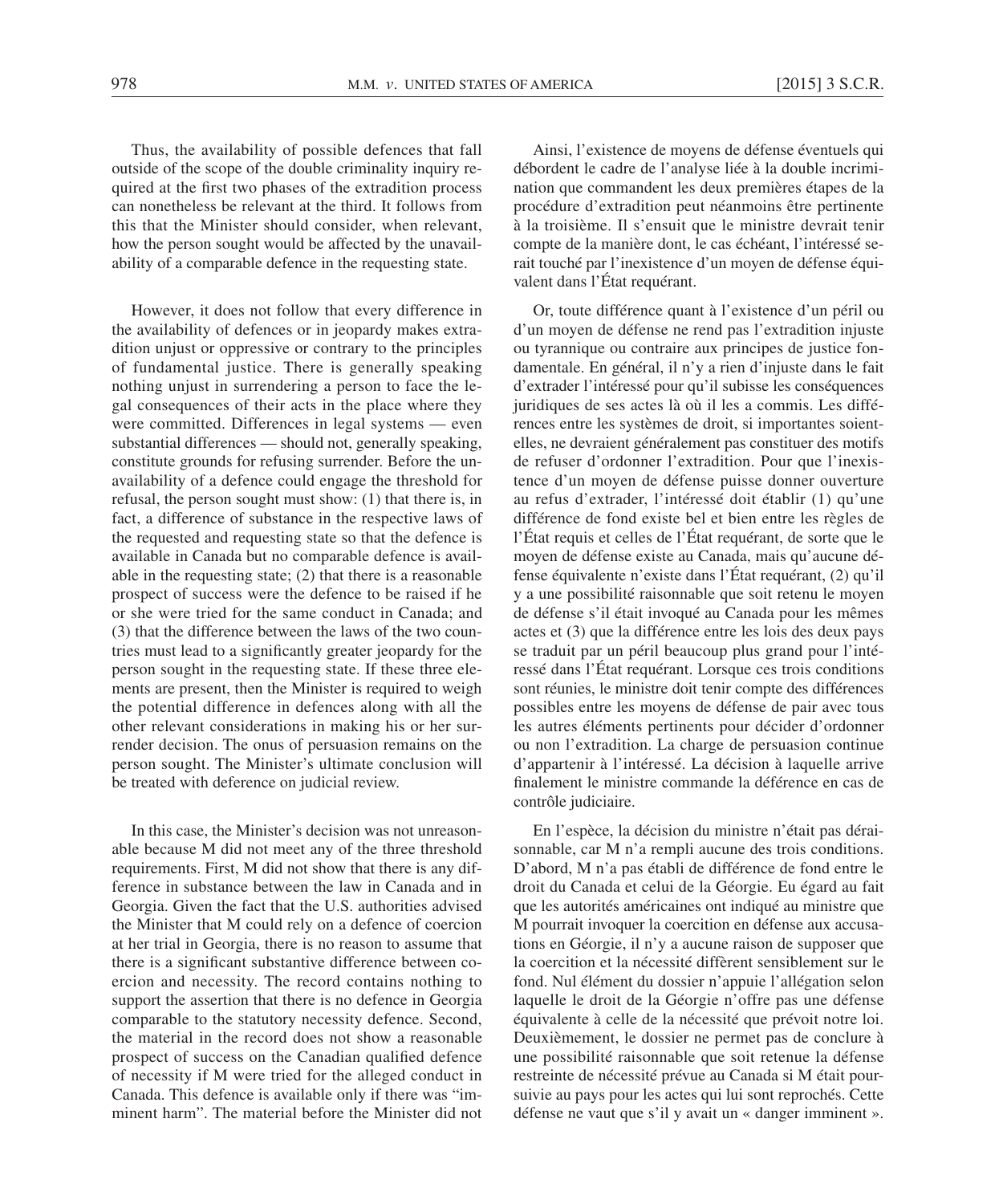provide any basis to think that the imminent harm requirement was present here. Furthermore, M's position on the facts changed dramatically in her submissions to the Minister, such that these contentions could not reasonably be thought to be entitled to much weight. Third, M failed to show that she faced significantly greater jeopardy in Georgia than in Canada.

On the issue of the best interests of the children, the Minister, in making a surrender decision, can consider personal circumstances, including the hardship extradition will create for families, and it is necessary to do so where the material puts these considerations in play. This obligation extends to considering the best interests of children who will or may be affected by extradition when the material on record shows that this is a relevant concern. However, the best interests of children on surrender for extradition must be considered in light of other important legal principles and the facts of the individual case. The legal principle of the best interests of the child may be subordinated to other concerns in appropriate contexts; its application is inevitably highly contextual; and society does not always deem it essential that the best interests of the child trump all other concerns. For example, the consequences of a parent having to face criminal charges elsewhere cannot in themselves be unjust or oppressive.

In this case, the Minister was required to consider the best interests of the children in making his surrender decision. The Minister's key conclusions were that the best interests of the children were unclear, that the impact of extradition on the children was also unclear and that there were important considerations favouring surrender for extradition. These key conclusions were reasonable and they led to a reasonable decision to surrender M. On any reasonable view of the record, what would be best for these children was anything but clear given their unhappy, unstable and complicated family history and the apparent problems of both parents. With respect to the impact of M's extradition on the children, there was nothing before the Minister and nothing in the record before this Court providing any further information about the children's welfare or M's parenting abilities after the children were returned to her care, nothing that suggested to the Minister that the children would be returned to their father's care if their mother were surrendered, nothing in the material about whether M would be incarcerated pending her trial in Georgia or what impact her pending criminal charges could have on her relationship with the children, Les éléments dont disposait le ministre ne lui permettaient pas de croire que cette exigence d'un danger imminent était remplie en l'espèce. De plus, M a sensiblement modifié sa version des faits dans ses observations au ministre, si bien que ces prétentions ne pouvaient pas raisonnablement se voir accorder beaucoup d'importance. Troisièmement, M n'a pas établi qu'elle s'exposait à un péril sensiblement plus grand en Géorgie qu'au Canada.

En ce qui concerne l'intérêt supérieur des enfants, le ministre, pour arriver à sa décision d'ordonner ou non l'extradition, peut tenir compte des circonstances personnelles, y compris les difficultés que l'extradition occasionnera à la famille. Il est tenu de le faire lorsque la preuve met de tels éléments en jeu, et son examen englobe alors l'intérêt supérieur des enfants qui seront touchés par l'extradition ou qui pourraient l'être lorsqu'il appert des éléments au dossier que cette considération est pertinente. Toutefois, l'intérêt supérieur des enfants en cas d'extradition doit être considéré à la lumière d'autres principes de droit importants et des faits de l'affaire. Le principe juridique qu'est l'intérêt supérieur de l'enfant peut être subordonné à d'autres intérêts dans des contextes appropriés, son application ne peut que dépendre fortement du contexte et la société estime qu'il n'est pas toujours essentiel que l'intérêt supérieur de l'enfant ait préséance sur tous les autres intérêts en cause. Par exemple, les conséquences d'une mise en accusation du père ou de la mère à l'étranger ne peuvent en soi être injustes ou tyranniques.

Dans le cas qui nous occupe, le ministre devait tenir compte de l'intérêt supérieur des enfants pour prendre sa décision d'extrader ou non. Ses principales conclusions étaient les suivantes : l'intérêt supérieur des enfants n'était pas clair, les conséquences de l'extradition sur eux n'étaient pas claires non plus et des considérations importantes militaient en faveur de l'extradition. Ces conclusions clés étaient raisonnables et ont mené à la décision raisonnable d'ordonner l'extradition de M. Suivant n'importe quelle interprétation raisonnable du dossier, ce qui serait préférable pour les enfants était tout sauf clair étant donné le parcours compliqué de cette famille malheureuse et instable et les problèmes évidents du père et de la mère. En ce qui concerne les répercussions de l'extradition de M sur les enfants, ni la preuve offerte au ministre, ni celle dont la Cour dispose aujourd'hui ne renseignent davantage sur le bien-être des enfants ou la façon dont M s'est acquittée de son rôle de mère après que les enfants lui eurent été rendus, aucun élément ne permettait au ministre de dire qu'ils seraient rendus à leur père si leur mère était extradée, il n'y a au dossier aucun élément permettant de savoir si M sera incarcérée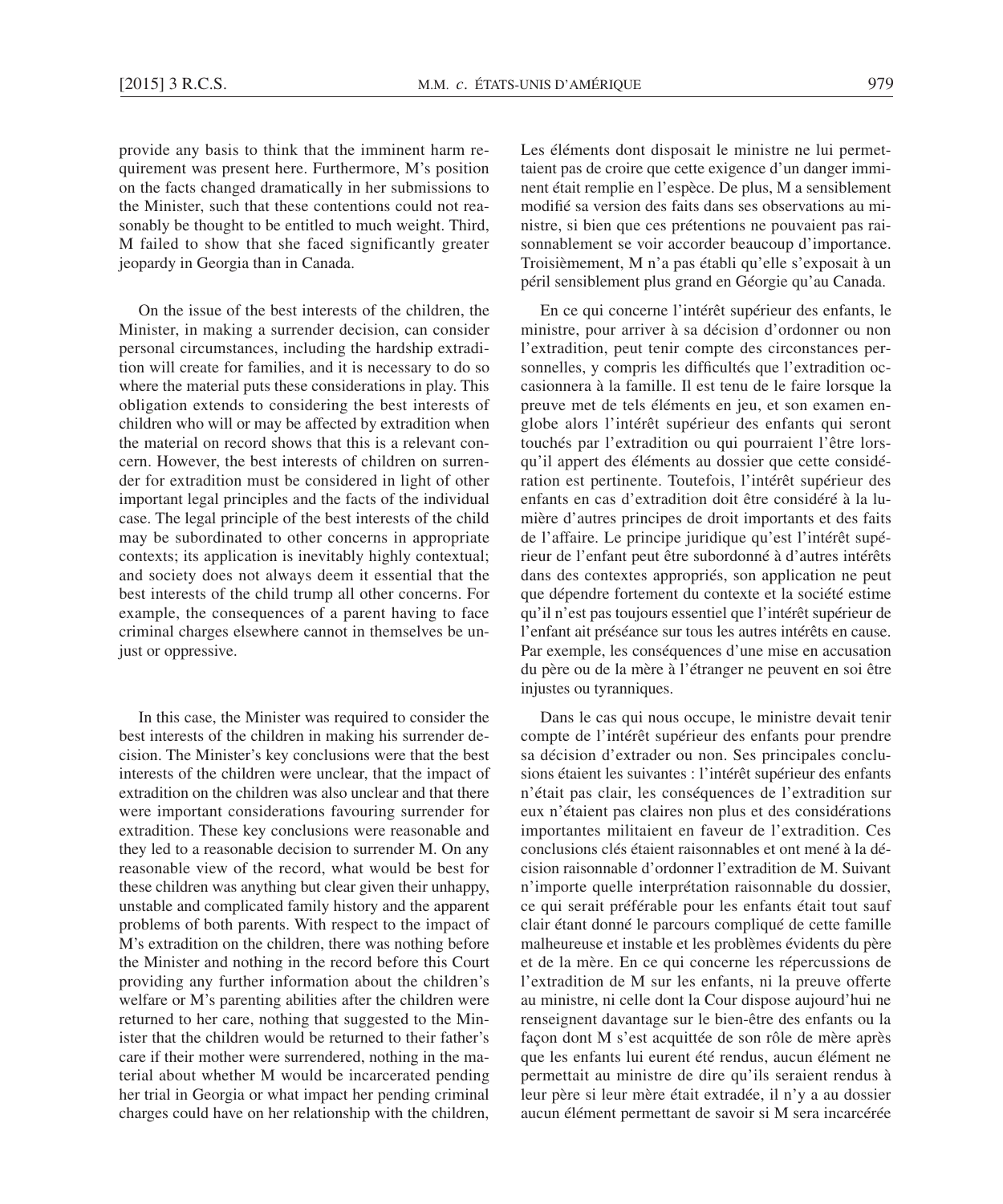and no evidence about other possible family placements either in Canada or in the United States.

*Per* Abella, Karakatsanis and Côté JJ. (dissenting): No one can be extradited unless his or her conduct would have constituted an offence that is punishable in Canada. This is known as the principle of double criminality, a cornerstone of the extradition process in Canada. Its purpose is to ensure that no one is surrendered from Canada to face prosecution in another country for conduct that does not amount to a criminal offence in this country. Double criminality is based on ensuring that a person's liberty is not restricted as a consequence of offences not recognized as criminal by the requested state. In other words, where a person is extradited for conduct not amounting to a criminal offence in Canada, the principle of double criminality is offended. Given the context of extradition proceedings and the liberty interests involved, the threshold for committal for extradition is higher than the threshold that applies to preliminary inquiries in criminal proceedings. To justify committal in extradition proceedings, the evidence must be such that a reasonable, properly instructed jury could return a guilty verdict.

Section 285 of the *Criminal Code* states that no one will be found guilty of an offence under ss. 280 to 283 of the *Criminal Code* if the taking or harbouring of any young person was necessary to protect him or her from danger of imminent harm. The result of s. 285 is that an accused who would otherwise be guilty of an offence under ss. 280 to 283, but whose conduct falls under the conditions specified in s. 285, is not criminally liable for his or her actions. In the words of s. 3(1)(*b*) of the *Extradition Act*, the conduct would not have constituted a punishable offence. Consideration of the s. 285 defence where a person is sought for extradition under ss. 280 to 283 is a necessary component of determining whether a punishable offence has occurred in Canada.

Removing consideration of s. 285 from the scope of the extradition judge's review would fail to give proper effect to the principle of double criminality. If the double criminality requirement is to achieve its purpose of ensuring that a person is not surrendered to face prosecution for conduct that would not amount to a criminal offence in Canada, s. 285 must be taken into account when deciding whether a person's conduct would constitute a crime ou non jusqu'à son procès en Géorgie ou quelles seront les répercussions des accusations criminelles portées contre elle sur sa relation avec ses enfants, et aucune donnée sur la possibilité d'autres arrangements familiaux au Canada ou aux États-Unis ne figure au dossier.

*Les* juges Abella, Karakatsanis et Côté (dissidentes) : Personne ne peut être extradé, à moins que sa conduite ait constitué une infraction punissable au Canada. C'est ce qu'on appelle le principe de la double incrimination, l'une des pierres angulaires du processus d'extradition au Canada. Il vise à garantir que personne ne soit extradé du Canada vers un autre État afin d'y être traduit en justice pour des actes qui ne constituent pas une infraction criminelle dans notre pays. La double incrimination repose sur la nécessité de garantir qu'il ne sera pas porté atteinte à la liberté d'une personne pour des infractions qui ne sont pas considérées comme criminelles par l'État requis. Autrement dit, lorsqu'une personne est extradée pour des actes qui ne correspondent pas à une infraction criminelle au Canada, il y a entorse au principe de la double incrimination. Vu le contexte des procédures d'extradition et les droits à la liberté en cause, le critère applicable à l'incarcération en vue de l'extradition est plus exigeant que celui applicable dans une enquête préliminaire en matière criminelle. Pour justifier l'incarcération dans une procédure d'extradition, la preuve doit être telle qu'un jury raisonnable ayant reçu des directives appropriées pourrait rendre un verdict de culpabilité.

L'article 285 du *Code criminel* précise que nul ne peut être déclaré coupable d'une infraction visée aux art. 280 à 283 si l'enlèvement ou l'hébergement était nécessaire pour protéger la jeune personne d'un danger imminent. Cette disposition a pour effet de rendre non criminellement responsable de ses actes l'accusé qui serait par ailleurs coupable d'une infraction prévue aux art. 280 à 283, mais dont la conduite satisfait aux conditions qu'elle énonce. Selon le libellé de l'al. 3(1)*b*) de la *Loi sur l'extradition*, ses actes n'auraient pas constitué une infraction sanctionnée. Lorsqu'une personne fait l'objet d'une demande d'extradition pour une infraction prévue aux art. 280 à 283, l'examen de la défense fondée sur l'art. 285 constitue un élément essentiel pour déterminer si une infraction sanctionnée a été commise au Canada.

Soustraire l'art. 285 à l'examen du juge d'extradition reviendrait à ne pas donner l'effet voulu au principe de la double incrimination. Pour que l'exigence relative à la double incrimination puisse atteindre son objectif, c'està-dire empêcher qu'une personne ne soit extradée en vue d'être traduite en justice pour des actes qui ne constitueraient pas une infraction criminelle au Canada, il faut prendre en considération l'art. 285 au moment de décider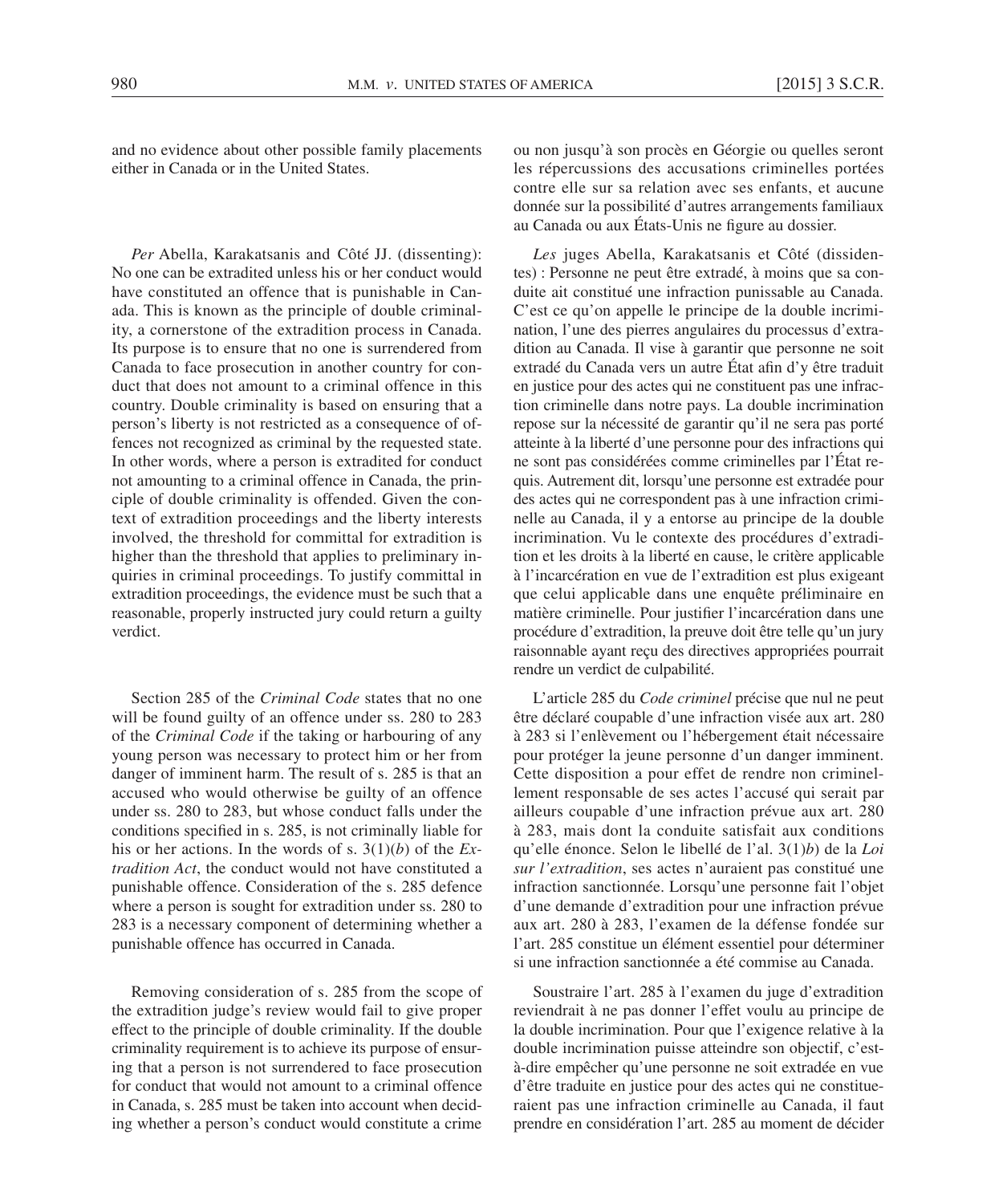if committed in this country and so justify committal. To preclude its consideration is to unduly narrow the role of the extradition judge in ensuring that double criminality is met, and in providing a meaningful process safeguarding the liberty interests of the person sought for extradition.

The defence that it was necessary to rescue the children to protect them from imminent harm is not available in the state of Georgia. The children were 9, 10 and 14 years old. The extradition judge found that the children were afraid of their father and that he had physically and mentally mistreated them. She also found that the children had run away from their father without any assistance or even the knowledge of their mother, that it was more than a week before they contacted her for help and that the mother's actions in taking the children after they ran away were to protect them from further harm.

Based on a meaningful judicial assessment of the whole of the evidence, the extradition judge correctly determined that the evidence did not reveal conduct that would justify committal. Given the clear wording of s. 285, the mother could not be found guilty on the charge of abduction since her intent was to protect the children from danger of imminent harm at the hands of their father. No reasonable jury in Canada, properly instructed, could therefore return a verdict of guilty on the charge of abduction of the children against the mother in the circumstances. Committal, as the extradition judge concluded, is therefore not justified.

Section 44(1)(*a*) of the *Extradition Act* requires the Minister of Justice to consider *all* the relevant circumstances in deciding whether surrender would be unjust or oppressive. Even if one were to accept that the requirements for double criminality have been met, this does not relieve the Minister of his responsibility to consider that a statutory defence that goes to the very heart of the offence is available in Canada and not in Georgia. Such a consideration falls squarely within the Minister's statutory safety valve function at the surrender stage and is therefore a necessary consideration when discretion is exercised under s. 44(1)(*a*).

So too are the best interests of the children. In her submissions to the Minister, the mother noted that the children fled from their abusive father and would face si les actes de cette personne constitueraient un crime s'ils avaient été commis dans notre pays et justifieraient donc l'incarcération. Empêcher la prise en compte de cette disposition restreint indûment le rôle du juge d'extradition lorsqu'il s'agit de veiller au respect du principe de la double incrimination et d'assurer le déroulement d'un processus véritable propre à sauvegarder les droits à la liberté de la personne dont l'extradition est demandée.

La défense selon laquelle il était nécessaire de sauver les enfants pour les protéger d'un danger imminent ne peut être invoquée dans l'État de la Géorgie. Les enfants étaient âgés de 9, 10 et 14 ans. La juge d'extradition a conclu qu'ils avaient peur de leur père et que celui-ci les avait maltraités physiquement et psychologiquement. Elle a également conclu qu'ils s'étaient enfuis de chez leur père sans aucune assistance de la part de leur mère, et même à son insu, qu'ils avaient attendu plus d'une semaine avant de communiquer avec elle pour lui demander de l'aide, et qu'en les emmenant par la suite avec elle, la mère voulait les protéger d'un autre danger.

À partir d'une appréciation judiciaire valable de l'ensemble de la preuve, la juge d'extradition a décidé à juste titre que celle-ci ne révélait pas une conduite qui justifiait l'incarcération. En raison du libellé clair de l'art. 285, la mère ne pouvait être déclarée coupable de l'infraction d'enlèvement reprochée, puisqu'elle avait l'intention de protéger les enfants d'un danger imminent aux mains de leur père. En conséquence, aucun jury canadien raisonnable ayant reçu des directives appropriées ne pourrait dans ces circonstances rendre un verdict de culpabilité contre la mère relativement à l'accusation d'enlèvement des enfants. Comme a conclu la juge d'extradition, l'incarcération n'est donc pas justifiée.

L'alinéa 44(1)*a*) de la *Loi sur l'extradition* oblige le ministre de la Justice à tenir compte de *toutes* les circonstances lorsqu'il décide si l'extradition serait injuste ou tyrannique. Même si l'on reconnaît que les exigences relatives à la double incrimination sont respectées, cela ne dispense pas le ministre de la responsabilité de prendre en compte le fait qu'il est possible au Canada, mais non en Géorgie, d'invoquer un moyen de défense qui est prévu par la loi et qui touche à l'essence même de l'infraction. Cette considération relève clairement du rôle de soupape de sûreté que la loi confère au ministre à l'étape de l'extradition, et il est donc nécessaire qu'il en tienne compte dans l'exercice du pouvoir discrétionnaire prévu à l'al. 44(1)*a*).

Il en est de même de l'intérêt supérieur des enfants. Dans ses observations au ministre, la mère a souligné que les enfants s'étaient enfuis de chez leur père violent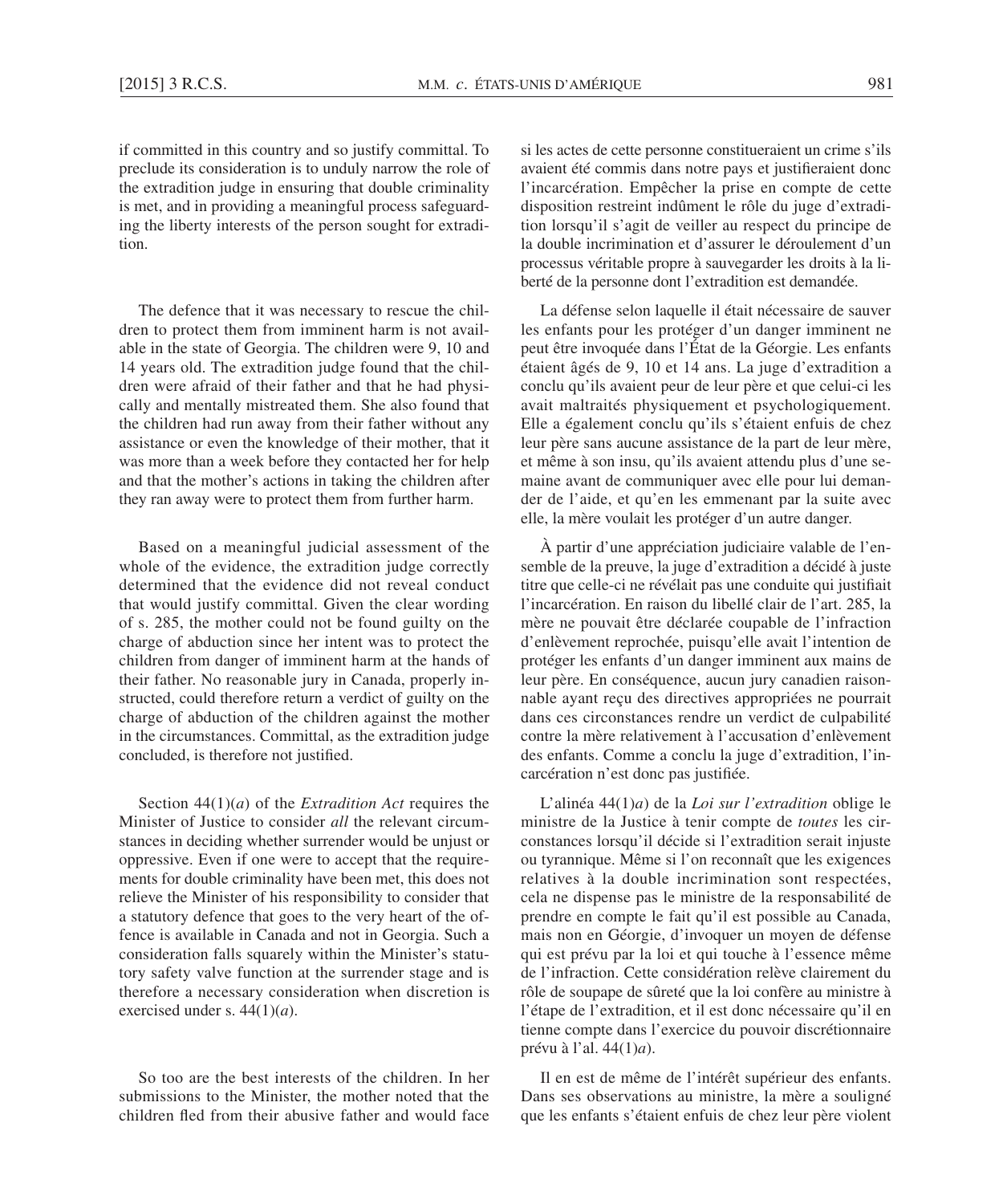serious risks of harm if they were returned to him. The father left the children to take care of themselves most of the time and was physically and mentally abusive. This abuse was the reason the children ran away from the home, leading them to live in an abandoned house for over a week before contacting the mother. If the children were forced back to the United States or separated from her, they would either suffer additional abuse or face the absence of any parental figure.

It is contrary to the best interests of the children to extradite the mother. There is no dispute that the children should not be returned to their abusive father. To surrender the mother for her conduct in protecting the children is to penalize them for reaching out to her by depriving them of the only parent who can look after them. Moreover, because the defence of rescuing children to protect them from imminent harm does not exist in Georgia, the mother will not be able to raise the defence she would have been able to raise had she been prosecuted in Canada.

If extradited, the mother could face up to 15 years imprisonment if convicted of the interference with custody charges. Yet the Minister makes no reference to the impact of the mother's surrender on the family. Instead, he observed that the availability of foster care adequately compensates for the mother's potential imprisonment in Georgia. This represents an inexplicable rejection of the cornerstone of this country's child welfare philosophy, namely, to attempt whenever reasonably possible to keep children and parents together. The Minister expressed uncertainty as to the children's best interests. This ought to have led him to err on the side of the children's right to be with a loving parent, not on the side of surrendering the mother to face a criminal process where a key defence would be unavailable.

In light of all the instability and trauma the children have experienced, it is obvious that what would be least harmful for them would be to remain in Canada with the mother who put herself in legal jeopardy to protect them, instead of being relegated to foster care. What the Minister considered instead was the mother's conduct three years prior to the incident in question, which led to her losing custody and access. This history should not be denied, but neither is it of any particular relevance in considering what she did in responding to the children's

et qu'ils seraient exposés à des risques sérieux de préjudice s'ils devaient lui être remis. Le père laissait les enfants à eux-mêmes la plupart du temps et il les maltraitait physiquement et psychologiquement. Ces mauvais traitements constituent la raison de la fuite des enfants, situation qui les a amenés à vivre dans une maison abandonnée pendant plus d'une semaine avant de communiquer avec leur mère. S'ils étaient forcés de retourner aux États-Unis ou étaient séparés d'elle, les enfants seraient soit victimes d'autres mauvais traitements, soit privés de toute figure parentale.

Le fait d'extrader la mère serait contraire à l'intérêt supérieur des enfants. Personne ne conteste que les enfants ne devraient pas être renvoyés chez leur père qui les maltraite. Extrader la mère parce qu'elle a agi afin de protéger ses enfants, c'est pénaliser ceux-ci de s'être tournés vers elle en les privant du seul parent susceptible de s'occuper d'eux. De plus, comme la défense d'avoir porté secours aux enfants pour les protéger d'un danger imminent n'existe pas en Géorgie, la mère ne pourra pas faire valoir le moyen de défense qu'elle aurait été en mesure de soulever si elle avait été poursuivie au Canada.

En cas d'extradition de la mère, celle-ci est passible d'une peine pouvant aller jusqu'à 15 ans d'emprisonnement si elle est déclarée coupable des accusations de violation d'une ordonnance de garde. Pourtant, le ministre ne mentionne aucunement l'incidence de l'extradition de la mère sur la famille. Il a plutôt fait remarquer que la possibilité de placer les enfants en famille d'accueil contrebalance de manière adéquate l'éventualité d'un emprisonnement de la mère en Géorgie. Or cela représente un rejet inexplicable de la pierre angulaire de la philosophie de notre pays relativement à la protection de l'enfance, à savoir d'essayer, lorsque cela est raisonnablement possible, de ne pas séparer les enfants et les parents. Le ministre a exprimé son incertitude au sujet de l'intérêt supérieur des enfants, ce qui aurait dû l'amener à se ranger du côté du droit des enfants d'être avec un parent aimant, et non du côté de l'extradition de la mère pour qu'elle réponde de ses actes dans un processus pénal où un moyen de défense clé ne peut être invoqué.

Compte tenu de toute l'instabilité et de tous les traumatismes qu'ont connus les enfants, il est évident que la situation qui leur serait le moins préjudiciable serait de demeurer au Canada avec leur mère qui a pris un risque sur le plan juridique pour les protéger, au lieu d'être envoyés en famille d'accueil. Le ministre a plutôt tenu compte de la conduite de la mère trois ans avant l'incident en question, laquelle lui a fait perdre ses droits de garde et d'accès. Ces antécédents ne sauraient être niés, mais on ne peut pas non plus dire qu'ils sont particulièrement pertinents dans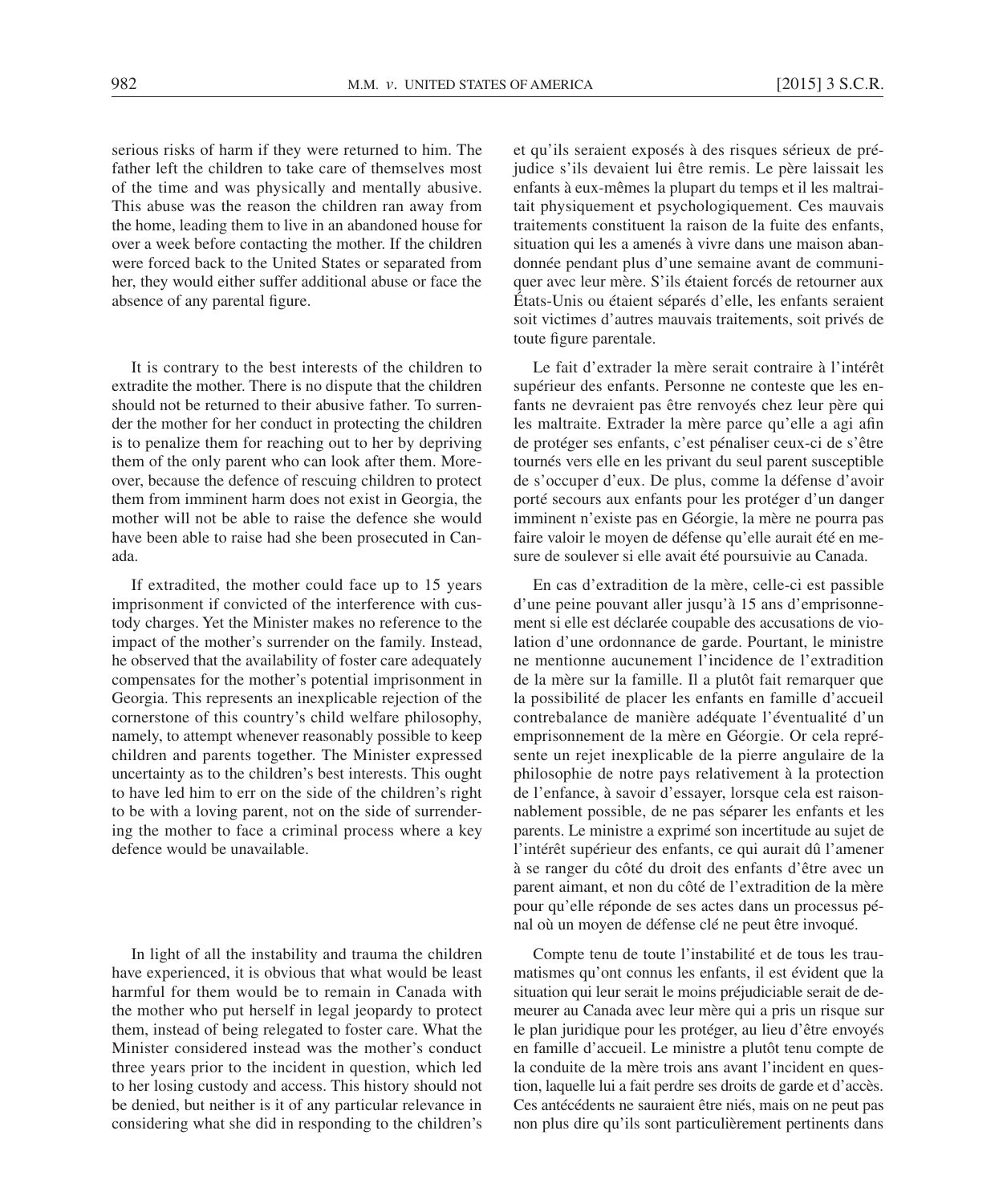desperate request, or to what her current relationship was to the children. The question is not whether she was an ideal parent, but whether her conduct in coming to her children's rescue should deprive them of her care and deprive her of her liberty for up to 15 years.

The very charges the mother faces arose because she acted in what she saw as her children's best interests. The evidence before the Minister unequivocally showed that the children fled from their father's home because he was abusive and that they eventually contacted their mother for assistance. She did not remove them from his home. In fact, the evidence accepted throughout these proceedings is that the children ran away on their own without either the assistance or knowledge of the mother. Between returning to the abusive household, remaining in an abandoned home or reuniting with their mother, the children felt they had no alternative. Rightly or wrongly, the children believed that taking such measures would be less harmful to their well-being than remaining in their father's abusive household. They cannot be judged for taking desperate measures to escape intolerable conditions which placed them in harm's way. The Minister was obliged to take into serious consideration why the children contacted their mother for assistance. They had suffered harm. They had no place to go. Reaching out to their mother was the only realistic alternative for them. And responding to their pleas for safety was the only realistic alternative for the mother. In penalizing the mother for coming to the assistance of her children instead of ignoring their entreaties, the Minister was penalizing her for accepting her responsibility to protect the children from harm.

The Minister inadequately considered the children's best interests, and his conclusions with respect to the availability of the s. 285 defence rendered his decision to order the mother's surrender unreasonable. Limiting his assessment of the mother's trial in Georgia to whether it would be procedurally fair instead of whether it would be unjust or oppressive to extradite her, sidesteps the proper analysis. Given the liberty interests at stake and the potential for criminal liability in circumstances that may not attract punishment in Canada, it is not enough to determine whether the trial in the requesting state will be procedurally fair. The presence of a statutory defence in Canada going directly to criminality where no analogous l'examen de ce qu'a fait la mère pour répondre à la demande désespérée des enfants, ou des liens qu'elle entretient avec eux. La question n'est pas de savoir si elle est un parent idéal, mais plutôt si ce qu'elle a fait pour secourir ses enfants devrait les priver de ses soins et la priver, elle, de sa liberté pendant une période pouvant aller jusqu'à 15 ans.

Les accusations mêmes auxquelles doit répondre la mère découlent du fait qu'elle a agi dans ce qu'elle croyait être l'intérêt supérieur de ses enfants. La preuve dont disposait le ministre démontrait sans équivoque que les enfants s'étaient enfuis de chez leur père parce que celui-ci les maltraitait, et qu'ils avaient finalement communiqué avec leur mère pour lui demander de l'aide. Elle ne les a pas retirés du domicile de leur père. En fait, il ressort de la preuve qui a été acceptée tout au long des procédures que les enfants se sont enfuis d'eux-mêmes sans l'aide de la mère et à son insu. Pris entre la perspective de retourner dans un foyer violent, de demeurer dans une maison abandonnée ou d'être réunis avec leur mère, les enfants ont considéré qu'ils n'avaient pas vraiment le choix d'agir comme ils l'ont fait. À tort ou à raison, ils ont estimé que les mesures qu'ils prenaient seraient moins dommageables pour leur bien-être que le fait de continuer d'habiter chez leur père violent. On ne peut leur reprocher d'avoir pris des mesures désespérées dans le but d'échapper à une situation intolérable les exposant au danger. Le ministre était tenu de prendre sérieusement en considération la raison pour laquelle les enfants avaient communiqué avec leur mère pour obtenir son aide. Ils avaient été maltraités. Ils n'avaient nulle part où aller. Prendre contact avec leur mère était la seule solution réaliste à leurs yeux. De même, répondre à leurs demandes de protection constituait la seule solution réaliste pour la mère. En punissant la mère pour être venue en aide à ses enfants, au lieu de rester sourde à leurs supplications, le ministre se trouve à pénaliser celle-ci pour avoir assumé la responsabilité qui lui incombait de protéger ses enfants du danger.

Comme le ministre n'a pas dûment pris en compte l'intérêt supérieur des enfants et eu égard à ses conclusions quant à la possibilité d'invoquer la défense prévue à l'art. 285, sa décision d'ordonner l'extradition de la mère était déraisonnable. En limitant son appréciation du procès que subirait la mère en Géorgie à la question de savoir si celui-ci serait équitable sur le plan procédural, plutôt qu'à celle de savoir si l'extradition serait injuste ou tyrannique, le ministre se trouve à éviter l'analyse appropriée. Étant donné les droits à la liberté en cause et le risque de responsabilité criminelle dans des circonstances non susceptibles d'entraîner une peine au Canada, il n'est pas suffisant de déterminer si le procès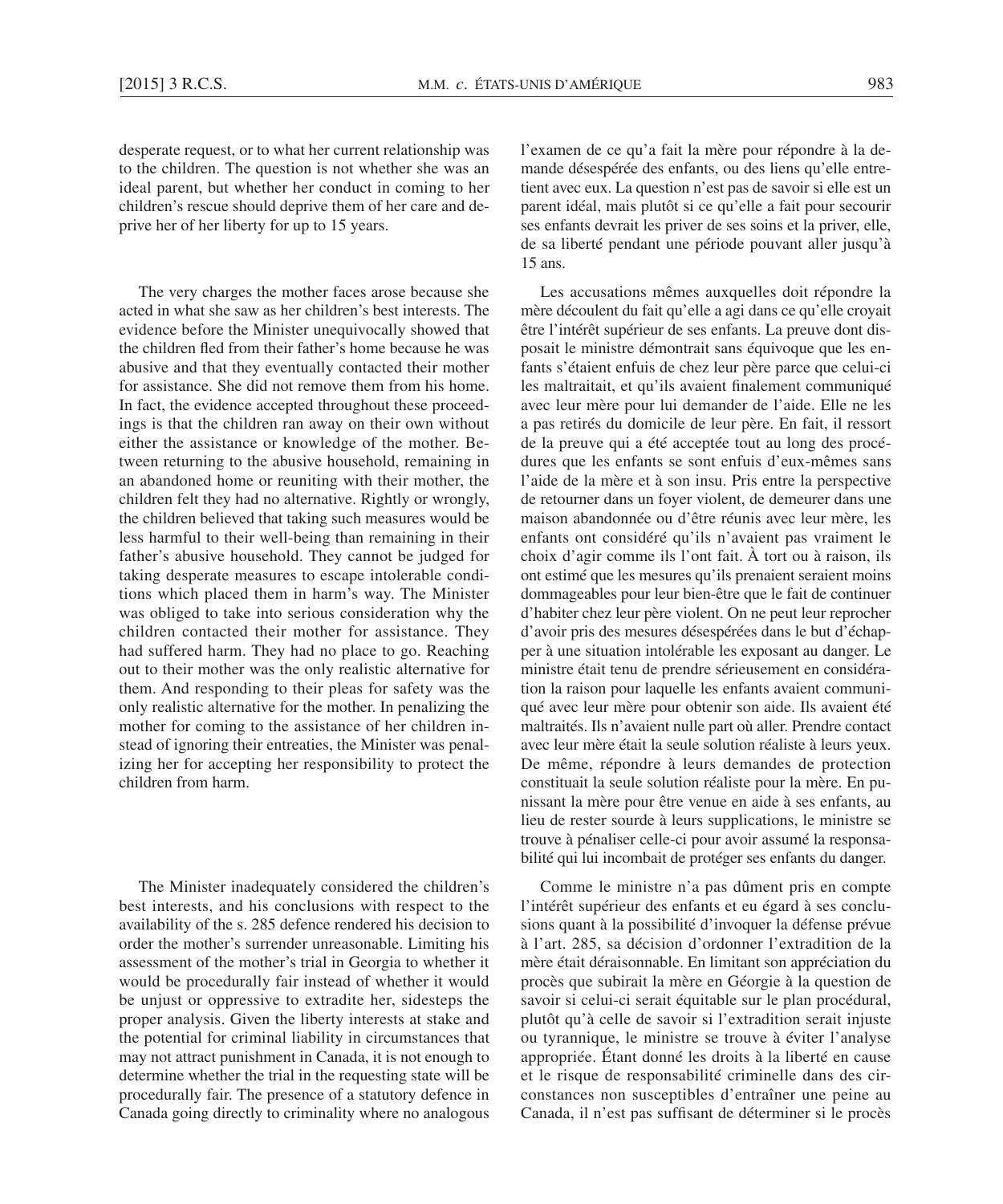defence is recognized in the requesting state is, on its face, the very sort of factor that makes surrender unjust or oppressive.

There is little demonstrable harm to the integrity of Canada's extradition process in finding it to be unjust or oppressive to extradite the mother of young children she rescued, at their request, from their abusive father. The harm, on the other hand, of depriving the children of their mother in these circumstances is profound and demonstrably unfair.

#### **Cases Cited**

#### By Cromwell J.

**Discussed:** *United States of America v. Ferras*, 2006 SCC 33, [2006] 2 S.C.R. 77; **referred to:** *Canada v. Schmidt*, [1987] 1 S.C.R. 500; *United States v. Burns*, 2001 SCC 7, [2001] 1 S.C.R. 283; *Sriskandarajah v. United States of America*, 2012 SCC 70, [2012] 3 S.C.R. 609; *Canada (Justice) v. Fischbacher*, 2009 SCC 46, [2009] 3 S.C.R. 170; *Kindler v. Canada (Minister of Justice)*, [1991] 2 S.C.R. 779; *Németh v. Canada (Justice)*, 2010 SCC 56, [2010] 3 S.C.R. 281; *Skogman v. The Queen*, [1984] 2 S.C.R. 93; *R. v. Arcuri*, 2001 SCC 54, [2001] 2 S.C.R. 828; *United States of America v. Shephard*, [1977] 2 S.C.R. 1067; *Mezzo v. The Queen*, [1986] 1 S.C.R. 802; *R. v. Charemski*, [1998] 1 S.C.R. 679; *United States of America v. Dynar*, [1997] 2 S.C.R. 462; *McVey (Re)*, [1992] 3 S.C.R. 475; *R. v. Hynes*, 2001 SCC 82, [2001] 3 S.C.R. 623; *United States of America v. Kwok*, 2001 SCC 18, [2001] 1 S.C.R. 532; *R. v. Sazant*, 2004 SCC 77, [2004] 3 S.C.R. 635; *R. v. Russell*, 2001 SCC 53, [2001] 2 S.C.R. 804; *R. v. Deschamplain*, 2004 SCC 76, [2004] 3 S.C.R. 601; *Dubois v. The Queen*, [1986] 1 S.C.R. 366; *United States of America v. Yang* (2001), 56 O.R. (3d) 52; *United States of America v. Graham*, 2007 BCCA 345, 243 B.C.A.C. 248; *France v. Diab*, 2014 ONCA 374, 120 O.R. (3d) 174; *R. v. Yebes*, [1987] 2 S.C.R. 168; *R. v. Burke*, [1996] 1 S.C.R. 474; *R. v. Biniaris*, 2000 SCC 15, [2000] 1 S.C.R. 381; *United States of America v. Anderson*, 2007 ONCA 84, 85 O.R. (3d) 380; *R. v. Pires*, 2005 SCC 66, [2005] 3 S.C.R. 343; *United States of America v. Mach*, [2006] O.J. No. 3204 (QL); *United States of America v. Edwards*, 2011 BCCA 100, 306 B.C.A.C. 160; *Scarpitti v. United States of America*, 2007 BCCA 498, 247 B.C.A.C. 234; *United States of America v. Orphanou*, 2011 ONCA 612, 107 O.R. (3d) 365; *United States of America v. Ranga*, 2012 BCCA 81, 317 B.C.A.C. 207; dans l'État requérant sera équitable sur le plan procédural. L'existence au Canada d'un moyen de défense prévu par la loi qui se rapporte directement à la criminalité, alors qu'aucun moyen de défense analogue n'est reconnu dans l'État requérant, représente, à première vue, le type même de facteur propre à rendre l'extradition injuste ou tyrannique.

Le préjudice que causerait à l'intégrité du processus canadien d'extradition le fait de conclure qu'il serait injuste ou tyrannique d'extrader une mère qui, à la demande de ses jeunes enfants, a soustrait ceux-ci à leur père violent est peu visible. Par ailleurs, le préjudice que subiraient les enfants privés de leur mère en pareilles circonstances est profond et manifestement inéquitable.

#### **Jurisprudence**

#### Citée par le juge Cromwell

**Arrêt analysé :** *États-Unis d'Amérique c. Ferras*, 2006 CSC 33, [2006] 2 R.C.S. 77; **arrêts mentionnés :** *Canada c. Schmidt*, [1987] 1 R.C.S. 500; *États-Unis c. Burns*, 2001 CSC 7, [2001] 1 R.C.S. 283; *Sriskandarajah c. États-Unis d'Amérique*, 2012 CSC 70, [2012] 3 R.C.S. 609; *Canada (Justice) c. Fischbacher*, 2009 CSC 46, [2009] 3 R.C.S. 170; *Kindler c. Canada (Ministre de la Justice)*, [1991] 2 R.C.S. 779; *Németh c. Canada (Justice)*, 2010 CSC 56, [2010] 3 R.C.S. 281; *Skogman c. La Reine*, [1984] 2 R.C.S. 93; *R. c. Arcuri*, 2001 CSC 54, [2001] 2 R.C.S. 828; *États-Unis d'Amérique c. Shephard*, [1977] 2 R.C.S. 1067; *Mezzo c. La Reine*, [1986] 1 R.C.S. 802; *R. c. Charemski*, [1998] 1 R.C.S. 679; *États-Unis d'Amérique c. Dynar*, [1997] 2 R.C.S. 462; *McVey (Re)*, [1992] 3 R.C.S. 475; *R. c. Hynes*, 2001 CSC 82, [2001] 3 R.C.S. 623; *États-Unis d'Amérique c. Kwok*, 2001 CSC 18, [2001] 1 R.C.S. 532; *R. c. Sazant*, 2004 CSC 77, [2004] 3 R.C.S. 635; *R. c. Russell*, 2001 CSC 53, [2001] 2 R.C.S. 804; *R. c. Deschamplain*, 2004 CSC 76, [2004] 3 R.C.S. 601; *Dubois c. La Reine*, [1986] 1 R.C.S. 366; *United States of America c. Yang* (2001), 56 O.R. (3d) 52; *United States of America c. Graham*, 2007 BCCA 345, 243 B.C.A.C. 248; *France c. Diab*, 2014 ONCA 374, 120 O.R. (3d) 174; *R. c. Yebes*, [1987] 2 R.C.S. 168; *R. c. Burke*, [1996] 1 R.C.S. 474; *R. c. Biniaris*, 2000 CSC 15, [2000] 1 R.C.S. 381; *United States of America c. Anderson*, 2007 ONCA 84, 85 O.R. (3d) 380; *R. c. Pires*, 2005 CSC 66, [2005] 3 R.C.S. 343; *United States of America c. Mach*, [2006] O.J. No. 3204 (QL); *United States of America c. Edwards*, 2011 BCCA 100, 306 B.C.A.C. 160; *Scarpitti c. United States of America*, 2007 BCCA 498, 247 B.C.A.C. 234; *United States of America c. Orphanou*, 2011 ONCA 612, 107 O.R. (3d) 365; *United States of America c. Ranga*, 2012 BCCA 81, 317 B.C.A.C. 207; *Canada (Attorney General)*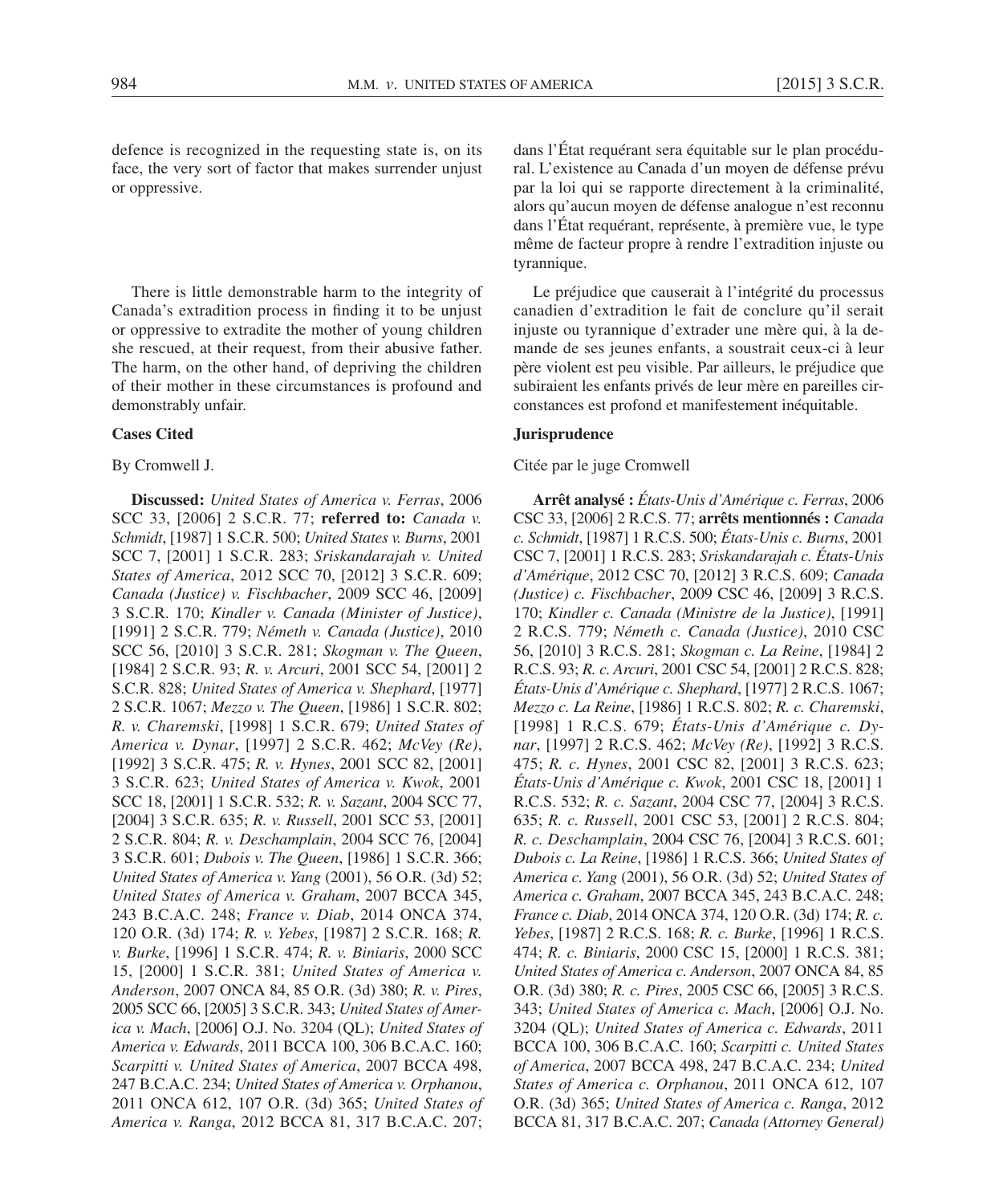*Canada (Attorney General) v. Bennett*, 2014 BCCA 145, 353 B.C.A.C. 311; *United States of America v. Aneja*, 2014 ONCA 423, 120 O.R. (3d) 620; *United States of America v. U.A.S.*, 2013 BCCA 483, 344 B.C.A.C. 302; *Canada (Attorney General) v. Viscomi*, 2014 ONCA 879, 329 O.A.C. 47; *Canada (Attorney General) v. Hislop*, 2009 BCCA 94, 267 B.C.A.C. 155; *Singh v. Canada (Attorney General)*, 2007 BCCA 157, 238 B.C.A.C. 213; *Canada (Minister of Justice) v. Gorcyca*, 2007 ONCA 76, 220 O.A.C. 35; *United States of America v. Lorenz*, 2007 BCCA 342, 243 B.C.A.C. 219; *Canada (Attorney General) v. Sosa*, 2012 ABCA 242, 536 A.R. 61; *Canada (Attorney General) v. Aziz*, 2013 BCCA 414, 342 B.C.A.C. 305; *United States of America v. Doak*, 2015 BCCA 145, 323 C.C.C. (3d) 219; *R. v. Chartrand*, [1994] 2 S.C.R. 864; *R. v. Dawson*, [1996] 3 S.C.R. 783; *R. v. Vokey*, 2005 BCCA 498, 217 B.C.A.C. 231; *R. v. Flick*, 2005 BCCA 499, 217 B.C.A.C. 237; *Lake v. Canada (Minister of Justice)*, 2008 SCC 23, [2008] 1 S.C.R. 761; *United States of America v. Johnson* (2002), 62 O.R. (3d) 327; *R. v. Hibbert*, [1995] 2 S.C.R. 973; *R. v. Ryan*, 2013 SCC 3, [2013] 1 S.C.R. 14; *Perka v. The Queen*, [1984] 2 S.C.R. 232; *Canadian Foundation for Children, Youth and the Law v. Canada (Attorney General)*, 2004 SCC 4, [2004] 1 S.C.R. 76; *Baker v. Canada (Minister of Citizenship and Immigration)*, [1999] 2 S.C.R. 817; *Canada (Minister of Justice) v. Thomson*, 2005 CanLII 5078; *Ganis v. Canada (Minister of Justice)*, 2006 BCCA 543, 233 B.C.A.C. 243; *Savu v. Canada (Ministre de la Justice)*, 2013 QCCA 554; *United States of America v. Thornett*, 2014 BCCA 464, 363 B.C.A.C. 311; *United States v. Pakulski*, 2015 ONCA 539; *H. (H.) v. Deputy Prosecutor of the Italian Republic*, [2012] UKSC 25, [2013] 1 A.C. 338; *H. v. Lord Advocate*, [2012] UKSC 24, [2013] 1 A.C. 413; *Adam v. United States of America* (2003), 64 O.R. (3d) 268; *United States v. Pakulski*, 2014 ONCA 81; *United States of America v. Johnstone*, 2013 BCCA 2, 333 B.C.A.C. 107; *United States of America v. Fong* (2005), 193 C.C.C. (3d) 533.

#### By Abella J. (dissenting)

*United States of America v. Ferras*, 2006 SCC 33, [2006] 2 S.C.R. 77; *Kindler v. Canada (Minister of Justice)*, [1991] 2 S.C.R. 779; *United States of America v. Lépine*, [1994] 1 S.C.R. 286; *Canada (Justice) v. Fischbacher*, 2009 SCC 46, [2009] 3 S.C.R. 170; *Washington (State of) v. Johnson*, [1988] 1 S.C.R. 327; *McVey (Re)*, [1992] 3 S.C.R. 475; *Winnipeg Child and Family Services v. K.L.W.*, 2000 SCC 48, [2000] 2 S.C.R. 519; *Thomson v. Thomson*, [1994] 3 S.C.R. 551; *Pollastro v. Pollastro* (1999), 43 O.R. (3d) 485; *In re D. (Abduction: Rights of Custody)*, [2006] UKHL 51, [2007] 1 A.C. 619; *United States of America v. Dynar*, [1997] 2 S.C.R. 462; *c. Bennett*, 2014 BCCA 145, 353 B.C.A.C. 311; *United States of America c. Aneja*, 2014 ONCA 423, 120 O.R. (3d) 620; *United States of America c. U.A.S.*, 2013 BCCA 483, 344 B.C.A.C. 302; *Canada (Attorney General) c. Viscomi*, 2014 ONCA 879, 329 O.A.C. 47; *Canada (Attorney General) c. Hislop*, 2009 BCCA 94, 267 B.C.A.C. 155; *Singh c. Canada (Attorney General)*, 2007 BCCA 157, 238 B.C.A.C. 213; *Canada (Minister of Justice) c. Gorcyca*, 2007 ONCA 76, 220 O.A.C. 35; *United States of America c. Lorenz*, 2007 BCCA 342, 243 B.C.A.C. 219; *Canada (Attorney General) c. Sosa*, 2012 ABCA 242, 536 A.R. 61; *Canada (Attorney General) c. Aziz*, 2013 BCCA 414, 342 B.C.A.C. 305; *United States of America c. Doak*, 2015 BCCA 145, 323 C.C.C. (3d) 219; *R. c. Chartrand*, [1994] 2 R.C.S. 864; *R. c. Dawson*, [1996] 3 R.C.S. 783; *R. c. Vokey*, 2005 BCCA 498, 217 B.C.A.C. 231; *R. c. Flick*, 2005 BCCA 499, 217 B.C.A.C. 237; *Lake c. Canada (Ministre de la Justice)*, 2008 CSC 23, [2008] 1 R.C.S. 761; *United States of America c. Johnson* (2002), 62 O.R. (3d) 327; *R. c. Hibbert*, [1995] 2 R.C.S. 973; *R. c. Ryan*, 2013 CSC 3, [2013] 1 R.C.S. 14; *Perka c. La Reine*, [1984] 2 R.C.S. 232; *Canadian Foundation for Children, Youth and the Law c. Canada (Procureur général)*, 2004 CSC 4, [2004] 1 R.C.S. 76; *Baker c. Canada (Ministre de la Citoyenneté et de l'Immigration)*, [1999] 2 R.C.S. 817; *Canada (Minister of Justice) c. Thomson*, 2005 CanLII 5078; *Ganis c. Canada (Minister of Justice)*, 2006 BCCA 543, 233 B.C.A.C. 243; *Savu c. Canada (Ministre de la Justice)*, 2013 QCCA 554; *United States of America c. Thornett*, 2014 BCCA 464, 363 B.C.A.C. 311; *United States c. Pakulski*, 2015 ONCA 539; *H. (H.) c. Deputy Prosecutor of the Italian Republic*, [2012] UKSC 25, [2013] 1 A.C. 338; *H. c. Lord Advocate*, [2012] UKSC 24, [2013] 1 A.C. 413; *Adam c. United States of America* (2003), 64 O.R. (3d) 268; *United States c. Pakulski*, 2014 ONCA 81; *United States of America c. Johnstone*, 2013 BCCA 2, 333 B.C.A.C. 107; *United States of America c. Fong* (2005), 193 C.C.C. (3d) 533.

#### Citée par la juge Abella (dissidente)

*États-Unis d'Amérique c. Ferras*, 2006 CSC 33, [2006] 2 R.C.S. 77; *Kindler c. Canada (Ministre de la Justice)*, [1991] 2 R.C.S. 779; *États-Unis d'Amérique c. Lépine*, [1994] 1 R.C.S. 286; *Canada (Justice) c. Fischbacher*, 2009 CSC 46, [2009] 3 R.C.S. 170; *Washington (État de) c. Johnson*, [1988] 1 R.C.S. 327; *McVey (Re)*, [1992] 3 R.C.S. 475; *Office des services à l'enfant et à la famille de Winnipeg c. K.L.W.*, 2000 CSC 48, [2000] 2 R.C.S. 519; *Thomson c. Thomson*, [1994] 3 R.C.S. 551; *Pollastro c. Pollastro* (1999), 43 O.R. (3d) 485; *In re D. (Abduction : Rights of Custody)*, [2006] UKHL 51, [2007] 1 A.C. 619; *États-Unis d'Amérique c. Dynar*, [1997] 2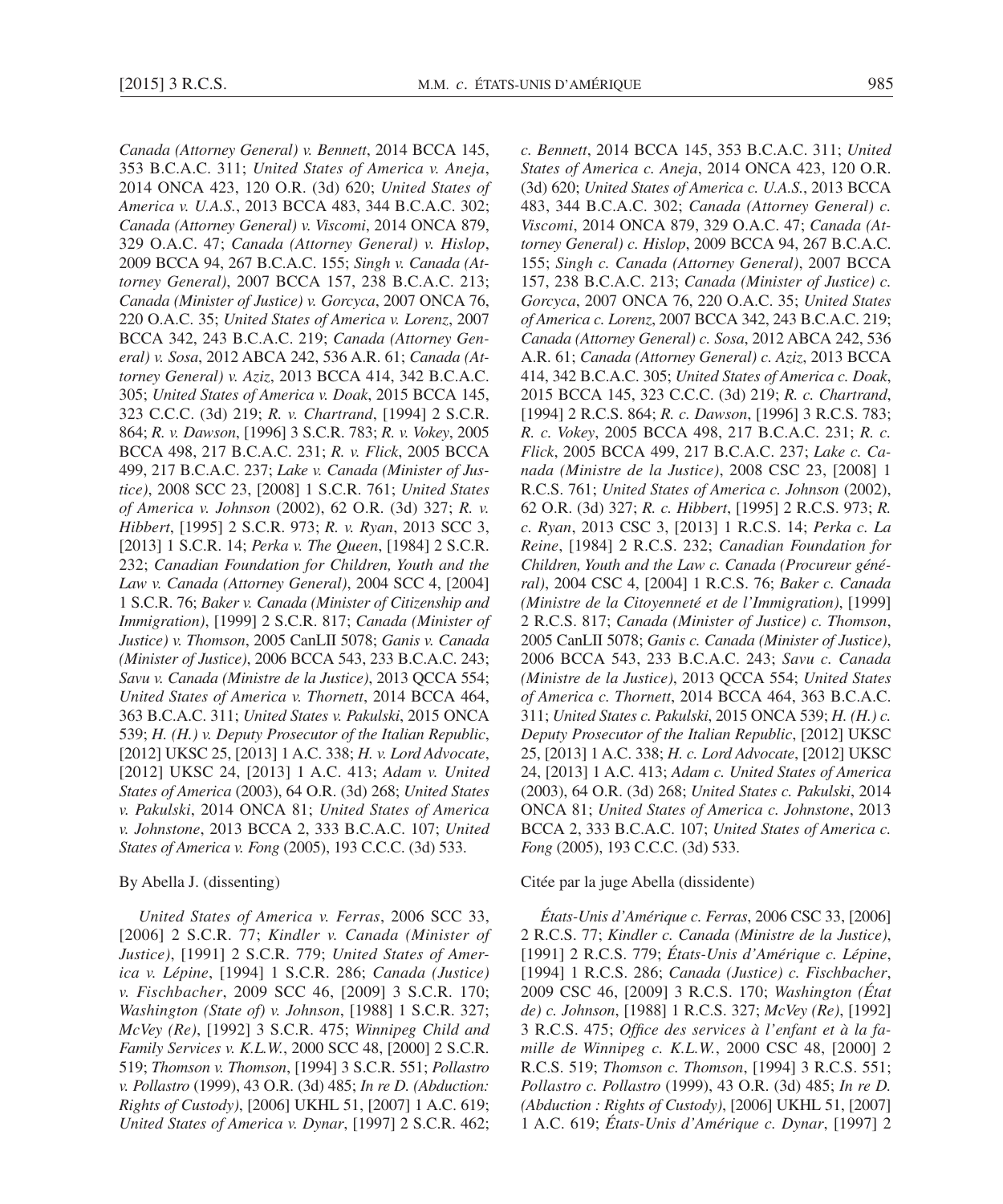*R. v. Latimer*, 2001 SCC 1, [2001] 1 S.C.R. 3; *R. v. Ryan*, 2013 SCC 3, [2013] 1 S.C.R. 14; *Canada v. Schmidt*, [1987] 1 S.C.R. 500; *Argentina v. Mellino*, [1987] 1 S.C.R. 536; *United States v. Allard*, [1987] 1 S.C.R. 564; *Németh v. Canada (Justice)*, 2010 SCC 56, [2010] 3 S.C.R. 281; *Sriskandarajah v. United States of America*, 2012 SCC 70, [2012] 3 S.C.R. 609; *United States of America v. Kwok*, 2001 SCC 18, [2001] 1 S.C.R. 532; *Caplin v. Canada (Justice)*, 2015 SCC 32, [2015] 2 S.C.R. 568; *Lake v. Canada (Minister of Justice)*, 2008 SCC 23, [2008] 1 S.C.R. 761; *United States of America v. Taylor*, 2005 BCCA 440, 216 B.C.A.C. 137; *R. v. Anderson*, 2014 SCC 41, [2014] 2 S.C.R. 167; *Provost v. Canada (Procureur général)*, 2015 QCCA 1172; *Kunze v. Canada (Minister of Justice)*, 2005 BCCA 87, 209 B.C.A.C. 32; *Canada (Minister of Justice) v. Thomson*, 2005 CanLII 5078; *Savu v. Canada (Ministre de la Justice)*, 2013 QCCA 554; *United States of America v. Lucero-Echegoyen*, 2013 BCCA 149, 336 B.C.A.C. 188; *Canada (Attorney General) v. Aziz*, 2013 BCCA 414, 342 B.C.A.C. 305; *United States of America v. Doak*, 2015 BCCA 145, 323 C.C.C. (3d) 219; *Agraira v. Canada (Public Safety and Emergency Preparedness)*, 2013 SCC 36, [2013] 2 S.C.R. 559; *A.B. v. Bragg Communications Inc.*, 2012 SCC 46, [2012] 2 S.C.R. 567; *Baker v. Canada (Minister of Citizenship and Immigration)*, [1999] 2 S.C.R. 817; *United States of America v. Cotroni*, [1989] 1 S.C.R. 1469.

#### **Statutes and Regulations Cited**

- *Act to amend the Criminal Code and the Young Offenders Act*, S.C. 1993, c. 45, s. 6.
- *Act to amend the Criminal Code in relation to sexual offences and other offences against the person and to amend certain other Acts in relation thereto or in consequence thereof*, S.C. 1980-81-82-83, c. 125, s. 20.
- *Canadian Charter of Rights and Freedoms*, ss. 6(1), 7,  $24(1)$ .
- *Constitution Act, 1982*.
- *Criminal Code*, R.S.C. 1985, c. C-46, ss. 280 to 283, 282, 285 [formerly s. 250.4; ad. 1980-81-82-83, c. 125, s. 20].
- *Extradition Act*, R.S.C. 1985, c. E-23 [am. 1992, c. 13], s. 13.
- *Extradition Act*, S.C. 1999, c. 18, ss. 3(1), (2), 15(1), (3), 24(2), 29, 31 to 37, 32(1), 40, 42, 43(2), 44 to 47.
- *Immigration Act*, R.S.C. 1985, c. I-2 [repl. 2001, c. 27].
- *Immigration and Refugee Protection Act*, S.C. 2001, c. 27.
- *Immigration Regulations, 1978*, SOR/78-172, s. 2.1 [ad. SOR/93-44, s. 2].
- O.C.G.A., § 16-5-45(c)(1) (2011).

R.C.S. 462; *R. c. Latimer*, 2001 CSC 1, [2001] 1 R.C.S. 3; *R. c. Ryan*, 2013 CSC 3, [2013] 1 R.C.S. 14; *Canada c. Schmidt*, [1987] 1 R.C.S. 500; *Argentine c. Mellino*, [1987] 1 R.C.S. 536; *États-Unis c. Allard*, [1987] 1 R.C.S. 564; *Németh c. Canada (Justice)*, 2010 CSC 56, [2010] 3 R.C.S. 281; *Sriskandarajah c. États-Unis d'Amérique*, 2012 CSC 70, [2012] 3 R.C.S. 609; *États-Unis d'Amérique c. Kwok*, 2001 CSC 18, [2001] 1 R.C.S. 532; *Caplin c. Canada (Justice)*, 2015 CSC 32, [2015] 2 R.C.S. 568; *Lake c. Canada (Ministre de la Justice)*, 2008 CSC 23, [2008] 1 R.C.S. 761; *United States of America c. Taylor*, 2005 BCCA 440, 216 B.C.A.C. 137; *R. c. Anderson*, 2014 CSC 41, [2014] 2 R.C.S. 167; *Provost c. Canada (Procureur général)*, 2015 QCCA 1172; *Kunze c. Canada (Minister of Justice)*, 2005 BCCA 87, 209 B.C.A.C. 32; *Canada (Minister of Justice) c. Thomson*, 2005 CanLII 5078; *Savu c. Canada (Ministre de la Justice)*, 2013 QCCA 554; *United States of America c. Lucero-Echegoyen*, 2013 BCCA 149, 336 B.C.A.C. 188; *Canada (Attorney General) c. Aziz*, 2013 BCCA 414, 342 B.C.A.C. 305; *United States of America c. Doak*, 2015 BCCA 145, 323 C.C.C. (3d) 219; *Agraira c. Canada (Sécurité publique et Protection civile)*, 2013 CSC 36, [2013] 2 R.C.S. 559; *A.B. c. Bragg Communications Inc.*, 2012 CSC 46, [2012] 2 R.C.S. 567; *Baker c. Canada (Ministre de la Citoyenneté et de l'Immigration)*, [1999] 2 R.C.S. 817; *États-Unis d'Amérique c. Cotroni*, [1989] 1 R.C.S. 1469.

#### **Lois et règlements cités**

- *Charte canadienne des droits et libertés*, art. 6(1), 7,  $24(1)$ .
- *Code criminel*, L.R.C. 1985, c. C-46, art. 280 à 283, 282, 285 [auparavant art. 250.4; aj. 1980-81-82-83, c. 125, art. 20].
- *Loi constitutionnelle de 1982*.
- *Loi modifiant le Code criminel en matière d'infractions sexuelles et d'autres infractions contre la personne et apportant des modifications corrélatives à d'autres lois*, L.C. 1980-81-82-83, c. 125, art. 20.
- *Loi modifiant le Code criminel et la Loi sur les jeunes contrevenants*, L.C. 1993, c. 45, art. 6.
- *Loi sur l'extradition*, L.C. 1999, c. 18, art. 3(1), (2), 15(1), (3), 24(2), 29, 31 à 37, 32(1), 40, 42, 43(2), 44 à 47.
- *Loi sur l'extradition*, L.R.C. 1985, c. E-23 [mod. 1992, c. 13], art. 13.
- *Loi sur l'immigration*, L.R.C. 1985, c. I-2 [rempl. 2001, c. 27].
- *Loi sur l'immigration et la protection des réfugiés*, L.C. 2001, c. 27.
- O.C.G.A., § 16-5-45(c)(1) (2011).
- *Règlement sur l'immigration de 1978*, DORS/78-172, art. 2.1 [aj. DORS/93-44, art. 2].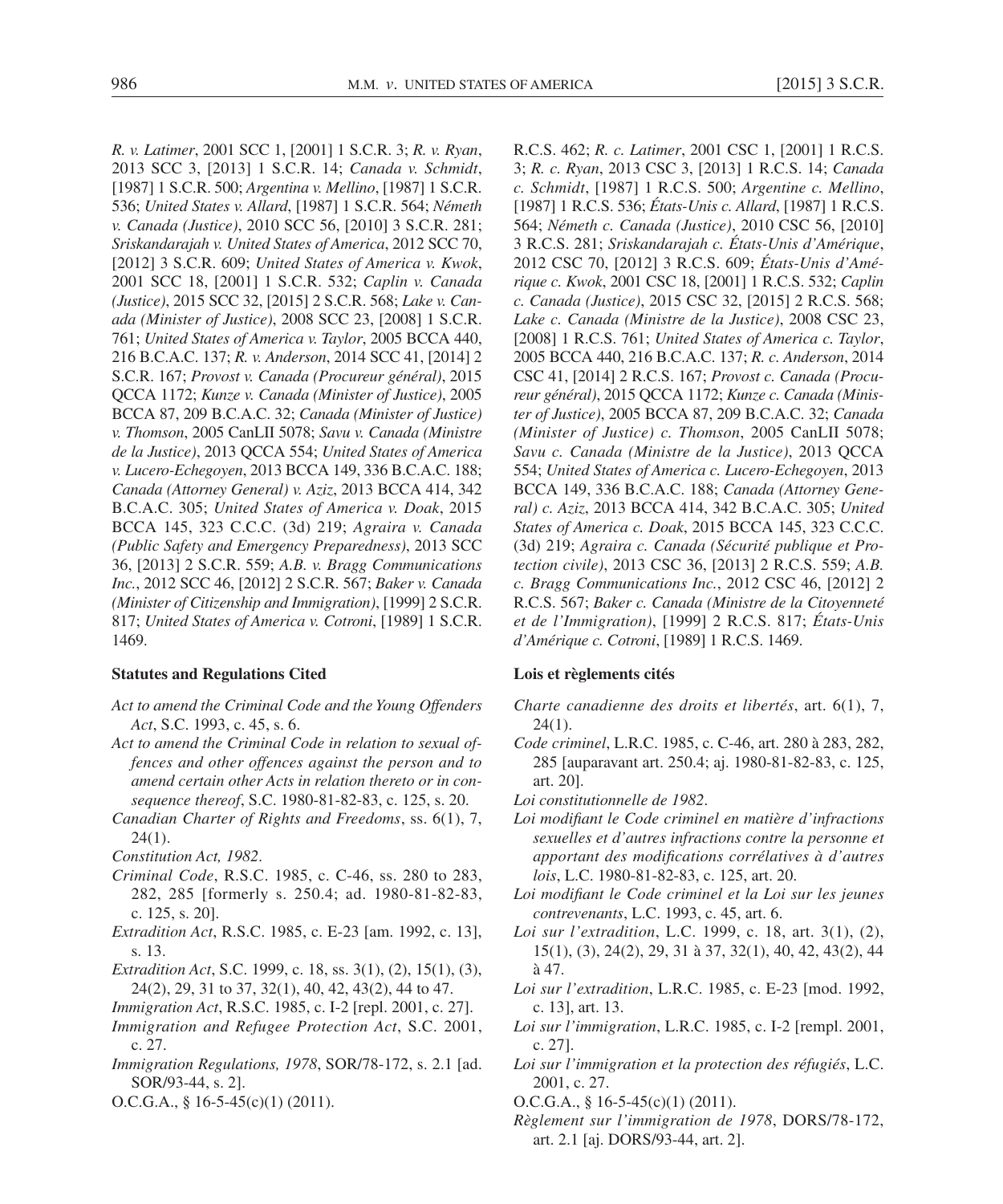### **Treaties and Other International Instruments**

- *Convention for the Protection of Human Rights and Fundamental Freedoms*, 213 U.N.T.S. 221 [the *European Convention on Human Rights*], art. 8.
- *Convention on the Civil Aspects of International Child Abduction*, Can. T.S. 1983 No. 35, art. 13(b).
- *Convention on the Rights of the Child*, Can. T.S. 1992 No. 3, art. 19.
- *Extradition Treaty between Canada and the United States of America*, Can. T.S. 1976 No. 3, arts. 2, 10.

#### **Authors Cited**

- Canada. House of Commons. *House of Commons Debates*, vol. XV, 3rd Sess., 34th Parl., May 6, 1993, p. 19017.
- Canada. House of Commons. *House of Commons Debates*, vol. XVII, 1st Sess., 32nd Parl., August 4, 1982, p. 20040.
- Canada. House of Commons. *House of Commons Debates*, vol. 135, No. 135, 1st Sess., 36th Parl., October 8, 1998, p. 9006.
- Canada. House of Commons. *House of Commons Debates*, vol. 135, No. 162, 1st Sess., 36th Parl., November 30, 1998, p. 10591.
- Canada. House of Commons. Standing Committee on Justice and Human Rights. *Evidence*, No. 096, 1st Sess., 36th Parl., November 4, 1998 (online: http://www.parl. gc.ca/HousePublications/Publication.aspx?DocId= 1039051&Language=E&Mode=1&Parl=36&Ses=1), 16:40.
- Canada. Minister of Justice and Attorney General. *Information on Bill C-127*. Ottawa: Department of Justice, 1983.
- Canada. Senate. *Debates of the Senate*, vol. IV, 3rd Sess., 34th Parl., June 16, 1993, p. 3536.
- Goldstein, Joseph, Anna Freud and Albert J. Solnit. *Beyond the Best Interests of the Child*, new ed. New York: Free Press, 1979.
- La Forest, Anne Warner. *La Forest's Extradition to and from Canada*, 3rd ed. Aurora, Ont.: Canada Law Book, 1991.
- Shearer, I. A. *Extradition in International Law*. Manchester: Manchester University Press, 1971.
- Sopinka, John, Sidney N. Lederman and Alan W. Bryant. *The Law of Evidence in Canada*. Toronto: Butterworths, 1992.

APPEAL from two judgments of the Quebec Court of Appeal (Thibault, Doyon and Dutil JJ.A.), 2014 QCCA 681, [2014] AZ-51061285, [2014] Q.J. No. 2910 (QL), 2014 CarswellQue 3081 (WL Can.),

### **Traités et autres instruments internationaux**

- *Convention de sauvegarde des droits de l'homme et des libertés fondamentales*, 213 R.T.N.U. 221 [la *Convention européenne des droits de l'homme*], art. 8.
- *Convention relative aux droits de l'enfant*, R.T. Can. 1992 nº 3, art. 19.
- *Convention sur les aspects civils de l'enlèvement inter*national d'enfants, R.T. Can. 1983 nº 35, art. 13(b).
- *Traité d'extradition entre le Canada et les États-Unis*  d'Amérique, R.T. Can. 1976 nº 3, art. 2, 10.

#### **Doctrine et autres documents cités**

- Canada. Chambre des communes. Comité permanent de la justice et des droits de la personne. *Témoignages*, n<sup>o</sup> 096, 1<sup>re</sup> sess., 36<sup>e</sup> lég., 4 novembre 1998 (en ligne : http://www.parl.gc.ca/HousePublications/Publication. aspx?DocId=1039051&Mode=1&Parl=36&Ses=1& Language=F), 16:40.
- Canada. Chambre des communes. *Débats de la Chambre*  des communes, vol. XV, 3<sup>e</sup> sess., 34<sup>e</sup> lég., 6 mai 1993, p. 19017.
- Canada. Chambre des communes. *Débats de la Chambre*  des communes, vol. XVII, 1<sup>re</sup> sess., 32<sup>e</sup> lég., 4 août 1982, p. 20040.
- Canada. Chambre des communes. *Débats de la Chambre*  des communes, vol. 135, nº 135, 1<sup>re</sup> sess., 36<sup>e</sup> lég., 8 octobre 1998, p. 9006.
- Canada. Chambre des communes. *Débats de la Chambre*  des communes, vol. 135, nº 162, 1<sup>re</sup> sess., 36<sup>e</sup> lég., 30 novembre 1998, p. 10591.
- Canada. Ministre de la Justice et procureur général. *Documentation sur le projet de loi C-127*, Ottawa, Ministère de la Justice, 1983.
- Canada. Sénat. *Débats du Sénat*, vol. IV, 3<sup>e</sup> sess., 34<sup>e</sup> lég., 16 juin 1993, p. 3536.
- Goldstein, Joseph, Anna Freud and Albert J. Solnit. *Beyond the Best Interests of the Child*, new ed., New York, Free Press, 1979.
- La Forest, Anne Warner. *La Forest's Extradition to and from Canada*, 3rd ed., Aurora (Ont.), Canada Law Book, 1991.
- Shearer, I. A. *Extradition in International Law*, Manchester, Manchester University Press, 1971.
- Sopinka, John, Sidney N. Lederman and Alan W. Bryant. *The Law of Evidence in Canada*, Toronto, Butterworths, 1992.

POURVOI contre deux arrêts de la Cour d'appel du Québec (les juges Thibault, Doyon et Dutil), 2014 QCCA 681, [2014] AZ-51061285, [2014] Q.J. No. 2910 (QL), 2014 CarswellQue 3081 (WL Can.),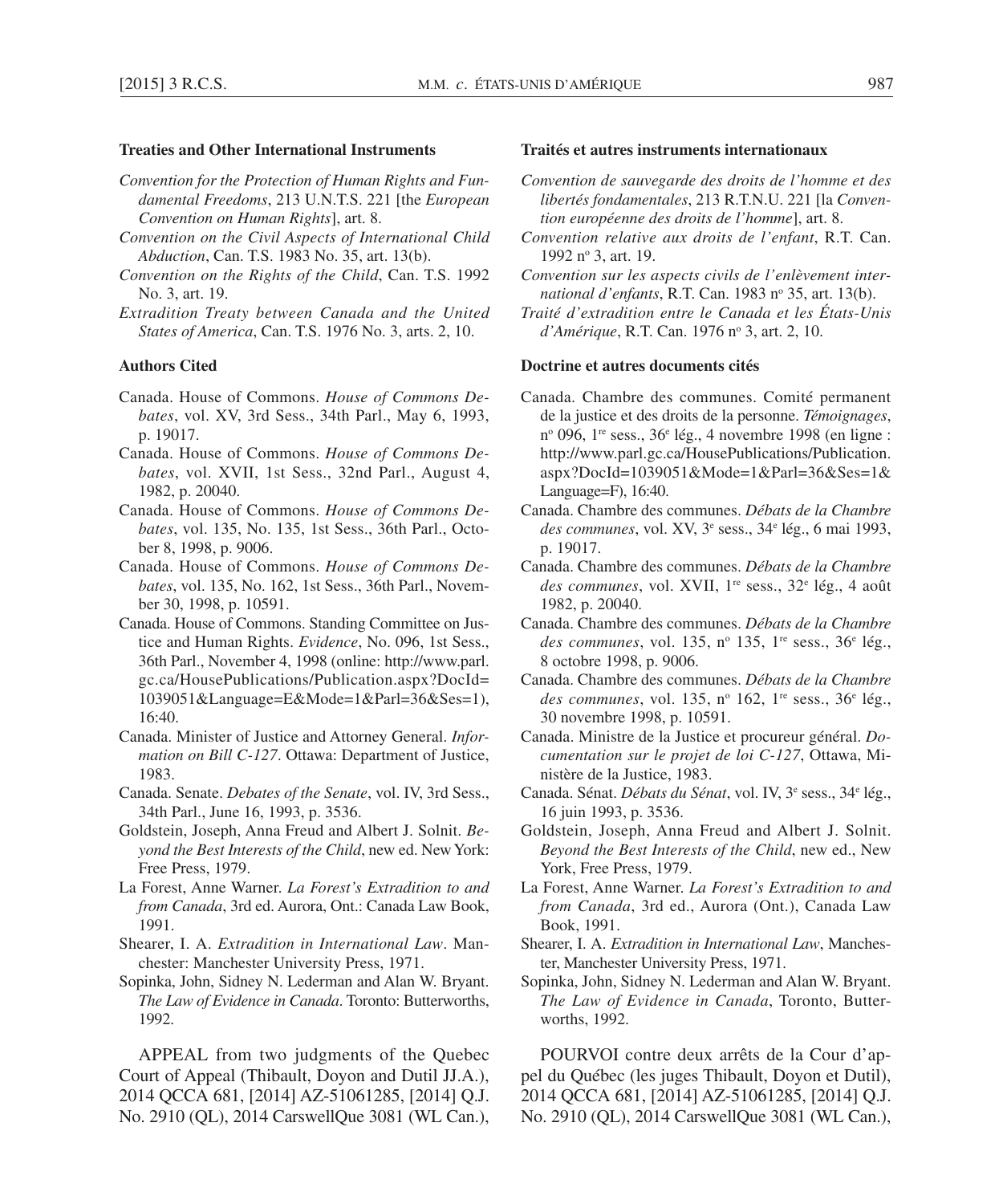dismissing an application for judicial review of a surrender order made by the Minister of Justice; and (Morissette, Gagnon and Gascon JJ.A.), 2012 QCCA 1142, [2012] AZ-50866680, [2012] Q.J. No. 5896 (QL), 2012 CarswellQue 6422 (WL Can.), setting aside a decision of Cohen J., 2011 QCCS 4800, [2011] AZ-50778075, [2011] Q.J. No. 12453 (QL), 2011 CarswellQue 9861 (WL Can.). Appeal dismissed, Abella, Karakatsanis and Côté JJ. dissenting.

*Julius H. Grey*, *Cornelia Herta-Zvezdin*, *Clemente Monterosso* and *Iris Simixhiu*, for the appellant.

*Ginette Gobeil* and *Diba Majzub*, for the respondent.

*John Norris* and *Meara Conway*, for the intervener the Criminal Lawyers' Association (Ontario).

*Brent Olthuis*, *Greg J. Allen* and *Michael Sobkin,*  for the intervener the British Columbia Civil Liberties Association.

The judgment of McLachlin C.J. and Cromwell, Moldaver and Wagner JJ. was delivered by

Cromwell J. —

I. Introduction

[1] The extradition process serves two important objectives: the prompt compliance with Canada's international obligations to our extradition partners, and the protection of the rights of the person sought. The latter objective places important limits on when extradition can be ordered. The appellant in this case says that these limits should prevent her extradition to the state of Georgia to face child abduction charges. She claims that she would have a good defence if prosecuted in Canada, that there is no comparable defence in Georgia, and that extraditing her would be contrary to the best interests of her children.

qui a rejeté la demande de contrôle judiciaire visant l'arrêté d'extradition pris par le ministre de la Justice; et (les juges Morissette, Gagnon et Gascon), 2012 QCCA 1142, [2012] AZ-50866680, [2012] Q.J. No. 5896 (QL), 2012 CarswellQue 6422 (WL Can.), qui a infirmé une décision de la juge Cohen, 2011 QCCS 4800, [2011] AZ-50778075, [2011] Q.J. No. 12453 (QL), 2011 CarswellQue 9861 (WL Can.). Pourvoi rejeté, les juges Abella, Karakatsanis et Côté sont dissidentes.

*Julius H. Grey*, *Cornelia Herta-Zvezdin*, *Clemente Monterosso* et *Iris Simixhiu*, pour l'appelante.

*Ginette Gobeil* et *Diba Majzub*, pour l'intimé.

*John Norris* et *Meara Conway*, pour l'intervenante Criminal Lawyers' Association (Ontario).

*Brent Olthuis*, *Greg J. Allen* et *Michael Sobkin*, pour l'intervenante l'Association des libertés civiles de la Colombie-Britannique.

Version française du jugement de la juge en chef McLachlin et des juges Cromwell, Moldaver et Wagner rendu par

Le juge Cromwell —

I. Introduction

[1] La procédure d'extradition comporte deux objectifs importants, soit s'acquitter avec diligence des obligations internationales du Canada envers ses partenaires et protéger les droits de la personne dont l'extradition est demandée (« l'intéressé »). Ce dernier objectif apporte d'importantes limites à la faculté d'ordonner l'extradition. Dans la présente affaire, l'appelante fait valoir que ces limites devraient faire obstacle à son extradition dans l'État de la Géorgie pour y répondre à des accusations d'enlèvement d'enfants. Elle soutient que si elle était poursuivie au Canada, elle disposerait d'un moyen de défense valable, qu'un moyen équivalent n'existe pas en Géorgie et que son extradition irait à l'encontre de l'intérêt supérieur de ses enfants.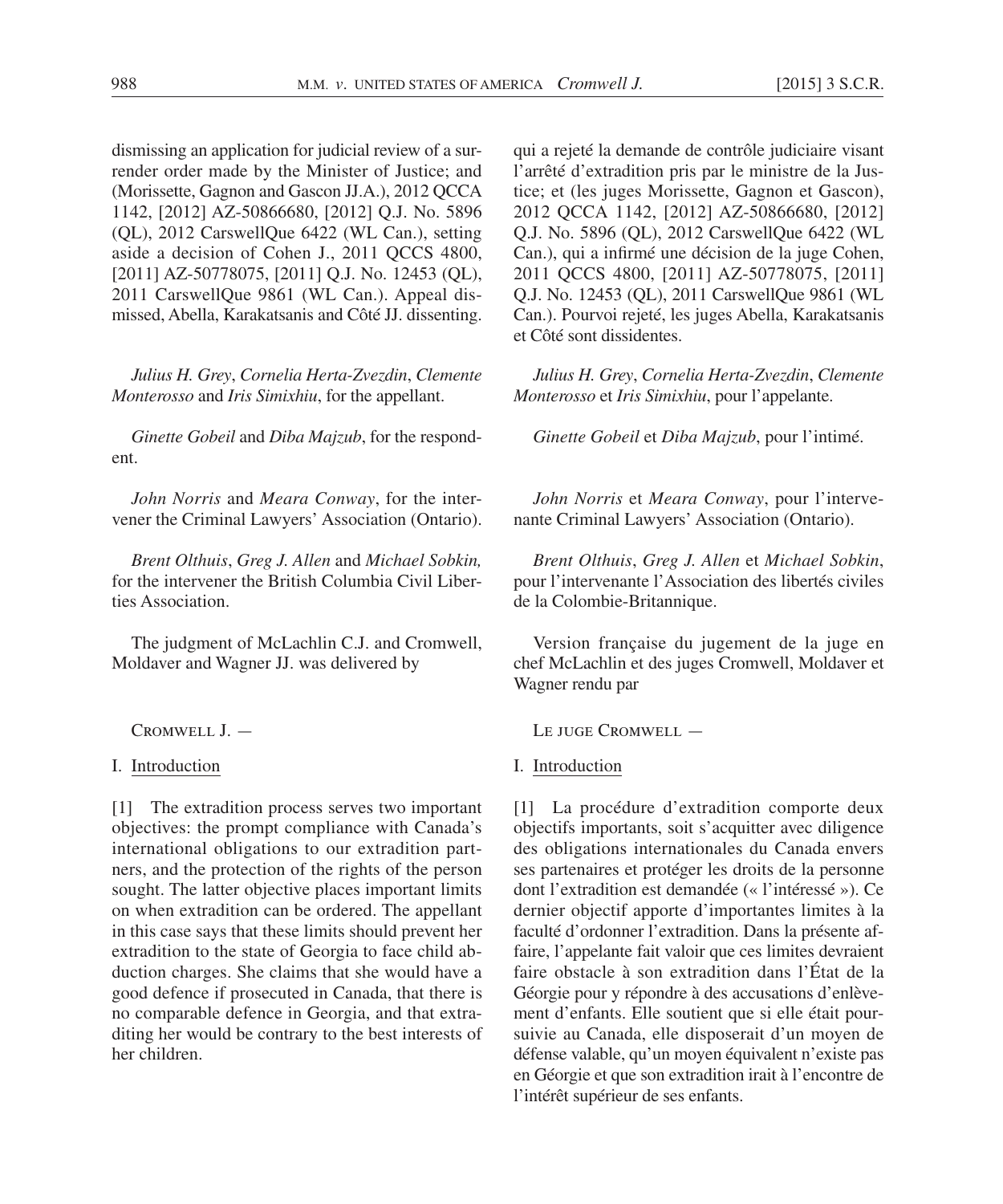[2] The first limit on which the appellant relies is that a person will not be extradited unless a Canadian judge finds that there is a case to meet against him or her. The appellant maintains that this requirement is not met here because she has a good defence to the charges and the evidence against her is weak. But the appellant's position is based on a misconception of the extradition judge's role. Fairness in extradition requires only that the judge find that there is evidence of conduct that, had it occurred in Canada, "would justify committal for trial": *Extradition Act*, S.C. 1999, c. 18, s. 29(1)(*a*). The extradition judge is not to consider defences or weigh conflicting evidence other than in limited circumstances that do not exist here. The appellant in effect wants to turn the extradition process into a trial. But the extradition process is not a trial and, as the Court said nearly three decades ago, it should never be permitted to become one: *Canada v. Schmidt*, [1987] 1 S.C.R. 500, at p. 515.

[3] The appellant also invokes a second limit. At the ministerial phase of the extradition process, the Minister of Justice must not surrender a person for extradition if this would be unjust or oppressive: *Extradition Act*, s. 44. As I will explain, the appellant is right to say that potential defences and the best interests of her children are relevant to the Minister's decision making and can be considered by the Minister. But, in this case, the Minister's decision to send the appellant to Georgia for trial was reasonable, notwithstanding the appellant's arguments.

[4] It will become obvious that I take a markedly different view than my colleague Abella J. of both the content of the record and of the governing legal principles. As I see it, my colleague's reasons propose to turn extradition hearings into trials. But the implications of that approach compellingly demonstrate why this should not be done.

[2] Suivant la première limite qu'invoque l'appelante, une personne ne peut être extradée que si un juge canadien conclut qu'il existe une preuve complète contre elle. L'appelante prétend que cette condition n'est pas remplie en l'espèce en ce qu'elle peut opposer un moyen de défense valable aux accusations et que la preuve invoquée contre elle est faible. Or, sa thèse s'appuie sur une conception erronée du rôle du juge d'extradition. L'équité exige seulement que ce dernier estime qu'il existe une preuve d'actes qui, s'ils avaient été commis au Canada, « justifi[eraient] [le] renvoi à procès » (*Loi sur l'extradition*, L.C. 1999, c. 18, al. 29(1)*a*)). Le juge d'extradition n'a pas à se pencher sur des moyens de défense ou à soupeser des preuves contradictoires, sauf dans quelques circonstances qui n'existent pas en l'espèce. L'appelante veut en fait transformer la procédure d'extradition en procès. Or, la procédure d'extradition ne constitue pas un procès et, comme l'a statué notre Cour il y a près de trois décennies, on ne doit jamais permettre qu'elle en devienne un (*Canada c. Schmidt*, [1987] 1 R.C.S. 500, p. 515).

[3] La seconde limite invoquée par l'appelante réside dans le fait que, à l'étape ministérielle de la procédure d'extradition, le ministre de la Justice doit refuser d'extrader la personne lorsque la mesure serait injuste ou tyrannique (*Loi sur l'extradition*, art. 44). Comme je l'explique plus loin, l'appelante a raison de dire que les moyens de défense possibles et l'intérêt supérieur des enfants importent à cette étape et que le ministre peut en tenir compte. Cependant, en l'espèce, la décision du ministre de renvoyer l'appelante en Géorgie pour qu'elle y subisse son procès est raisonnable, malgré ce que prétend l'appelante.

[4] Comme le montrent les motifs qui suivent, je me dissocie nettement de l'opinion de ma collègue la juge Abella tant pour ce qui concerne la teneur du dossier que les principes de droit applicables. J'estime que ce que ma collègue propose dans ses motifs revient à faire un procès de l'audience relative à l'extradition. Or, il suffit de considérer les répercussions de son approche pour comprendre qu'elle ne doit pas être retenue.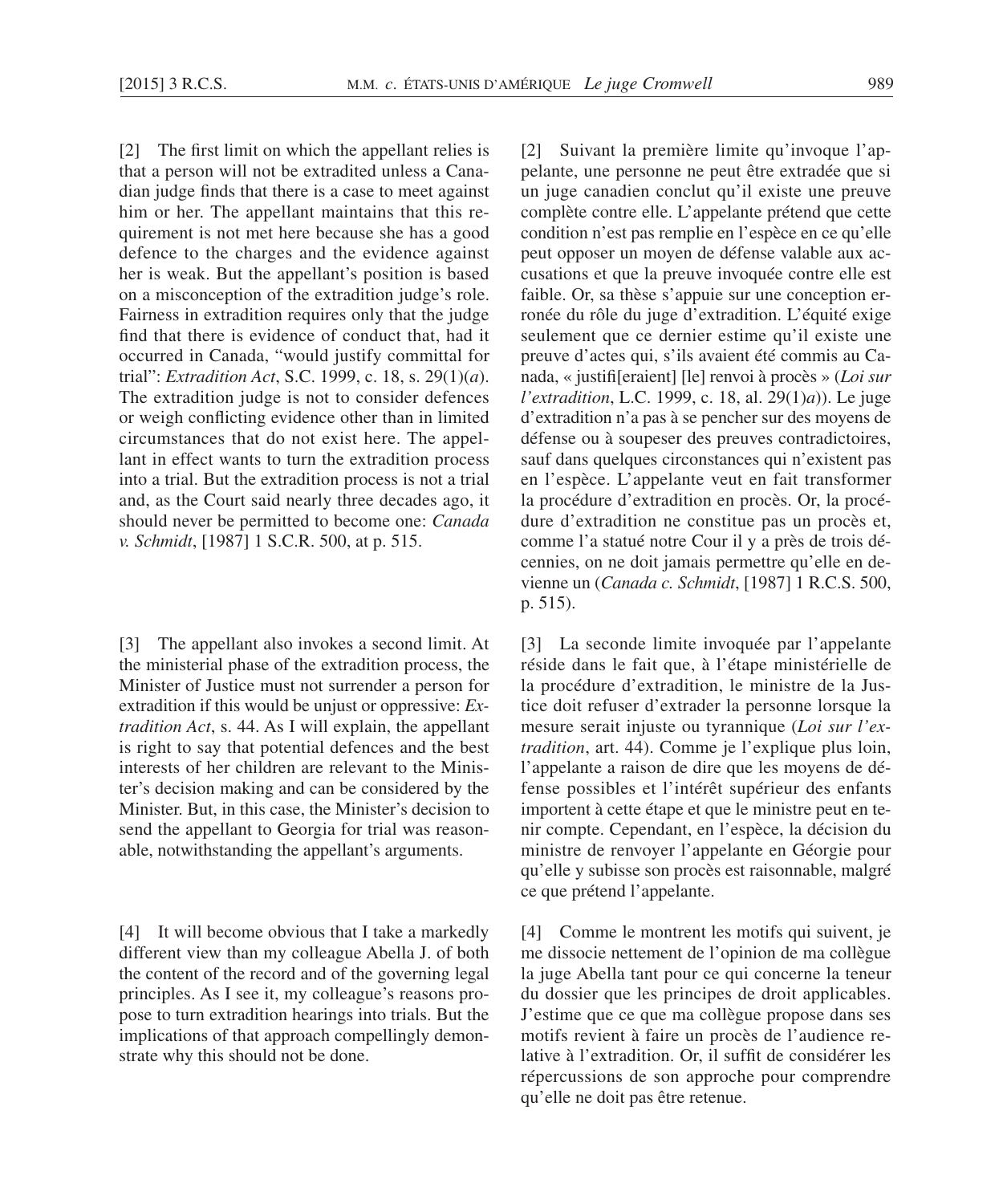# II. Facts and Issues

[5] The appellant is the mother of three children, a boy and two girls who were respectively 18, 15 and 13 at the time this appeal was heard. The family was living in Georgia when the parents separated and divorced. The Georgia courts awarded the father sole custody of the three children in June 2008. The appellant was given no visitation rights and was permitted no further contact with the children.

[6] In October 2010, the father reported the children missing. That December, Georgia police located the appellant and her children in a battered women's shelter in Quebec. She was arrested and initially denied bail pending her committal hearing. In February 2011, the U.S., on behalf of Georgia, sought her extradition to face prosecution in Georgia for interstate interference with custody. Later that same month, the Minister of Justice issued an Authority to Proceed ("ATP") with extradition, listing the corresponding Canadian offences of abduction in contravention of a custody order (s. 282(1) of the *Criminal Code*, R.S.C. 1985, c. C-46) and abduction of a person under 16 (s. 280(1) of the *Criminal Code*). The children were placed in a foster family following a judgment from the Court of Québec: *Protection de la jeunesse — 113190*, 2011 QCCQ 11853 (Lise Gagnon J.C.Q., May 26, 2011).

[7] In an oral decision rendered June 8, 2011 (with written reasons dated June 20), the Quebec Superior Court granted the appellant bail pending her committal hearing and, in an oral decision on July 8, 2011 (with written reasons dated August 10), dismissed the application for committal for extradition: 2011 QCCS 4800. On June 15, 2012, the Quebec Court of Appeal set aside the Superior Court's order of discharge and ordered the appellant's committal for extradition: 2012 QCCA 1142. On November 28,

## II. Faits et questions en litige

[5] L'appelante est mère de trois enfants — un garçon et deux filles — qui étaient respectivement âgés de 18, 15 et 13 ans le jour de l'audition du pourvoi. La famille vivait en Géorgie lorsque les parents se sont séparés, puis ont divorcé. En juin 2008, un tribunal de cet État a accordé au père la garde exclusive des trois enfants. L'appelante n'a obtenu aucun droit de visite, et tout autre contact avec les enfants lui a été interdit.

[6] En octobre 2010, le père a signalé la disparition des enfants. En décembre de la même année, la police de la Géorgie a découvert que l'appelante et ses enfants se trouvaient au Québec, dans un refuge pour femmes battues. L'appelante a été arrêtée et sa demande de mise en liberté sous caution jusqu'à l'audience relative à son incarcération a d'abord été rejetée. En février 2011, les États-Unis ont demandé, au nom de l'État de la Géorgie, l'extradition de l'appelante en vue de sa poursuite en Géorgie pour violation d'une ordonnance de garde à l'extérieur de l'État (*interstate interference with custody*). Plus tard le même mois, le ministre de la Justice a pris un arrêté introductif d'instance (« AII ») dans lequel il énumérait les infractions canadiennes correspondantes, soit l'enlèvement en contravention avec une ordonnance de garde (par. 282(1) du *Code criminel*, L.R.C. 1985, c. C-46) et l'enlèvement d'une personne âgée de moins de 16 ans (par. 280(1) du *Code criminel*). Les enfants ont été confiés à un foyer d'accueil conformément au jugement de la Cour du Québec (*Protection de la jeunesse* — *113190*, 2011 QCCQ 11853 (la juge Lise Gagnon, 26 mai 2011)).

[7] Dans une décision rendue oralement le 8 juin 2011 (suivie de motifs écrits datés du 20 juin), la Cour supérieure du Québec a fait droit à la demande de mise en liberté sous caution de l'appelante jusqu'à l'audience relative à l'incarcération puis, dans une décision rendue oralement le 8 juillet 2011 (suivie de motifs écrits datés du 10 août), elle a rejeté la demande d'incarcération en vue de l'extradition (2011 QCCS 4800). Le 15 juin 2012, la Cour d'appel du Québec a annulé l'ordonnance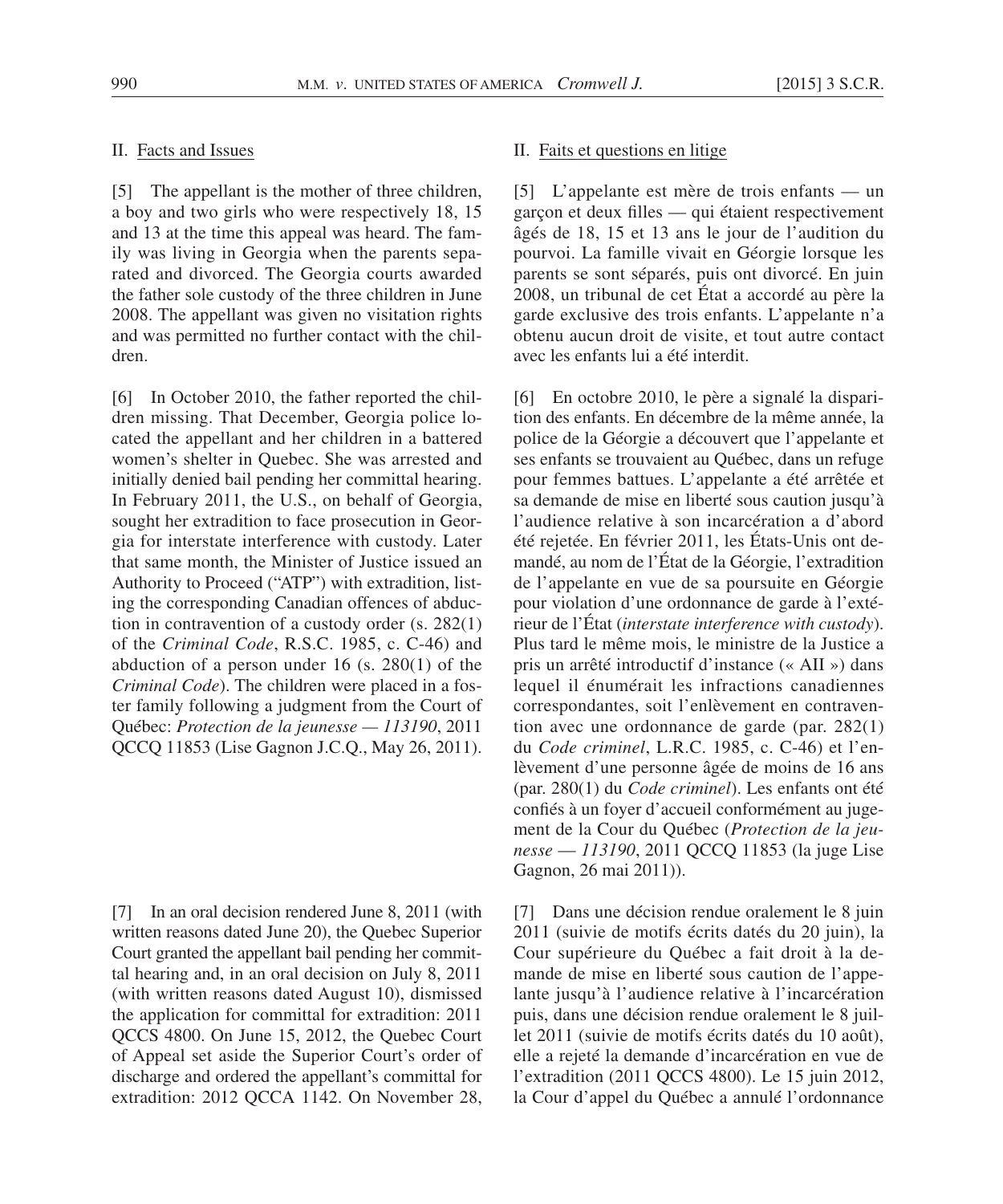2012, the Minister of Justice ordered the appellant's surrender for extradition and, on April 4, 2014, the Court of Appeal dismissed the appellant's application for judicial review of the Minister's decision: 2014 QCCA 681. The most recent information that we have about the children is that the Minister understood that they had been returned to the appellant's care in June 2011 following her release on bail.

[8] The appellant appeals both the committal and the surrender orders.

# III. Analysis

# A. *Introduction*

[9] The appellant raises issues with respect to both the committal process and the surrender process. With respect to committal, the appellant submits that the Court of Appeal took too narrow a view of the extradition judge's role at the committal hearing. Her submissions revolve around two main questions:

- (1) Should the extradition judge consider evidence about possible defences and other exculpating circumstances in deciding whether to commit for extradition?
- (2) Applying the appropriate legal test for committal, did the evidence justify committal?

[10] These two questions relate to some of the fundamental principles of extradition law. The first concerns the double criminality requirement of extradition — that the conduct alleged against the appellant must be criminal had it been committed in Canada. The second concerns the extradition judge's role in assessing the weight to be given to the evidence relied on to support committal. This latter question was the subject of the Court's decision in *United States of America v. Ferras*, 2006 SCC 33, [2006] 2 S.C.R. 77, which has received varied de mise en liberté et ordonné l'incarcération de l'appelante en vue de son extradition (2012 QCCA 1142). Le 28 novembre 2012, le ministre de la Justice a ordonné l'extradition de l'appelante puis, le 4 avril 2014, la Cour d'appel a rejeté la demande de contrôle judiciaire de la décision du ministre présentée par l'appelante (2014 QCCA 681). Selon les renseignements les plus récents communiqués au ministre, les enfants auraient été rendus à l'appelante en juin 2011 après sa mise en liberté sous caution.

[8] L'appelante se pourvoit devant notre Cour contre l'ordonnance d'incarcération et l'arrêté d'extradition.

# III. Analyse

## A. *Introduction*

[9] L'appelante soulève des questions concernant tant la procédure relative à l'incarcération que celle relative à l'arrêté d'extradition. En ce qui concerne l'incarcération, elle soutient que la Cour d'appel conçoit de façon trop restrictive le rôle du juge d'extradition à l'audience. Sa thèse est axée sur deux grandes questions :

- (1) Le juge d'extradition doit-il considérer la preuve d'éventuels moyens de défense et d'autres éléments disculpatoires pour décider s'il y a lieu ou non d'ordonner l'incarcération en vue de l'extradition?
- (2) La preuve justifiait-elle l'incarcération eu égard au critère juridique applicable?

[10] Ces deux questions font intervenir certains principes fondamentaux du droit de l'extradition. La première touche l'exigence de la double incrimination — la conduite reprochée à l'appelante doit constituer un crime au Canada. La seconde touche le rôle du juge d'extradition lorsqu'il s'agit d'apprécier l'importance d'un élément de preuve invoqué en faveur de l'incarcération. Notre Cour s'est prononcée sur ce dernier point dans l'arrêt *États-Unis d'Amérique c. Ferras*, 2006 CSC 33, [2006] 2 R.C.S. 77, lequel a été interprété de différentes manières par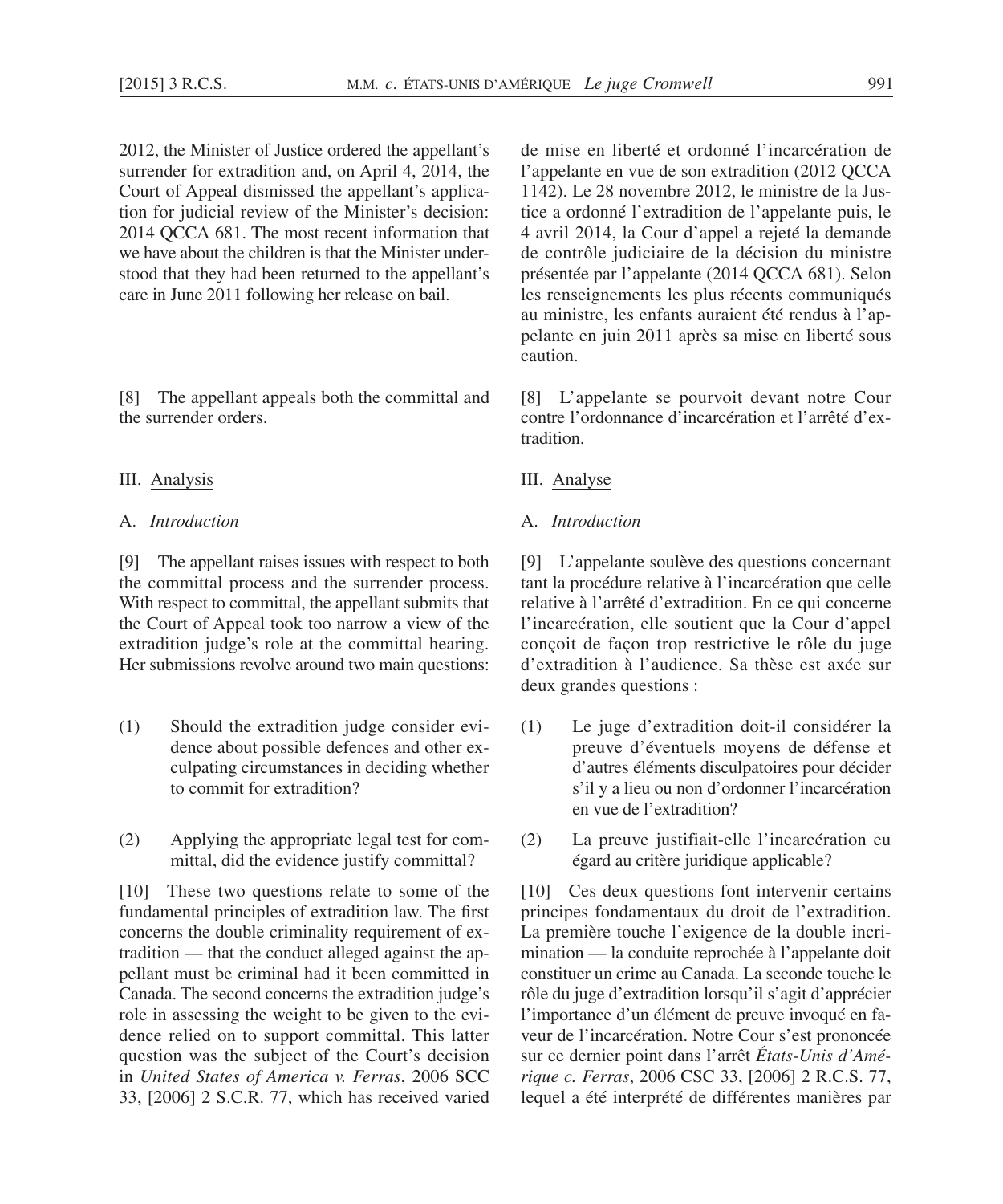treatment by our appellate courts. This appeal provides an opportunity to clarify and further develop the law in relation to the committal process.

[11] With respect to the Minister's surrender decision, the appellant raises two main issues concerning the question of whether the Minister's decision was unreasonable:

- (1) Did the Minister fail to give appropriate consideration to the fact that a defence potentially available to the appellant under Canadian law is not available under the law of the requesting state?
- (2) Did the Minister fail to give appropriate consideration to the effect of extradition on the best interests of the appellant's children?

[12] These issues relate to the Minister's obligation to refuse surrender where extradition would be "unjust or oppressive" (*Extradition Act*, s. 44(1)(*a*)) or where extradition would unjustifiably limit the rights under the *Canadian Charter of Rights and Freedoms* of the person sought for extradition. They also raise questions about how the committal and surrender phases of the extradition process relate to each other.

[13] Before turning to my analysis of these issues, it will be helpful to put them in the context of the purposes and scheme of our extradition law.

# B. *Fundamental Principles of Extradition Law*

(1) Introduction

[14] Extradition law starts with a basic principle: while a person is in a country, he or she is subject to that country's criminal law and should expect to be answerable to it (*United States v. Burns*, 2001 SCC 7, [2001] 1 S.C.R. 283, at para. 72). Extradition is the process by which one state assists another in putting that principle into practice. The *Extradition Act* implements, through domestic law, Canada's international obligations to surrender persons found here so that they will face prosecution, or serve sentences imposed, in another country (I will limit my brief review here to extraditions which are sought

nos juridictions d'appel. Le présent pourvoi offre l'occasion de clarifier le droit applicable à l'incarcération en vue de l'extradition et de l'étoffer.

[11] En ce qui a trait à la décision du ministre d'ordonner l'extradition, l'appelante soulève principalement deux points concernant le caractère raisonnable ou déraisonnable de cette décision :

- (1) Le ministre a-t-il omis de prendre dûment en compte l'inexistence dans l'État requérant d'un moyen de défense que le droit canadien pourrait offrir à l'appelante?
- (2) Le ministre a-t-il omis de prendre dûment en compte l'effet de l'extradition sur l'intérêt supérieur des enfants de l'appelante?

[12] Ces points se rattachent à l'obligation du ministre de refuser d'extrader une personne lorsque la mesure serait « injuste ou tyrannique » (*Loi sur l'extradition*, al.  $44(1)a$ ) ou qu'elle limiterait de façon injustifiable les droits que la *Charte canadienne des droits et libertés* garantit à l'intéressé. Ils soulèvent également des interrogations sur l'interaction entre l'étape de l'incarcération et celle de l'arrêté d'extradition.

[13] Avant d'entreprendre leur analyse, il m'apparaît utile de les situer dans le contexte des objectifs et de l'économie de notre régime d'extradition.

## B. *Principes fondamentaux du droit de l'extradition*

(1) Introduction

[14] Tout régime d'extradition repose au départ sur le principe élémentaire selon lequel une personne est assujettie au droit criminel du pays où elle se trouve et doit s'attendre à devoir répondre de sa conduite devant la justice de ce pays (*États-Unis c. Burns*, 2001 CSC 7, [2001] 1 R.C.S. 283, par. 72). L'extradition est la mesure par laquelle un État collabore avec un autre dans l'application de ce principe. La *Loi sur l'extradition* met en œuvre, au moyen du droit interne, les obligations internationales du Canada qui consistent à extrader une personne qui se trouve au pays afin qu'elle soit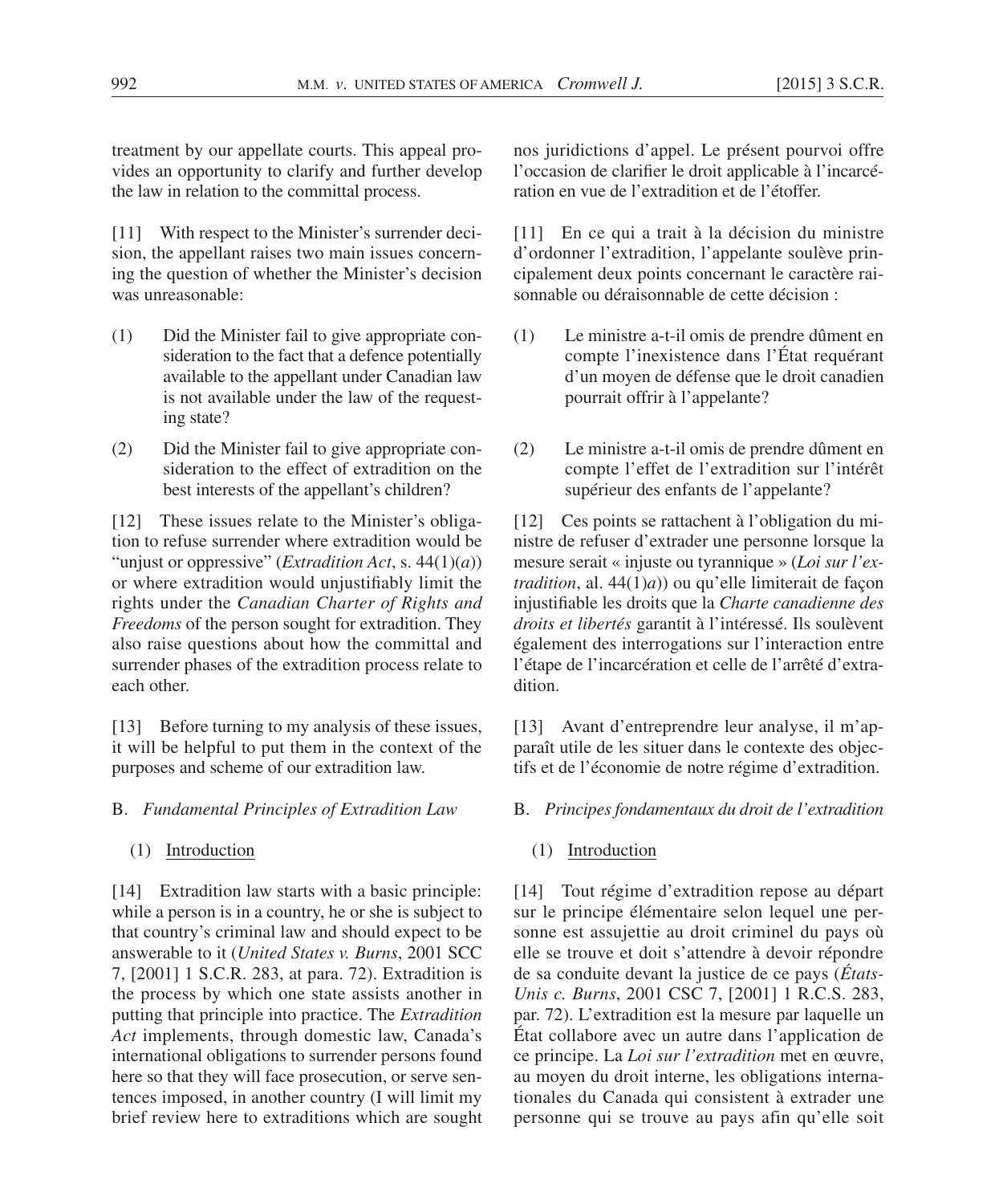for prosecution). Of course, Canada's international obligations to surrender for extradition are subject to various conditions.

[15] Extradition serves pressing and substantial Canadian objectives: protecting the public against crime through its investigation; bringing fugitives to justice for the proper determination of their criminal liability; and ensuring, through international cooperation, that national boundaries do not serve as a means of escape from the rule of law (*Sriskandarajah v. United States of America*, 2012 SCC 70, [2012] 3 S.C.R. 609, at para. 10). To achieve these pressing and substantial objectives, our extradition process is founded on the principles of "reciprocity, comity and respect for differences in other jurisdictions": *Canada (Justice) v. Fischbacher*, 2009 SCC 46, [2009] 3 S.C.R. 170, at para. 51, per Charron J. for a majority of the Court, quoting *Kindler v. Canada (Minister of Justice)*, [1991] 2 S.C.R. 779, at p. 844, per McLachlin J. (as she then was). These principles "are foundational to the effective operation of the extradition process" (*Fischbacher*, at para. 51) and mandate the prompt execution of Canada's international obligations.

[16] That said, the rights and interests of persons sought for extradition must be protected. This requires a careful balancing of the broader purposes of extradition with those individual rights and interests. Extradition is a three-phase process and, at each stage, concern to balance these interests is apparent. Also underlying all three phases is the broad principle of double criminality, that is, the principle that Canada should not extradite a person to face punishment in another country for conduct that would not be criminal in Canada.

[17] This broad principle of double criminality is expressed in s. 3(1)(*b*) of the *Extradition Act*: "A person may be extradited from Canada" if "the conduct poursuivie par la justice d'un autre pays ou qu'elle y purge la peine à laquelle elle y est condamnée (mon bref examen ne porte en l'espèce que sur l'extradition en vue d'une poursuite). L'exécution des obligations internationales du Canada en matière d'extradition est évidemment assujettie à différentes conditions.

[15] L'extradition permet de répondre à des objectifs canadiens urgents et réels, à savoir protéger le public contre le crime par la tenue d'enquêtes, traduire en justice un fugitif pour statuer régulièrement sur sa responsabilité criminelle et, grâce à la collaboration internationale, empêcher que le franchissement des frontières nationales permette à une personne de se soustraire à la justice (*Sriskandarajah c. États-Unis d'Amérique*, 2012 CSC 70, [2012] 3 R.C.S. 609, par. 10). Afin d'atteindre ces objectifs urgents et réels, notre procédure d'extradition s'appuie sur les principes de « réciprocité, de courtoisie et de respect des différences dans d'autres ressorts » (*Canada (Justice) c. Fischbacher*, 2009 CSC 46, [2009] 3 R.C.S. 170, par. 51, la juge Charron au nom des juges majoritaires, citant *Kindler c. Canada (Ministre de la Justice)*, [1991] 2 R.C.S. 779, p. 844, la juge McLachlin (aujourd'hui Juge en chef)). Ces principes « sont essentiels au bon fonctionnement de la procédure d'extradition » (*Fischbacher*, par. 51) et obligent le Canada à s'acquitter avec diligence de ses obligations internationales.

[16] Cela dit, les droits et les intérêts de l'intéressé doivent être protégés, d'où la nécessité d'établir un juste équilibre entre les objectifs généraux de l'extradition et les droits et les intérêts de l'intéressé. La procédure d'extradition comporte trois étapes et, à chacune d'elles, le souci d'un tel équilibre est manifeste. Le principe général de la double incrimination selon lequel le Canada devrait refuser d'extrader une personne vers un pays où elle risque d'être punie pour un acte qui n'est pas criminel au Canada sous-tend également chacune des trois étapes de la procédure.

[17] Le principe général de la double incrimination est formulé à l'al. 3(1)*b*) de la *Loi sur l'extradition* : « Toute personne peut être extradée du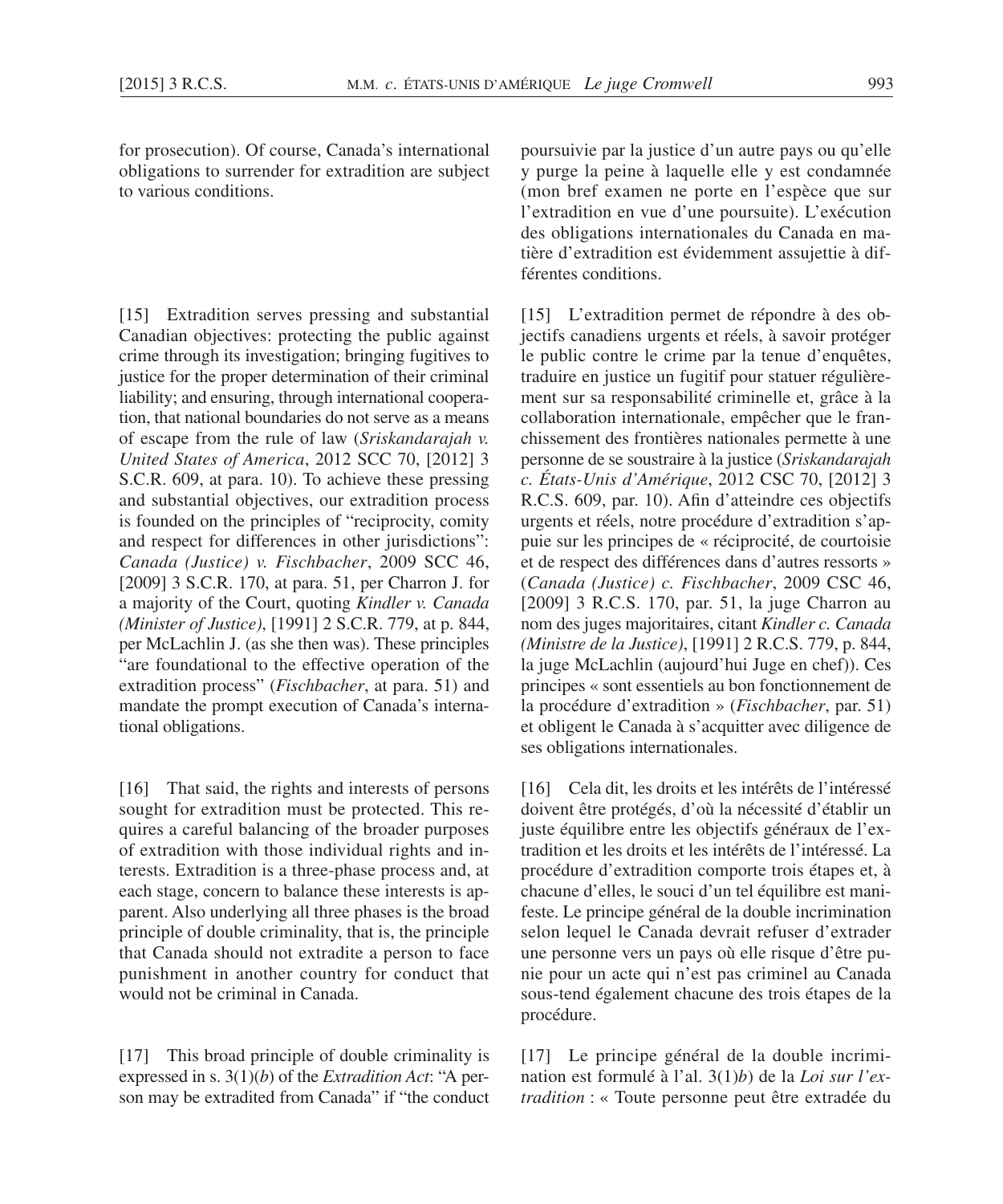of the person, had it occurred in Canada, would have constituted an offence that is punishable in Canada". This broad principle, however, is given more precise meaning and is applied in more precise ways by other provisions of the *Extradition Act*. The *Extradition Act*, of course, must be read as a whole and the broad words of s. 3(1)(*b*) must be understood in light of the more specific provisions.

[18] At the first two phases of the extradition process, the *Extradition Act* addresses double criminality in express statutory terms. At the third, the rationale underlying the broad principle of double criminality informs the exercise of the Minister's power to refuse surrender for extradition where surrender would be "unjust or oppressive" under s. 44(1)(*a*) of the *Extradition Act*.

# (2) The First Phase: the Authority to Proceed  $\overline{(^{\prime\prime}ATP^{\prime\prime})}$

[19] The first phase of the extradition process relates to receipt of an extradition request from a foreign state and the decision of the Minister of Justice whether to proceed with it by issuing an ATP. The Minister's role is to satisfy him- or herself that two basic requirements for extradition are met. The first is that, subject to any relevant extradition agreement, the offence for which extradition is sought is punishable in the requesting state for a maximum term of two years or more or by a more severe punishment: ss.  $15(1)$  and  $3(1)(a)$  of the *Extradition Act*. The second is to identify the Canadian offence or offences that would make the alleged conduct criminal in Canada. The *Extradition Act* directs that it is not relevant that the alleged conduct under foreign law "is named, defined or characterized . . . in the same way as it is in Canada": s. 3(2).

[20] At this stage in the process, the Minister is concerned in part with the foreign law aspect of the double criminality principle: he or she must be satisfied, among other things, that the offence for which extradition is sought is criminal in the requesting Canada » si « l'ensemble de ses actes aurait constitué, s'ils avaient été commis au Canada, une infraction sanctionnée aux termes du droit canadien ». D'autres dispositions de la *Loi sur l'extradition* précisent toutefois sa portée et l'appliquent de manières plus précises. Il va de soi que la *Loi sur l'extradition* doit être interprétée globalement et que le libellé général de son al. 3(1)*b*) doit l'être à la lumière de ses dispositions plus particulières.

[18] Pour les deux premières étapes de la procédure d'extradition, la *Loi sur l'extradition* renvoie expressément à la double incrimination. Pour la troisième, la raison d'être du principe général de la double incrimination oriente l'exercice par le ministre de son pouvoir de refuser l'extradition lorsqu'elle serait « injuste ou tyrannique » au sens de l'al. 44(1)*a*) de la *Loi sur l'extradition*.

(2) La première étape : l'arrêté introductif d'instance (« AII »)

[19] La première étape de la procédure d'extradition correspond à la réception de la demande d'extradition de l'État étranger et à la décision du ministre de la Justice d'y donner suite ou non par la prise d'un AII. Le rôle du ministre consiste alors à s'assurer qu'il est satisfait à deux conditions fondamentales. Premièrement, sous réserve de tout accord applicable, l'infraction alléguée dans la demande d'extradition est sanctionnée, dans l'État requérant, par une peine d'emprisonnement d'au plus deux ans ou par une peine plus sévère (par.  $15(1)$ ) et al. 3(1)*a*) de la *Loi sur l'extradition*). Deuxièmement, la ou les infractions canadiennes qui correspondraient à la conduite criminelle reprochée sont précisées. La *Loi sur l'extradition* dispose que « la concordance entre l'appellation juridique, la désignation, la classification ou la définition donnée à l'ensemble des actes de l'intéressé par le droit canadien et celle donnée [. . .] n'est pas prise en compte » (par.  $3(2)$ ).

[20] À cette étape de la procédure, l'examen porte en partie sur le volet étranger du principe de la double incrimination : le ministre doit notamment être convaincu que l'infraction pour laquelle l'extradition est demandée est de nature criminelle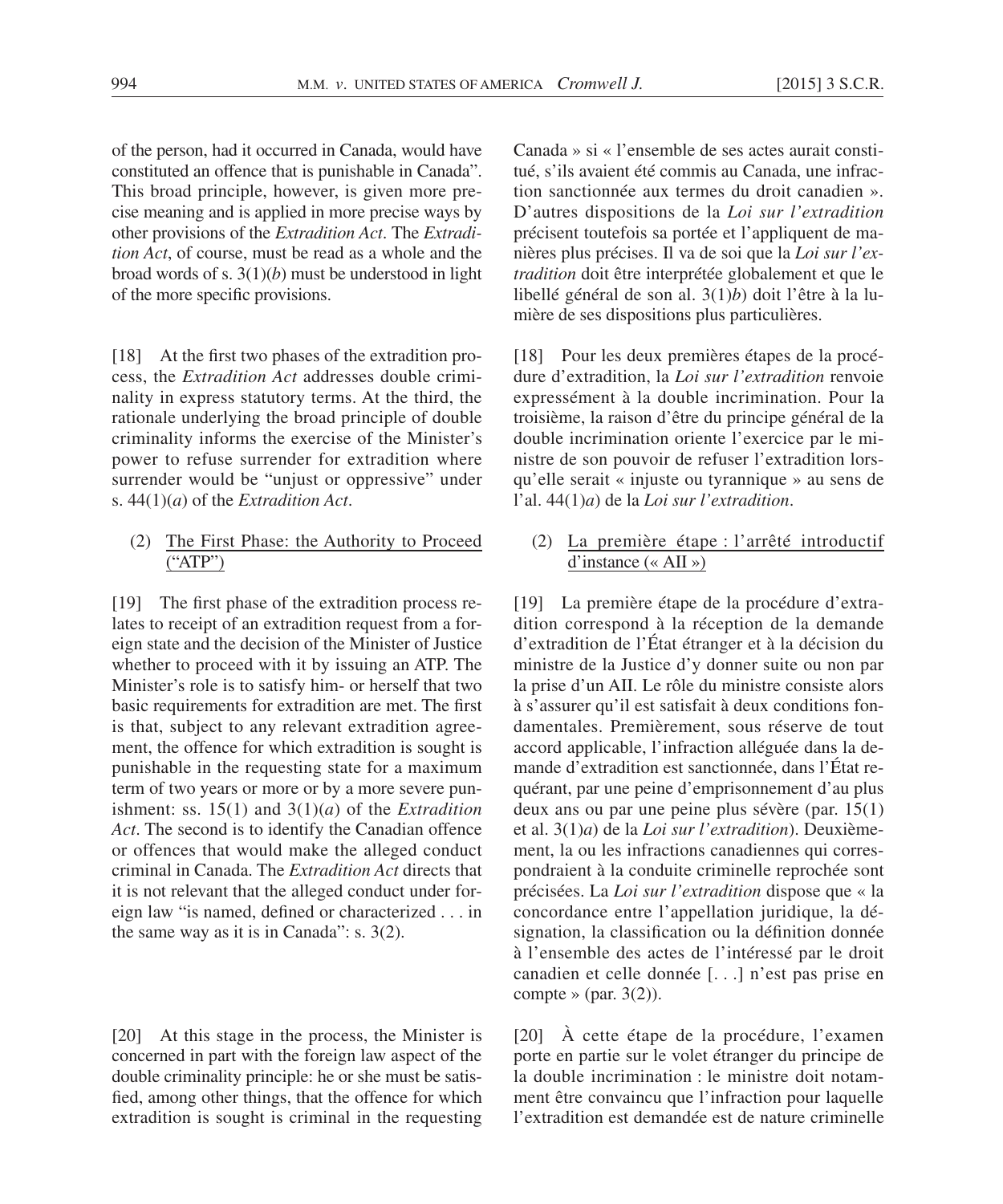state. The Minister is also concerned with aspects of domestic criminal law because he or she must identify the corresponding Canadian offences: s. 15(3)(*c*) of the *Extradition Act*; *Fischbacher*, at para. 27.

[21] In this case, the requesting state sought extradition for the Georgia offence of interstate interference with custody, in violation of  $\S$  16-5-45(c) (1) of the *Official Code of Georgia Annotated*. The Minister issued an ATP stating that the Canadian offences which correspond to the alleged conduct are abduction in contravention of a custody order (s. 282(1) of the *Criminal Code*) and abduction of a person under 16 (s. 280(1) of the *Criminal Code*).

# (3) The Second Phase: Judicial Committal or Discharge

[22] If, as here, the Minister issues an ATP, the extradition moves to the committal phase. This phase plays an important, although carefully circumscribed, role in protecting the rights of the person sought. That role is defined by s. 29(1)(*a*) and (3) of the *Extradition Act*. The extradition judge is to determine two things: (1) whether "there is evidence admissible under this Act of conduct that, had it occurred in Canada, would justify committal for trial in Canada on the offence set out in the authority to proceed"; and (2) "that the person [before the court] is the person sought by the extradition partner" (s. 29(1)(*a*)). Committal is ordered if the judge finds that these conditions exist; if not, the person must be discharged: s.  $29(1)(a)$  and (3). This means that the requesting state must show that it has evidence available for trial that would justify committal for trial in Canada for the Canadian offences specified in the ATP.

[23] It is important to understand that s.  $29(1)(a)$ codifies and defines the role of the extradition judge with respect to the double criminality principle. That role is not defined by the broad principle of double criminality enunciated in s. 3(1)(*b*). Rather, s.  $29(1)(a)$  is a specific provision which addresses dans l'État requérant. Il se penche également sur certains aspects du droit criminel interne dans la mesure où il doit déterminer la ou les infractions canadiennes correspondantes (al. 15(3)(*c*) de la *Loi sur l'extradition*; *Fischbacher*, par. 27).

[21] Dans la présente affaire, l'État requérant sollicite l'extradition pour violation d'une ordonnance de garde à l'extérieur de son territoire, une infraction prévue au § 16-5-45c)(1) de l'*Official Code of Georgia Annotated*. Le ministre a pris un AII en précisant que les infractions canadiennes correspondant aux faits reprochés sont l'enlèvement en contravention avec une ordonnance de garde (par. 282(1) du *Code criminel*) et l'enlèvement d'une personne âgée de moins de 16 ans (par. 280(1) du *Code criminel*).

(3) La deuxième étape : l'ordonnance d'incarcération ou la libération

[22] Lorsque, comme en l'espèce, le ministre prend un AII, l'étape suivante est l'incarcération. Cette étape joue un rôle important, mais soigneusement circonscrit, dans la protection des droits de l'intéressé. Ce rôle est défini par l'al. 29(1)*a*) et le par. 29(3) de la *Loi sur l'extradition*. Le juge d'extradition s'assure de deux choses : (1) « la preuve admissible en vertu de la présente loi — des actes justifierait, s'ils avaient été commis au Canada, [le] renvoi [de la personne] à procès au Canada relativement à l'infraction mentionnée dans l'AII » et (2) « la personne qui comparaît [devant lui] est celle qui est recherchée par le partenaire » (al. 29(1)*a*)). Le juge ordonne l'incarcération s'il est convaincu que ces conditions sont réunies, à défaut de quoi, il libère l'intéressé (al. 29(1)*a*) et par. 29(3)). L'État requérant doit donc démontrer qu'il dispose d'éléments de preuve qui justifieraient le renvoi de l'intéressé à procès au Canada relativement aux infractions canadiennes mentionnées dans l'AII.

[23] Il importe de bien saisir que l'al. 29(1)*a*) intègre à la loi et définit le rôle du juge d'extradition en ce qui a trait à la double incrimination. Ce n'est pas le principe général de la double incrimination énoncé à l'al. 3(1)*b*) qui le définit. L'alinéa 29(1)*a*) constitue en fait une disposition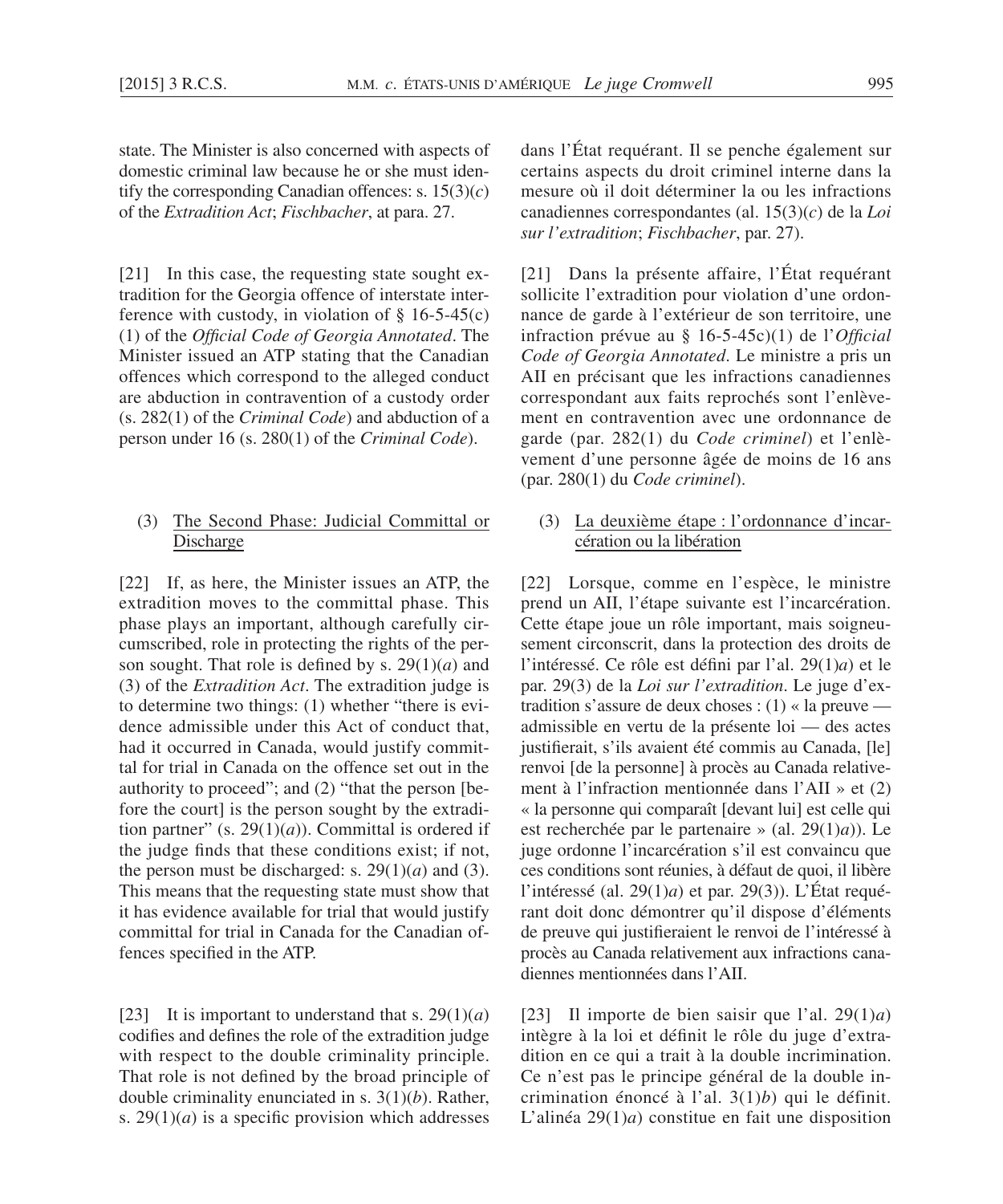and exhaustively defines the extradition judge's role. In my respectful view, the failure to recognize this is a fatal flaw in the appellant's position in relation to the role of the extradition judge.

[24] The appellant submits that the role of the extradition judge must be conceived of much more broadly than the role of the preliminary inquiry justice. As discussed below, I must reject this submission.

(4) The Third Phase: Ministerial Surrender or Refusal to Surrender for Extradition

[25] If the extradition judge orders committal, the case moves back to the Minister to exercise the power under s. 40 of the *Extradition Act* to surrender or to refuse to surrender the person sought. This phase of the process, while of course subject to the requirements of the statute and the *Charter*, is essentially political in nature. In carrying out his or her duties, the Minister must take into account Canada's international obligations and the requirement to act as a responsible member of the international community in responding to a request by an extradition partner: see, e.g., *Németh v. Canada (Justice)*, 2010 SCC 56, [2010] 3 S.C.R. 281, at para. 64.

[26] The *Extradition Act* provides a number of bases on which the Minister may or must refuse surrender: ss. 44 to 47. The provision relevant to this appeal provides that the Minister must refuse surrender if "the surrender would be unjust or oppressive having regard to all the relevant circumstances": s.  $44(1)(a)$ . The jurisprudence holds that the Minister must also refuse surrender where the consequences of surrender would be contrary to the principles of fundamental justice under s. 7 of the *Charter* or, in the case of a Canadian citizen, be an unjustified infringement of the right to remain in Canada guaranteed by s. 6(1) of the *Charter*. In exercising this power, the Minister must consider, when relevant, the best interests of children who are or may be affected by the extradition and whether there is a significant difference in jeopardy between

d'application particulière qui porte sur le rôle du juge d'extradition et définit ce rôle de manière complète. À mon humble avis, l'omission de l'appelante de le reconnaître commande le rejet de sa thèse quant au rôle du juge d'extradition.

[24] L'appelante soutient que l'on doit concevoir le rôle du juge d'extradition bien plus largement que celui du juge qui préside l'enquête préliminaire. Comme je l'explique ci-après, je dois rejeter cette prétention.

(4) La troisième étape : l'arrêté d'extradition ou le refus d'extrader

[25] Lorsque le juge d'extradition ordonne l'incarcération, le ministre est à nouveau saisi du dossier et appelé à exercer le pouvoir que lui confère l'art. 40 de la *Loi sur l'extradition* d'ordonner l'extradition de l'intéressé ou de la refuser. Bien qu'elle soit évidemment assujettie aux exigences du texte législatif et de la *Charte*, cette étape de la procédure d'extradition revêt un caractère essentiellement politique. Dans l'exercice de ses fonctions, le ministre doit prendre en compte les obligations internationales du Canada et la nécessité de donner suite à la demande d'extradition du partenaire comme doit le faire tout membre responsable de la communauté internationale (voir p. ex. *Németh c. Canada (Justice)*, 2010 CSC 56, [2010] 3 R.C.S. 281, par. 64).

[26] La *Loi sur l'extradition* énumère un certain nombre de motifs pour lesquels le ministre peut ou doit refuser l'extradition (art. 44 à 47). Suivant la disposition pertinente en l'espèce, le ministre peut refuser l'extradition qui « serait injuste ou tyrannique compte tenu de toutes les circonstances » (al. 44(1)*a*)). Selon la jurisprudence, le ministre doit également refuser l'extradition lorsque les conséquences de celle-ci iraient à l'encontre des principes de justice fondamentale visés à l'art. 7 de la *Charte* ou, dans le cas d'un citoyen canadien, lorsqu'elles constitueraient une atteinte injustifiée au droit de demeurer au Canada garanti au par. 6(1) de la *Charte*. Lorsqu'il exerce ce pouvoir, le ministre doit tenir compte de l'intérêt supérieur des enfants, s'il en est, qui sont touchés ou susceptibles d'être touchés par l'extradition et se demander s'il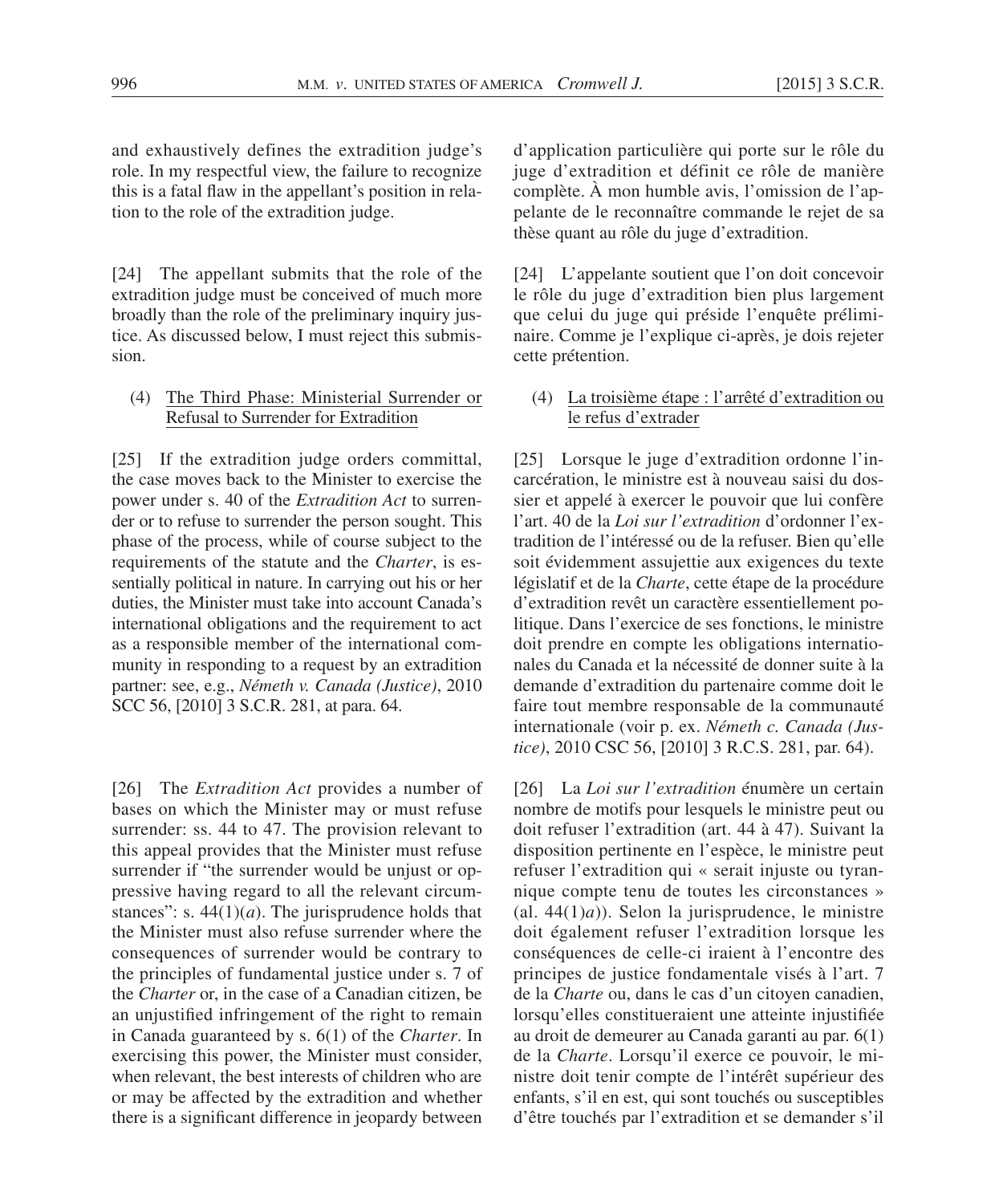C. *Appeal From Committal for Extradition*

(1) Issues and Overview

able in the requesting state.

- [27] The committal appeal raises two main issues:
- (1) Should the extradition judge consider evidence about possible defences and other exculpating circumstances in deciding whether to commit for extradition?
- (2) Applying the appropriate legal test for committal, did the evidence justify committal?

[28] As I will explain, my view is that the extradition judge applied incorrect principles in relation to the double criminality requirement and her role in assessing the reliability of the evidence before her. She also erred, in my respectful view, in concluding that the evidence in the certified record of the case ("ROC") was insufficient to require committal. The Court of Appeal was correct to set aside the appellant's discharge and to order her committal for extradition.

- (2) First Issue: Exculpatory Evidence and Defences at the Committal Stage
- (a) *Decisions and Submissions*
- (i) Extradition Judge

[29] In opposing committal, the appellant sought admission of a great deal of evidence to show that existe un écart important entre le droit étranger et le droit interne en ce qui concerne le péril auquel s'expose l'intéressé. À cet égard, la raison d'être du principe général de la double incrimination peut jouer dans l'exercice du pouvoir du ministre de refuser l'extradition lorsque des moyens de défense qui pourraient être invoqués au Canada n'existent pas dans l'État requérant.

- C. *Pourvoi contre l'ordonnance d'incarcération en vue de l'extradition*
	- (1) Questions en litige et vue d'ensemble

[27] Le pourvoi contre l'ordonnance d'incarcération soulève principalement deux questions :

- (1) Le juge d'extradition devrait-il considérer la preuve d'éventuels moyens de défense et d'autres éléments disculpatoires pour décider s'il y a lieu ou non d'ordonner l'incarcération en vue de l'extradition?
- (2) La preuve justifiait-elle l'incarcération eu égard au critère juridique applicable?

[28] Comme je l'explique plus loin, j'estime que la juge d'extradition n'applique pas les bons principes en ce qui concerne l'exigence de la double incrimination et le rôle du juge d'extradition dans l'appréciation de la fiabilité de la preuve offerte. À mon humble avis, elle a également tort de conclure que la preuve versée au dossier d'extradition certifié (« DEC ») est insuffisante pour justifier l'incarcération. C'est à bon droit que la Cour d'appel annule la libération de l'appelante et ordonne son incarcération en vue de son extradition.

- (2) Première question : examen d'éléments de preuve disculpatoires et de moyens de défense à l'étape de l'audience relative à l'incarcération
- a) *Décisions et arguments*
- (i) La juge d'extradition

[29] Pour s'opposer à son incarcération, l'appelante a sollicité l'admission d'un grand nombre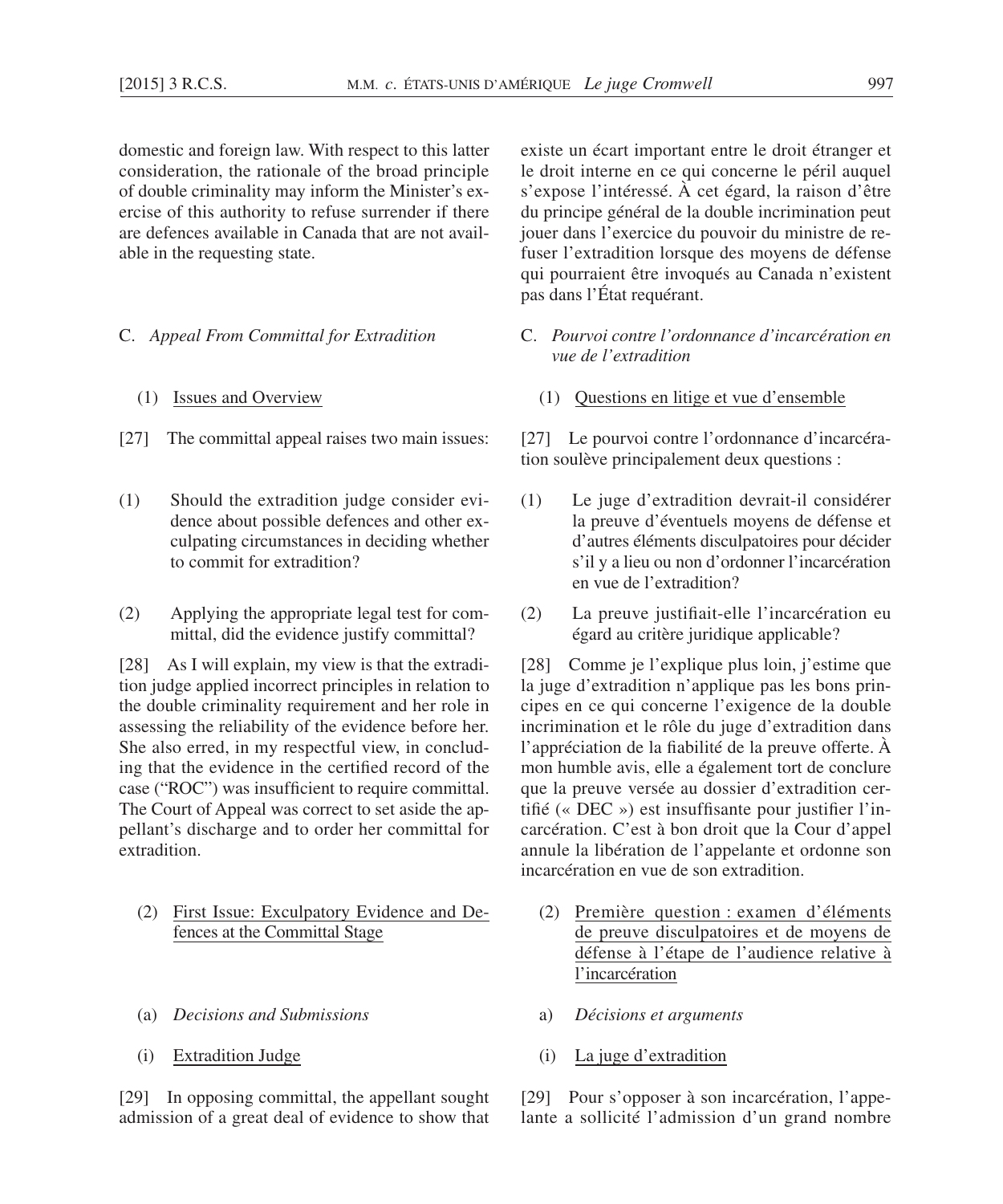she had not abducted the children but that they had run away from their father, at whose hands they suffered physical and mental abuse, and that the appellant harboured the children for their protection. Despite counsel for the requesting state's opposition, the extradition judge admitted most of the evidence, holding that it was relevant and sufficiently reliable to be admissible.

[30] The extradition judge then considered whether the requesting state's evidence justified committal for trial in Canada for the offences of abduction of a person under 16 and abduction in contravention of a custody order (ss. 280(1) and 282(1) of the *Criminal Code*). She refused committal on both.

[31] With respect to s. 280(1), the extradition judge found that the evidence showed that the appellant had not taken the children from their father but that they had run away. With respect to s. 282(1), the extradition judge found that there was no evidence that the appellant had harboured the children with the specific intent of depriving their father of custody. She came to this conclusion essentially by relying on the defence found at s. 285 of the *Criminal Code*, which reads:

**285.** [Defence] No one shall be found guilty of an offence under sections 280 to 283 if the court is satisfied that the taking, enticing away, concealing, detaining, receiving or harbouring of any young person was necessary to protect the young person from danger of imminent harm or if the person charged with the offence was escaping from danger of imminent harm.

[32] The extradition judge held that this defence could be considered at the committal stage of extradition proceedings because double criminality requires the extradition judge to proceed to a meaningful judicial assessment of all of the evidence based on Canadian law. Relying on s. 285, and in light of the evidence adduced by the appellant, the extradition judge ruled that "no reasonable jury

d'éléments visant à établir qu'elle n'avait pas enlevé ses enfants, que ceux-ci s'étaient en fait enfuis de chez leur père, qu'ils avaient subi de la violence physique et psychologique aux mains de ce dernier et qu'elle les avait hébergés afin de les protéger. Malgré l'objection de l'État requérant, la juge d'extradition admet en preuve la plupart de ces éléments et conclut qu'ils sont pertinents et suffisamment dignes de foi pour être admissibles.

[30] La juge d'extradition se demande ensuite si l'État requérant présente suffisamment d'éléments de preuve pour justifier le renvoi à procès au Canada relativement aux infractions d'enlèvement d'une personne âgée de moins de 16 ans et d'enlèvement en contravention avec une ordonnance de garde (par. 280(1) et 282(1) du *Code criminel*). Elle refuse d'ordonner l'incarcération pour l'une ou l'autre infraction.

[31] S'agissant de l'infraction prévue au par. 280(1), la juge d'extradition conclut que, selon la preuve, l'appelante n'a pas enlevé les enfants à leur père, mais ces derniers se sont enfuis. Dans le cas de l'infraction prévue au par. 282(1), elle conclut à l'absence de preuve que l'appelante a hébergé les enfants dans le but précis de les soustraire à la garde de leur père. Elle arrive à cette conclusion en se fondant essentiellement sur le moyen de défense énoncé à l'art. 285 du *Code criminel*, dont voici le libellé :

**285.** [Défense] Nul ne peut être déclaré coupable d'une infraction prévue aux articles 280 à 283 si le tribunal est convaincu que les actes reprochés étaient nécessaires pour protéger la jeune personne en question d'un danger imminent ou si l'accusé fuyait pour se protéger d'un tel danger.

[32] La juge d'extradition statue que ce moyen de défense peut être pris en compte à l'audience relative à l'incarcération parce que le principe de la double incrimination exige qu'elle se livre à une appréciation judiciaire valable de l'ensemble de la preuve au regard du droit canadien. Invoquant l'art. 285 et la preuve présentée par l'appelante, elle tranche [TRADUCTION] « qu'aucun jury raisonnable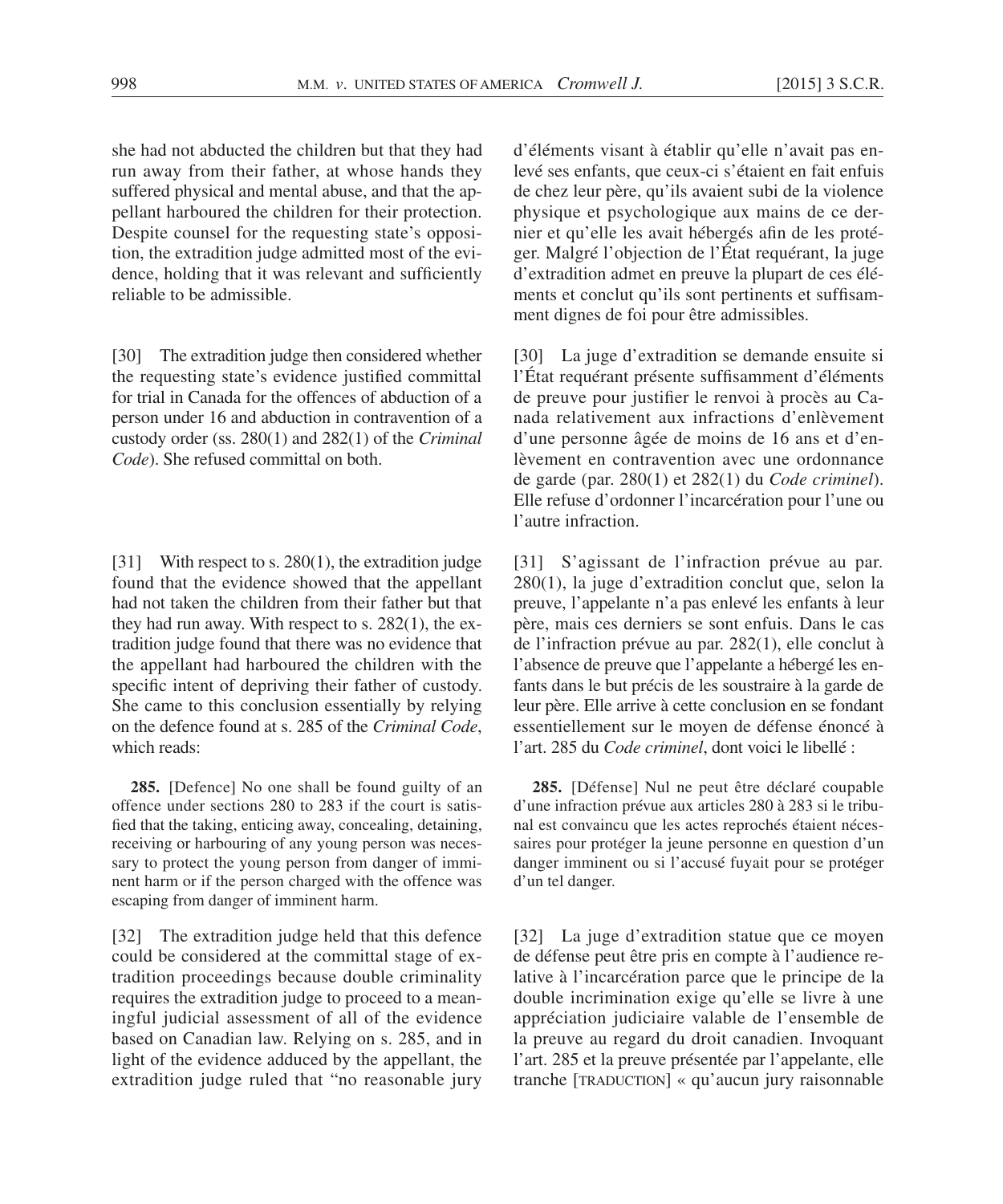could draw the inference, as submitted by the Requesting State, that the mother's intent was to deprive the father of possession of these children": para. 75 (CanLII). Moreover, the evidence showed that the appellant's conduct would not be criminal if it had occurred in Canada.

(ii) Court of Appeal

[33] The Quebec Court of Appeal found that the evidence that the children had run away on their own and that the appellant harboured the children to protect them from future harm was exculpatory in nature. It was aimed at contradicting the ROC and laying the ground for a potential defence of the respondent. By taking such matters into consideration, the judge went beyond the proper role of an extradition judge as defined by *Ferras*.

(iii) Submissions

[34] The appellant submits that the Court of Appeal took too narrow a view of the extradition judge's role and of the inquiry mandated by *Ferras*. In line with this reasoning, the intervener British Columbia Civil Liberties Association submits that an extradition judge must inquire as to the existence of exculpatory defences. Both the text of the *Extradition Act* and the expanded role of the extradition judge set out in *Ferras* mandate this broader inquiry which is also consistent with international law.

[35] The respondent opposes this line of reasoning, noting that the Court has repeatedly emphasized the limited scope of the extradition judge's role. Extradition hearings are not trials and extradition judges are not to consider and weigh evidence pertaining to defences. The extradition judge, by virtue of s. 29(1) of the *Extradition Act*, is concerned solely with determining whether there is sufficient evidence to justify committal. That determination does not involve looking at potential defences, and *Ferras* did not hold otherwise.

ne pourrait inférer, comme le soutient l'État requérant, que l'intention de la mère était de priver le père de la possession des enfants » (par. 75 (CanLII)). De plus, la preuve indique que les actes de l'appelante ne constitueraient pas un crime s'ils avaient eu lieu au Canada.

(ii) Cour d'appel

[33] La Cour d'appel du Québec conclut que la preuve selon laquelle les enfants se sont enfuis de leur propre chef et l'appelante les a hébergés afin de les protéger contre d'autres violences est de nature disculpatoire. Cette preuve vise à réfuter celle versée au DEC et à jeter les bases d'un éventuel moyen de défense. En tenant compte de ces éléments, la juge d'extradition outrepasse le rôle qui lui est dévolu et que définit l'arrêt *Ferras*.

(iii) Arguments

[34] L'appelante soutient que la Cour d'appel conçoit trop strictement le rôle du juge d'extradition et l'examen que commande l'arrêt *Ferras*. Dans la même veine, l'intervenante Association des libertés civiles de la Colombie-Britannique fait valoir qu'un juge d'extradition doit se demander s'il existe quelque moyen de défense disculpatoire. Tant le texte de la *Loi sur l'extradition* que le rôle accru du juge d'extradition depuis l'arrêt *Ferras* commandent cet examen plus large, qui se révèle en outre conforme au droit international.

[35] L'intimé s'inscrit en faux contre ce raisonnement et fait remarquer que, dans maints arrêts, notre Cour souligne la portée restreinte du rôle du juge d'extradition. L'audition de la demande d'extradition n'est pas un procès, et le juge qui siège alors n'a pas à examiner et à soupeser les éléments de preuve relatifs aux moyens de défense. Au vu du par. 29(1) de la *Loi sur l'extradition*, le juge d'extradition se demande seulement si suffisamment d'éléments de preuve justifient le renvoi à procès. Il n'est pas alors appelé à considérer les moyens de défense éventuels, ce que ne contredit pas l'arrêt *Ferras*.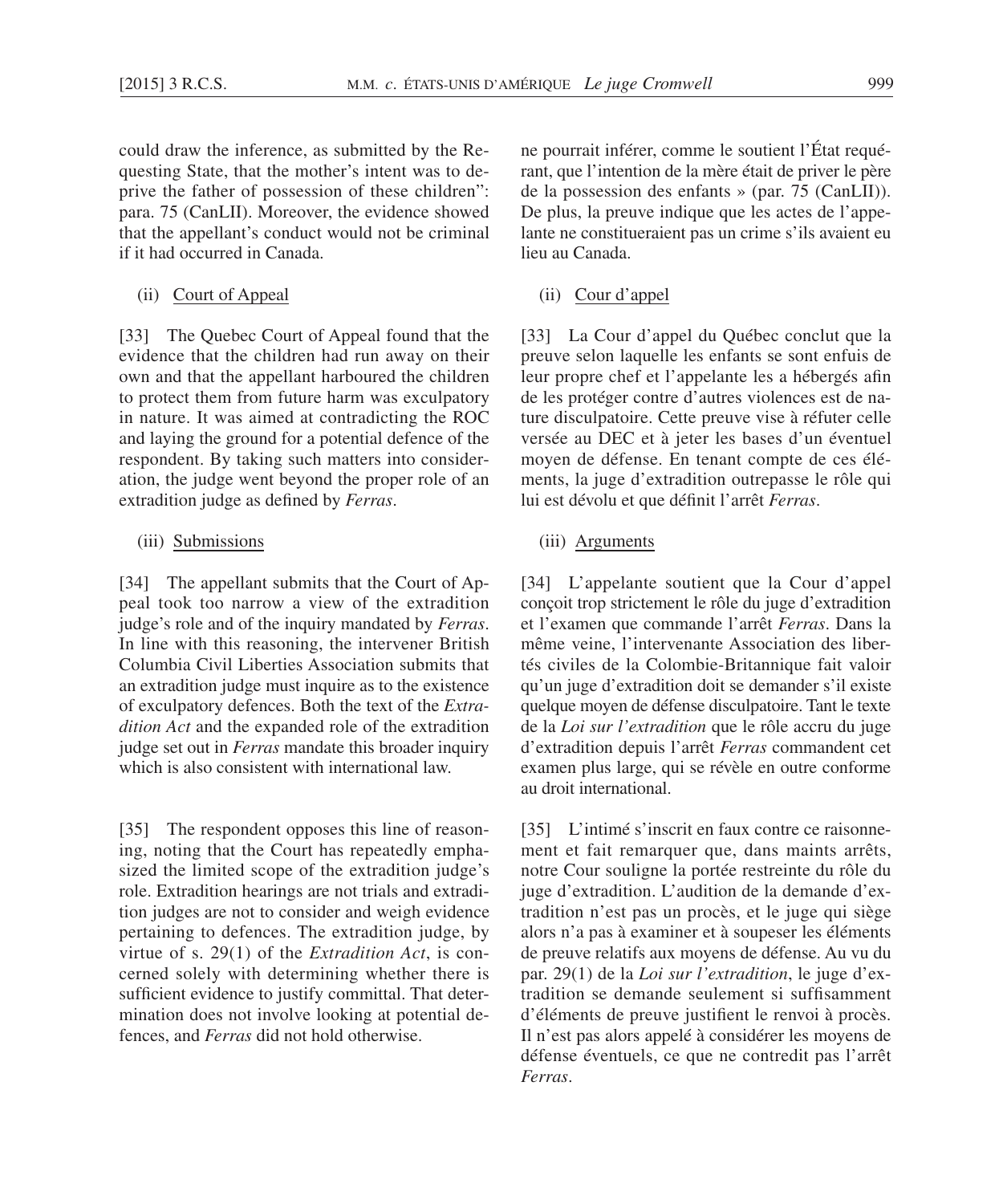(b) *Analysis*

## (i) Scope of the Extradition Judge's Role

[36] The committal phase of the extradition process serves an important, but circumscribed and limited screening function. The role of the extradition judge is simply to decide whether he or she is satisfied that the person before the court is the person sought and whether "there is evidence admissible under [the *Extradition Act* and available for trial] of conduct that, had it occurred in Canada, would justify committal for trial in Canada on the offence set out in the authority to proceed": s. 29(1)(*a*) of the *Extradition Act*; see also *Ferras*, at para. 50.

[37] The reference to evidence that "would justify" committal for trial in Canada" in s.  $29(1)(a)$  of the *Extradition Act* incorporates the test that a justice conducting a preliminary inquiry must apply when deciding whether to commit an accused for trial in Canada: see, e.g., *Skogman v. The Queen*, [1984] 2 S.C.R. 93; *R. v. Arcuri*, 2001 SCC 54, [2001] 2 S.C.R. 828. This is also the test that applies to whether a trial judge should order a directed verdict of acquittal at the end of the Crown's case: see e.g., *United States of America v. Shephard*, [1977] 2 S.C.R. 1067; *Mezzo v. The Queen*, [1986] 1 S.C.R. 802; *R. v. Charemski*, [1998] 1 S.C.R. 679.

[38] Thus, the language of s.  $29(1)(a)$  links the role of the extradition judge in relation to double criminality to the test for committal (and directed verdicts). The incorporation of the test for committal to trial is meant to make the extradition process efficient, permitting prompt compliance with Canada's international obligations, while also ensuring that there is at least a *prima facie* case against the person of a Canadian crime: see, e.g., *United States of America v. Dynar*, [1997] 2 S.C.R. 462, at paras. 121-22; *Ferras*, at para. 21. The extradition judge's role is to determine whether there is a *prima facie* case of a Canadian crime, not to become embroiled in questions about possible defences or the likelihood of conviction. Extradition hearings are not trials; they are intended to be "expeditious

- b) *Analyse*
- (i) Ampleur du rôle du juge d'extradition

[36] L'étape de l'audience relative à l'incarcération en vue de l'extradition opère un filtrage important, mais circonscrit et limité. La tâche du juge d'extradition se limite à décider s'il est convaincu ou non que la personne traduite devant lui est bien celle recherchée et si « la preuve — admissible en vertu de la [*Loi sur l'extradition* et disponible pour le procès] — des actes justifierait, s'ils avaient été commis au Canada, son renvoi à procès au Canada relativement à l'infraction mentionnée dans l'arrêté introductif d'instance » (al. 29(1)*a*) de la *Loi sur l'extradition*; voir également *Ferras*, par. 50).

[37] La preuve qui « justifierait [...] [le] renvoi à procès au Canada » s'entend, à l'al. 29(1)*a*) de la *Loi sur l'extradition*, du critère que doit appliquer le juge lors de l'enquête préliminaire pour décider s'il y a lieu ou non d'ordonner le renvoi à procès de l'accusé au Canada (voir p. ex. *Skogman c. La Reine*, [1984] 2 R.C.S. 93; *R. c. Arcuri*, 2001 CSC 54, [2001] 2 R.C.S. 828). Il s'agit également du critère qui vaut lorsqu'il s'agit de savoir si un verdict d'acquittement devrait être imposé ou non une fois présentée la preuve du ministère public (voir p. ex. *États-Unis d'Amérique c. Shephard*, [1977] 2 R.C.S. 1067; *Mezzo c. La Reine*, [1986] 1 R.C.S. 802; *R. c. Charemski*, [1998] 1 R.C.S. 679).

[38] Ainsi, le libellé de l'al. 29(1)*a*) relie le rôle du juge d'extradition en ce qui concerne la double incrimination au critère applicable au renvoi à procès (et au verdict imposé). L'intégration du critère applicable au renvoi à procès vise à rendre la procédure d'extradition efficace et à permettre au Canada de s'acquitter avec diligence de ses obligations internationales, tout en s'assurant qu'il existe à tout le moins contre la personne en cause une preuve suffisante à première vue de la perpétration d'une infraction canadienne (voir p. ex. *États-Unis d'Amérique c. Dynar*, [1997] 2 R.C.S. 462, par. 121-122; *Ferras*, par. 21). La fonction du juge d'extradition consiste à déterminer s'il existe une preuve suffisante à première vue de la perpétration d'une infraction canadienne, non à s'empêtrer dans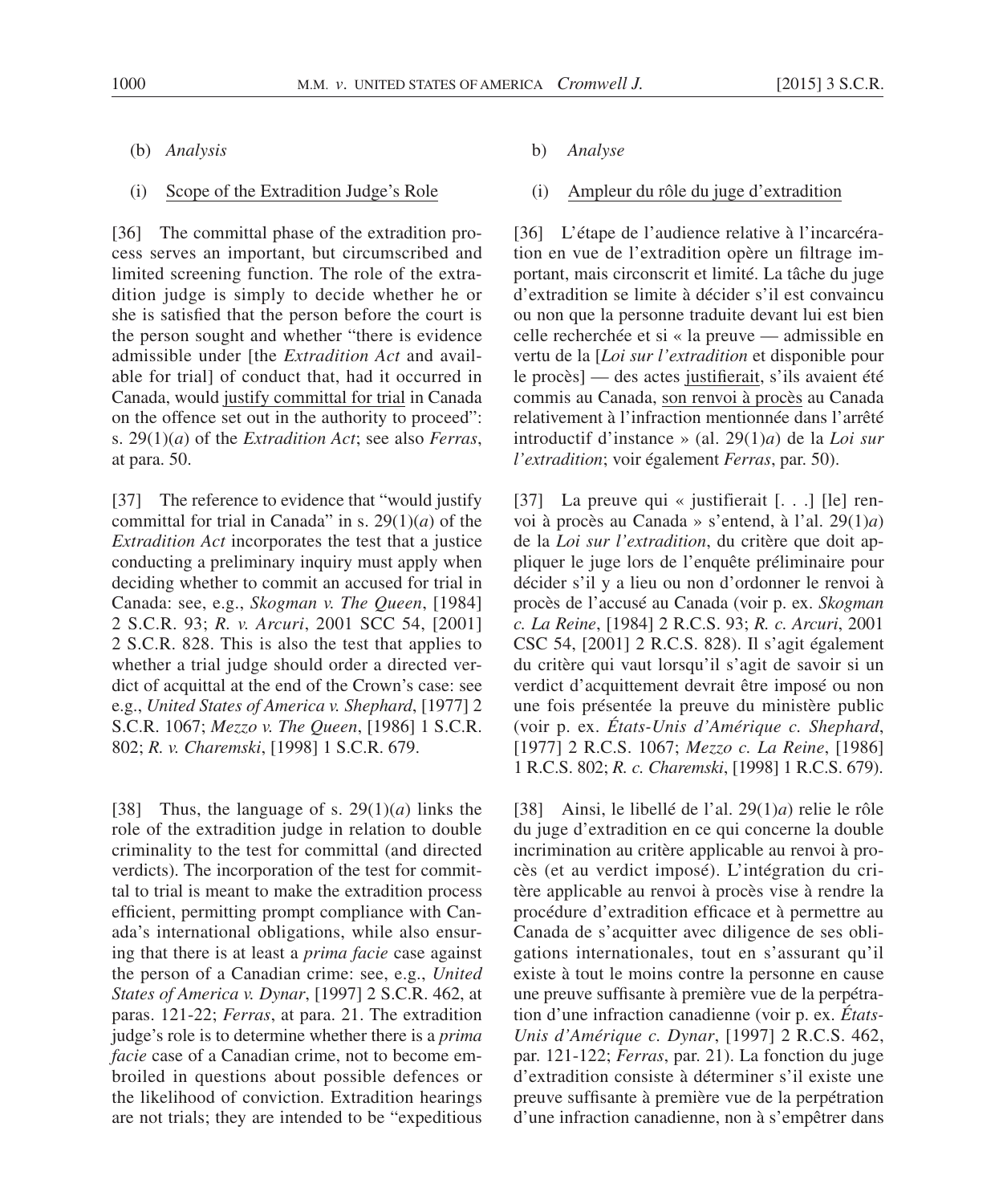procedures to determine whether a trial should be held": *Dynar*, at para. 122, quoting *McVey (Re)*, [1992] 3 S.C.R. 475, at p. 551.

[39] However, the role of the extradition judge at the committal phase has evolved as a result of amendments to other aspects of the *Extradition Act* and the requirements of the *Charter*. The result is that while the test for committal for trial continues to apply in extradition, the role of the extradition judge in applying that test differs in two respects from the preliminary inquiry context.

[40] The first difference is that the extradition judge, unlike the preliminary inquiry justice, may grant *Charter* remedies that pertain directly to the circumscribed issues relevant to committal: see, e.g., *R. v. Hynes*, 2001 SCC 82, [2001] 3 S.C.R. 623; *United States of America v. Kwok*, 2001 SCC 18, [2001] 1 S.C.R. 532. The second is that the extradition judge, unlike the preliminary inquiry justice, must engage in a limited weighing of the evidence to determine whether there is a plausible case. Thus, where the evidence is so defective or appears so unreliable that the judge concludes it would be dangerous or unsafe to convict, then the case is considered insufficient for committal: *Ferras*, at para. 54. This ensures that the extradition process does not "deprive the person sought of the independent hearing and evaluation required by the principles of fundamental justice applicable to extradition": *Ferras*, at para. 40; see also paras. 47-49.

[41] The appellant's position is that the extradition judge is entitled to assess exculpatory evidence including evidence of necessity. It is clear that the preliminary inquiry justice cannot do so in the context of committal to trial and there can be little serious doubt that the change proposed by the appellant would constitute a significant alteration of un débat sur d'éventuels moyen de défense ou sur la vraisemblance d'une déclaration de culpabilité. L'audience relative à l'extradition n'équivaut pas à un procès; elle se veut une « procédur[e] expéditiv[e] pour déterminer s'il doit y avoir un procès » (*Dynar*, par. 122, citant *McVey (Re)*, [1992] 3 R.C.S. 475, p. 551).

[39] Or, le rôle du juge d'extradition à l'étape de l'incarcération a évolué par suite de la modification d'autres volets de la *Loi sur l'extradition* et en raison des exigences de la *Charte*. Dès lors, même si le critère applicable au renvoi à procès continue de s'appliquer à l'extradition, le rôle du juge d'extradition qui est appelé à l'appliquer diffère sous deux rapports de celui du juge qui préside l'enquête préliminaire.

[40] La première différence tient au fait que, con-trairement au juge présidant l'enquête préliminaire, le juge d'extradition peut accorder, sur le fondement de la *Charte*, une réparation directement liée aux questions précises qui se posent à l'audience relative à l'incarcération (voir p. ex. *R. c. Hynes*, 2001 CSC 82, [2001] 3 R.C.S. 623; *États-Unis d'Amérique c. Kwok*, 2001 CSC 18, [2001] 1 R.C.S. 532). La seconde réside dans le fait que, contrairement au juge présidant l'enquête préliminaire, le juge d'extradition doit se livrer à une évaluation limitée de la preuve pour se prononcer sur l'existence de motifs plausibles. Ainsi, lorsque la preuve est à ce point viciée ou semble si peu digne de foi qu'il conclut qu'il serait dangereux ou imprudent de déclarer l'accusé coupable, on considère qu'elle est insuffisante pour ordonner l'incarcération (*Ferras*, par. 54). Cette démarche vise à faire en sorte que la procédure d'extradition ne prive pas « l'intéressé de l'audience et de l'évaluation indépendantes requises par les principes de justice fondamentale applicables à l'extradition » (*Ferras*, par. 40; voir également par. 47-49).

[41] Selon l'appelante, le juge d'extradition peut évaluer les éléments de preuve disculpatoires, y compris ceux relatifs à la nécessité. À l'enquête préliminaire, le juge ne peut assurément pas le faire pour les besoins du renvoi à procès, et on ne peut sérieusement douter que la thèse de l'appelante modifie en profondeur des principes établis depuis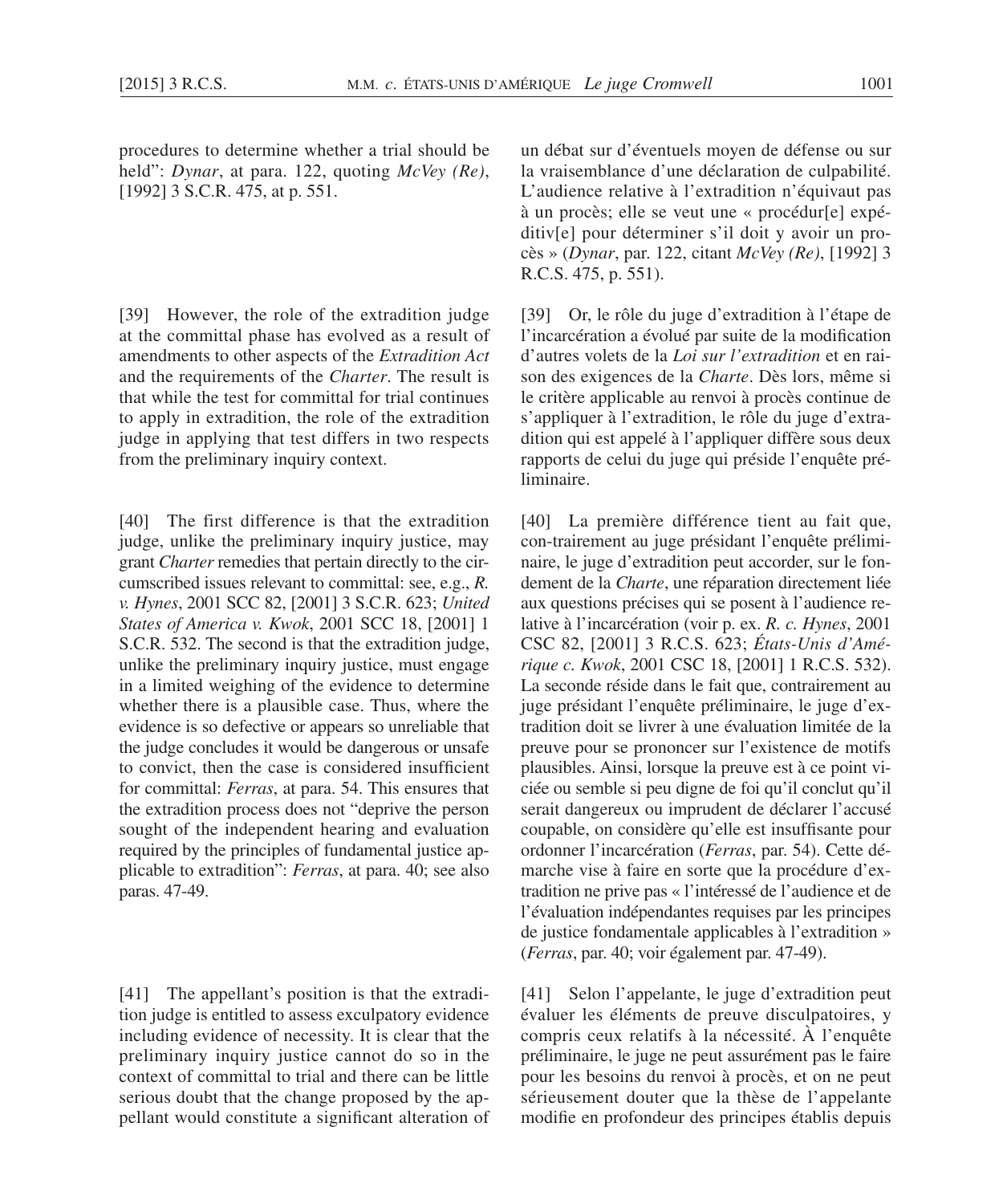long-settled principles about the nature of the extradition process. Therefore, the question of principle underlying the appellant's position is whether we should further differentiate between the two roles by expanding the role of the extradition judge.

[42] In my view, we should not take this step. The changes in the role of the extradition judge which occurred in *Kwok* and *Ferras* were based on legislative changes to the *Extradition Act*. Both decisions were clear that the basic principles governing extradition remained the same despite these amendments. In this case, there is no legislative or other development that supports the fundamental change proposed by the appellant.

[43] In order to explain why I have reached this conclusion, it will be helpful to explore in more detail the role of the preliminary inquiry justice in relation to committal for trial. By virtue of s. 29 of the *Extradition Act*, that is also the framework that governs the role of the extradition judge. We must then consider how and why that role has changed before turning to evaluate the appellant's submissions.

(ii) The Test for Committal to Trial

[44] The role the appellant proposes for the extradition judge has no parallel with that of the preliminary inquiry justice. A preliminary inquiry justice could not refuse to commit for trial on the basis of the sort of exculpatory evidence relied on by the appellant.

[45] The test for committal for trial is whether there is any admissible evidence that could, if believed, result in a conviction: *Shephard*, at p. 1080; *Arcuri*, at para. 21. Where the evidence is circumstantial, the judge must conduct a limited weighing of the circumstantial evidence to assess whether, in light of all of the evidence including any defence evidence, it is reasonably capable of supporting the inferences that the Crown asks to be drawn: *Arcuri*, at para. 23.

[46] The preliminary inquiry justice is concerned only with the essential elements of the offence and

longtemps quant à la nature de la procédure d'extradition. Partant, la question de principe qui sous-tend la thèse de l'appelante est celle de savoir s'il y a lieu de différencier davantage les deux rôles en accroissant celui du juge d'extradition.

[42] À mon avis, nous ne devons pas le faire. La modification du rôle du juge d'extradition issue des arrêts *Kwok* et *Ferras* découlait de celle de la *Loi sur l'extradition*. Dans les deux arrêts, il est clairement dit que les principes fondamentaux régissant l'extradition demeurent les mêmes malgré ces modifications. Dans la présente affaire, aucun changement, législatif ou autre, n'étaye la mutation fondamentale que préconise l'appelante.

[43] Afin d'expliquer ma conclusion, il m'apparaît utile d'examiner plus en détail le rôle du juge lors de l'enquête préliminaire en ce qui concerne le renvoi à procès. Par application de l'art. 29 de la *Loi sur l'extradition*, ce cadre régit également la fonction du juge d'extradition. Il faut ensuite déterminer les modalités et les raisons de l'évolution de ce rôle avant de soupeser les arguments de l'appelante.

# (ii) Le critère applicable au renvoi à procès

[44] Le rôle que l'appelante attribue au juge d'extradition ne se compare pas à celui du juge de l'enquête préliminaire, lequel ne peut refuser le renvoi à procès en se fondant sur le type de preuve disculpatoire invoqué par l'appelante.

[45] Le critère applicable au renvoi à procès s'entend de la question de savoir si des éléments de preuve admissibles pourraient, s'ils étaient crus, entraîner une déclaration de culpabilité (*Shephard*, p. 1080; *Arcuri*, par. 21). Le juge doit évaluer la preuve circonstancielle de manière limitée eu égard à la totalité de la preuve, y compris celle relative à tout moyen de défense, afin de déterminer si elle est raisonnablement susceptible d'étayer les inférences que le ministère public l'invite à tirer (*Arcuri*, par. 23).

[46] À l'enquête préliminaire, le juge se préoccupe uniquement des éléments essentiels de l'infraction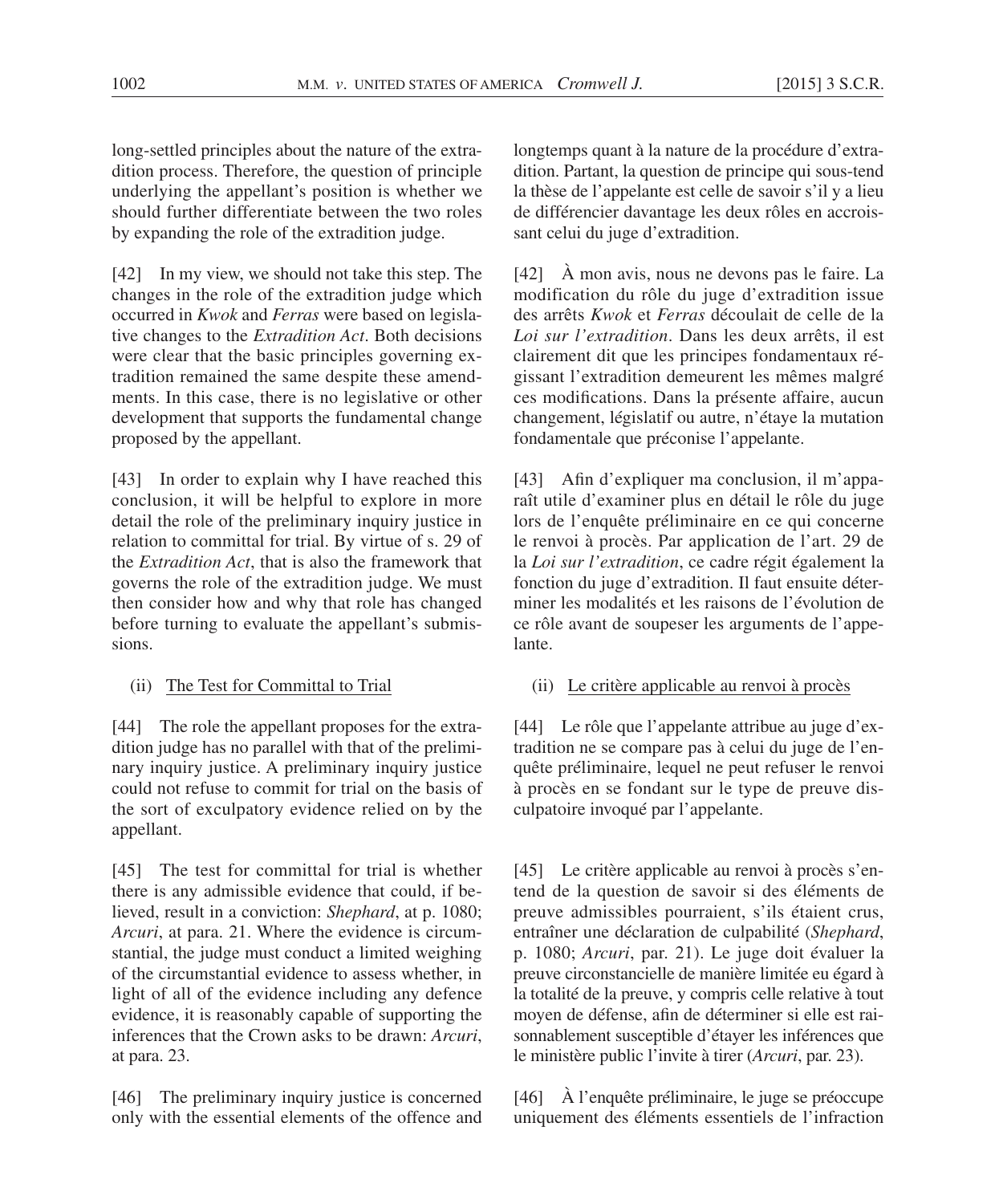any other conditions on which the prosecution bears the evidential burden of proof: *Arcuri*, at para. 29; *R. v. Sazant*, 2004 SCC 77, [2004] 3 S.C.R. 635, at para. 16; *R. v. Russell*, 2001 SCC 53, [2001] 2 S.C.R. 804, at para. 24. The justice has no role to play with respect to matters on which the accused bears an evidential (or persuasive) burden. The rule was perhaps most clearly stated in a directed verdict case to which the same rule applies: there must be a committal for trial if there is "some evidence of culpability for every essential definitional element of the crime for which the Crown has the evidential burden" (*Charemski*, at para. 3 (emphasis in original), per Bastarache J. for a majority of the Court, referring to J. Sopinka, S. N. Lederman and A. W. Bryant, *The Law of Evidence in Canada* (1992), at p. 136). While the accused is entitled to present evidence by way of defence, the preliminary inquiry justice cannot weigh the merits of that evidence in reaching his or her decision as to whether to commit for trial: *Hynes*, at para. 52, per Major J., dissenting. Thus, where the Crown has adduced direct evidence on all the elements of the offence, the justice must commit even if the defence proffers exculpatory evidence: *Sazant*, at para. 16.

[47] Nor is the preliminary inquiry justice to assess the quality, credibility or reliability of the evidence, with the exception of the limited weighing to assess whether the inferences which the Crown seeks to be drawn from circumstantial evidence are reasonable as contemplated in *Arcuri*: *R. v. Deschamplain*, 2004 SCC 76, [2004] 3 S.C.R. 601, at para. 15. So, for example, it is a jurisdictional error for the justice to refuse to commit because, in the judge's view, the identification evidence did not establish identification beyond a reasonable doubt: *Dubois v. The Queen*, [1986] 1 S.C.R. 366, at pp. 378-79.

[48] In light of these principles, a preliminary inquiry justice could not refuse to commit the appellant on the basis of the evidence on which she relies. The justice could not consider evidence of necessity because there is no evidentiary burden on the Crown with respect to those circumstances. Under s. 285 et des autres conditions pour lesquelles la charge de présentation incombe à la poursuite (*Arcuri*, par. 29; *R. c. Sazant*, 2004 CSC 77, [2004] 3 R.C.S. 635, par. 16; *R. c. Russell*, 2001 CSC 53, [2001] 2 R.C.S. 804, par. 24). Il ne joue aucun rôle en ce qui concerne les éléments pour lesquels la charge de présentation (ou de persuasion) appartient à l'accusé. La règle est énoncée on ne peut plus clairement dans une affaire de verdict imposé où la même règle s'appliquait : il doit y avoir renvoi à procès lorsqu'il existe « quelque preuve de culpabilité pour chaque élément essentiel de la définition du crime reproché [pour lequel la charge de présentation appartient au ministère public] » (*Charemski*, par. 3 (souligné dans l'original), le juge Bastarache, au nom des juges majoritaires de la Cour, citant J. Sopinka, S. N. Lederman et A. W. Bryant, *The Law of Evidence in Canada* (1992), p. 136). Bien que l'accusé ait le droit de présenter des éléments de preuve pour se défendre, le juge ne peut en apprécier le bien-fondé pour décider de renvoyer ou non l'accusé à son procès (*Hynes*, par. 52, le juge Major, dissident). Ainsi, dans le cas où le ministère public présente une preuve directe à l'égard de tous les éléments de l'infraction, le juge doit ordonner le renvoi à procès même si la défense produit une preuve disculpatoire (*Sazant*, par. 16).

[47] Le juge n'a pas non plus à apprécier la qualité, la crédibilité ou la fiabilité de la preuve, sauf dans le cadre de l'évaluation limitée visant à déterminer si les inférences que le ministère public demande au jury de tirer à partir d'une preuve circonstancielle sont raisonnables ou non, comme l'envisage notre Cour dans *Arcuri* (*R. c. Deschamplain*, 2004 CSC 76, [2004] 3 R.C.S. 601, par. 15). C'est pourquoi, par exemple, il commet une erreur de compétence lorsqu'il refuse de renvoyer l'accusé à son procès parce que, selon lui, la preuve d'identification n'établit pas l'identité hors de tout doute raisonnable (*Dubois c. La Reine*, [1986] 1 R.C.S. 366, p. 378-379).

[48] Au vu de ces principes, le juge ne pourrait, à l'enquête préliminaire, refuser de renvoyer l'appelante à son procès à partir des éléments de preuve invoqués par cette dernière. Il ne pourrait tenir compte de la preuve de nécessité, le ministère public n'ayant aucune charge de présentation à cet égard.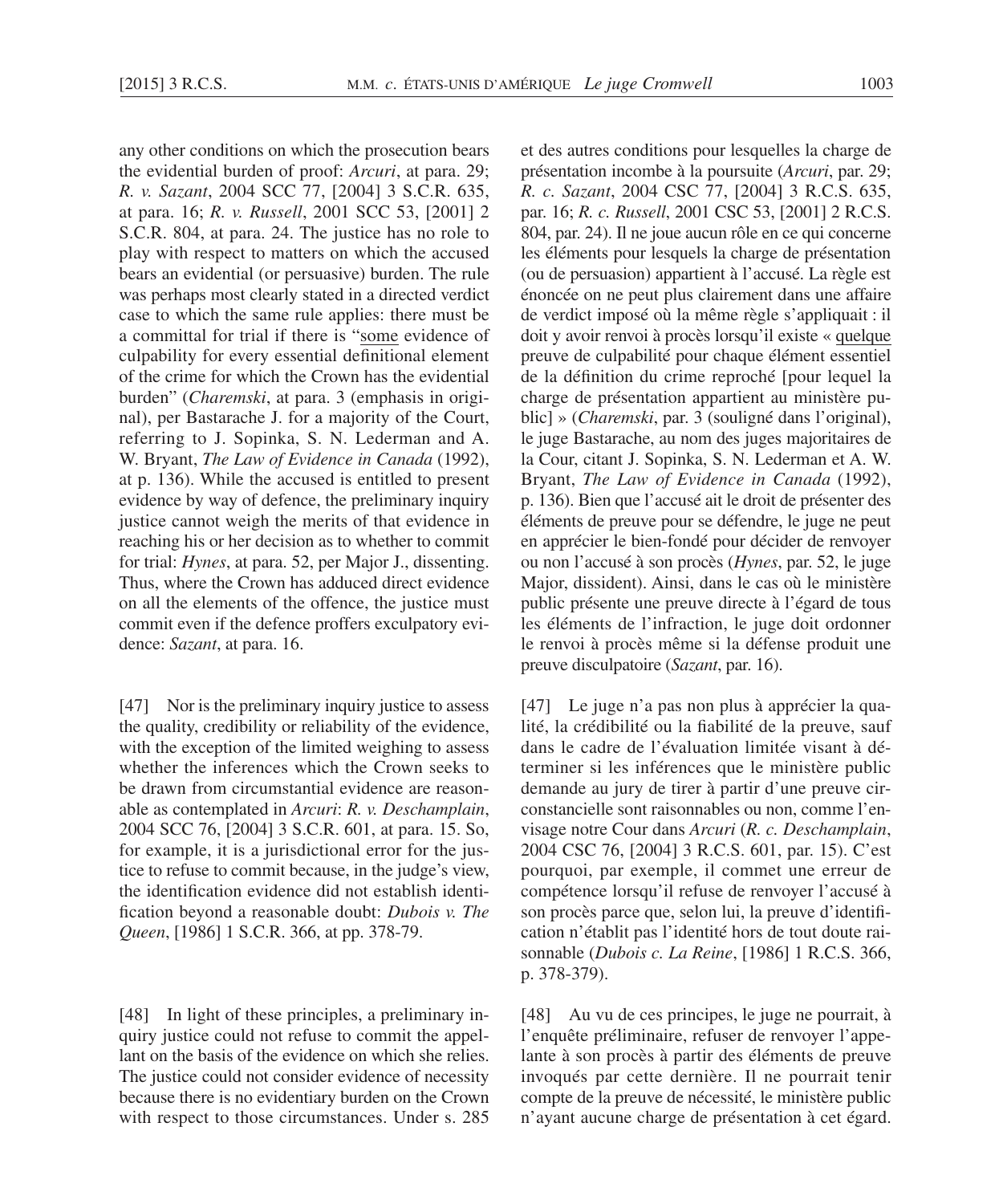of the *Criminal Code*, the Crown does not have to make out a *prima facie* case of the absence of circumstances of necessity in order to have an accused committed for trial under ss. 280(1) and 282(1) of the *Criminal Code*. As for other exculpatory evidence, the preliminary inquiry justice could not assess its quality, credibility or reliability or rely on it to justify discharging an accused.

# (iii) The Role of the Extradition Judge Before *Kwok* and *Ferras*

[49] Before *Kwok* and *Ferras*, the role of the extradition judge in deciding whether to commit closely resembled that of the preliminary inquiry justice. Thus, as in the case of committal for trial, the extradition judge had no discretion to refuse to extradite if there were any evidence supporting each of the elements of the offence alleged: *Shephard*, at p. 1080. An extradition judge had no jurisdiction to deal with defences unless the governing extradition treaty provided otherwise: *Schmidt*, at p. 515. Like the preliminary inquiry justice, the extradition judge (before the legislative amendments in 1992, as discussed in greater detail below) had no *Charter* jurisdiction. In short, the test for committal for extradition was tied closely to the test for committal for trial and, like the preliminary inquiry justice, the extradition judge had no role to play with respect to matters that were not part of the Crown's *prima facie* case.

[50] This link to the test for committal was stated explicitly in *Schmidt*: the purpose of the extradition hearing is to determine "whether there is such evidence of the crime alleged to have been committed in the foreign country as would, according to the law of Canada, justify his or her committal for trial if it had been committed here" (p. 515). More recently, the Court affirmed this link in *Fischbacher*: "The [extradition] judge must consider the evidence in light of Canadian law and determine whether it

Pour les besoins de l'art. 285 du *Code criminel*, le ministère public n'a pas à offrir une preuve suffisante à première vue de l'absence d'une situation de nécessité pour convaincre le juge de renvoyer l'accusé à son procès relativement aux par. 280(1) et 282(1) du *Code criminel*. En ce qui a trait aux autres éléments de preuve disculpatoires, le juge de l'enquête préliminaire ne pourrait en évaluer la qualité, la crédibilité ou la fiabilité ni se fonder sur eux pour ordonner la libération de l'accusé.

(iii) Le rôle du juge d'extradition avant les arrêts *Kwok* et *Ferras*

[49] Avant les arrêts *Kwok* et *Ferras*, le rôle du juge d'extradition appelé à décider s'il y avait lieu d'ordonner l'incarcération s'apparentait beaucoup à celui du juge présidant l'enquête préliminaire. Ainsi, à l'instar du juge appelé à décider du renvoi à procès, le juge d'extradition n'avait pas un pouvoir discrétionnaire qui lui permettait de refuser l'extradition en présence d'une preuve de chacun des éléments de l'infraction reprochée (*Shephard*, p. 1080). Il n'avait pas compétence pour examiner les moyens de défense, sauf si le traité d'extradition applicable en disposait autrement (*Schmidt*, p. 515). Tout comme le juge de l'enquête préliminaire, le juge d'extradition (avant les modifications législatives de 1992 sur lesquelles je reviendrai plus en détail) n'avait aucune compétence fondée sur la *Charte.* En résumé, le critère applicable à l'incarcération en vue de l'extradition était étroitement lié à celui du renvoi à procès et, à l'instar du juge de l'enquête préliminaire, le juge d'extradition ne jouait aucun rôle relativement à ce qui débordait le cadre de la preuve suffisante à première vue offerte par le ministère public.

[50] Ce lien avec le critère applicable au renvoi à procès est reconnu en toutes lettres dans l'arrêt *Schmidt* : l'audience d'extradition vise à déterminer « s'il existe une preuve suffisante du crime qui aurait été commis dans le pays étranger pour justifier, selon le droit du Canada, le renvoi au procès dans l'hypothèse où le crime aurait été commis ici » (p. 515). Dans l'arrêt *Fischbacher*, plus récent, notre Cour confirme ce lien : « Le juge [d'extradition] doit examiner la preuve à la lumière du droit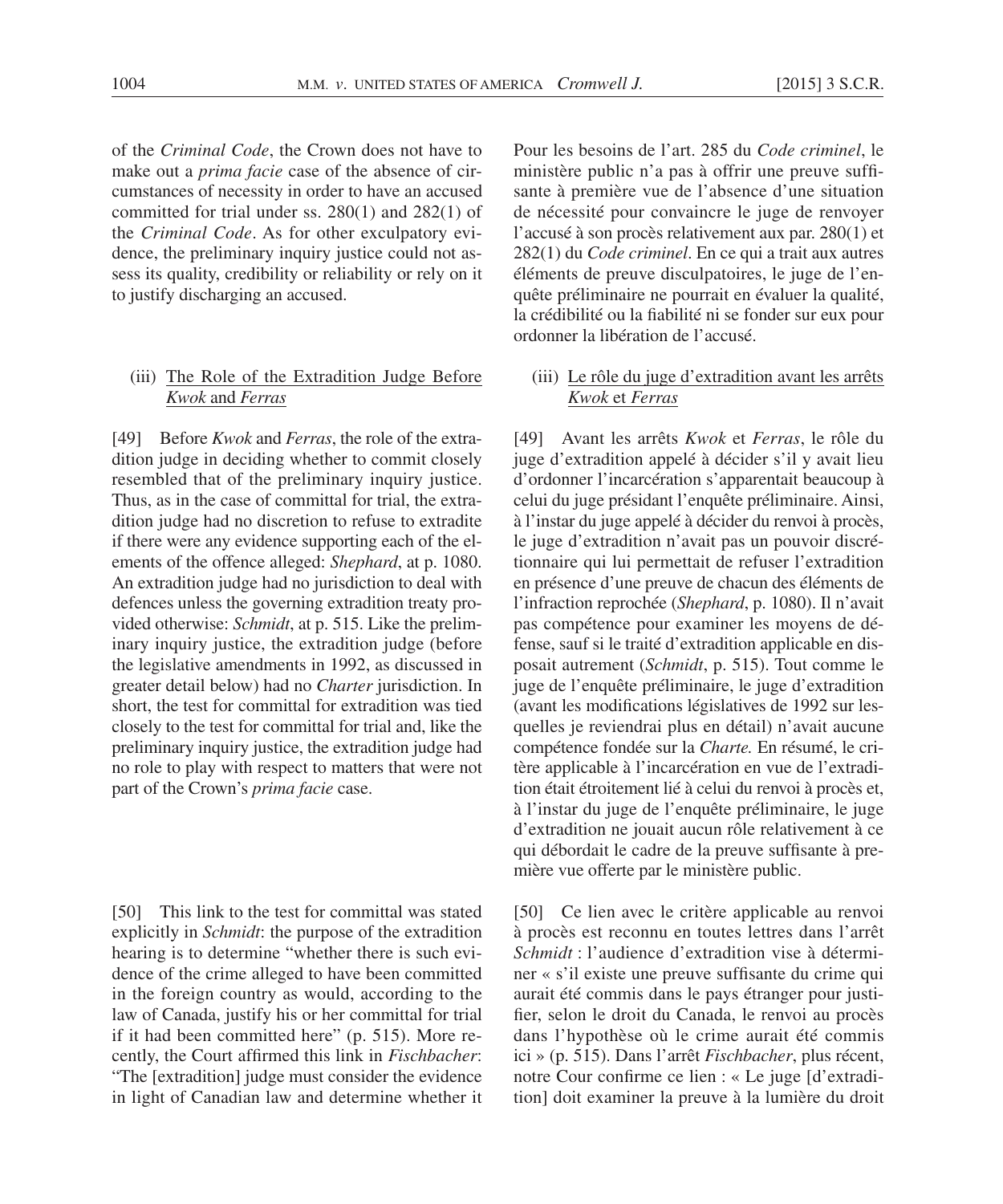reveals conduct that would justify committal for the crime listed in the ATP if it had occurred in Canada" (para. 35).

[51] Extradition judges also distinguished between sufficiency of evidence — which was their concern — and reliability, which was not. So, for example, material that "is so bereft of detail, such as the witness' means of knowledge, that the judge cannot determine its sufficiency" would not justify committal: *United States of America v. Yang* (2001), 56 O.R. (3d) 52 (C.A.), at para. 63. Two examples given by the Court of Appeal in *Yang* are instructive. The first concerned a statement that police suspected the person sought of committing the offence. The court noted that without any basis being disclosed for this suspicion, that statement would not be sufficient to permit committal: para. 63. The second example concerned admissible hearsay evidence containing direct evidence of guilt. This, the court stated, would be sufficient for committal because the judge's function does not include assessing the reliability of that evidence: para. 64.

[52] The broad principle of double criminality and its underlying rationale are of fundamental importance to our extradition process, and as I have explained, they operate in specific ways at each of the three stages of our extradition process. However, at the committal stage, the extradition judge's role with respect to double criminality has been given specific legislative expression in the test for committal under s. 29 of the *Extradition Act*. This provision gives precise statutory definition to the role of the extradition judge with respect to double criminality. It is s. 29 that delineates the judge's role in determining whether the evidence meets the domestic component of double criminality and directly links that role to the test for committal at trial: *Fischbacher*, at para. 35. That test, as I have explained, does not permit the judge to consider aspects of the criminal conduct on which the accused bears an evidential burden: see, e.g., *Fischbacher*, at para. 52; *Schmidt*, at p. 515.

canadien et déterminer si elle révèle des actes qui justifieraient le renvoi à procès pour le crime indiqué dans l'AII s'ils avaient été commis au Canada » (par. 35).

[51] Des juges saisis de demandes d'extradition ont aussi établi une distinction entre le caractère suffisant de la preuve — qui est de leur ressort — et sa fiabilité — qui ne l'est pas. Ainsi, à titre d'exemple, les documents qui [TRADUCTION] « contiennent si peu de précisions, notamment en ce qui a trait aux moyens d'information du témoin, que le juge ne peut se prononcer sur son caractère suffisant », ne justifient pas l'incarcération (*United States of America c. Yang* (2001), 56 O.R. (3d) 52 (C.A.), par. 63). Dans cette décision, la Cour d'appel donne deux exemples éclairants. Le premier est celui d'une déclaration selon laquelle la police soupçonne l'intéressé d'avoir commis l'infraction. La Cour d'appel souligne qu'à défaut de motifs étayant le soupçon, la déclaration n'est pas suffisante pour justifier l'incarcération (par. 63). Le deuxième exemple est celui d'une preuve par ouï-dire admissible comprenant un élément de preuve direct de la culpabilité. De l'avis de la Cour d'appel, cette preuve suffit à justifier l'incarcération, car le juge n'a pas pour tâche d'évaluer la fiabilité de cette preuve (par. 64).

[52] Le principe général de la double incrimination et sa raison d'être revêtent une importance capitale dans notre procédure d'extradition et, comme je l'explique précédemment, ils jouent d'une manière particulière à chacune des trois étapes. Toutefois, à l'étape de l'incarcération, la *Loi sur l'extradition* reconnaît expressément le rôle du juge d'extradition à l'égard de la double incrimination par le critère du renvoi à procès que prévoit son art. 29, lequel circonscrit bien la fonction du juge vis-à-vis de la double incrimination. C'est l'art. 29 qui précise le rôle du juge appelé à déterminer si la preuve satisfait ou non au volet interne de la double incrimination et qui relie directement ce rôle au critère du renvoi à procès (*Fischbacher*, par. 35). Rappelons que ce critère ne permet pas au juge de prendre en compte les aspects de la conduite criminelle pour lesquels la charge de présentation incombe à l'accusé (voir p. ex. *Fischbacher*, par. 52; *Schmidt*, p. 515).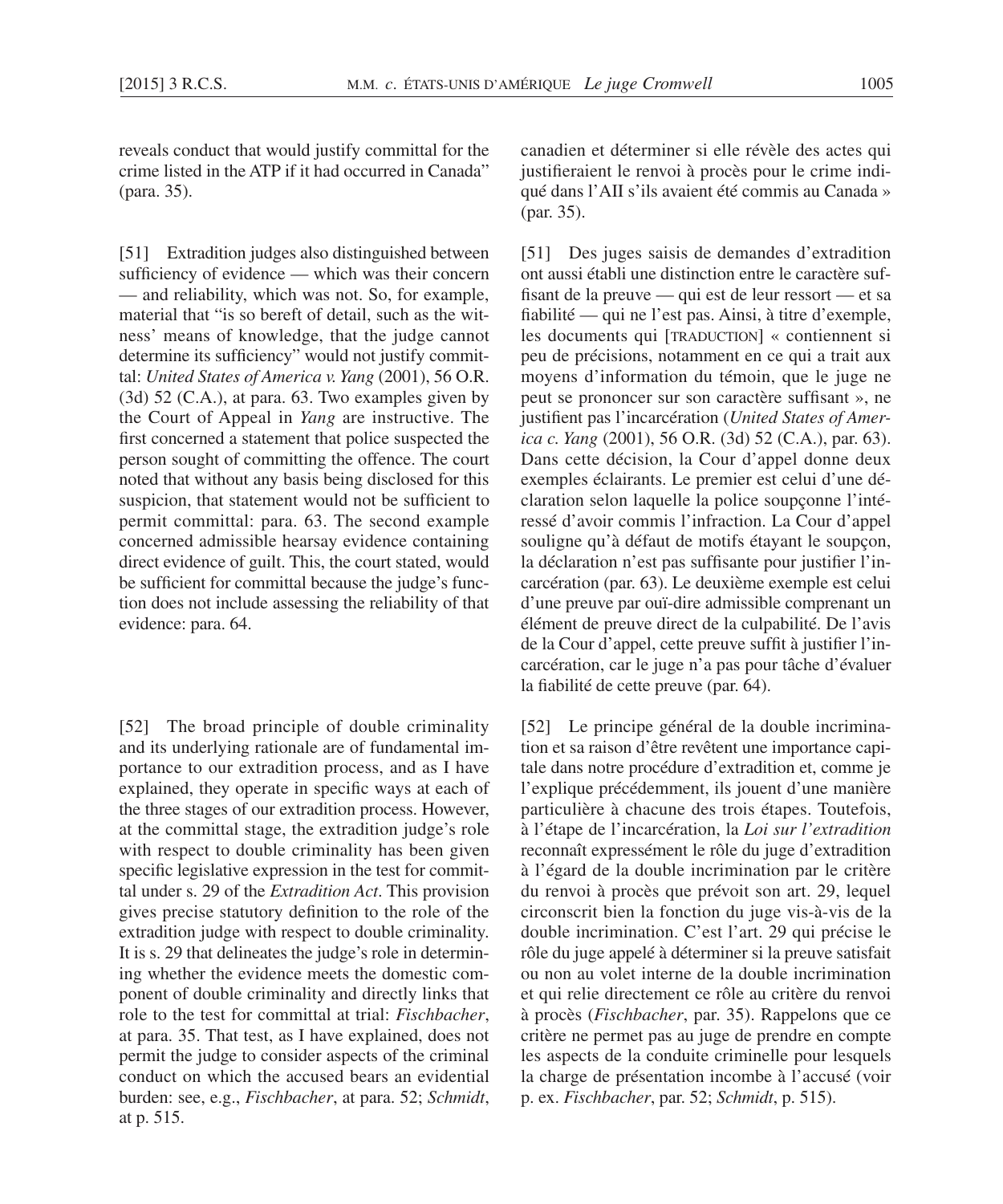[53] Basic fairness to the person sought does not require that the extradition process have all of the safeguards of a trial, "provided the material establishes a case sufficient to put the person on trial": *Ferras*, at para. 21 (emphasis added). It bears repeating that defences and other matters on which the accused bears an evidential burden of proof play no part in deciding whether the Crown's case is sufficient to put the person on trial.

# (iv) Changes to the Role of the Extradition Judge: *Kwok* and *Ferras*

[54] *Kwok* and *Ferras* created significant differences between how the preliminary inquiry justice and the extradition judge apply the same legal test for committal. It is helpful in considering the new approach advocated by the appellant to examine briefly these differences, which, in my view, do not assist the appellant.

### 1. *Charter Jurisdiction: Kwok*

[55] Before 1992, the extradition judge had no *Charter* jurisdiction. The decision to commit was reviewable by way of *habeas corpus* and the judge conducting that review had authority to apply the *Charter* to issues relevant to the committal decision: see *Kwok*, at paras. 4 and 35. The *Extradition Act*, R.S.C. 1985, c. E-23, was amended in 1992 (S.C. 1992, c. 13) so that the functions previously exercised by the extradition judge and the judge on review by means of *habeas corpus* were combined in the extradition judge: *Kwok*, at para. 39. In addition, the amended legislation specified that a superior court judge sitting as an extradition judge had, for the purposes of the *Constitution Act, 1982*, the same competence otherwise possessed by a superior court judge. The Court in *Kwok* held that the effect of these changes was to permit "the extradition judge to exercise the jurisdiction previously reserved for the *habeas corpus* judge, which includes remedies for the *Charter* breaches that pertain directly to the

[53] Le principe de l'équité fondamentale envers l'intéressé n'exige pas que la procédure d'extradition offre toutes les garanties procédurales d'un procès, « pourvu que la preuve soit suffisante pour ordonner que la personne subisse son procès » (*Ferras*, par. 21 (je souligne)). Il convient de rappeler que le juge ne tient pas compte des moyens de défense et des autres éléments dont la charge de présentation appartient à l'accusé lorsqu'il s'agit de décider si la preuve du ministère public est suffisante ou non pour ordonner le renvoi à procès.

(iv) Modification du rôle du juge d'extradition : les arrêts *Kwok* et *Ferras*

[54] Les arrêts *Kwok* et *Ferras* établissent des différences importantes quant à la manière dont le juge de l'enquête préliminaire et le juge d'extradition appliquent le même critère relatif au renvoi à procès. Il convient, dans le cadre de l'analyse de l'approche nouvelle que préconise l'appelante, d'examiner brièvement ces différences qui, à mon sens, n'appuient pas sa thèse.

#### 1. *Compétence fondée sur la Charte : Kwok*

[55] Avant 1992, le juge d'extradition n'avait aucune compétence fondée sur la *Charte*. La décision d'ordonner l'incarcération était susceptible de contrôle par voie d'*habeas corpus*, et le juge qui effectuait ce contrôle avait le pouvoir d'appliquer la *Charte* aux questions pertinentes quant à cette décision (voir *Kwok*, par. 4 et 35). En 1992, la *Loi sur l'extradition*, L.R.C. 1985, c. E-23, a été modifiée (L.C. 1992, c. 13) de façon à confier au seul juge d'extradition les fonctions jusqu'alors exercées séparément par lui et par le juge saisi de la requête en *habeas corpus* (*Kwok*, par. 39). De plus, le législateur a précisé que, pour les besoins de la *Loi constitutionnelle de 1982*, le juge d'une cour supérieure conservait les compétences qu'il possédait à ce titre lorsqu'il siégeait en matière d'extradition. Dans l'arrêt *Kwok*, notre Cour statue que ces modifications ont pour effet d'habiliter le juge d'extradition « à exercer la compétence réservée jusque-là au juge saisi de la requête en *habeas corpus* — y compris le pouvoir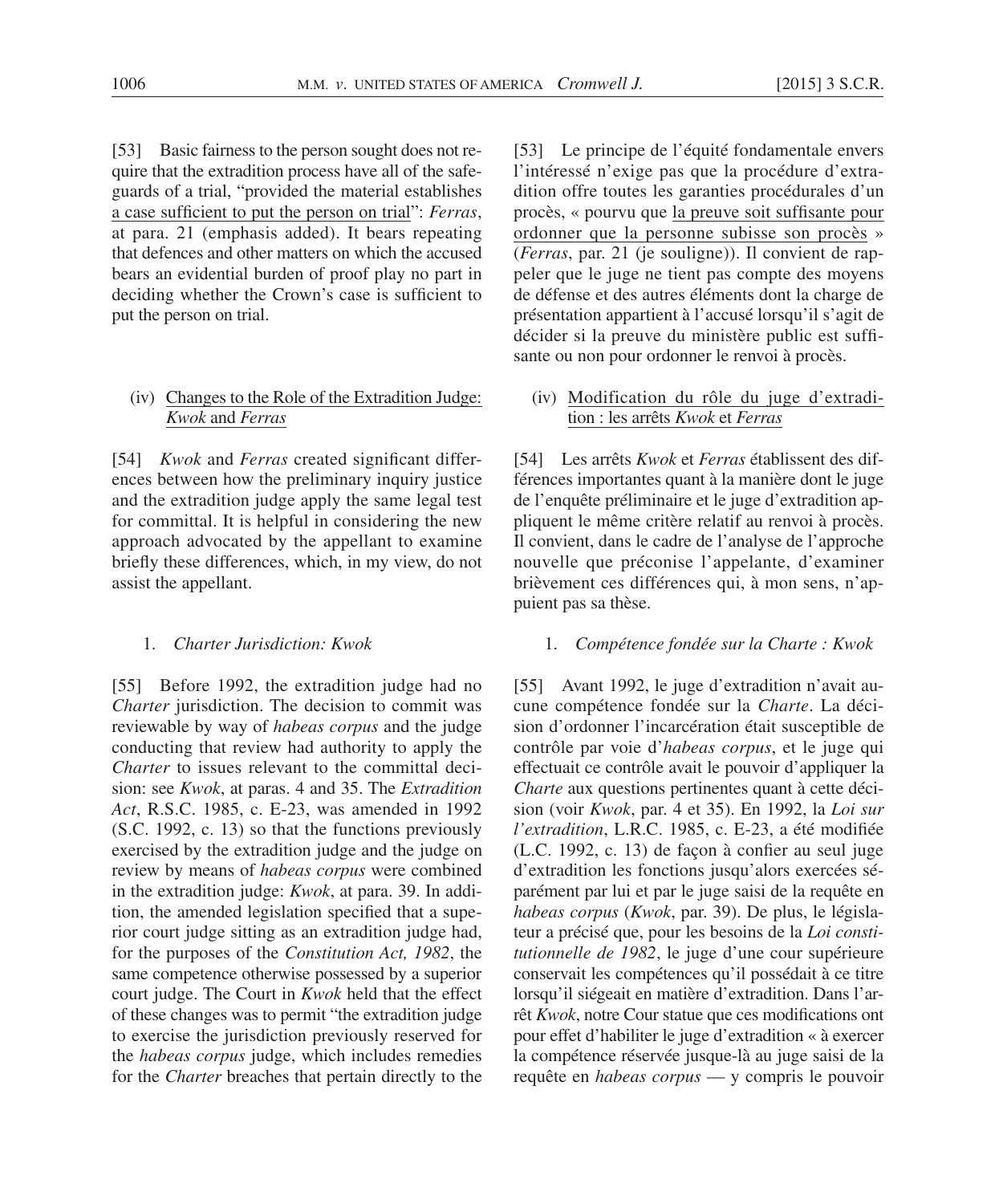circumscribed issues relevant at the committal stage of the extradition process": para. 57.

[56] This change does not assist the appellant and the appellant does not suggest that it does. The Court noted that the decision in *Kwok* "leaves the powers and functions of the committal court substantially unchanged": para. 57.

# 2. *Ferras: Limited Weighing*

[57] *Ferras* decided that the extradition judge's role with respect to weighing evidence must be somewhat enlarged compared to that of the preliminary inquiry justice. This change was spurred by legislative amendment (i.e., the *Extradition Act*, S.C. 1999, c. 18) as well as by the different demands of s. 7 of the *Charter* in the extradition, as opposed to the preliminary inquiry, context.

[58] The legislative changes considered in *Ferras* related to what evidence could be admitted at the committal stage and the definition of the extradition judge's role in the *Extradition Act* currently in force. With respect to evidence, the *Extradition Act* now provides for evidence to be admitted, even if not otherwise admissible under Canadian law, if contained in the certified ROC: s.  $32(1)(a)$ . With respect to the role of the extradition judge, the text of the previous *Extradition Act* had "cemented the analogy" between the role of the extradition judge and the role of a preliminary inquiry justice: *Ferras*, at para. 48. It directed the extradition judge to "hear the case, in the same manner, as nearly as may be, as if the fugitive was brought before a justice of the peace, charged with an indictable offence committed in Canada": s. 13. The 1999 amendments to the *Extradition Act* modified this direction so that it simply provided the extradition judge with the same powers as a preliminary inquiry justice, "with any modifications that the circumstances require": s. 24(2); see *Ferras*, at para. 48. This weakened the strength of the analogy between the two roles.

d'accorder des réparations pour les violations de la *Charte* se rapportant directement aux questions limitées qui sont pertinentes à l'étape de l'incarcération dans le processus d'extradition » (par. 57).

[56] Ces modifications n'appuient en rien la thèse de l'appelante, ce qu'elle ne prétend d'ailleurs pas. Dans l'arrêt *Kwok*, notre Cour indique que sa décision « laisse essentiellement inchangés les pouvoirs et fonctions du tribunal d'incarcération » (par. 57).

## 2. *L'arrêt Ferras : l'évaluation limitée*

[57] Dans l'arrêt *Ferras*, notre Cour statue que, au chapitre de l'évaluation de la preuve, le rôle du juge d'extradition doit être en quelque sorte plus grand que celui du juge de l'enquête préliminaire. Cela est attribuable à la modification de la loi (soit la *Loi sur l'extradition*, L.C. 1999, c. 18) ainsi qu'aux exigences de l'art. 7 de la *Charte* qui diffèrent en matière d'extradition et d'enquête préliminaire.

[58] Les modifications législatives considérées dans l'affaire *Ferras* touchaient la preuve susceptible d'être admise à l'étape de l'incarcération et la définition du rôle du juge d'extradition selon la *Loi sur l'extradition* alors en vigueur. En ce qui concerne la preuve, la *Loi sur l'extradition* prévoit désormais que sont admissibles, même lorsque le droit canadien ne prévoit pas par ailleurs leur admissibilité, les éléments qui figurent dans le DEC (al. 32(1)*a*)). Quant au rôle du juge d'extradition, le texte de l'ancienne *Loi sur l'extradition* « cimentait l'analogie » entre ce rôle et celui du juge de l'enquête préliminaire (*Ferras*, par. 48). Il prévoyait que l'audience devant le juge d'extradition devait « se déroule[r], dans la mesure du possible [. . .], comme [si le fugitif] comparaissait devant un juge de paix pour un acte criminel commis au Canada » (art. 13). Les modifications apportées en 1999 à la *Loi sur l'extradition* ont modifié ce texte, qui prévoyait dès lors seulement que le juge d'extradition a le même pouvoir qu'un juge de paix, « compte tenu des adaptations nécessaires » (par. 24(2); voir *Ferras*, par. 48). L'analogie entre les deux rôles n'est donc plus aussi grande qu'auparavant.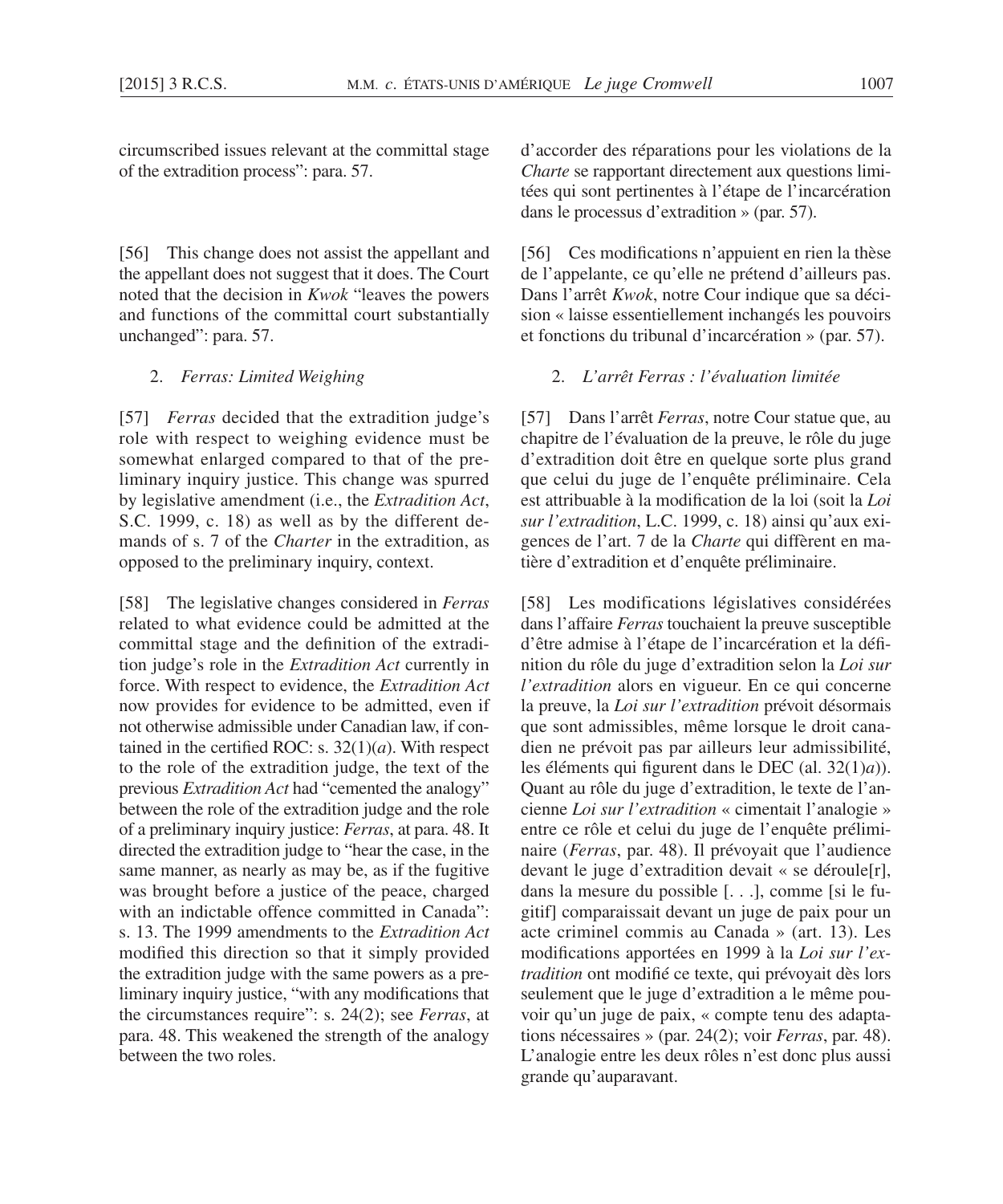[59] The Court also noted some differences between the committal hearing and a preliminary inquiry that brought different *Charter* considerations into play. First, evidence at a preliminary inquiry is admitted according to Canadian rules of evidence and brings with it the "inherent guarantees of threshold reliability" required by those rules: *Ferras*, at para. 48. Evidence at an extradition hearing, however, by virtue of the expanded rules of admissibility noted in the previous paragraph, "may lack the threshold guarantees of reliability afforded by Canadian rules of evidence": *ibid*. Second, as discussed earlier, the extradition judge, unlike the preliminary inquiry justice, has the authority to grant *Charter*  remedies. Thus, while the extradition hearing and the preliminary inquiry are both pre-trial screening devices and both use the same test of sufficiency of evidence for committal, the Court found that these differences made it "inappropriate to equate the task of the extradition judge with the task of a judge on a preliminary inquiry": *ibid*.

[60] The analysis in *Ferras* of these differences led the Court to modify the role of the extradition judge. This adjustment was also prompted by the combination of the limited role of the extradition judge as set out in *Shephard* and the evidentiary provisions of the 1999 *Extradition Act* which "effectively removed much of an extradition judge's former discretion to not admit evidence": *Ferras*, at para. 41. The Court concluded that denying an extradition judge's discretion to refuse committal for reasons of insufficient evidence would "violate a person's right to a judicial hearing by an independent and impartial magistrate — a right implicit in s. 7 of the *Charter* where liberty is at stake": para. 49. In light of this, the Court found that the test for committal under s. 29(1) of the *Extradition Act* granted the extradition judge discretion to refuse extradition on the basis of insufficient evidence: for example, where the reliability of the evidence certified was successfully impeached or [59] La Cour relève également entre l'audience relative à l'incarcération et l'enquête préliminaire certaines différences qui font entrer en jeu diverses considérations liées à la *Charte*. D'abord, à l'enquête préliminaire, une preuve est admise selon les règles de preuve applicables au Canada, avec tout ce qu'elles comportent de « garanties inhérentes quant au seuil de fiabilité » (*Ferras*, par. 48). Or, la preuve présentée dans une instance d'extradition « peut être dépourvue de ces garanties [propres aux règles de preuve au Canada] » en raison de l'élargissement des règles d'admissibilité mentionné au paragraphe précédent (*ibid.*). Deuxièmement, je rappelle que, contrairement au juge présidant l'enquête préliminaire, le juge d'extradition a compétence pour accorder des réparations sur le fondement de la *Charte*. En conséquence, même si l'audience d'extradition et l'enquête préliminaire constituent toutes deux des étapes préalables au procès qui opèrent un filtrage et que, dans les deux cas, on recourt au même critère de la preuve suffisante pour renvoyer à procès, notre Cour estime que, à cause de ces différences, « il n'est pas approprié d'assimiler la tâche du juge d'extradition à celle du juge présidant l'enquête préliminaire » (*ibid.*).

[60] Dans *Ferras*, après analyse de ces différences, la Cour modifie le rôle du juge d'extradition. Ce rajustement s'explique aussi par l'application combinée de l'arrêt *Shephard*, selon lequel le juge d'extradition joue un rôle restreint, et des dispositions sur la preuve de la *Loi sur l'extradition* de 1999 qui ont « effectivement retiré au juge une part importante de son pouvoir discrétionnaire de ne pas admettre des éléments de preuve » (*Ferras*, par. 41). De l'avis de la Cour, priver le juge d'extradition du pouvoir discrétionnaire qui lui permet de refuser d'ordonner l'incarcération faute d'une preuve suffisante « viole le droit de l'intéressé d'être jugé par un juge indépendant et impartial — droit implicitement prévu à l'art. 7 de la *Charte*, lorsqu'il est question de liberté » (par. 49). La Cour conclut dès lors que le critère applicable à l'incarcération selon le par. 29(1) de la *Loi sur l'extradition* confère au juge d'extradition un pouvoir discrétionnaire qui lui permet de refuser l'extradition au motif que la preuve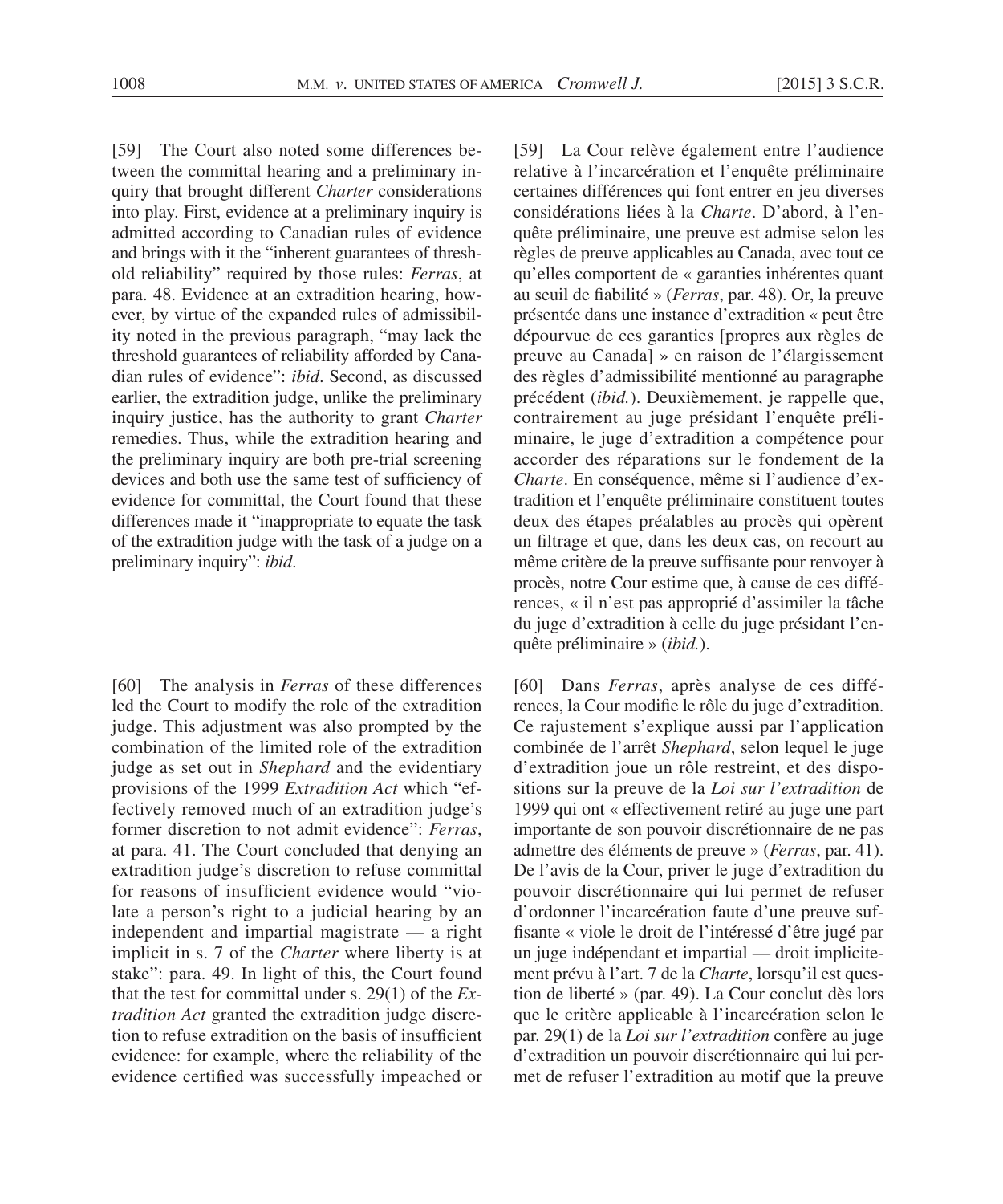where there was no evidence that the evidence was available (para. 50). This was a significant change from the jurisprudence before *Ferras*, which, as noted above, restricted the extradition judge's inquiry to the sufficiency of the evidence.

#### (v) The Extradition Judge's Role After *Ferras*

[61] *Ferras* acknowledged both the importance and the limits of the committal process. It ensures that the person will not be extradited unless the requesting state makes out a *prima facie* case: see, e.g., *Dynar*, at para. 119. But this "modest screening device . . . is structured around the fundamental concept that the actual trial takes place in the requesting state": *Yang*, at para. 47; see also *Ferras*, at para. 48. Fairness in this context does not require a trial, but simply that there is sufficient evidence to justify putting the person on trial: *Ferras*, at para. 21.

[62] *Ferras* did not envisage any change in the test for committal; there was no challenge to that statutory test in s. 29 of the *Extradition Act* which links committal for extradition to the test for committal for trial. Nor did *Ferras* envisage any fundamental change in the nature of the committal process. The Court noted that the extradition judge's role is not to determine guilt or innocence or to engage in the ultimate assessment of reliability: paras. 46 and 54. The evidence in the ROC is presumed to be reliable and "[u]nless rebutted, this presumption of reliability will stand and the case will be deemed sufficient to commit for extradition": para. 66. In *Ferras*, the fact that some of the evidence was hearsay and came from unsavoury witnesses did not rebut this presumption. The Court underlined the point that "the issue is not whether the information in the record is actually true": para. 68. The extradition

est insuffisante, notamment lorsque la non-fiabilité de la preuve certifiée est établie avec succès ou que rien n'indique que la preuve est disponible (par. 50). Il s'agit d'un changement important par rapport aux décisions antérieures, lesquelles ne reconnaissaient au juge d'extradition, je le rappelle, que le pouvoir de se prononcer sur le caractère suffisant ou non de la preuve.

(v) Le rôle du juge d'extradition depuis l'arrêt *Ferras*

[61] Dans l'arrêt *Ferras*, notre Cour reconnaît à la fois l'importance et les limites de la procédure relative à l'incarcération, dont l'objet est de faire en sorte que l'intéressé ne soit extradé que sur présentation d'une preuve suffisante à première vue par l'État requérant (voir p. ex. *Dynar*, par. 119). Toutefois, ce [TRADUCTION] « modeste mécanisme de filtrage [. . .] est axé sur l'idée fondamentale que le véritable procès a lieu dans l'État requérant » (*Yang*, par. 47; voir également *Ferras*, par. 48). Dans ce contexte, le principe de l'équité n'exige pas la tenue d'un procès, mais seulement la constatation d'une preuve suffisante pour justifier le renvoi à procès de l'intéressé (*Ferras*, par. 21).

[62] Dans l'arrêt *Ferras*, notre Cour n'envisage aucune modification du critère applicable à l'incarcération; il n'y a pas contestation, dans cette affaire, du critère prévu à l'art. 29 de la *Loi sur l'extradition* qui relie l'incarcération en vue de l'extradition au renvoi à procès. Elle n'envisage pas non plus de modifier en profondeur la nature de la procédure relative à l'incarcération en vue de l'extradition. Elle signale que le juge d'extradition n'a pas pour tâche de statuer sur la culpabilité ou l'innocence, ni d'entreprendre l'évaluation ultime de la fiabilité (par. 46 et 54). La preuve contenue dans le DEC est réputée fiable et, « [à] moins d'être réfutée, cette présomption de fiabilité subsiste et la preuve sera jugée suffisante pour justifier l'incarcération en vue de l'extradition » (par. 66). Dans cette affaire, le fait qu'une partie de la preuve constitue du ouï-dire et provient de témoins douteux n'a pas pour effet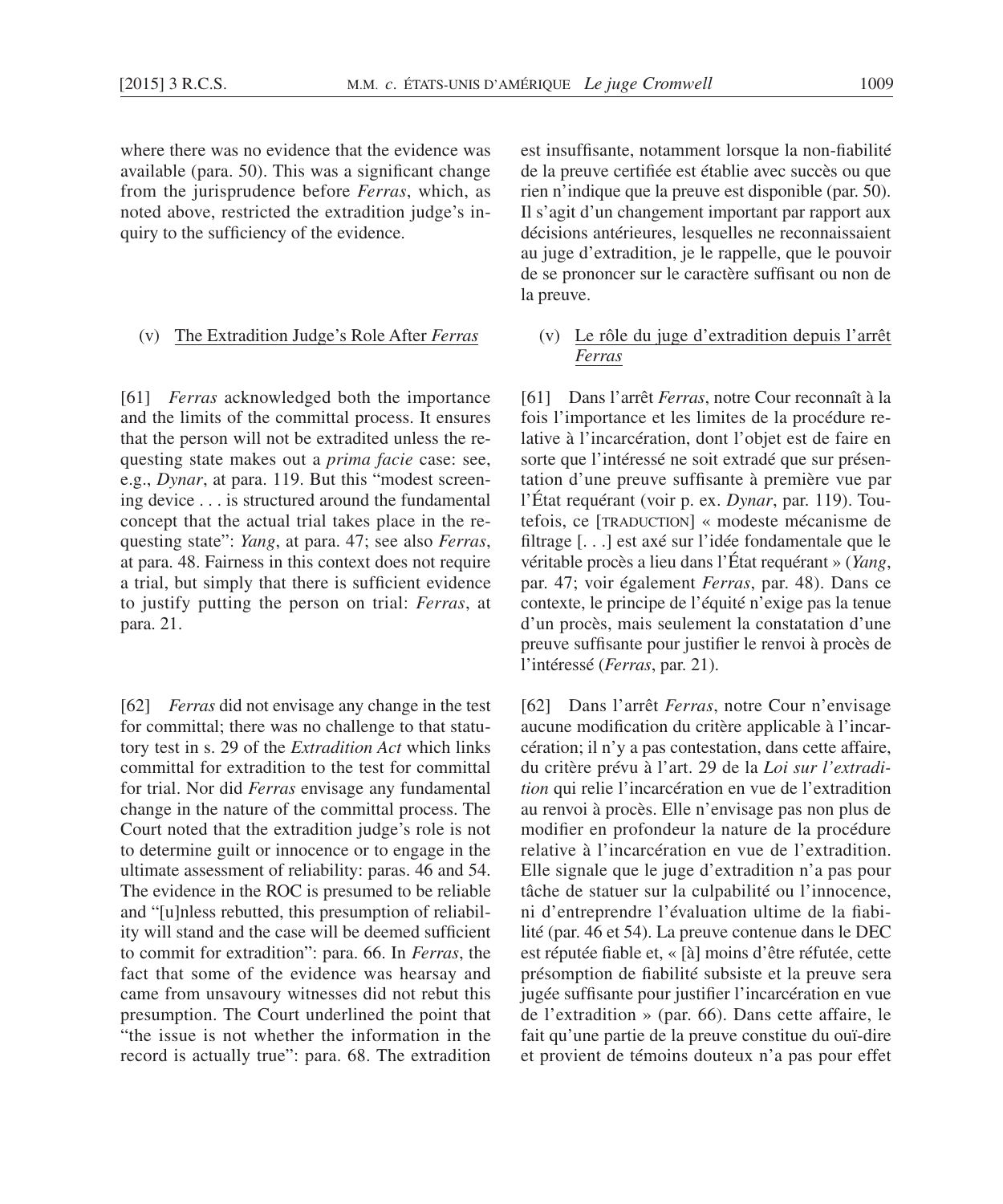judge's limited weighing goes only to whether there is "a plausible case": para. 54.

[63] This means that there continues to be a high threshold for refusing committal on the basis that the supporting evidence is unreliable. It is only where the evidence supporting committal is "so defective or appears so unreliable" or "manifestly unreliable" that it would be "dangerous or unsafe" to act on it that the extradition judge is justified in refusing committal on this basis: *Ferras*, at paras. 54 and 40.

[64] While the role of the extradition judge in scrutinizing evidence has been somewhat enhanced to ensure *Charter* compliance, it remains the case that an extradition hearing is not a trial and it should never be permitted to become one: *Schmidt*, at p. 515. The process is intended to be expeditious and efficient so as to "ensure prompt compliance with Canada's international obligations": *Dynar*, at para. 122.

[65] There is nothing in *Ferras*, or in the analysis that underlies it, suggesting any change in the extradition judge's statutorily defined role with respect to double criminality. Quite the reverse. *Ferras* reiterates that the test remains whether there is evidence that is sufficient to justify committal had the conduct occurred in Canada: see para. 46. The preliminary inquiry justice has never had any role to play in assessing potential defences or excuses or other aspects of the crime on which the accused bears an evidential (or for that matter, persuasive) burden of proof. Moreover, the Court since *Ferras* has affirmed that the test for committal  $-$  and therefore the extradition judge's role with respect to double criminality — is whether the evidence "reveals conduct that would justify committal for the crime listed in the ATP if it had occurred in Canada": *Fischbacher*, at para. 35. In saying this, the Court approved the statement in its earlier decision in *McVey (Re)*, at

de réfuter cette présomption. La Cour précise qu'il ne s'agit pas « de savoir si l'information au dossier est bel et bien véridique » (par. 68). Dans son évaluation limitée de la preuve, le juge d'extradition détermine seulement s'il existe des « motifs plausibles  $\ast$  (par. 54).

[63] Le critère à satisfaire pour refuser d'incarcérer une personne en vue de son extradition au motif que la preuve présentée à l'appui n'est pas digne de foi demeure donc strict. Ce n'est que lorsque cette preuve est « à ce point viciée ou semble si peu digne de foi » ou qu'elle est « si manifestement peu digne de foi » qu'il serait « dangereux ou imprudent » de se fonder sur elle que le juge d'extradition peut refuser d'ordonner l'incarcération pour ce motif (*Ferras*, par. 54 et 40).

[64] Bien que le rôle du juge d'extradition dans l'appréciation de la preuve se soit en quelque sorte accru afin d'assurer la conformité à la *Charte*, il demeure que l'audience relative à l'extradition n'est pas un procès et qu'il ne faut en aucun cas permettre qu'elle en devienne un (*Schmidt*, p. 515). Le processus se veut expéditif et efficace afin de « garantir l'exécution rapide des obligations internationales du Canada » (*Dynar*, par. 122).

[65] Aucun élément de l'arrêt *Ferras* ou de l'analyse qui le sous-tend ne donne à penser que le rôle imparti par la loi au juge d'extradition ait été modifié en ce qui concerne la double incrimination. Bien au contraire, notre Cour rappelle dans l'arrêt *Ferras* que la question à se poser demeure celle de savoir si la preuve serait suffisante ou non pour justifier le renvoi à procès si les actes reprochés avaient été commis au Canada (voir par. 46). Le juge de l'enquête préliminaire n'a jamais été appelé à évaluer les moyens de défense ou les excuses possibles, non plus que d'autres volets du crime dont la charge de présentation (voire de persuasion) incombe à l'accusé. De plus, depuis l'arrêt *Ferras*, notre Cour confirme que le critère applicable à l'incarcération en vue de l'extradition — et, par conséquent, le rôle du juge d'extradition vis-à-vis de la double incrimination — consiste à déterminer si la preuve « révèle des actes qui justifieraient le renvoi à procès pour le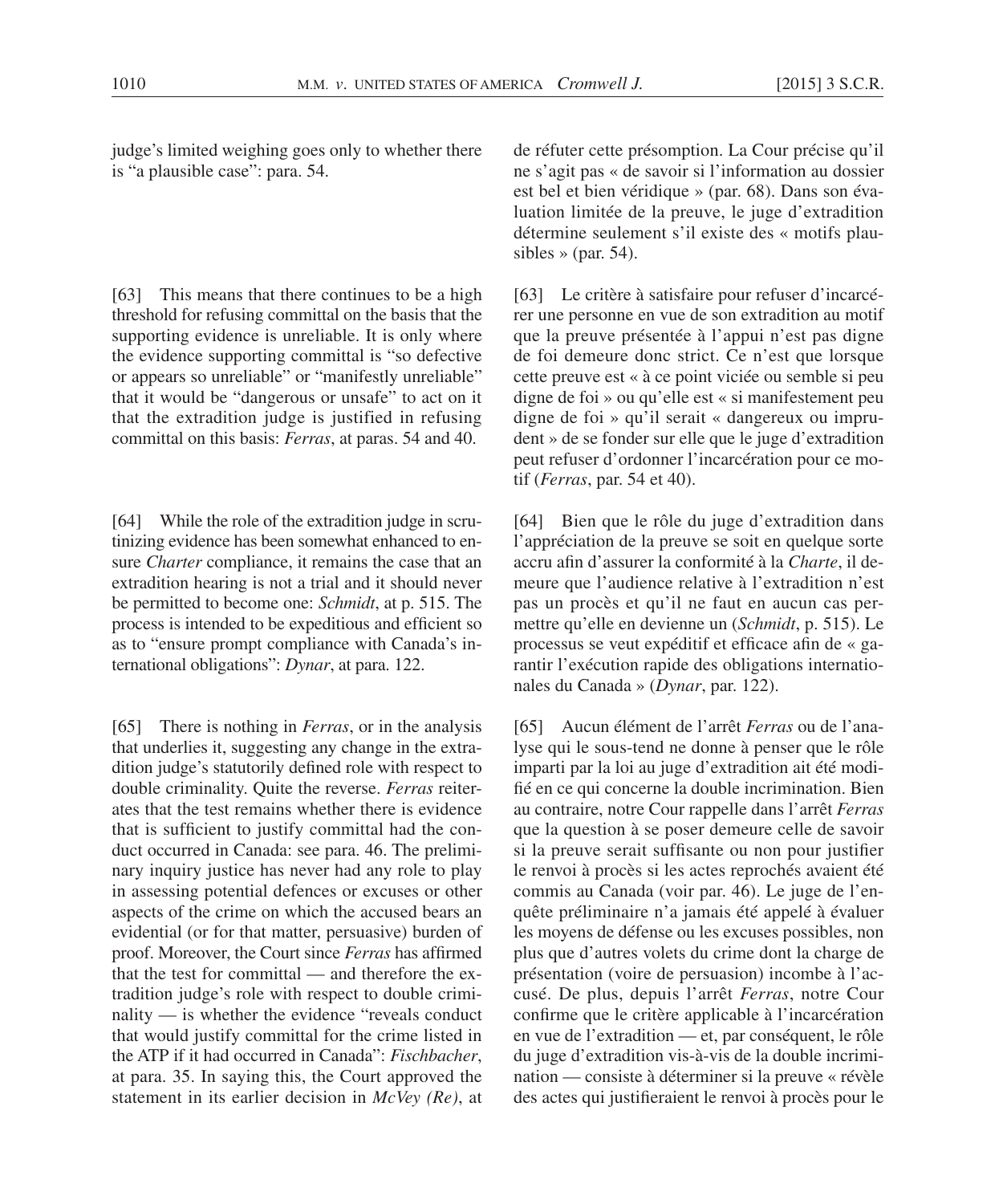p. 528, that the extradition judge "is concerned with whether the underlying facts of the charge would, *prima facie*, have constituted a crime . . . if they had occurred in Canada": *Fischbacher*, at para. 35. All of these affirmations demonstrate that the extradition judge's role, like that of the preliminary inquiry justice, is not concerned with defences or other matters on which the accused bears an evidential or persuasive burden.

[66] A fatal flaw in the appellant's position and, respectfully, in the reasoning of my colleague Abella J. is to take *Ferras* as fundamentally changing the statutory test for committal. It did not. *Ferras*'s insistence on a meaningful judicial determination by the extradition judge speaks only to the rigour that an extradition judge must bring to the assessment of the evidence. *Ferras* did not — indeed could not change by judicial decree the statutory requirement that the requesting state has only to show that the record would justify committal for trial in Canada. The committal for trial process has never been concerned with possible defences on which the accused bears an evidential or persuasive burden and *Ferras* provides no support for any fundamental change to this statutory test for committal.

[67] Some appellate case law since *Ferras* has held that it may be helpful to speak of the test for committal in terms of the test for appellate review of whether a verdict after trial is reasonable: see, e.g., *United States of America v. Graham*, 2007 BCCA 345, 243 B.C.A.C. 248, at paras. 31-32. Respectfully, however, I am not convinced that this is a helpful way to think about whether the evidence justifies committal: see, e.g., *France v. Diab*, 2014 ONCA 374, 120 O.R. (3d) 174, at para. 139.

crime indiqué dans l'AII s'ils avaient été commis au Canada » (*Fischbacher*, par. 35). Elle reprend en cela ses propos antérieurs dans *McVey (Re)*, p. 528, à savoir que le juge d'extradition « doit examiner si les faits sous-jacents de l'accusation constitueraient, à première vue, un crime [. . .] s'ils s'étaient produits au Canada » (*Fischbacher*, par. 35). Tout cela montre que ni le juge d'extradition ni le juge qui préside l'enquête préliminaire ne sauraient se pencher sur les moyens de défense ou les autres éléments dont la charge de présentation ou de persuasion appartient à l'accusé.

[66] Une erreur fatale entache la thèse de l'appelante et, soit dit en tout respect, le raisonnement de ma collègue la juge Abella, à savoir l'idée que l'arrêt *Ferras* aurait fondamentalement modifié le critère légal applicable à l'étape de l'incarcération. Ce n'est pas le cas. Dans cet arrêt, si notre Cour insiste sur la décision judiciaire valable qui incombe au juge d'extradition c'est seulement pour rappeler la rigueur avec laquelle il doit apprécier la preuve. Elle ne modifie pas — et ne pouvait modifier par voie judiciaire l'exigence législative voulant que l'État requérant établisse seulement que le dossier d'extradition justifierait au Canada le renvoi à procès de l'intéressé. Il n'est jamais question, lors de la procédure de renvoi à procès, des moyens de défense éventuels pour lesquels la charge de présentation ou de persuasion appartient à l'accusé, et l'arrêt *Ferras* n'étaye en rien la thèse d'une modification fondamentale du critère d'origine législative applicable à l'étape de l'incarcération.

[67] Depuis l'arrêt *Ferras*, certaines juridictions d'appel ont statué qu'il pourrait se révéler utile de voir dans le critère applicable à l'incarcération en vue de l'extradition un critère semblable à celui appliqué en appel pour se prononcer sur la raisonnabilité du jugement rendu à l'issue d'un procès (voir p. ex. *United States of America c. Graham*, 2007 BCCA 345, 243 B.C.A.C. 248, par. 31-32). Soit dit en tout respect, je ne suis pas convaincu qu'il s'agit de la bonne manière d'aborder la question de savoir si la preuve justifie l'incarcération (voir p. ex. *France c. Diab*, 2014 ONCA 374, 120 O.R. (3d) 174, par. 139).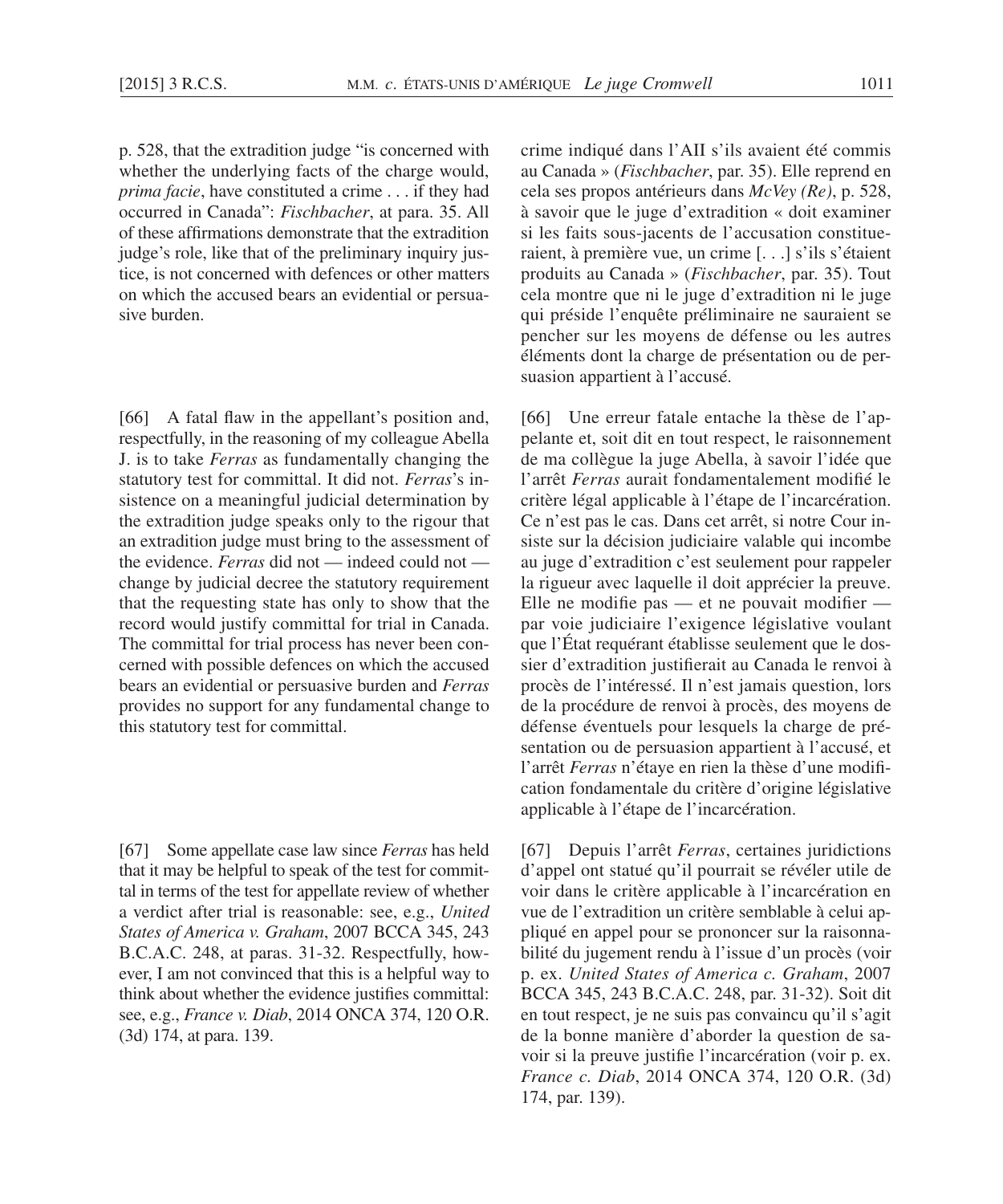[68] The scope of review for an unreasonable verdict is retrospective in nature. The appellate court examines the full trial record, sometimes supplemented by fresh evidence. The appellate court is not limited, as is the extradition judge, to the evidence of a bare *prima facie* case, presented in the ROC. The scope of review is also in some respects broader than the review for committal. The reviewing court is entitled to consider whether findings of credibility are supported on any reasonable view of the evidence, to intervene based on the bizarre nature of the evidence or the possibility of collusion and, in the case of a trial by judge alone, to assess reasonableness in light of the trial judge's reasons for conviction: see, e.g., *R. v. Yebes*, [1987] 2 S.C.R. 168, at p. 186; *R. v. Burke*, [1996] 1 S.C.R. 474, at paras. 7 and 53; *R. v. Biniaris*, 2000 SCC 15, [2000] 1 S.C.R. 381, at paras. 37 and 41. These bases of intervention have no parallel in the context of committal for extradition.

[69] I respectfully conclude that it is not helpful to draw the analogy between the role of the extradition judge and that of an appellate court in determining whether a verdict after trial is unreasonable.

[70] In general, courts of appeal have interpreted *Ferras* as requiring a restrained view of the role of the extradition judge in assessing the reliability of evidence. That is the correct approach.

[71] In particular, I largely agree with the interpretation of *Ferras* given by Doherty J.A. writing for the court in *United States of America v. Anderson*, 2007 ONCA 84, 85 O.R. (3d) 380, at paras. 28-31. *Ferras* "does not envision weighing competing inferences that may arise from the evidence", other than in the limited sense noted in *Arcuri* of considering that the inferences sought to be drawn from circumstantial evidence are reasonable: *Anderson*, at para. 28. *Ferras* does not contemplate that the extradition judge will decide whether a witness is credible or his

[68] Le contrôle du caractère raisonnable d'une décision est de nature rétrospective. La juridiction d'appel examine en effet l'ensemble du dossier du procès et, parfois, de nouveaux éléments de preuve. Contrairement au juge d'extradition, elle ne s'en tient pas à l'existence d'une simple preuve suffisante à première vue selon le DEC. De plus, le contrôle a alors une portée plus large à certains égards que lorsqu'il vise la décision d'incarcérer ou non. La juridiction d'appel peut se demander si les conclusions sur la crédibilité s'appuient sur quelque interprétation raisonnable de la preuve, intervenir en raison du caractère inhabituel de la preuve ou de la possibilité qu'il y ait eu collusion et, dans le cas d'un procès devant juge seul, évaluer le caractère raisonnable de la décision à la lumière des motifs invoqués par le juge du procès à l'appui de la déclaration de culpabilité (voir p. ex. *R. c. Yebes*, [1987] 2 R.C.S. 168, p. 186; *R. c. Burke*, [1996] 1 R.C.S. 474, par. 7 et 53; *R. c. Biniaris*, 2000 CSC 15, [2000] 1 R.C.S. 381, par. 37 et 41). De telles justifications de l'immixtion ne valent pas dans le cas de l'incarcération en vue de l'extradition.

[69] Soit dit en tout respect, je conclus qu'il n'est pas utile de faire une analogie entre le rôle du juge d'extradition et celui qu'une juridiction d'appel est appelée à jouer pour décider du caractère raisonnable ou non de la décision rendue à l'issue d'un procès.

[70] En règle générale, les juridictions d'appel retiennent de l'arrêt *Ferras* l'obligation d'interpréter restrictivement le rôle du juge d'extradition dans l'appréciation de la fiabilité de la preuve. Il s'agit de la bonne approche.

[71] Plus particulièrement, je souscris en grande partie à l'interprétation de cet arrêt par le juge Doherty, au nom de la Cour d'appel de l'Ontario, dans *United States of America c. Anderson*, 2007 ONCA 84, 85 O.R. (3d) 380 (par. 28-31). Dans *Ferras*, la Cour [TRADUCTION] « ne conçoit pas d'évaluation des inférences contradictoires qui peuvent découler de la preuve », si ce n'est au sens restreint signalé dans l'arrêt *Arcuri* d'apprécier la raisonnabilité des inférences que la poursuite invite le juge à tirer de la preuve circonstancielle (*Anderson*, par. 28).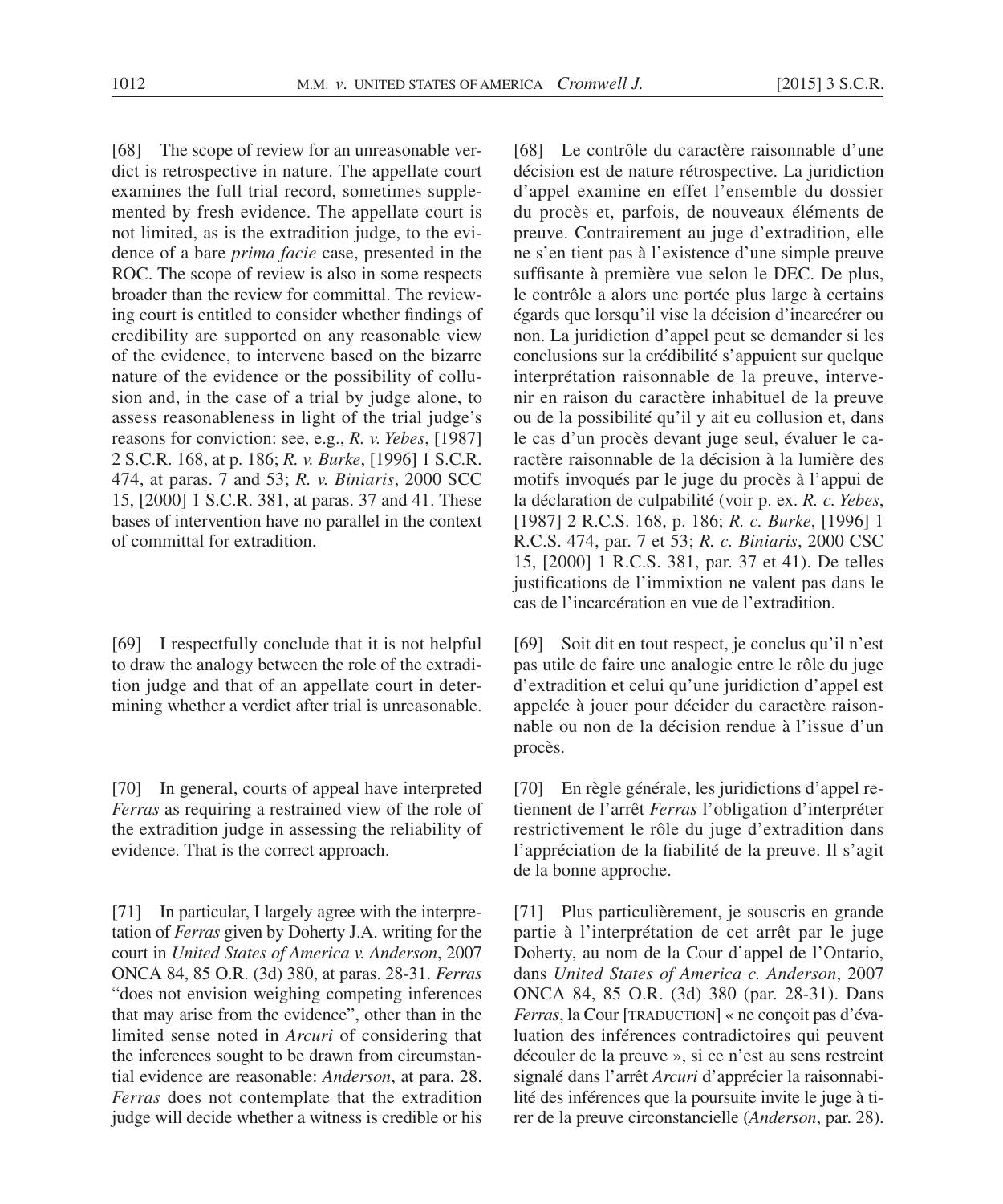or her evidence is reliable beyond determining that the evidence is not "so defective" or "so unreliable" that it should not be given any weight: *Anderson*, at para. 30. *Ferras* does not call upon the extradition judge to evaluate the relative strength of the case put forward by the requesting state. There is no power to deny extradition simply because the case appears to the extradition judge to be weak or unlikely to succeed at trial*. Ferras* requires the extradition judge, however, to remove evidence from consideration that appears to the judge to be "so defective" or "so unreliable" that it should be disregarded. This may be the result of problems inherent in the evidence itself, problems that undermine the credibility or reliability of the source of the evidence, or a combination of those two factors.

[72] I also agree with Doherty J.A. that "it is only where the concerns with respect to the reliability of the evidence, whatever the source or sources, are sufficiently powerful to justify the complete rejection of the evidence, that these concerns become germane to the s. 29(1)(*a*) inquiry": *Anderson*, at para. 30. The extradition judge's starting point is that the certified evidence is presumptively reliable: see *Ferras*, at paras. 52-56. This presumption may only be rebutted by evidence showing "fundamental inadequacies or frailties in the material relied on by the requesting state": *Anderson*, at para. 31.

#### (vi) A Word About Process

[73] In *Ferras* and its companion appeals, the persons sought did not adduce evidence directed to the unreliability of the information contained in the ROC. *Ferras*, therefore, did not have to consider in detail the practical issues that arise when the person sought seeks to adduce evidence for the purpose of undermining the reliability of the requesting state's evidence. However, *Ferras* and other jurisprudence provide helpful guidance on those questions.

Elle ne conçoit pas non plus que le juge d'extradition puisse décider qu'un témoin est crédible ou non ou que son témoignage est digne de foi ou non; son rôle se limite à s'assurer que la preuve n'est pas « à ce point viciée » ou « si peu digne de foi » qu'elle ne devrait nullement être prise en compte (*Anderson*, par. 30). L'arrêt *Ferras* n'exige pas du juge d'extradition qu'il détermine la valeur relative de la preuve avancée par l'État requérant. Le juge d'extradition n'est pas habilité à refuser l'extradition pour la seule raison que la preuve lui semble faible ou qu'il est peu probable qu'une déclaration de culpabilité en découle au procès. Cependant, l'arrêt *Ferras* exige qu'il écarte la preuve qui lui paraît « à ce point viciée » ou « si peu digne de foi » qu'il doive l'exclure. Cette conclusion pourrait découler de failles qui visent la preuve comme telle ou qui minent la crédibilité ou la fiabilité de sa source, ou encore, d'une combinaison des deux.

[72] Je conviens également avec le juge Doherty que [TRADUCTION] « ce n'est que lorsque les craintes liées à la fiabilité de la preuve, quelles que soient la ou les sources, sont suffisamment graves pour justifier le rejet de cette preuve en entier qu'elles deviennent pertinentes à l'étape de l'examen prévu à l'al. 29(1)*a*) » (*Anderson*, par. 30). Au départ, le juge d'extradition doit présumer que la preuve versée au dossier d'extradition certifié est digne de foi (voir *Ferras*, par. 52-56). Cette présomption ne peut être réfutée que par la preuve de [TRADUCTION] « l'insuffisance ou de la faiblesse fondamentale des éléments invoqués par l'État requérant » (*Anderson*, par. 31).

# (vi) Quelques mots sur la procédure

[73] Dans l'affaire *Ferras* et ses dossiers connexes, les intéressés n'avaient pas présenté d'éléments de preuve concernant la fiabilité de l'information contenue dans le DEC. Il n'était donc pas nécessaire que notre Cour se penche sur les questions d'ordre pratique qui se posent lorsque l'intéressé entend démontrer la non-fiabilité de la preuve de l'État requérant. Dans *Ferras* et dans d'autres arrêts, notre Cour formule cependant des lignes directrices utiles à cet égard.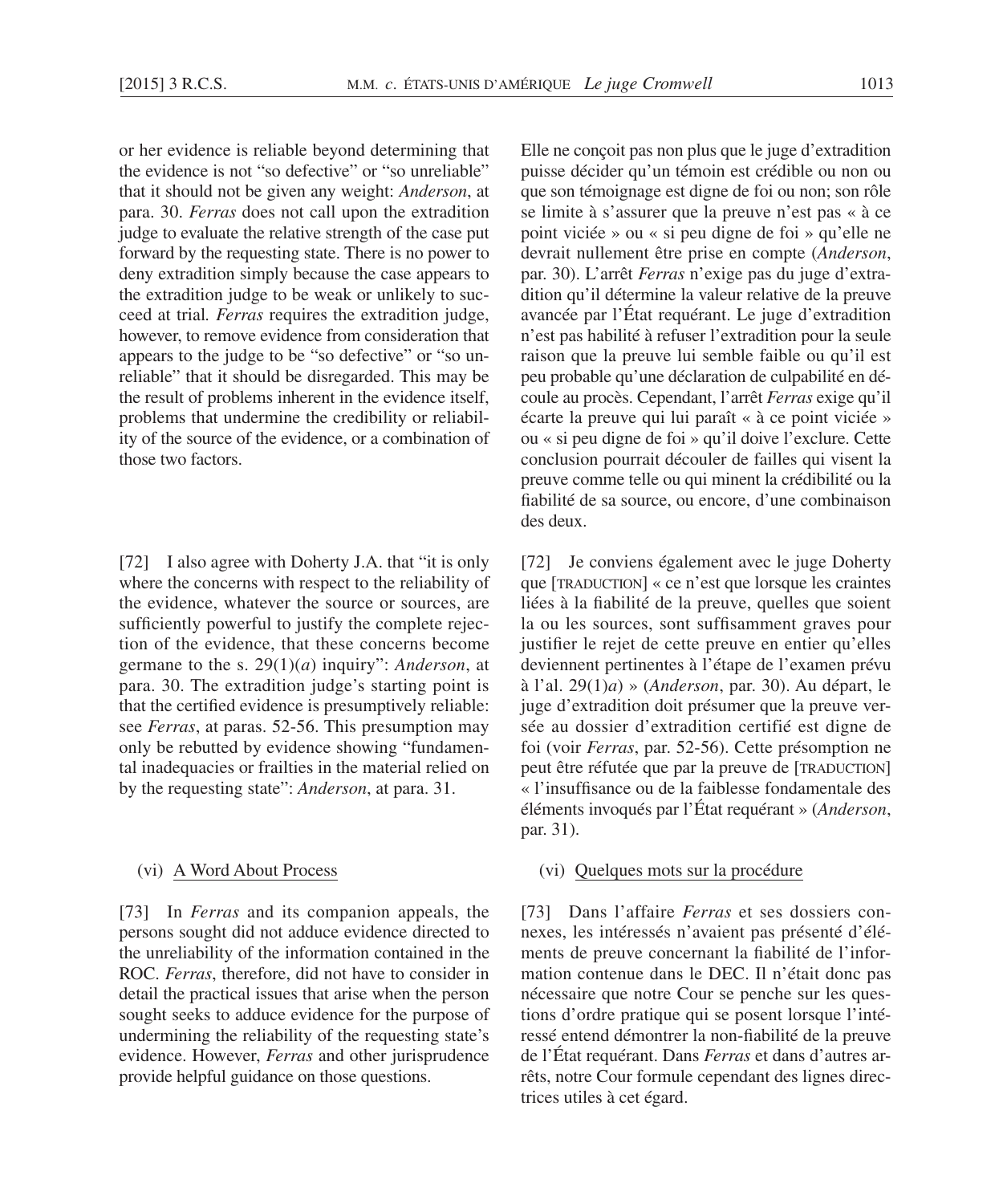[74] The starting point is that the person sought may adduce evidence if it is "relevant to the tests set out in subsection 29(1) if the judge considers it reliable": *Extradition Act*, s.  $32(1)(c)$ . Thus, there are two requirements for evidence to be admissible under this provision: reliability and relevance.

[75] The reliability requirement means that the evidence must possess "sufficient indicia of reliability to make it worth consideration by the judge at the hearing": *Ferras*, at para. 53. This "threshold reliability" requirement is not an onerous standard. It imposes "no greater evidentiary hurdle to the person sought" than the evidentiary requirements governing the requesting state: *ibid*.

[76] However — and this is a key point — the relevance requirement is linked directly to the test for committal under s. 29 of the *Extradition Act*. In other words, the evidence must be relevant to the *task of the extradition judge*, that is, whether the test for committal under s. 29(1) of the *Extradition Act* has been met. (This relevance requirement is the same whether the evidence is otherwise admissible under Canadian law or not.) To decide whether the proffered evidence is relevant in this sense, the extradition judge must consider the proposed evidence in the light of the *limited* weighing of evidence which he or she must undertake in applying the test for committal.

[77] A significant procedural point follows from this, as I see it. Before the extradition judge embarks on hearing evidence from the person sought whose object is to challenge the reliability of the evidence presented by the requesting state, the judge may, and I would suggest generally should, require an initial showing that the proposed evidence is realistically capable of satisfying the high standard that must be met in order to justify refusing committal on the basis of unreliability of the requesting state's evidence. This showing may be based on summaries or willsay statements or similar offers of proof. If the judge concludes that the proposed evidence, taken at its highest, is not realistically capable of meeting this [74] Au départ, l'intéressé peut présenter des éléments de preuve qui sont « pertinents pour l'application du paragraphe 29(1) et que le juge estime dignes de foi » (*Loi sur l'extradition*, al. 32(1)*c*)). En conséquence, pour être admissible au titre de cette disposition, la preuve doit satisfaire à deux exigences : la fiabilité et la pertinence.

[75] Pour être dignes de foi, les éléments de preuve doivent « présente[r] suffisamment d'indices de fiabilité pour mériter d'être pris en considération par le juge à l'audience » (*Ferras*, par. 53). Ce « seuil de fiabilité » n'est pas élevé. Il ne présente « pas plus de difficultés de preuve pour l'intéressé » que n'en présente la charge de présentation de l'État requérant (*ibid.*).

[76] Cependant — et c'est là un élément clé —, l'exigence de la pertinence est liée directement au critère applicable à l'incarcération qu'établit l'art. 29 de la *Loi sur l'extradition*. En d'autres termes, la preuve doit être pertinente pour ce qui concerne la *tâche du juge d'extradition*, laquelle consiste à déterminer s'il est satisfait ou non au critère applicable à l'incarcération selon le par. 29(1) de la *Loi sur l'extradition*. (Cette exigence de pertinence est la même, que la preuve soit par ailleurs admissible ou non en droit canadien.) Pour se prononcer quant à savoir si les éléments de preuve avancés revêtent ou non cette pertinence, le juge d'extradition doit les soumettre à l'évaluation *limitée* à laquelle il est tenu pour l'application du critère relatif à l'incarcération.

[77] Un point de procédure important se soulève dès lors selon moi. Avant d'entendre le témoignage de l'intéressé qui conteste la fiabilité de la preuve de l'État requérant, le juge d'extradition peut exiger et il le devrait généralement à mon sens — que l'on démontre au préalable que les éléments de preuve proposés sont susceptibles dans les faits de satisfaire aux conditions strictes auxquelles l'incarcération peut être refusée pour non-fiabilité de la preuve de l'État requérant. Cette démonstration peut se faire au moyen de résumés ou de déclarations anticipées, ou d'autres preuves éventuelles comparables. Si le juge conclut que la preuve proposée, interprétée de la manière la plus généreuse qui soit, ne serait pas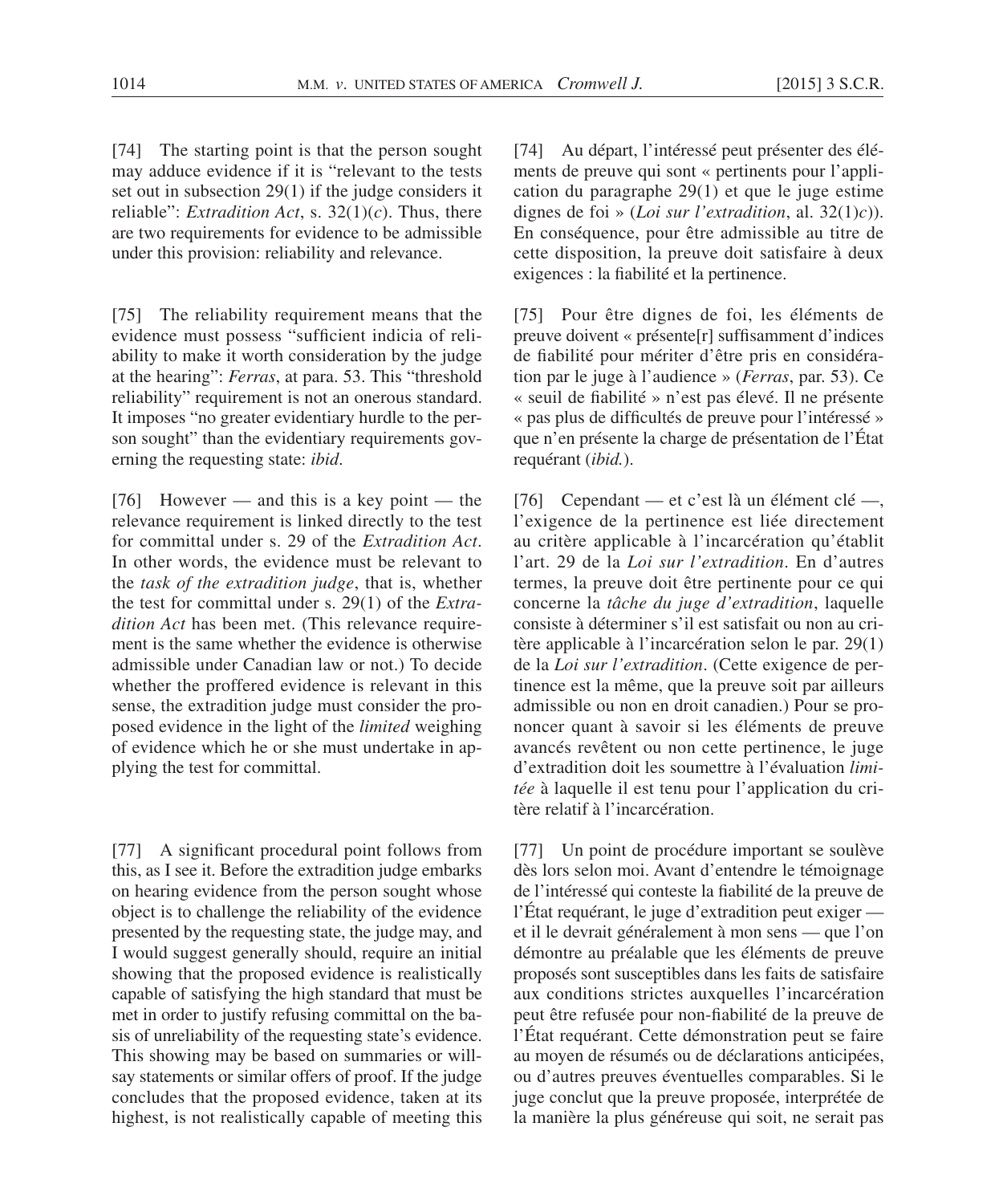standard, it ought not to be received. To paraphrase Charron J. in *R. v. Pires*, 2005 SCC 66, [2005] 3 S.C.R. 343, at para. 31, there is no point in permitting the evidence if there is no reasonable likelihood that it will impact on the question of committal: see also *United States of America v. Mach*, [2006] O.J. No. 3204 (QL) (S.C.J.); *Anderson*, at paras. 37-46; *United States of America v. Edwards*, 2011 BCCA 100, 306 B.C.A.C. 160, at paras. 31-35.

[78] I conclude that in order to admit evidence from the person sought, directed against the reliability of the evidence of the requesting state, the judge must be persuaded that the proposed evidence, considered in light of the entire record, could support the conclusion that the evidence essential to committal is so unreliable or defective that it should be disregarded.

[79] I recognize that the extradition judge has a limited discretion exceptionally to admit evidence that is not, strictly speaking, relevant to the committal inquiry but will be relevant to the Minister's task at the surrender stage of the proceedings. As recognized in *Kwok*, this may, in exceptional cases, be an efficient and expedient approach, fully recognizing that the extradition judge has no role in deciding the merits of the issue: paras. 6 and 74. Nothing that I have said is intended to eliminate this exceptional, discretionary power of the extradition judge.

[80] It will be helpful to give some examples of evidence that may or may not meet the high threshold justifying a refusal of committal on the basis of unreliability of the evidence.

### (vii) Some Examples

[81] Appellate courts have held, and in my view correctly, that some types of evidence are either irrelevant or not sufficiently cogent to be capable susceptible dans les faits de satisfaire à ces conditions, elle ne doit pas être entendue. Pour paraphraser les motifs de la juge Charron dans l'arrêt *R. c. Pires*, 2005 CSC 66, [2005] 3 R.C.S. 343, par. 31, il ne sert à rien de permettre la présentation de la preuve s'il n'existe aucune probabilité raisonnable que celle-ci ait une incidence sur la question de l'incarcération (voir également *United States of America c. Mach*, [2006] O.J. No. 3204 (QL) (C.S.J.); *Anderson*, par. 37-46; *United States of America c. Edwards*, 2011 BCCA 100, 306 B.C.A.C. 160, par. 31-35).

[78] Pour que soit admissible la preuve de l'intéressé visant à réfuter la fiabilité de celle avancée par l'État requérant, le juge doit selon moi être convaincu que, considérés au regard de l'ensemble du dossier, les éléments de preuve proposés pourraient permettre de conclure que la preuve essentielle pour ordonner l'incarcération est si peu digne de foi ou est à ce point viciée qu'elle devrait être écartée.

[79] Je conviens que le juge d'extradition est investi, dans certaines circonstances exceptionnelles, d'un pouvoir discrétionnaire restreint qui lui permet d'admettre des éléments de preuve qui ne sont pas vraiment pertinents à l'étape de l'incarcération, mais qui le seront à celle de l'arrêté d'extradition. Notre Cour reconnaît dans l'arrêt *Kwok* qu'il peut exceptionnellement s'agir d'une mesure utile et opportune, ce qui confirme nettement que le juge d'extradition n'a pas à se prononcer sur le fond de la question (par. 6 et 74). Malgré ce qui précède, mon propos n'est pas de supprimer ce pouvoir discrétionnaire exceptionnel du juge d'extradition.

[80] Il convient de donner quelques exemples d'éléments de preuve qui seraient susceptibles ou non de satisfaire aux conditions strictes auxquelles la non-fiabilité de la preuve peut justifier le refus de l'incarcération.

#### (vii) Quelques exemples

[81] Les juridictions d'appel ont décidé — à raison, selon moi — que certains types d'éléments de preuve sont soit non pertinents, soit insuffisamment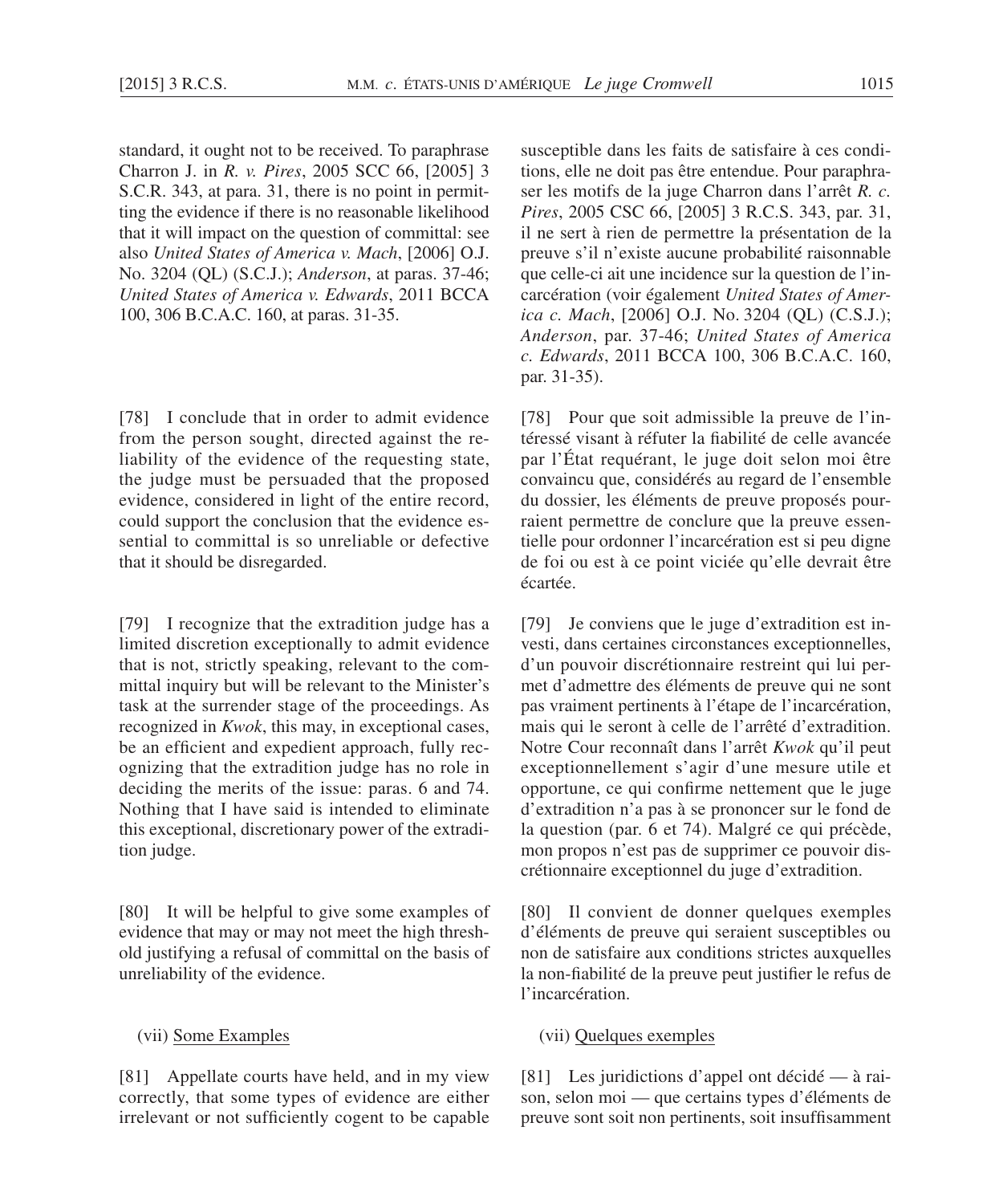of allowing the person sought to successfully challenge the reliability of the evidence in the ROC.

[82] For instance, generally speaking, proposed evidence that does nothing more than to invite the judge to assess the credibility of evidence contained in the ROC is not admissible: see, e.g., *Scarpitti v. United States of America*, 2007 BCCA 498, 247 B.C.A.C. 234, at paras. 40-43; *United States of America v. Orphanou*, 2011 ONCA 612, 107 O.R. (3d) 365, at paras. 33-39; *United States of America v. Ranga*, 2012 BCCA 81, 317 B.C.A.C. 207, at paras. 33-37; *Canada (Attorney General) v. Bennett*, 2014 BCCA 145, 353 B.C.A.C. 311, at para. 24; *United States of America v. Aneja*, 2014 ONCA 423, 120 O.R. (3d) 620, at paras. 31-46; *United States of America v. U.A.S.*, 2013 BCCA 483, 344 B.C.A.C. 302, at para. 38. It is generally not appropriate for the extradition judge to evaluate the credibility of witness evidence in relation to the facts of the alleged offence because such an inquiry "invites a comparison and weighing of alternatives that goes beyond the limited role of an extradition judge": *Bennett*, at para. 24.

[83] Courts have also held that, generally speaking, evidence which establishes a basis for competing inferences of guilt or innocence is inadmissible at the committal hearing. Evidence of that nature generally cannot rebut the presumed reliability of the ROC or show that inferences relied on by the requesting state are unreasonable: *Canada (Attorney General) v. Viscomi*, 2014 ONCA 879, 329 O.A.C. 47, at paras. 16-20; *Canada (Attorney General) v. Hislop*, 2009 BCCA 94, 267 B.C.A.C. 155, at para. 31; *Anderson*, at para. 28. As mentioned earlier, the test for committal does not require that guilt be the only possible inference that can be drawn from the evidence; it need only be a reasonable inference. The fact that evidence — either contained in the ROC or adduced by the person sought — can support inferences consistent with the innocence of the person sought is not relevant to the test for committal. Just as with the ultimate determination of credibility, the choice between competing inferences — provided the one relied on by the requesting state is reasonable — "is ultimately a decision convaincants pour permettre à l'intéressé de contester avec succès la fiabilité de la preuve versée au DEC.

[82] Ainsi, en général, les éléments de preuve proposés qui ne font qu'inviter le juge à apprécier la crédibilité de la preuve contenue dans le DEC ne sont pas admissibles (voir p. ex. *Scarpitti c. United States of America*, 2007 BCCA 498, 247 B.C.A.C. 234, par. 40-43; *United States of America c. Orphanou*, 2011 ONCA 612, 107 O.R. (3d) 365, par. 33-39; *United States of America c. Ranga*, 2012 BCCA 81, 317 B.C.A.C. 207, par. 33-37; *Canada (Attorney General) c. Bennett*, 2014 BCCA 145, 353 B.C.A.C. 311, par. 24; *United States of America c. Aneja*, 2014 ONCA 423, 120 O.R. (3d) 620, par. 31-46; *United States of America c. U.A.S.*, 2013 BCCA 483, 344 B.C.A.C. 302, par. 38). De façon générale, il ne convient pas que le juge d'extradition apprécie la crédibilité d'un témoignage relativement aux faits de l'infraction reprochée, car une telle appréciation [TRADUCTION] « appelle une comparaison et une évaluation [de différentes possibilités], ce qui déborde le cadre du rôle limité qui lui est confié » (*Bennett*, par. 24).

[83] Les tribunaux ont également décidé que, en règle générale, les éléments de preuve qui permettent d'inférer à la fois la culpabilité et l'innocence ne sont pas admissibles à l'audience relative à l'incarcération. Les éléments de preuve de cette nature ne permettent généralement pas de réfuter la présomption de fiabilité du DEC ni ne montrent que les inférences invoquées par l'État requérant sont déraisonnables (*Canada (Attorney General) c. Viscomi*, 2014 ONCA 879, 329 O.A.C. 47, par. 16-20; *Canada (Attorney General) c. Hislop*, 2009 BCCA 94, 267 B.C.A.C. 155, par. 31; *Anderson*, par. 28). Rappelons que, selon le critère applicable à l'incarcération, point n'est besoin que seule la culpabilité puisse être inférée de la preuve; il suffit que cette inférence soit raisonnable. La possibilité que les éléments de preuve qu'ils soient contenus dans le DEC ou présentés par l'intéressé — appuient des inférences compatibles avec l'innocence de la personne en cause n'est pas pertinente pour l'application du critère. Tout comme la conclusion finale sur la crédibilité, le choix entre des inférences contradictoires, à condition que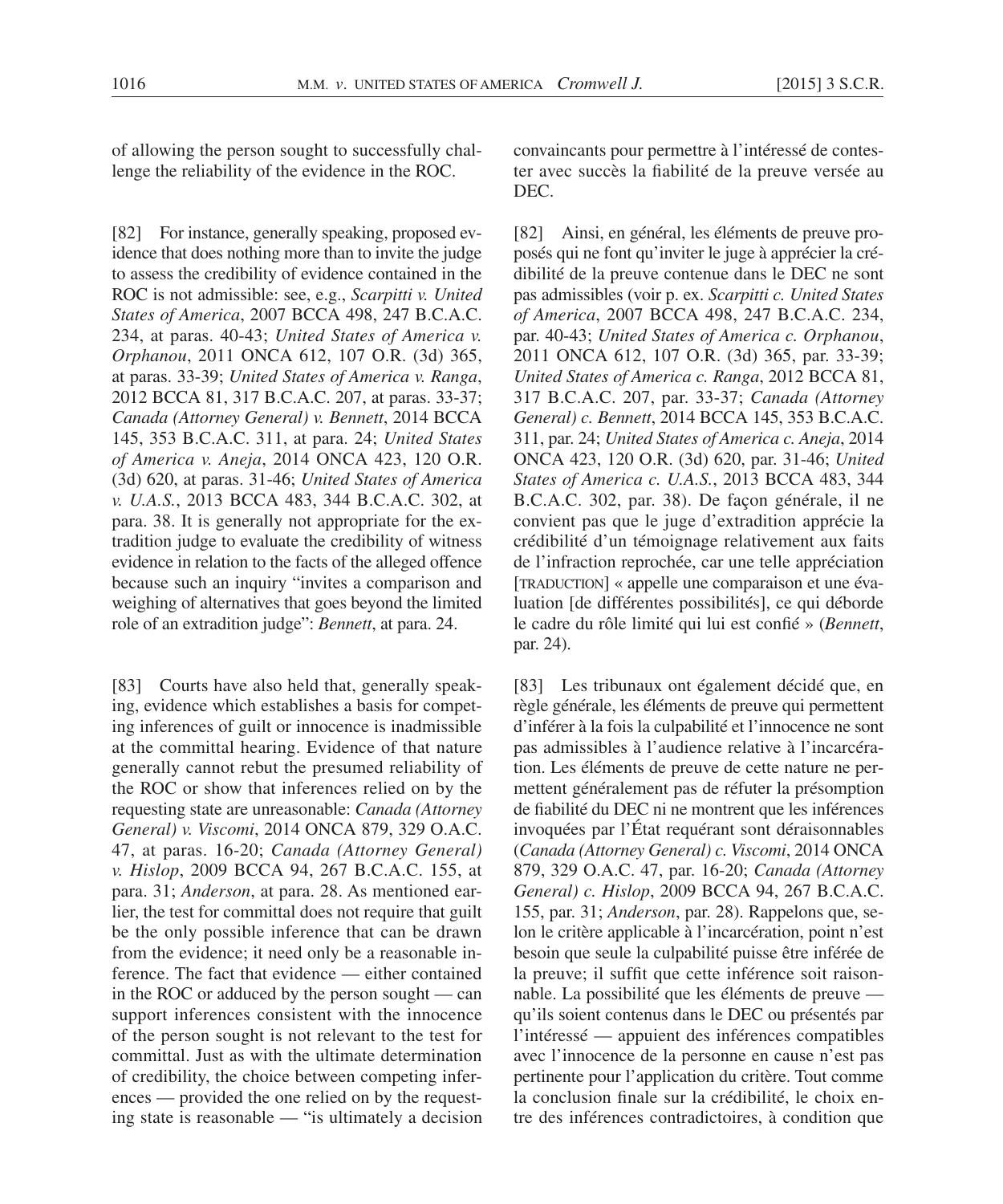for the fact finder at trial, not for the extradition judge": *Hislop*, at para. 31.

[84] Similarly, evidence that establishes a defence or attempts to establish a different or exculpatory account of events will generally be inadmissible as it does not affect the reliability of the requesting state's evidence: *Singh v. Canada (Attorney General)*, 2007 BCCA 157, 238 B.C.A.C. 213, at para. 56; *Canada (Minister of Justice) v. Gorcyca*, 2007 ONCA 76, 220 O.A.C. 35, at paras. 15-20; *United States of America v. Lorenz*, 2007 BCCA 342, 243 B.C.A.C. 219, at paras. 46-47; *Canada (Attorney General) v. Sosa*, 2012 ABCA 242, 536 A.R. 61, at para. 20; *Canada (Attorney General) v. Aziz*, 2013 BCCA 414, 342 B.C.A.C. 305, at para. 36; *United States of America v. Doak*, 2015 BCCA 145, 323 C.C.C. (3d) 219, at paras. 51-56. Extradition judges should generally decline to consider different or innocent accounts of events as it requires an assessment of the evidence's ultimate reliability, which is within the realm of the trier of fact: see *Doak*, at para. 55. It is for the foreign court to assume this role, not the extradition judge.

[85] This is not to say that courts must always reject evidence which (1) invites the judge to assess credibility, (2) establishes a basis for competing inferences, or (3) provides for an exculpatory account of events. It is possible that such evidence may in certain, and likely fairly unusual, cases meet the high threshold for showing that the evidence of the requesting state should not be relied on. *Ferras* leaves open the possibility that, for example, evidence of virtually unimpeachable authenticity and reliability which contradicts the ROC could rebut the presumption of its reliability and could justify refusal to commit. Such situations I would expect to be very rare.

### (c) *Application*

[86] As I have explained, there is nothing in *Ferras*  to suggest that the extradition judge has a role to play

l'inférence invoquée par l'État requérant soit raisonnable, [TRADUCTION] « relève en dernier ressort du juge des faits lors du procès, non du juge d'extradi- $\text{tion} \times \text{(Hislop, par. 31)}.$ 

[84] De même, les éléments de preuve qui établissent une défense ou qui visent à établir une version des faits différente ou disculpatoire ne sont généralement pas admissibles parce qu'ils ne touchent pas la fiabilité de la preuve de l'État requérant (*Singh c. Canada (Attorney General)*, 2007 BCCA 157, 238 B.C.A.C. 213, par. 56; *Canada (Minister of Justice) c. Gorcyca*, 2007 ONCA 76, 220 O.A.C. 35, par. 15-20; *United States of America c. Lorenz*, 2007 BCCA 342, 243 B.C.A.C. 219, par. 46-47; *Canada (Attorney General) c. Sosa*, 2012 ABCA 242, 536 A.R. 61, par. 20; *Canada (Attorney General) c. Aziz*, 2013 BCCA 414, 342 B.C.A.C. 305, par. 36; *United States of America c. Doak*, 2015 BCCA 145, 323 C.C.C. (3d) 219, par. 51-56). Le juge d'extradition devrait généralement refuser d'examiner une version des faits différente ou disculpatoire, car cela requiert d'évaluer au final la fiabilité de la preuve, ce qui relève du juge des faits (voir *Doak*, par. 55). C'est au tribunal étranger qu'il appartient d'examiner un tel élément, non au juge d'extradition.

[85] Pour autant, il n'y a pas toujours lieu de rejeter un élément de preuve contradictoire (1) qui invite le juge à apprécier la crédibilité, (2) qui permet de tirer des inférences contradictoires ou (3) qui offre une version des faits disculpatoire. Il se peut que cet élément de preuve satisfasse parfois, quoique assez rarement, au critère strict qui vaut lorsqu'il s'agit de démontrer que la preuve de l'État requérant ne devrait pas être retenue. Il demeure possible, suivant l'arrêt *Ferras*, qu'un élément de preuve dont l'authenticité et la fiabilité sont pour ainsi dire inattaquables et qui contredit le DEC réfute la présomption de fiabilité de ce dernier de manière à justifier le refus d'ordonner l'incarcération. À mon avis, une telle situation est assez peu susceptible de se présenter.

# c) *Application*

[86] Je le rappelle, l'arrêt *Ferras* ne donne nullement à penser que le juge d'extradition peut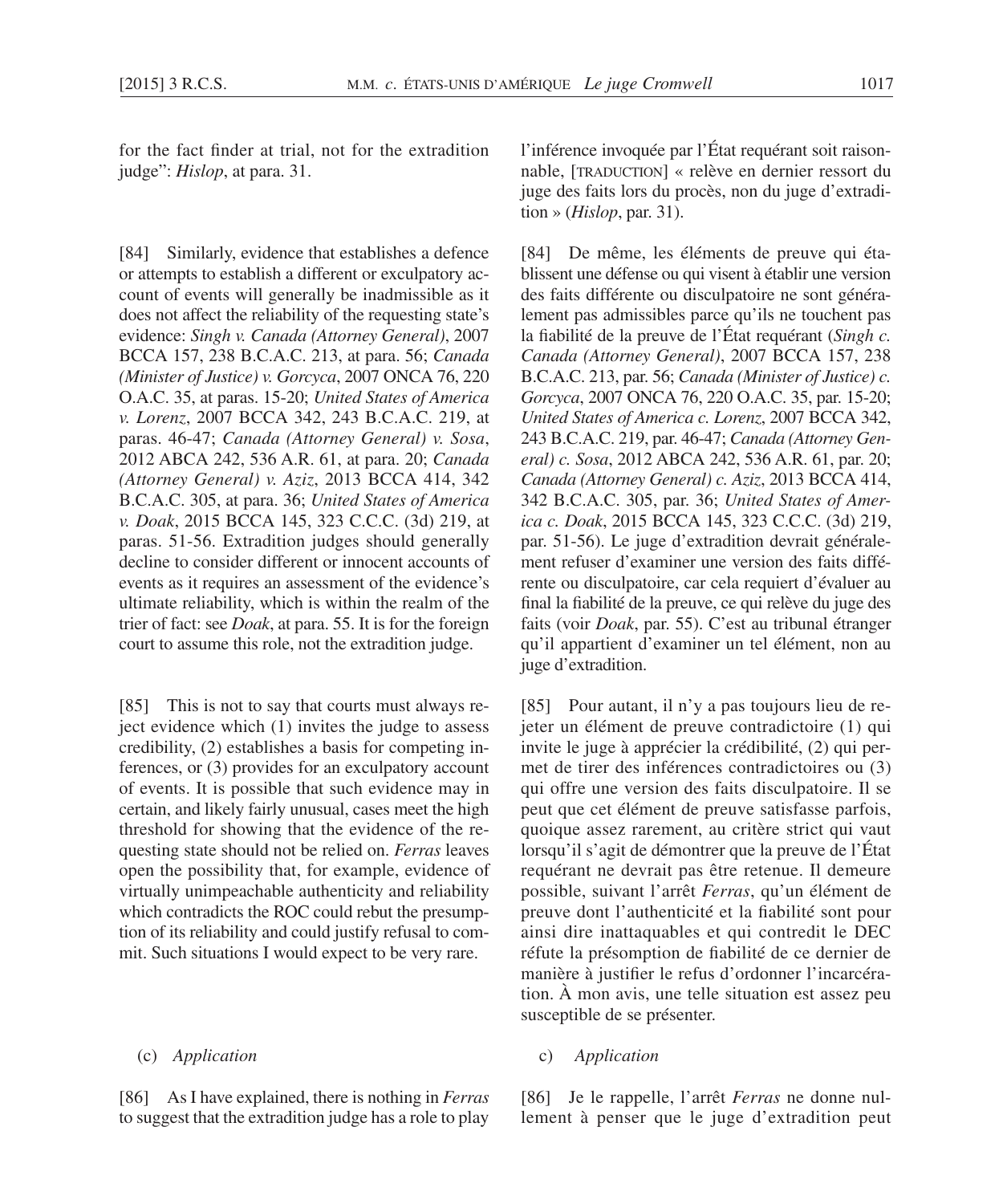with respect to defences on which the accused bears a burden of proof, including the excuse of qualified necessity set out in s. 285 of the *Criminal Code*. *Ferras* reiterates that the test remains whether there is evidence that is sufficient to justify committal for trial, as set out in s. 29 of the *Extradition Act*. That statutory direction is inconsistent with the consideration of defences because they (and other matters on which the accused has an evidential burden) have never formed part of the test for committal to trial in the preliminary inquiry context. Moreover, any scope for considering defences would undermine the limited burden of the requesting state to provide evidence of a *prima facie* case. And, from a practical standpoint, considering defences would fundamentally change the nature of the extradition hearing, making it more akin to a trial. *Ferras*, as we have seen, did not mandate any such fundamental re-imagining of the committal process; it simply enhanced the extradition judge's authority to engage in limited weighing of the evidence in applying the test for committal under s. 29 of the *Extradition Act*.

[87] Similarly, there is nothing in *Ferras* to support the contention that the extradition judge should generally weigh exculpatory evidence. Rather, *Ferras* holds that any weighing must only be in the context of deciding whether the evidence undermines the presumed reliability of the requesting state's evidence to the point that it should be discarded.

[88] Finally on this point, *Ferras* does not mandate, or even provide any support for, the change the appellant wants to the role of the extradition judge with respect to double criminality.

[89] The extradition judge, respectfully, erred in law in weighing and relying on evidence of defences and other exculpatory circumstances. She gave no weight to the presumption of reliability of the ROC, accepted some accounts given by some of the children in relation to the facts of the offences and weighed the evidence and, having done so, rejected the evidence in the ROC.

s'intéresser aux moyens de défense pour lesquels l'accusé a une charge de preuve, y compris la défense restreinte de nécessité prévue à l'art. 285 du *Code criminel*. Dans cet arrêt, notre Cour confirme que le critère demeure celui de savoir si la preuve est suffisante pour justifier le renvoi à procès, ainsi que le prévoit l'art. 29 de la *Loi sur l'extradition*. La loi exclut donc la prise en compte de quelque moyen de défense (ou autre élément pour lequel l'accusé a une charge de présentation), car celui-ci n'a jamais été pertinent pour l'application du critère du renvoi à procès lors de l'enquête préliminaire. De plus, la moindre marge de manœuvre qui permettrait l'examen d'un moyen de défense compromettrait la faculté de l'État requérant de s'acquitter de son obligation limitée d'avancer une preuve suffisante à première vue. Qui plus est, sur le plan pratique, l'examen d'une défense modifierait en profondeur la nature de l'audience d'extradition et la rapprocherait d'un procès. Comme nous l'avons vu, l'arrêt *Ferras* ne commande pas une telle reconfiguration fondamentale de la procédure relative à l'incarcération, mais accroît seulement le pouvoir du juge d'extradition de se livrer à une évaluation limitée de la preuve lorsqu'il applique le critère de l'art. 29 de la *Loi sur l'extradition*.

[87] L'arrêt *Ferras* ne permet pas non plus de soutenir que le juge d'extradition devrait généralement soupeser un élément de preuve disculpatoire. Notre Cour y dit plutôt que le juge ne peut le faire que pour déterminer si la preuve mine la fiabilité présumée de la preuve de l'État requérant au point que celle-ci doit être écartée.

[88] Enfin, l'arrêt *Ferras* ne commande pas, ni même n'appuie, la modification que l'appelante veut apporter au rôle du juge d'extradition quant à la double incrimination.

[89] À mon humble avis, la juge d'extradition commet une erreur de droit lorsqu'elle soupèse et invoque la preuve de moyens de défense et d'autres éléments disculpatoires. Elle ne tient nullement compte de la présomption de fiabilité du DEC, elle admet également le récit de certains des enfants sur les faits à l'origine des infractions, elle soupèse la preuve, puis elle rejette celle contenue dans le DEC.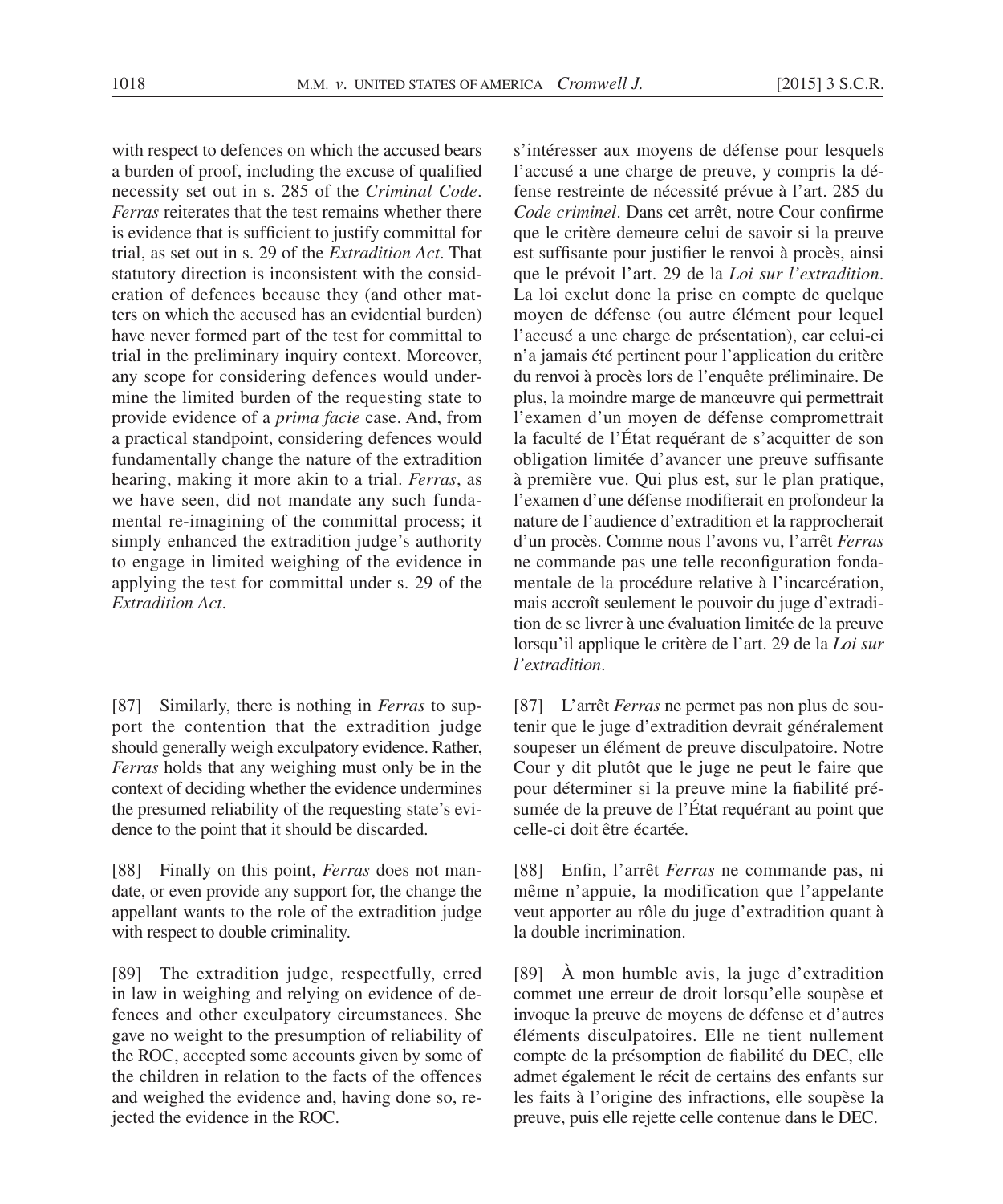[90] The extradition judge also erred in law in relation to the requirements for a *prima facie* case and the elements of the necessity defence.

[91] With respect to s. 280(1) of the *Criminal Code* (abduction of a person under 16), the extradition judge found that "a 'meaningful judicial assessment' of all of the evidence . . . indicates clearly that the children left of their own volition, and that they were not taken out of the father's possession by anyone, and certainly not by [the appellant]": para. 61, quoting *Ferras*, at para. 25. She found that "all of the evidence" indicates that the three children ran away from their father's residence and that their elder sister drove them to Canada: para. 62. Respectfully, these conclusions are wrong in law and in fact.

[92] First, the law. Depriving parents of the "possession" (s. 280(1) of the *Criminal Code*) of their children is not limited to circumstances in which the parents were in physical control of the children at the time of the taking. The essence of the offence is not a physical taking of the child, but interference with the parent's exercise of his or her right of control over the child: see, e.g., *R. v. Chartrand*, [1994] 2 S.C.R. 864; *R. v. Dawson*, [1996] 3 S.C.R. 783; *R. v. Vokey*, 2005 BCCA 498, 217 B.C.A.C. 231; *R. v. Flick*, 2005 BCCA 499, 217 B.C.A.C. 237. Contrary to what the extradition judge assumed, in order to be found guilty of taking the children out of the lawful possession of their father, the prosecution would not have to establish that the appellant physically took the children.

[93] As for the facts, the extradition judge failed to recognize that there was conflicting evidence adduced on behalf of the appellant concerning how the children came to be with her in Canada. There was evidence supporting the version of events that the extradition judge adopted. There was also evidence, however, supporting the proposition that the appellant had taken the children to Canada precisely for the purpose of keeping them away from their father. The extradition judge admitted a Youth Court judgment dated May 26, 2011, which indicated that at [90] La juge d'extradition commet également une erreur de droit en ce qui a trait aux exigences relatives à une preuve suffisante à première vue et aux éléments de la défense de nécessité.

[91] En ce qui concerne le par. 280(1) du *Code criminel* (enlèvement d'une personne âgée de moins de 16 ans), la juge d'extradition conclut [TRADUC-TION] « qu'une "appréciation judiciaire valable" de l'ensemble de la preuve [. . .] montre sans conteste que les enfants sont partis de leur plein gré et qu'ils n'ont pas été enlevés à leur père par qui que ce soit, et certainement pas par [l'appelante] » (par. 61, citant *Ferras*, par. 25). Elle ajoute que « l'ensemble de la preuve » montre que les trois enfants se sont enfuis de chez leur père et que leur sœur aînée les a conduits au Canada (par. 62). À mon humble avis, ces conclusions sont erronées en fait et en droit.

[92] Premièrement, en ce qui concerne le droit, ce n'est pas seulement lorsqu'il exerce la surveillance physique des enfants que le père ou la mère peut être privé de la « possession » (par. 280(1) du *Code criminel*) de ses enfants. L'infraction ne consiste pas, pour l'essentiel, à s'emparer des enfants, mais plutôt à entraver l'exercice par le père ou la mère de son droit de surveillance des enfants (voir p. ex. *R. c. Chartrand*, [1994] 2 R.C.S. 864; *R. c. Dawson*, [1996] 3 R.C.S. 783; *R. c. Vokey*, 2005 BCCA 498, 217 B.C.A.C. 231; *R. c. Flick*, 2005 BCCA 499, 217 B.C.A.C. 237). Contrairement à ce que suppose la juge d'extradition, pour que l'appelante soit déclarée coupable d'avoir privé le père de la possession légitime des enfants, la poursuite n'est pas tenue d'établir qu'elle a bel et bien emmené les enfants.

[93] En ce qui concerne les faits, la juge d'extradition ne reconnaît pas l'existence d'éléments de preuve contradictoires présentés pour le compte de l'appelante sur la façon dont les enfants se sont retrouvés avec cette dernière au Canada. Des éléments de preuve appuient la version des faits que retient la juge d'extradition. Cependant, des éléments de preuve permettent également de conclure que l'appelante a emmené les enfants au Canada précisément pour les éloigner de leur père. La juge d'extradition admet en preuve un jugement du Tribunal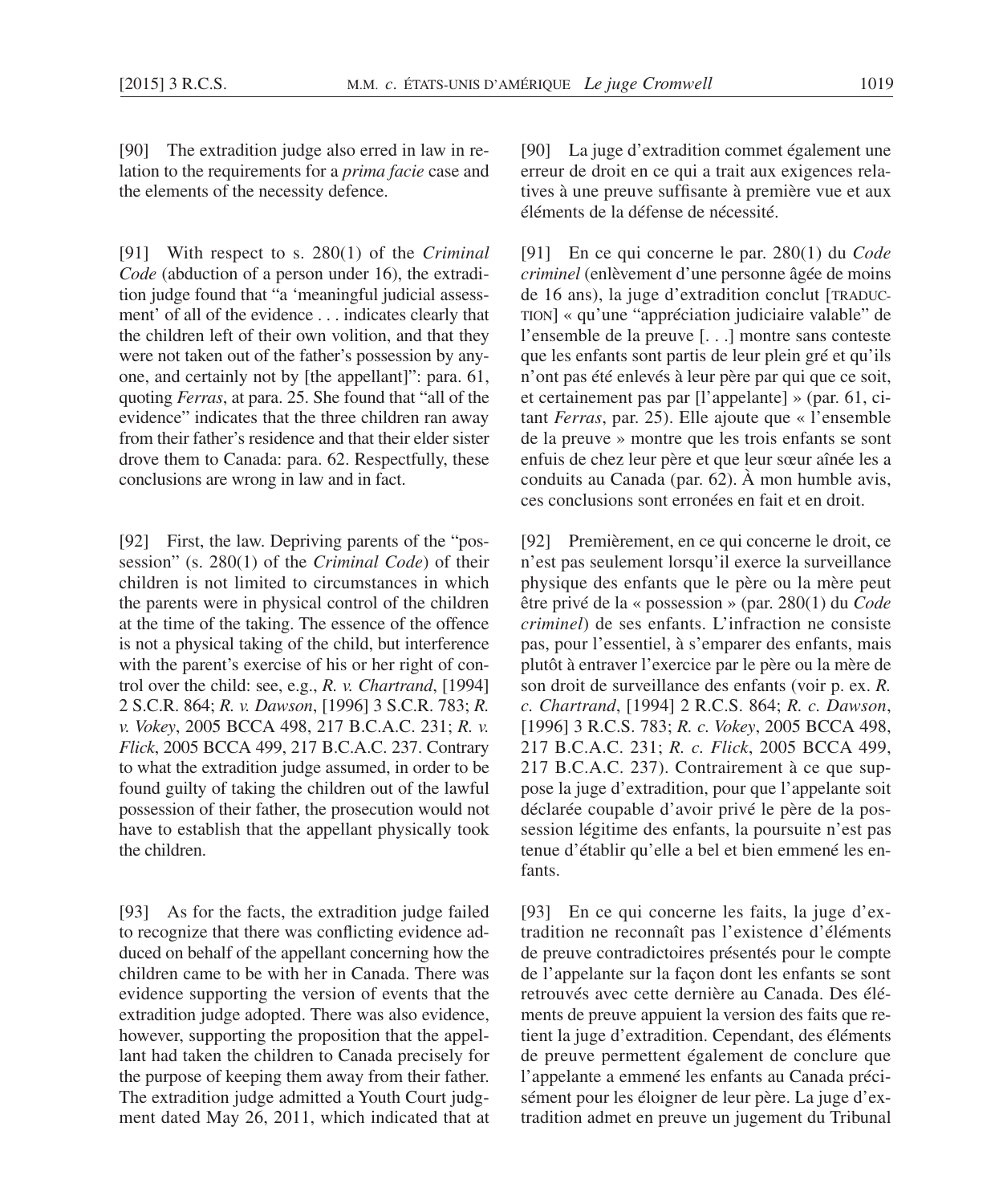the end of November 2010, "[t]he children . . . left Georgia with their mother and moved to Canada": para. 49, quoting the Youth Court judgment, at para. 10. The extradition judge also admitted a report by Quebec's Director of Youth Protection ("DYP") from January 2011. The oldest child is reported to have told the DYP that they "left Georgia with their mother and moved to Canada": A.R., vol. III, at p. 98. The middle child said that they stayed with friends or family "until their departure for Canada with their mother": *ibid.*, at p. 99. The appellant herself told the DYP that "this is not the first time" that she has taken the children without authorization and that she "took her children to Canada with no regards to the interdiction of contact . . . . [s]he is aware that her actions were illegal": *ibid.*, at p. 101. The record before the extradition judge could not reasonably be thought to meet the threshold of showing either that the evidence in the ROC was so unreliable that it should be discarded or that the inferences relied on by the requesting state were unreasonable.

[94] With respect to s. 282(1) of the *Criminal Code* (abduction in contravention of a custody order), the extradition judge found that the appellant could not be found guilty in Canada of this offence because she would be entitled to the qualified defence of necessity under s. 285 of the *Criminal Code*. Again, the extradition judge erred both in law and in fact.

[95] With respect to the law, it was not part of the extradition judge's role to consider whether there might be valid defences to the Canadian offences. In order to obtain a committal for trial, the prosecution does not have to negate defences, such as the excuse set out in s. 285, on which the accused bears the evidential burden. As for the facts, the extradition judge did not consider that s. 285 requires that there be danger of imminent harm either to the children or to the appellant. There was evidence of neither.

de la jeunesse daté du 26 mai 2011 dans lequel il est indiqué que, à la fin de novembre 2010, [TRADUC-TION] « [l]es enfants [. . .] ont quitté la Géorgie avec leur mère et se sont rendus au Canada » (par. 49, citant le jugement de la Cour du Québec, chambre de la jeunesse, par. 10). La juge d'extradition admet en outre un rapport du directeur de la protection de la jeunesse (le « DPJ ») du Québec datant de janvier 2011. L'aîné des enfants aurait dit au DPJ qu'ils [TRADUCTION] « [avaient] quitté la Géorgie avec leur mère et [s'étaient] rendus au Canada » (d.a., vol. III, p. 98). Le deuxième aurait dit qu'ils avaient séjourné chez des amis ou des membres de la famille « jusqu'à leur départ pour le Canada avec leur mère » (*ibid*., p. 99). L'appelante a même dit au DPJ que « ce n'[était] pas la première fois » qu'elle emmenait les enfants sans y être autorisée et qu'elle « avait emmené les enfants au Canada sans égard à l'interdiction de communication [. . .] [e]lle [savait] que sa conduite était illégale » (*ibid.*, p. 101). On ne pouvait raisonnablement considérer que le dossier de la juge d'extradition établissait que le DEC était si peu digne de foi qu'il devait être écarté ou que les inférences invoquées par l'État requérant étaient déraisonnables.

[94] En ce qui concerne le par. 282(1) du *Code criminel* (enlèvement en contravention avec une ordonnance de garde), la juge d'extradition estime que l'appelante ne peut être déclarée coupable au Canada de cette infraction parce qu'elle peut invoquer la défense restreinte de nécessité que prévoit l'art. 285 du *Code criminel*. Elle commet à nouveau une erreur tant de droit que de fait.

[95] Sur le plan du droit, il n'appartient pas au juge d'extradition de se prononcer sur l'existence possible d'un moyen de défense valable à une infraction canadienne. Pour obtenir une ordonnance de renvoi à procès, la poursuite n'est pas tenue de prouver l'inexistence d'un moyen de défense, tel celui prévu à l'art. 285, pour lequel la charge de présentation incombe à l'accusé. Quant aux faits, la juge d'extradition méconnaît l'exigence, à l'art. 285, d'un danger imminent pour les enfants ou l'appelante. Aucun élément ne tendait à prouver l'existence d'un tel danger.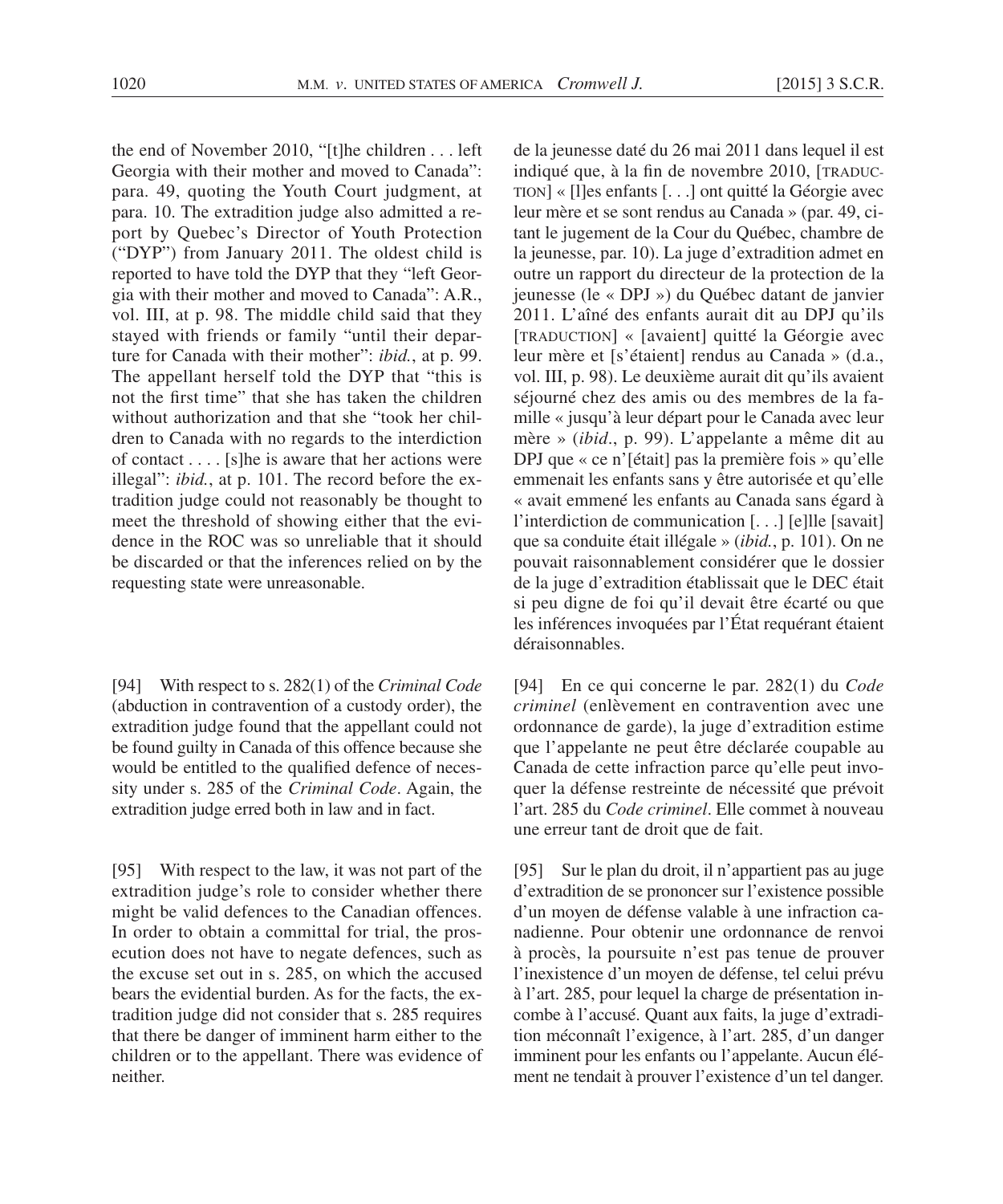### (d) *Conclusion*

[96] The extradition judge exceeded her role by failing to give weight to the presumption of reliability of the ROC, and in weighing evidence that was incapable of showing that evidence in the ROC was so unreliable that it should be rejected or of showing that the inferences relied on by the requesting state were unreasonable. The extradition judge also erred in law in relation to her analysis of the Canadian offences.

# (3) Second Issue: Was the Evidence in the ROC Sufficient to Justify Committal?

### (a) *Decisions and Submissions*

[97] The extradition judge found that the ROC, taken at face value, was not sufficient to justify committal for either offence. She found that it did not provide "any evidence whatsoever" of two of the essential elements of the offence of the abduction of a person under the age of 16 (s. 280(1) of the *Criminal Code*): para. 61. There was no evidence that the appellant took the children or that she did so out of the possession of and against the will of their father. With respect to the offence relating to abduction in contravention of a custody order (s. 282(1) of the *Criminal Code*), the extradition judge found that the ROC contained "no evidence whatsoever" that the appellant had received or harboured the children with the specific intent of depriving their father of possession: para. 67.

[98] The Court of Appeal disagreed with both of these conclusions and held that the ROC supported reasonable inferences of the existence of all of the essential elements of the Canadian offences. The extradition judge erred, the court held, by evaluating the relative strength of the case and by assessing witness credibility rather than deciding whether there was some evidence available for trial that was not manifestly unreliable on every essential element of the parallel Canadian crime.

#### d) *Conclusion*

[96] La juge d'extradition outrepasse son rôle en ne tenant pas compte de la présomption de fiabilité du DEC et en soupesant des éléments de preuve qui n'étaient pas susceptibles de démontrer que la preuve versée au dossier était si peu digne de foi qu'elle devait être rejetée ou d'établir que les inférences invoquées par l'État requérant étaient déraisonnables. Elle commet en outre une erreur de droit dans son analyse des infractions canadiennes.

(3) Deuxième question en litige : Le contenu du DEC est-il suffisant pour justifier l'incarcération?

#### a) *Décisions et arguments*

[97] La juge d'extradition conclut que, à première vue, le DEC ne justifie pas l'incarcération pour l'une ou l'autre des infractions. À son avis, le DEC ne contient [TRADUCTION] « pas la moindre preuve » des deux éléments essentiels de l'infraction d'enlèvement d'une personne âgée de moins de 16 ans (par. 280(1) du *Code criminel*) (par. 61). Aucun élément n'établit que l'appelante a enlevé les enfants ou qu'elle a privé leur père de leur possession et ainsi agi à l'encontre de la volonté de ce dernier. En ce qui concerne l'infraction d'enlèvement en contravention avec une ordonnance de garde (par. 282(1) du *Code criminel*), la juge d'extradition conclut que le DEC ne contient « pas la moindre preuve » que l'appelante a accueilli ou hébergé les enfants dans le but précis de priver leur père de leur possession (par. 67).

[98] La Cour d'appel se dit en désaccord avec la juge d'extradition et conclut que le DEC permet d'inférer raisonnablement l'existence de tous les éléments essentiels des infractions canadiennes. Selon elle, la juge d'extradition a tort de s'interroger sur la valeur relative de la preuve et d'apprécier la crédibilité des témoins plutôt que de se soucier de la disponibilité pour le procès d'éléments de preuve qui ne sont pas manifestement peu dignes de foi quant à chacun des éléments essentiels de l'infraction canadienne correspondante.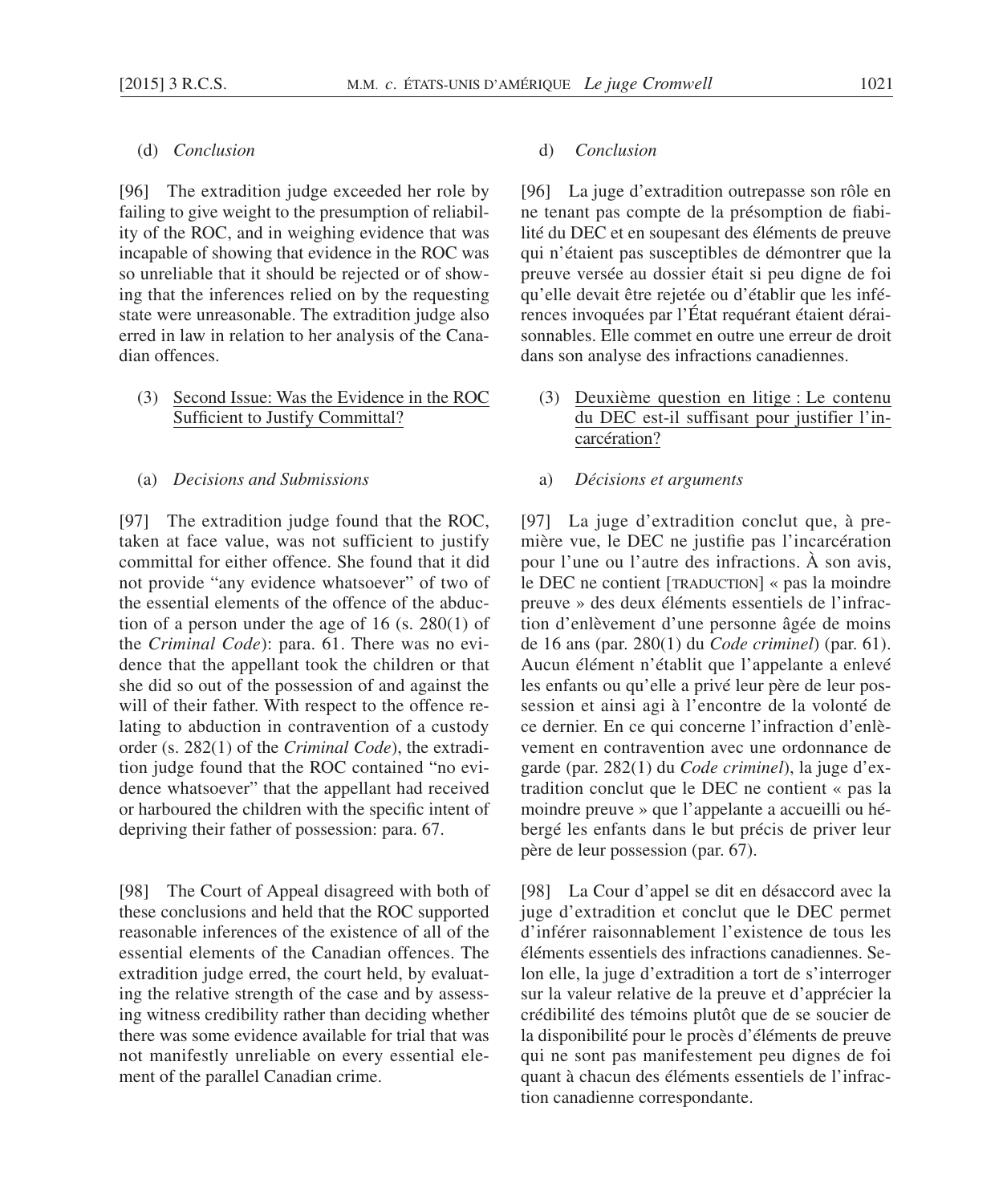[99] The appellant submits that the Court of Appeal was wrong to overrule the extradition judge. I disagree.

(b) *Analysis*

[100] As the Court of Appeal found, the ROC supported committal. The ROC stated that the children, while in the sole custody of their father, were reported by him as missing on October 30, 2010 and that he had given no authority for anyone to take the children. They were found by a Georgia police officer in Gordon County, Georgia, in a car driven by the appellant on November 9, 2010, even though there was a court order that she could have no contact with them. The ROC further stated that the children were still missing in the middle of December 2010 and that they were tracked to a women's shelter using the internet service provider logins of the two oldest children. The three missing children and the appellant were found in the shelter. This circumstantial evidence and the reasonable inferences that could be drawn from it were sufficient to conclude that a reasonable jury properly instructed could return a verdict of guilt regarding the abduction of a person under 16 offence (s. 280(1) of the *Criminal Code*): Court of Appeal judgment, at para. 15 (CanLII).

[101] The ROC permitted reasonable inferences that the appellant had taken the children out of the possession of and against the will of the parent who had lawful care or charge of them, as is prohibited by s. 280(1) of the *Criminal Code*. Similarly, the ROC established that the appellant was aware that the father had full custody and that she did not have the right to be in contact with the children. Again, this is sufficient to support a reasonable inference that the appellant had abducted the children in violation of a custody order with the intent to deprive the father of their possession contrary to s.  $282(1)$ of the *Criminal Code*.

[102] As the Court of Appeal found, by setting aside the circumstantial evidence offered by the requesting state and the reasonable inferences that [99] L'appelante soutient que la Cour d'appel a tort d'infirmer la décision de la juge d'extradition. Je ne suis pas d'accord.

b) *Analyse*

[100] Comme le conclut la Cour d'appel, le DEC appuie l'incarcération. Il appert de celui-ci que, pendant qu'il avait la garde exclusive des enfants, le père a signalé leur disparition le 30 octobre 2010. Il n'avait autorisé personne à les prendre. Les enfants ont été retrouvés le 9 novembre 2010 par un agent de police de la Géorgie, dans le comté de Gordon, en Géorgie, à bord d'un véhicule que conduisait l'appelante, même si elle était sous le coup d'une ordonnance lui interdisant tout contact avec eux. Le DEC révèle en outre que les enfants étaient toujours portés disparus à la mi-décembre 2010, mais que les connexions du fournisseur de services Internet des deux aînés ont permis de découvrir qu'ils se trouvaient dans un refuge pour femmes battues. Les trois enfants portés disparus et l'appelante ont été retrouvés dans ce refuge. Cette preuve circonstancielle et les inférences raisonnables qui pouvaient en être tirées étaient suffisantes pour permettre à un jury raisonnable ayant reçu des directives appropriées de parvenir à un verdict de culpabilité pour enlèvement d'une personne âgée de moins de 16 ans (par. 280(1) du *Code criminel*) (jugement de la Cour d'appel, par. 15 (CanLII)).

[101] Le DEC permet d'inférer raisonnablement que l'appelante a enlevé les enfants de la possession et contre la volonté de la personne qui en avait la garde ou la charge légale, contrairement au par. 280(1) du *Code criminel*. De même, le DEC établit que l'appelante savait que le père avait la garde exclusive des enfants et qu'elle n'avait pas le droit de communiquer avec eux. Là encore, cela suffit pour inférer raisonnablement que l'appelante a enlevé les enfants en contravention avec une ordonnance de garde avec l'intention de priver leur père de leur possession, contrairement au par. 282(1) du *Code criminel*.

[102] Ainsi que le conclut la Cour d'appel, en écartant la preuve circonstancielle présentée par l'État requérant et les inférences raisonnables que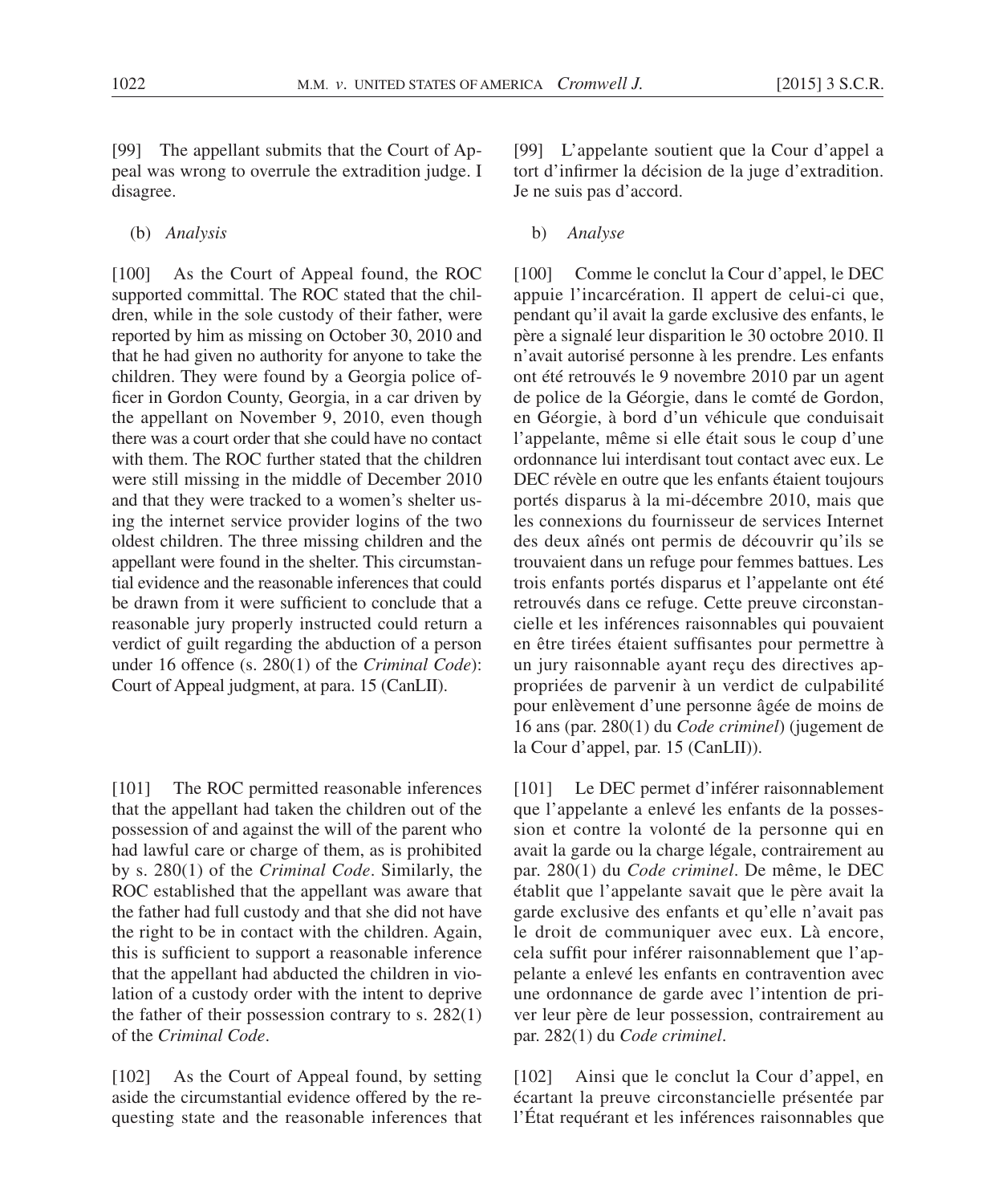could be drawn from it, the extradition judge went beyond the limited weighing of the evidence allowed by *Ferras*. The Court of Appeal rightly intervened.

[103] I would dismiss the appeal relating to the committal order.

- D. *Appeal From the Surrender Decision*
	- (1) Introduction and Issues

[104] The issues here concern judicial review of the Minister's decision to surrender the appellant for extradition. The appellant says that the Minister's surrender decision was unreasonable and that the Court of Appeal was wrong to find otherwise. She makes two main points, one concerning the apparent absence in Georgia of a defence of necessity to the abduction charges and the other in relation to the best interests of the children. The questions at issue raised by the appellant can be stated as fol $lows$ 

- (1) Did the Minister fail to give appropriate consideration to the fact that a defence potentially available to her under Canadian law is not available under the law of the requesting state?
- (2) Did the Minister fail to give appropriate consideration to the effect of extradition on the best interests of the appellant's children?

[105] The appellant contends that the Minister did not give adequate consideration to either question and that as a result his decision is unreasonable. Both of these matters, in her submission, should have engaged the Minister's duty to refuse surrender set out in s. 44(1)(*a*) of the *Extradition Act*. It provides that the Minister "shall refuse to make a surrender order" if he or she is satisfied that "the surrender would be unjust or oppressive having regard to all the relevant circumstances".

[106] There is no dispute that the standard of review that the Court of Appeal had to apply to the Minister's decision was reasonableness. This standard was authoritatively described in *Lake v. Canada*  cette preuve permettait de tirer, la juge d'extradition va au-delà de l'évaluation limitée permise dans l'arrêt *Ferras*. La Cour d'appel a eu raison d'intervenir.

[103] Je suis d'avis de rejeter le pourvoi contre l'ordonnance d'incarcération.

D. *Pourvoi contre l'arrêté d'extradition*

(1) Introduction et questions en litige

[104] Dans ce volet du pourvoi, les questions en litige ont trait au contrôle judiciaire de la décision du ministre d'ordonner l'extradition de l'appelante. Cette dernière affirme que la décision n'est pas raisonnable et que la Cour d'appel a tort de conclure le contraire. Elle invoque principalement deux choses : l'impossibilité apparente, en Géorgie, d'opposer la défense de nécessité à une accusation d'enlèvement, et l'intérêt supérieur des enfants. Ces points peuvent être formulés comme suit :

- (1) Le ministre a-t-il omis de prendre dûment en compte l'inexistence, dans l'État requérant, d'un moyen de défense que le droit canadien pourrait offrir à l'appelante?
- (2) Le ministre a-t-il omis de prendre dûment en compte l'effet de l'extradition sur l'intérêt supérieur des enfants de l'appelante?

[105] L'appelante soutient que le ministre n'a pas dûment tenu compte de ces éléments, de sorte que sa décision est déraisonnable. Selon elle, ces deux considérations auraient dû emporter l'obligation du ministre de refuser l'extradition prévue à l'al. 44(1)*a*) de la *Loi sur l'extradition*. Suivant cette disposition, le ministre « refuse l'extradition » s'il est convaincu que « l'extradition serait injuste ou tyrannique compte tenu de toutes les circonstances ».

[106] Nul ne conteste que la norme de contrôle que la Cour d'appel devait appliquer à la décision du ministre était celle de la raisonnabilité, une norme que notre Cour définit de façon péremptoire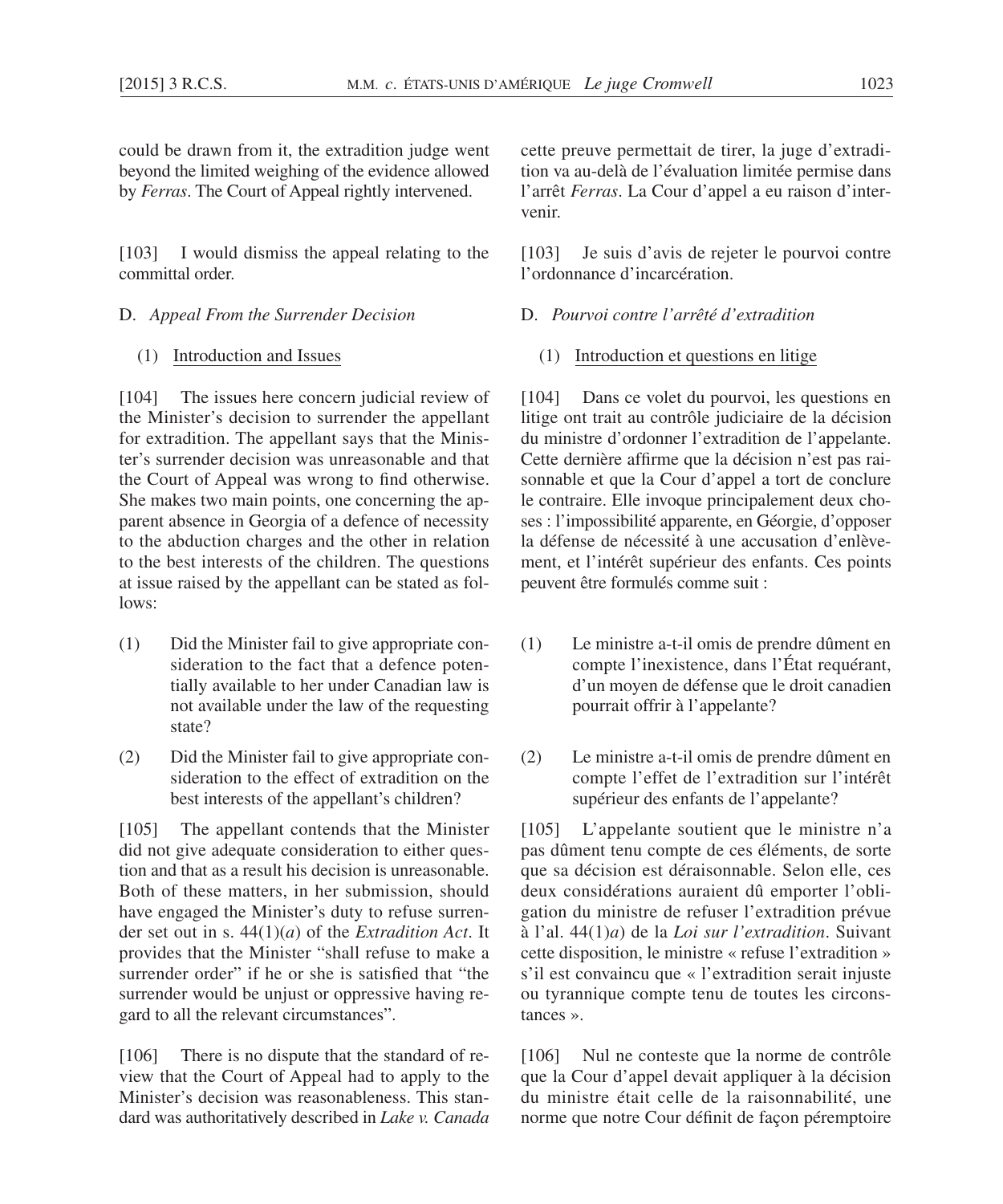*(Minister of Justice)*, 2008 SCC 23, [2008] 1 S.C.R. 761, at para. 41:

To apply this standard in the extradition context, a court must ask whether the Minister considered the relevant facts and reached a defensible conclusion based on those facts. . . . If . . . the Minister has identified the proper test, the conclusion he has reached in applying that test should be upheld by a reviewing court unless it is unreasonable. . . . Given the Minister's expertise and his obligation to ensure that Canada complies with its international commitments, he is in the best position to determine whether the factors weigh in favour of or against extradition. [Emphasis added.]

The ultimate question on appeal, therefore, is whether the Minister's decision was unreasonable. In my view, it was not. I will address the necessity defence and best interests of the child separately, but we must recognize that the Minister was obliged to consider these matters individually and cumulatively: *Fischbacher*, at para. 37, quoting *United States of America v. Johnson* (2002), 62 O.R. (3d) 327 (C.A.), at para. 45.

- (2) The Decisions Below
- (a) *The Minister's Decision*

[107] The appellant submitted to the Minister that ordering her surrender would be "unjust or oppressive" because she had a defence to the charges and that extradition would be contrary to her children's best interests. On the first issue, the Minister noted that the Court of Appeal had determined there was sufficient evidence to order the appellant's committal; that it was not his role to question the sufficiency of this evidence; that defences should be left to the foreign trial court to consider; and that, although she would be unable to raise a defence of necessity before the Georgia court, she could raise a defence of coercion. On the second issue, he concluded that "[t]he best interests of [the appellant's] children are by no means clear" (Minister's decision, at p. 4 (A.R., vol. I, at p. 69)); that the impact of extradition on the children was unclear; and that there were important considerations favouring her surrender. Considering these matters separately and cumulatively alongside a number of other relevant factors, dans l'arrêt *Lake c. Canada (Ministre de la Justice)*, 2008 CSC 23, [2008] 1 R.C.S. 761, par. 41 :

La cour qui applique cette norme dans le contexte d'une demande d'extradition doit alors déterminer si le ministre a tenu compte des faits pertinents et tiré une conclusion susceptible de se justifier au regard de ces faits. [. . .] [L]orsque le ministre a choisi le bon critère, sa conclusion devrait être confirmée par la cour à moins qu'elle ne soit déraisonnable. [. . .] L'expertise du ministre en la matière et son obligation de veiller au respect des obligations internationales du Canada le rendent plus apte à déterminer si les facteurs pertinents militent ou non en faveur de l'extradition. [Je souligne.]

Au final, la question à trancher en appel est donc celle de savoir si la décision du ministre est déraisonnable ou non. À mon avis, elle ne l'est pas. J'analyserai séparément la défense de nécessité et l'intérêt supérieur de l'enfant, mais force est de reconnaître que le ministre devait examiner les deux à la fois séparément et collectivement (*Fischbacher*, par. 37, citant *United States of America c. Johnson*  (2002), 62 O.R. (3d) 327 (C.A.), par. 45).

(2) Les décisions des tribunaux inférieurs

#### a) *La décision du ministre*

[107] L'appelante a fait valoir au ministre que son extradition serait « injuste ou tyrannique » parce qu'elle avait une défense à opposer aux accusations et que la mesure irait à l'encontre de l'intérêt supérieur de ses enfants. Sur le premier point, le ministre relève la conclusion de la Cour d'appel voulant que la preuve soit suffisante pour ordonner l'incarcération de l'appelante. Il ajoute qu'il ne lui appartient pas de s'interroger sur le caractère suffisant de cette preuve, qu'il revient au juge du procès de l'État étranger d'examiner les moyens de défense et que même si, en défense, elle ne peut invoquer la nécessité en Géorgie, l'appelante peut y invoquer la coercition. Quant au deuxième point, le ministre conclut que [TRADUCTION] « [l]'intérêt supérieur des enfants [de l'appelante] est loin d'être clair » (décision du ministre, p. 4 (d.a., vol. I, p. 69)), que les répercussions de l'extradition sur les enfants ne sont pas claires et que des considérations importantes militent en faveur de l'extradition de l'appelante.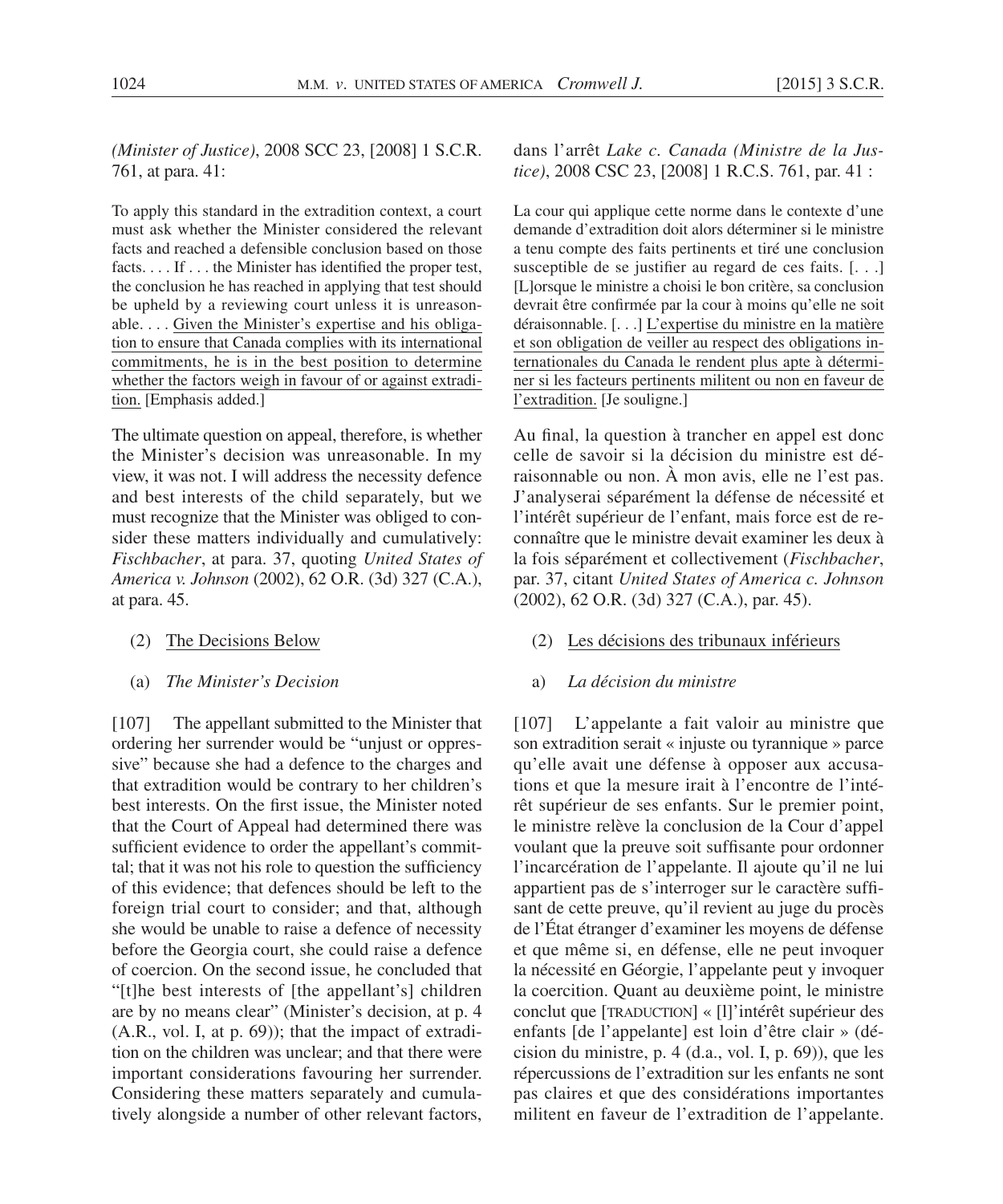he determined that the appellant's surrender would not be unjust or oppressive.

### (b) *Quebec Court of Appeal*

[108] The Court of Appeal concluded that the Minister's decision was reasonable. He had appropriately considered the children's best interests and had carefully analyzed submissions based on the Superior Court's findings related to the children's situation. The decision contained no reviewable error warranting the court's intervention.

(3) First Issue: Defences

### (a) *Submissions*

[109] The appellant submits that the Minister's decision to surrender is unreasonable because it did not take into consideration the fact that the defence of necessity, on which the appellant relies, does not exist in the requesting state. The appellant submits that this issue is of fundamental importance, and if the defence is not taken into consideration at the committal stage, then it must necessarily become relevant at the ministerial stage. While the Minister did mention that the defence of coercion was available in the requesting state, the appellant contends that this is irrelevant as it does not take into account the same factors as s. 285 of the *Criminal Code*.

[110] The respondent asserts that the Minister was right in noting that the appellant will receive a fair trial in the requesting state despite her inability to raise a necessity defence at trial. Moreover, the Minister was attentive to the appellant's situation, as he received information from the U.S. Department of Justice that the appellant would be able to raise the defence of coercion. The fact that the defences afforded to the appellant under Canadian and U.S. law are not identical does not make surrender unjust or oppressive.

Après examen de ces points séparément et collectivement, ainsi que d'autres facteurs pertinents, le ministre statue que l'extradition de l'appelante ne serait pas injuste ou tyrannique.

b) *Cour d'appel du Québec*

[108] La Cour d'appel du Québec conclut que la décision du ministre est raisonnable. Le ministre tient dûment compte de l'intérêt supérieur des enfants et analyse soigneusement les arguments à la lumière des conclusions de la Cour supérieure sur la situation des enfants. La décision ne comporte aucune erreur susceptible de justifier son intervention à l'issue d'un contrôle.

- (3) Première question à trancher : les moyens de défense
- a) *Arguments*

[109] L'appelante soutient que la décision du ministre d'ordonner son extradition est déraisonnable parce qu'elle ne tient pas compte de l'inexistence dans l'État requérant de la défense de nécessité qu'elle entend invoquer. Il s'agit selon elle d'un élément d'une importance fondamentale, et si la défense n'est pas prise en compte à l'étape de l'incarcération, elle doit nécessairement devenir pertinente à l'étape de la décision ministérielle. Le ministre fait mention de la possibilité d'invoquer la défense de coercition dans l'État requérant, mais l'appelante soutient que cela importe peu, car d'autres facteurs que ceux prévus à l'art. 285 du *Code criminel* valent pour cette défense.

[110] L'intimé fait valoir que le ministre signale à juste titre que l'appelante bénéficiera d'un procès équitable dans l'État requérant même si elle ne peut invoquer la défense de nécessité. Qui plus est, le ministre se montre sensible à la situation de l'appelante, puisqu'il a obtenu du département de la Justice des États-Unis l'information selon laquelle l'appelante pourrait invoquer la coercition en défense. Le fait que les moyens de défense possibles ne soient pas les mêmes en droit canadien et en droit américain ne rend pas l'extradition injuste ou tyrannique.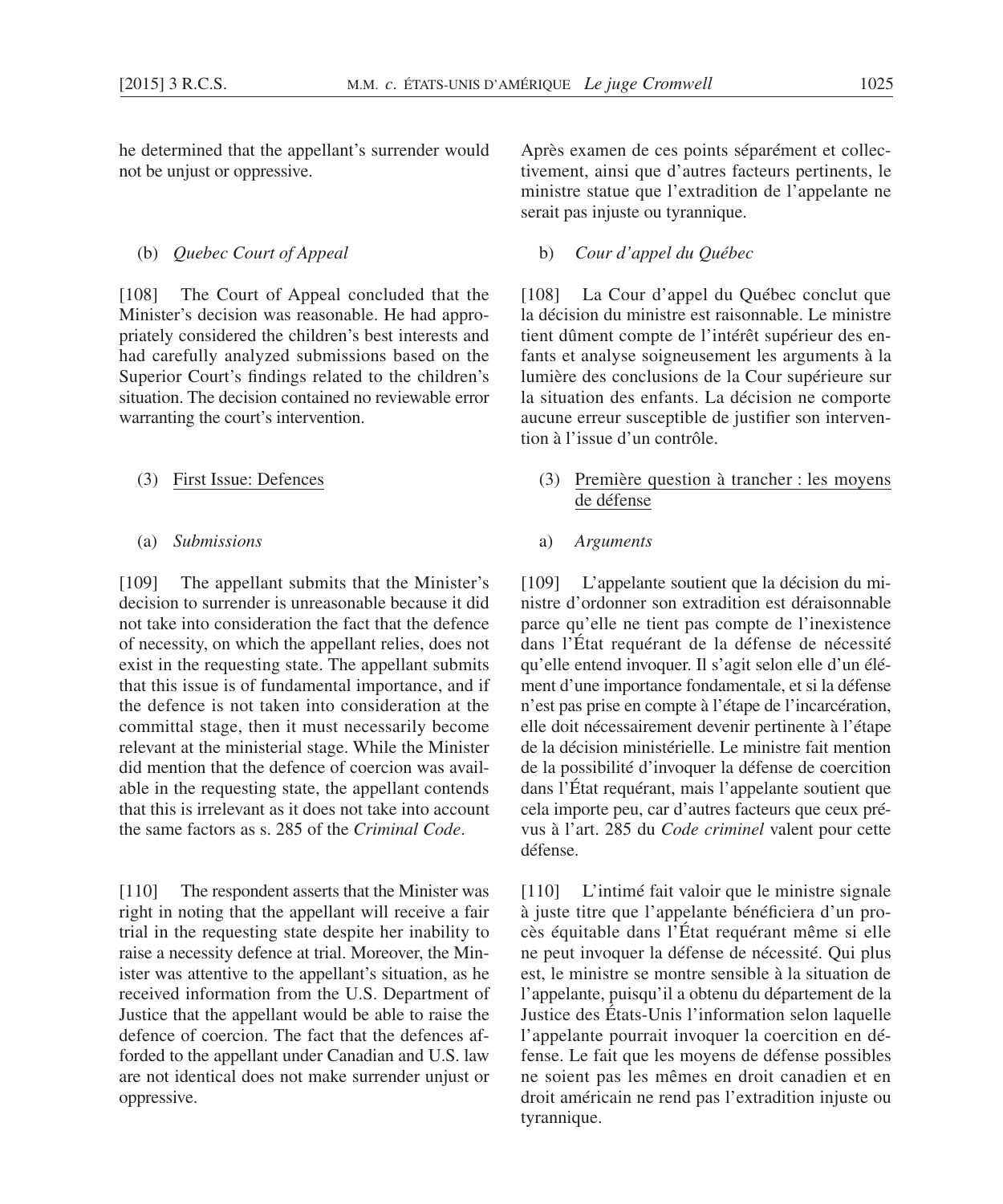(b) *Analysis*

### (i) Legal Principles

[111] The principle of double criminality, as discussed above, operates at the first two phases of the extradition process. In deciding whether to issue an ATP, the Minister addresses the foreign component of double criminality: *Fischbacher*, at para. 35. The extradition judge, at the judicial phase, addresses the domestic side of double criminality, to the extent of deciding whether the evidence "reveals conduct that would justify committal for the crime listed in the ATP if it had occurred in Canada": *ibid*.

[112] The appellant's position is that a broad principle of double criminality also operates at the surrender stage of the process. This position is developed in greater detail by the intervener Criminal Lawyers' Association (Ontario). I agree that the basic concern which underlies the broad principle of double criminality may also inform the Minister's determination of whether extradition would be unjust or oppressive or contrary to the principles of fundamental justice at the surrender stage of the extradition process.

[113] At the surrender stage, the Minister must determine "whether it is politically appropriate and not fundamentally unjust for Canada to extradite the person sought": *Fischbacher*, at para. 36. This requires consideration of all the relevant circumstances, both individually and cumulatively, to determine whether surrender would be unjust or oppressive: *Fischbacher*, at para. 37, quoting *Johnson*, at para. 45. Thus, the Minister engages in a weighing exercise of all the relevant circumstances that favour surrender versus those that do not: *Fischbacher*, at para. 38.

[114] This is a vitally important role because it provides an additional safeguard of the rights of the person sought and addresses matters that may not be properly considered at the two earlier stages of the extradition process. Thus, while the ATP process and the limited screening function at the judicial phase

### b) *Analyse*

(i) Principes de droit

[111] Le principe de la double incrimination examiné précédemment vaut aux deux premières étapes de la procédure d'extradition. Lorsqu'il se demande s'il y a lieu ou non de prendre un AII, le ministre se penche sur le volet étranger de la double incrimination (*Fischbacher*, par. 35). À l'étape judiciaire, le juge d'extradition se penche sur le volet interne de la double incrimination pour décider si la preuve « révèle des actes qui justifieraient le renvoi à procès pour le crime indiqué dans l'AII s'ils avaient été commis au Canada » (*ibid.*).

[112] L'appelante soutient que le principe général de la double incrimination s'applique également à l'étape de la procédure qui consiste à ordonner ou non l'extradition, une thèse que l'intervenante Criminal Lawyers' Association (Ontario) développe plus en détail. Je conviens que le souci fondamental qui sous-tend le principe général de la double incrimination peut aussi valoir lorsque, au moment d'ordonner ou non l'extradition, le ministre est appelé à se demander si l'extradition serait injuste ou tyrannique ou si elle irait à l'encontre des principes de justice fondamentale.

[113] Au moment de décider d'extrader ou non, le ministre doit se demander « s'il est approprié, sur le plan politique, et non fondamentalement injuste, pour le Canada, d'extrader l'intéressé » (*Fischbacher*, par. 36). Il lui faut dès lors examiner toutes les circonstances en cause, individuellement et collectivement, pour déterminer si l'extradition serait injuste ou tyrannique (*Fischbacher*, par. 37, citant *Johnson*, par. 45). Le ministre doit donc soupeser toutes les circonstances pertinentes qui militent en faveur de l'extradition et toutes celles qui y sont défavorables (*Fischbacher*, par. 38).

[114] Ce rôle revêt une importance capitale en ce qu'il offre une garantie supplémentaire aux droits de l'intéressé et qu'il s'intéresse à des questions qui ne sont pas forcément dûment prises en compte aux deux premières étapes de la procédure d'extradition. Par conséquent, même si la prise de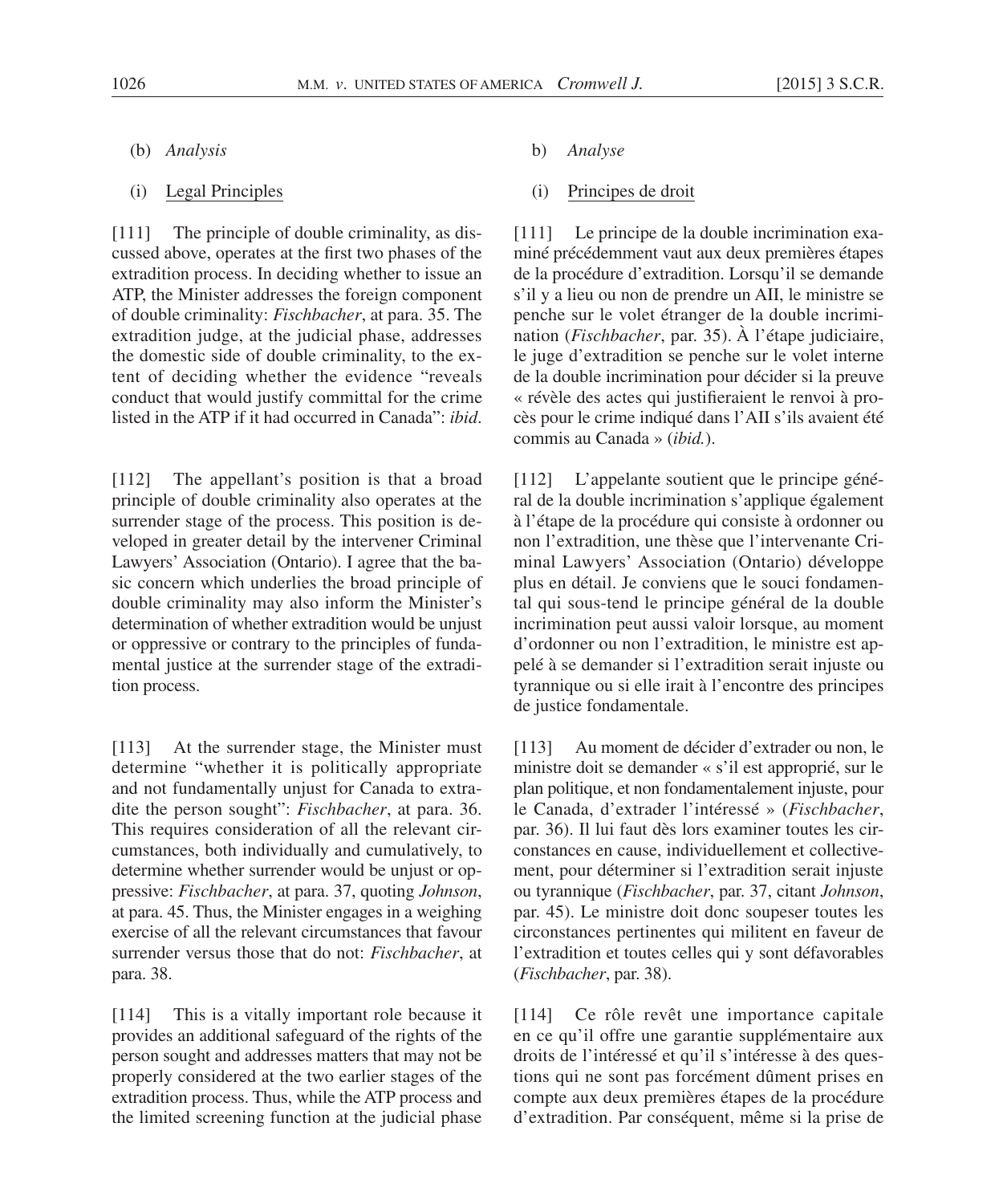of the process may, without more, lead to harsh results, it is for the Minister to decide whether Canada will comply with the treaty obligation to surrender where matters offend against public policy: A. W. La Forest, *La Forest's Extradition to and from Canada*  (3rd ed. 1991), at p. 70.

[115] The Court has repeatedly affirmed that the Minister has a role to play at the surrender stage in assessing the potential consequences for the person sought of being subjected to the law of the requesting state. There are circumstances in which "the manner in which the foreign state will deal with the [person sought] on surrender . . . may be such that it would violate the principles of fundamental justice to surrender an accused under those circumstances": *Schmidt*, at p. 522. Where surrender would be contrary to the principles of fundamental justice, it will also be unjust and oppressive under s. 44(1)(*a*): see, e.g., *Burns*, at para. 68; *Lake*, at para. 24.

[116] The Court has also recognized that the availability of possible defences that fall outside of the scope of the double criminality inquiry required at the first two phases of the extradition process can nonetheless be relevant at the third. In *Schmidt*, the Court decided that the special pleas of *autrefois acquit* and *res judicata* could not be raised during the judicial phase. The Court added, however, that "the underlying considerations involved in these pleas" should not be ignored in considering whether surrender should be refused on the grounds that it would violate the principles of fundamental justice or be otherwise unjust or oppressive: pp. 527-28. And most recently, in *Fischbacher*, the Court affirmed that a significant discrepancy in jeopardy between Canada and the requesting state may be a relevant consideration when deciding whether surrender is unjust or oppressive or contrary to the principles of fundamental justice:

l'AII et le filtrage restreint opéré à l'étape judiciaire peuvent, à eux seuls, entraîner de sévères conséquences, il appartient au ministre de décider si le Canada s'acquittera ou non de l'obligation que lui fait un traité d'extradition lorsqu'une situation heurte la politique publique du Canada (A. W. La Forest, *La Forest's Extradition to and from Canada*  (3e éd. 1991), p. 70).

[115] Notre Cour rappelle dans maints arrêts que le ministre a compétence, à l'étape de la décision sur l'extradition, pour évaluer les conséquences susceptibles de découler de l'assujettissement de l'intéressé au droit de l'État requérant. Dans certaines situations, « le traitement que l'État étranger réservera au fugitif extradé, que ce traitement soit ou non justifiable en vertu des lois de ce pays-là, peut être de telle nature que ce serait une violation des principes de justice fondamentale que de livrer un accusé dans ces circonstances » (*Schmidt*, p. 522). Lorsque l'extradition serait contraire aux principes de justice fondamentale, elle sera également injuste et tyrannique au sens de l'al. 44(1)*a*) (voir p. ex. *Burns*, par. 68; *Lake*, par. 24).

[116] Notre Cour reconnaît également que l'existence de moyens de défense éventuels qui débordent le cadre de l'analyse liée à la double incrimination que commandent les deux premières étapes de la procédure d'extradition peut néanmoins être pertinente à la troisième. Dans l'arrêt *Schmidt*, elle statue que les moyens de défense spéciaux d'autrefois acquit et de l'autorité de la chose jugée ne peuvent être soulevés au cours de l'étape judiciaire. Toutefois, elle ajoute que « les considérations sous-tendant ces moyens de défense » ne doivent pas être ignorées lorsqu'il s'agit de déterminer si le pouvoir exécutif devrait refuser ou non de livrer une personne pour le motif que l'extradition irait à l'encontre des principes de justice fondamentale ou serait par ailleurs injuste ou tyrannique (p. 527-528). Plus récemment, dans l'arrêt *Fischbacher*, notre Cour confirme que l'existence d'un écart important entre le péril que courrait l'intéressé au Canada et celui auquel il serait exposé dans l'État requérant peut être dûment prise en compte au moment de se demander si l'extradition est injuste ou tyrannique ou si elle est contraire aux principes de justice fondamentale :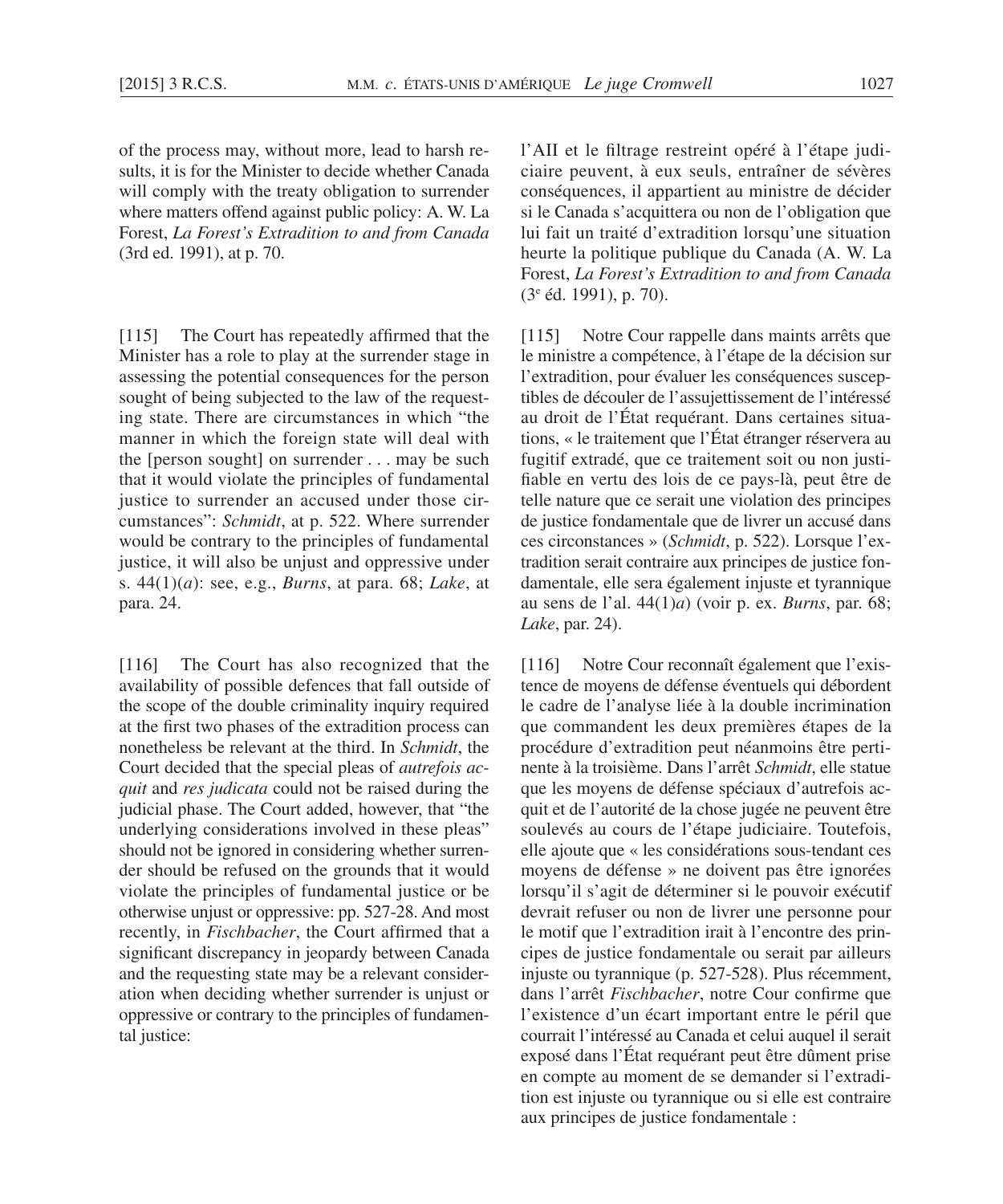It is well established that in exceptional circumstances, the panoply of relevant factors that inform a surrender decision may include a significant discrepancy between the jeopardy faced by the person sought in the requesting state and that which he would face if convicted in Canada in respect of the same conduct . . . . [para. 54]

[117] Considering defences that are potentially available in Canada but not in the requesting state is consistent with this jurisprudence. It is also consistent with both the rationale of the double criminality principle and with the conduct-based approach to double criminality adopted by our *Extradition Act*. The underlying concern is that "an act shall not be extraditable unless it constitutes a crime according to the laws of both the requesting and the requested States": I. A. Shearer, *Extradition in International Law* (1971), at p. 137 (emphasis added).

[118] It follows from this that the Minister should consider, when relevant, how the person sought would be affected by the unavailability of a comparable defence in the requesting state to that available in Canada. This analysis should be done in considering whether surrender would be unjust or oppressive or otherwise contrary to the principles of fundamental justice.

[119] That said, it does not follow that every difference in the availability of defences or in jeopardy makes extradition unjust or oppressive or contrary to the principles of fundamental justice. Rather, the text of s. 44 of the *Extradition Act*, the underlying purposes of extradition and the jurisprudence show that it is only where, in light of all of the circumstances, the consequences of surrender are "simply unacceptable" that the Minister must intervene: see, e.g., *Lake*, at paras. 18 and 31. Section 44 refers to surrender being "unjust or oppressive", which is clearly a high test. Moreover, that test must be applied in light of a "panoply of relevant factors": *Fischbacher*, at para. 54. These include not only the circumstances of the person sought, but the principles of comity and reciprocity that underlie extradition.

Il est bien établi que, dans des circonstances exceptionnelles, un écart important entre le risque qu'encourrait l'intéressé dans l'État requérant et celui auquel il serait exposé s'il était condamné au Canada pour les mêmes actes peut faire partie de l'éventail des facteurs pertinents à prendre en compte pour décider de l'extrader ou non . . . [par. 54]

[117] La prise en compte de moyens de défense qui pourraient exister au Canada mais non dans l'État requérant se concilie avec cette jurisprudence. Elle concorde également avec la raison d'être du principe de la double incrimination et l'approche de ce principe axée sur les actes reprochés que retient notre *Loi sur l'extradition*. La considération sousjacente est la suivante : [TRADUCTION] « un acte ne permet l'extradition que s'il constitue un crime selon la loi aussi bien de l'État requérant que de l'État requis » (I. A. Shearer, *Extradition in International Law* (1971), p. 137 (je souligne)).

[118] Il s'ensuit que le ministre devrait tenir compte de la manière dont, le cas échéant, l'intéressé serait touché par l'inexistence dans l'État requérant d'un moyen de défense équivalent à celui qui existe au Canada. Il doit alors se demander si la mesure serait injuste ou tyrannique ou si elle irait par ailleurs à l'encontre des principes de justice fondamentale.

[119] Pour autant, chaque différence quant à l'existence d'un péril ou d'un moyen de défense ne rend pas l'extradition injuste ou tyrannique ou contraire aux principes de justice fondamentale. Il appert plutôt du texte de l'art. 44 de la *Loi sur l'extradition*, des objectifs de l'extradition et de la jurisprudence que ce n'est que lorsque les conséquences de l'extradition sont « simplement inacceptables » compte tenu de l'ensemble des circonstances que le ministre doit intervenir (voir p. ex. *Lake*, par. 18 et 31). Par l'emploi des termes « injuste ou tyrannique », l'art. 44 établit manifestement un critère strict. De plus, ce critère doit être appliqué à la lumière de l'« éventail des facteurs pertinents à prendre en compte » (*Fischbacher*, par. 54). Ces facteurs comprennent non seulement la situation de l'intéressé, mais aussi les principes de courtoisie et de réciprocité qui sous-tendent l'extradition.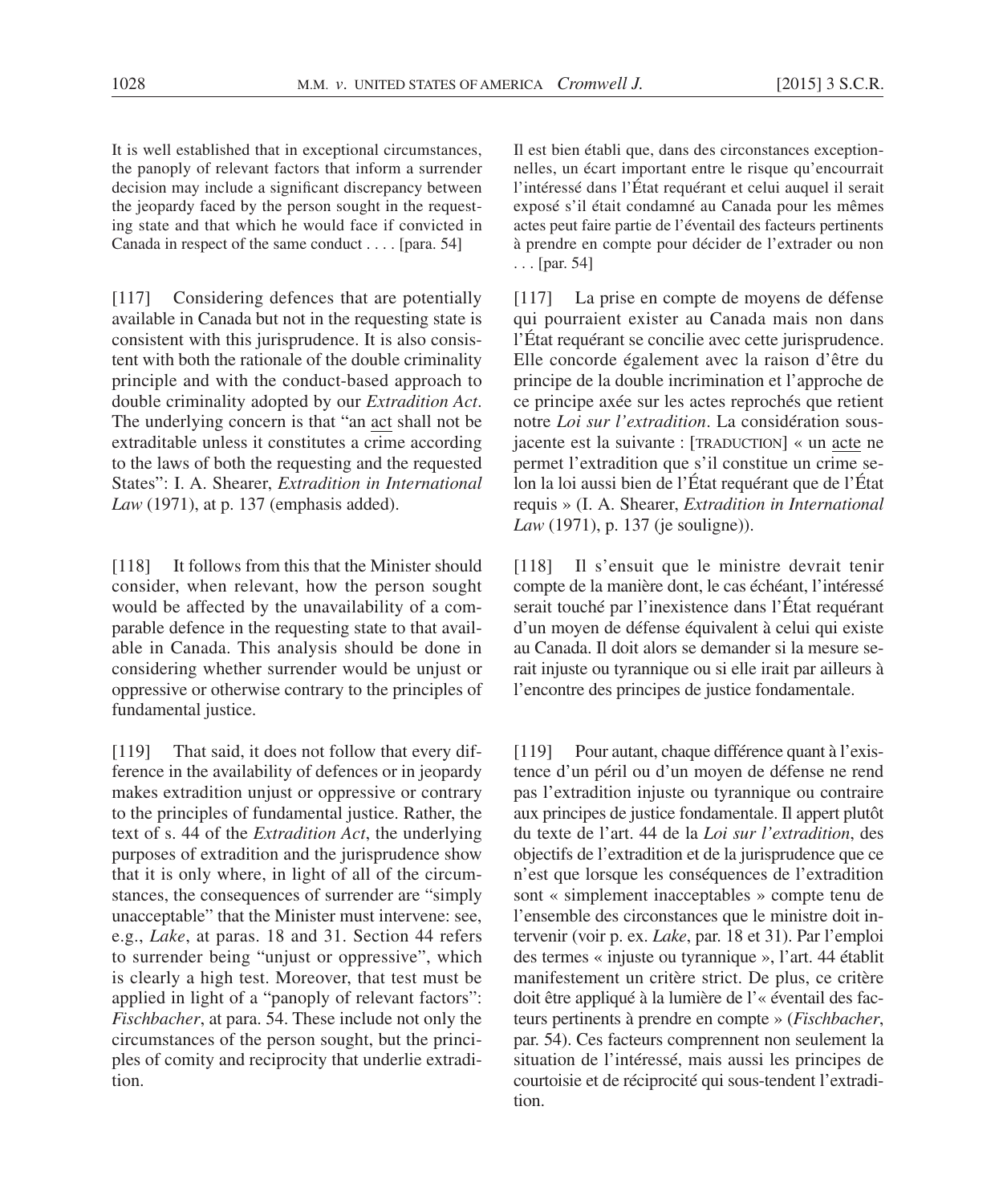[120] The assessment must also account for the fact that the very existence of an extradition arrangement with a foreign country entails a determination that "the general system for the administration of justice in the foreign country sufficiently corresponds to our concepts of justice to warrant entering into the treaty in the first place": *Schmidt*, at p. 523. There is generally speaking nothing unjust in surrendering a person to face the legal consequences of their acts in the place where they were committed. Differences in legal systems — even substantial differences — should not, generally speaking, constitute grounds for refusing surrender. As La Forest J. wrote for a majority of the Court in *Schmidt*:

. . . I see nothing unjust in surrendering to a foreign country a person accused of having committed a crime there for trial in the ordinary way in accordance with the system for the administration of justice prevailing in that country simply because that system is substantially different from ours with different checks and balances. The judicial process in a foreign country must not be subjected to finicky evaluations against the rules governing the legal process in this country. [Emphasis added; p. 522.]

[121] It follows, in my view, that before the unavailability of a defence could engage the threshold for refusal under s. 44(1)(*a*) of the *Extradition Act* or be considered contrary to the principles of fundamental justice, the person sought must show three things. If this threshold is met, the Minister must, of course, weigh this along with all other relevant considerations in reaching a decision. The elements of the threshold are these.

[122] First, it must be clear that there is, in fact, a difference in the respective laws of the requested and requesting state so that the defence is available in Canada but no comparable defence is available in the requesting state. The difference must be one of substance and not merely a matter of different labels or slight variations in the way the defence is defined. If the threshold is met, the nature of the defence will also be part of the overall weighing in the [120] Il faut en outre se rappeler que l'existence même d'un accord d'extradition avec un pays étranger suppose la reconnaissance du fait que « le système général d'administration de la justice existant dans le pays étranger présent[e] une correspondance suffisante avec notre conception de la justice pour justifier la conclusion du traité au départ » (*Schmidt*, p. 523). En général, il n'y a rien d'injuste dans le fait d'extrader l'intéressé pour qu'il subisse les conséquences juridiques de ses actes là où il les a commis. Les différences entre les systèmes de droit, si importantes soient-elles, ne devraient généralement pas constituer des motifs de refuser d'ordonner l'extradition. Voici ce qu'écrit le juge La Forest au nom des juges majoritaires de notre Cour, dans l'arrêt *Schmidt* :

. . . selon moi, il n'est pas injuste de livrer à un pays étranger une personne accusée d'y avoir commis un crime pour qu'elle y soit jugée en conformité de son système judiciaire simplement parce que ce dernier diffère sensiblement du nôtre et comporte des mécanismes différents. Le processus judiciaire d'un pays étranger ne doit pas être soumis à des évaluations minutieuses en fonction des règles applicables aux voies judiciaires canadiennes. [Je souligne; p. 522.]

[121] Dès lors, selon moi, pour que l'inexistence d'un moyen de défense puisse donner ouverture au refus d'extrader prévu à l'al. 44(1)*a*) de la *Loi sur l'extradition* ou être tenue pour contraire aux principes de justice fondamentale, l'intéressé doit établir trois choses. S'il y parvient, le ministre doit évidemment en tenir compte comme de toute autre considération pertinente pour arrêter sa décision. Ces conditions à remplir sont les suivantes.

[122] Premièrement, il doit être indéniable qu'une différence existe bel et bien entre les règles de l'État requis et celles de l'État requérant, de sorte que le moyen de défense existe au Canada, mais qu'aucune défense équivalente n'existe dans l'État requérant. La différence doit viser la défense sur le fond, et non seulement son appellation ou la manière dont elle est définie, de légères variations important peu à ce dernier égard. Lorsque la condition est remplie,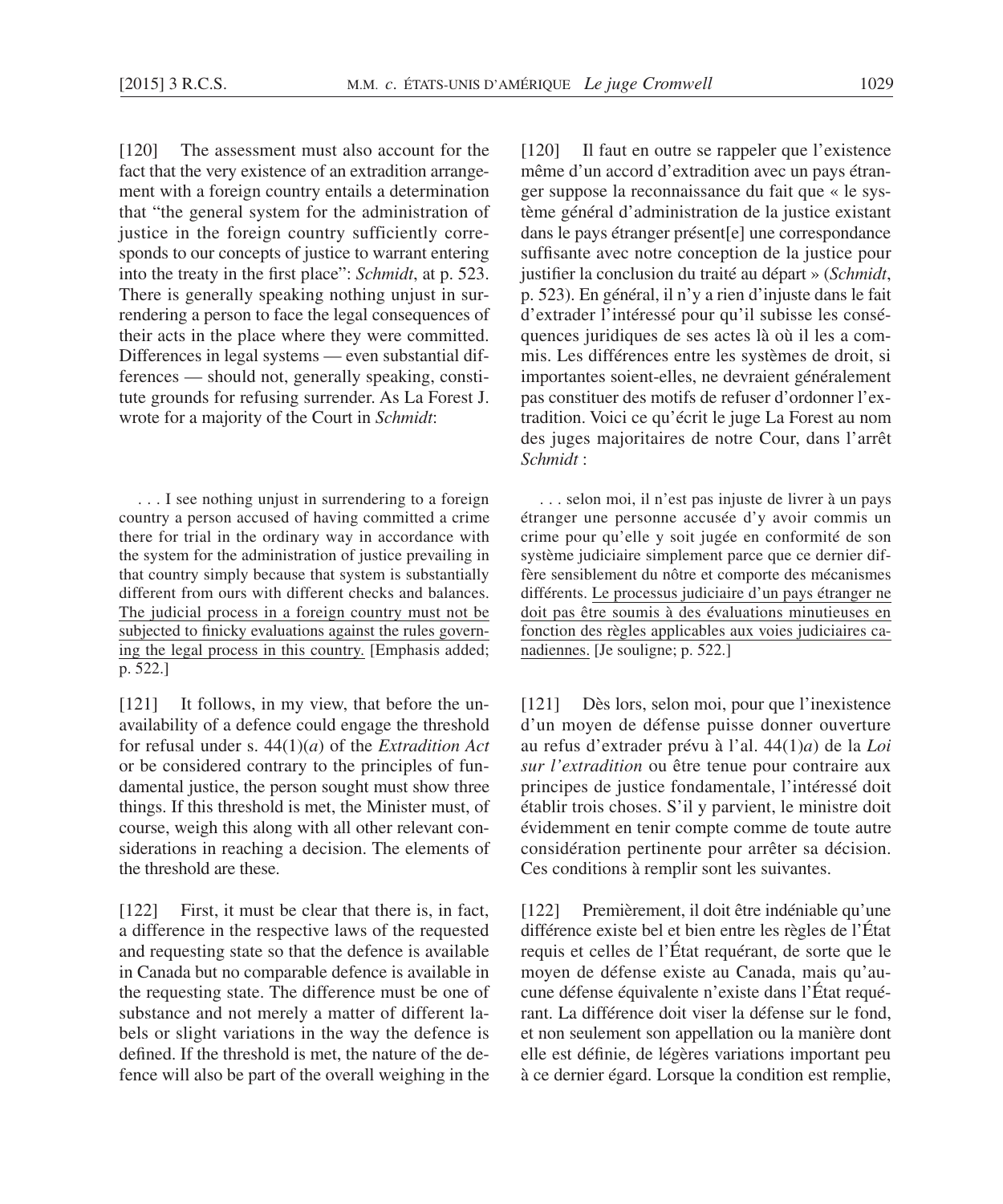final decision making. For example, the Canadian defence of duress goes to the moral involuntariness of the accused's conduct and the complete absence of any similar defence may be seen as at odds with a foundational principle of Canadian penal policy.

[123] Second, there must be a reasonable prospect of success were the defence to be raised if the accused were tried for the same conduct in Canada. Once again, if the threshold is met, the apparent strength of the defence will also be considered in the overall weighing of the relevant considerations.

[124] Finally, the difference between the laws of the two countries must lead to a significantly greater jeopardy for the person sought in the requesting state. This is assessed by considering the potential disparity in criminal consequences for the requested person that would flow from the unavailability of the defence.

[125] Consider some possible scenarios as illustrations. The relevant defence might be a partial defence to murder in Canada, but there may be little or no difference between the potential sentences for manslaughter in Canada and for murder in the requested state. If this is so, the unavailability of the partial defence will not result in a significantly greater jeopardy. For example, provocation in Canada is a partial defence, reducing what would otherwise be murder to manslaughter. A requesting state may not recognize the partial defence of provocation, but may take the circumstances of provocation into account in sentencing. As a result, in this scenario, the unavailability of the partial defence might well be given less weight. Another scenario is that the unavailable defence is a full defence to the crime, thereby making the difference between conviction and acquittal. Returning to the example of duress, it is under Canadian law a full defence based on the moral involuntariness of the accused's conduct. The absence of any comparable defence

la nature du moyen de défense peut faire l'objet de l'appréciation globale en vue de la décision finale. Par exemple, la défense de contrainte prévue en droit canadien se rattache au caractère involontaire du point de vue moral de l'acte reproché à l'accusé, et on peut considérer que l'absence de toute défense correspondante va à l'encontre du principe fondateur de la politique pénale canadienne.

[123] Deuxièmement, il doit y avoir une possibilité raisonnable que soit retenu le moyen de défense s'il était invoqué au Canada pour les mêmes actes. Là encore, si la condition est remplie, la vigueur apparente de la défense fera elle aussi l'objet de l'appréciation globale des éléments pertinents.

[124] Enfin, la différence entre les lois des deux pays doit se traduire par un péril beaucoup plus grand pour l'intéressé dans l'État requérant. L'examen de la disparité possible des conséquences pénales pour l'intéressé qui résulterait de l'inexistence du moyen de défense dans l'État requérant permet de se prononcer à ce sujet.

[125] Examinons quelques scénarios susceptibles de se présenter. Le moyen de défense en cause peut constituer une défense partielle à une accusation de meurtre au Canada, mais il peut y avoir peu de différences, voire aucune, entre les peines possibles dans le cas d'un homicide involontaire coupable au Canada et celui d'un meurtre dans l'État requérant. S'il en est ainsi, l'inexistence de la défense partielle n'expose pas l'intéressé à un péril sensiblement accru. À titre d'exemple, la provocation offre un moyen de défense partiel au Canada et permet de faire en sorte que ce qui, sans elle, constituerait un meurtre, devienne un homicide involontaire coupable. L'État requérant ne peut admettre la défense partielle de provocation, mais il peut tenir compte des éléments de provocation pour décider de la peine à infliger. Ainsi, dans ce cas de figure, l'inexistence de la défense partielle peut se voir attribuer une importance moindre. Suivant un autre scénario, la défense inexistante dans l'État requérant vise directement la perpétration du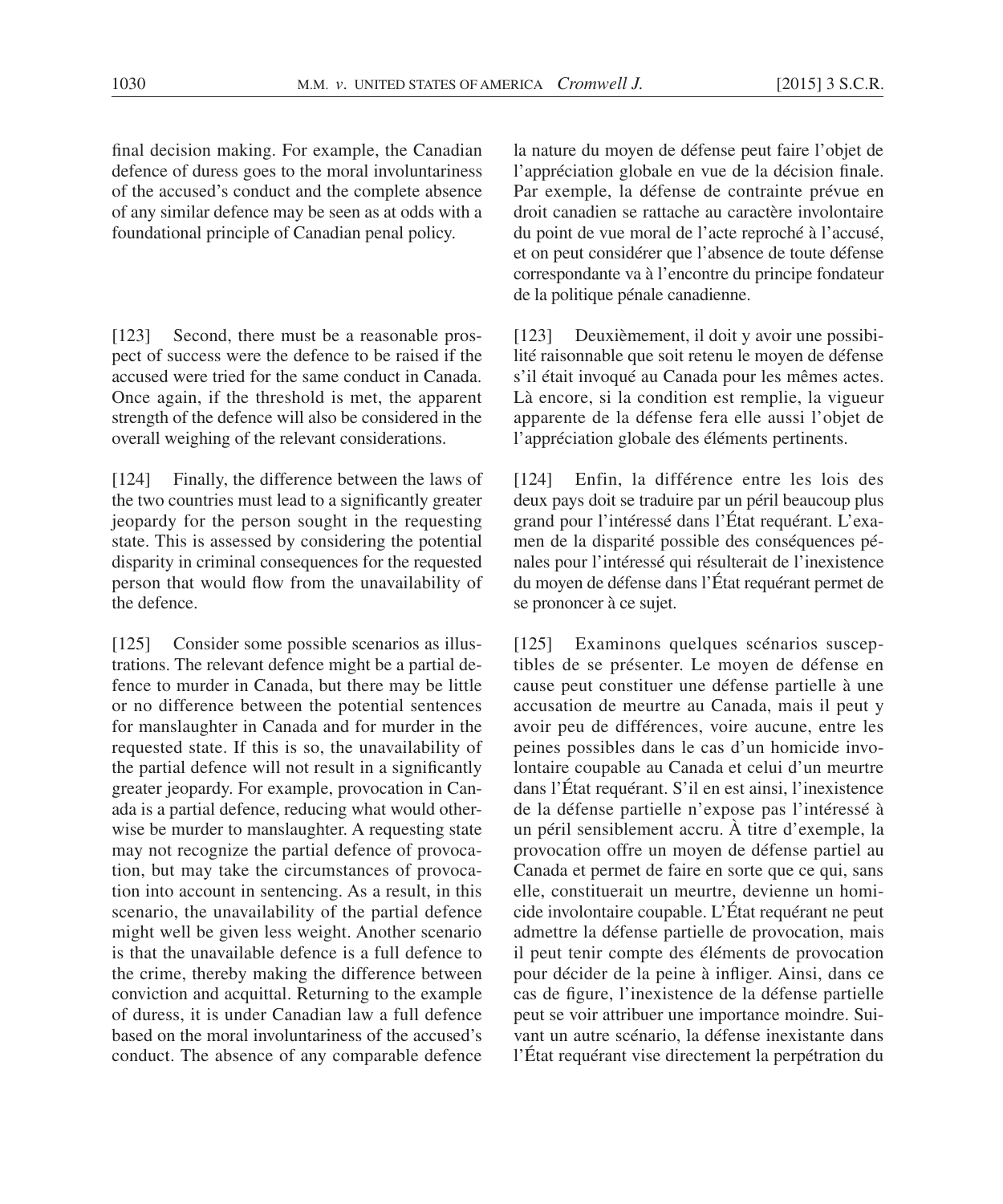in the requesting state would result in significantly greater jeopardy.

[126] If these three elements are present, then the Minister is required to weigh the potential difference in defences along with all the other relevant considerations in making his or her surrender decision. Particularly where the defence appears strong and its unavailability under the law of the requesting state is at odds with Canadian penal policy, this factor will generally be given significant weight. The onus of persuasion remains on the person sought. The Minister's ultimate conclusion will be treated with deference on judicial review.

### (ii) Application

[127] The Minister's reasons for ordering surrender do not meaningfully engage with the appellant's arguments as advanced in this Court. This is explained by the fact that the focus of the appellant's submissions to the Minister in relation to the qualified defence of necessity under s. 285 of the *Criminal Code* were entirely different from what has been advanced before us. The appellant's position on this point to the Minister was simply that she had such a strong defence to the charges under Canadian law that it would be unjust and oppressive to put her on trial in Georgia. The appellant's written submissions to the Minister focused exclusively on the conditions specified in s. 285 and how they applied to the facts of her case. There was no mention of the absence of an equivalent defence in Georgia.

[128] Responding to this position, the Minister correctly noted that the Court of Appeal had determined there was sufficient evidence to order the appellant's committal and that it was not his role crime et permet d'innocenter l'accusé. Pour revenir à l'exemple de la contrainte, il s'agit en droit canadien d'une défense entière fondée sur le caractère involontaire du point de vue moral des actes de l'accusé. L'absence d'une défense correspondante dans l'État requérant expose l'intéressé à un péril sensiblement accru.

[126] Lorsque ces trois conditions sont réunies, le ministre doit alors tenir compte des différences possibles entre les moyens de défense de pair avec tous les autres éléments pertinents pour décider d'ordonner ou non l'extradition. Plus particulièrement, il accorde généralement une grande importance au fait que la défense paraît bien étayée et que son inexistence dans le droit de l'État requérant va à l'encontre de la politique pénale du Canada. La charge de persuasion continue d'appartenir à l'intéressé. Bien entendu, la décision à laquelle arrive finalement le ministre commande la déférence en cas de contrôle judiciaire.

(ii) Application

[127] Les motifs que le ministre invoque pour ordonner l'extradition ne répondent pas véritablement à la thèse avancée par l'appelante devant notre Cour. Cela s'explique par le fait que les observations de l'appelante au ministre sur la défense restreinte de nécessité que prévoit l'art. 285 du *Code criminel* sont tout à fait différentes de ses prétentions devant nous. Sur ce point, l'appelante a fait simplement valoir au ministre qu'elle dispose en droit canadien d'un moyen de défense si solide à l'encontre des accusations qu'il serait injuste et tyrannique de lui faire subir son procès en Géorgie. Ses observations écrites au ministre portent seulement sur les conditions précisées à l'art. 285 et sur la façon dont elles s'appliquent à sa situation. Il n'y est nullement question de l'absence d'un moyen de défense équivalent en Géorgie.

[128] En réponse, le ministre souligne à juste titre que la Cour d'appel a jugé la preuve suffisante pour ordonner l'incarcération de l'appelante et qu'il ne lui appartient pas de se prononcer sur le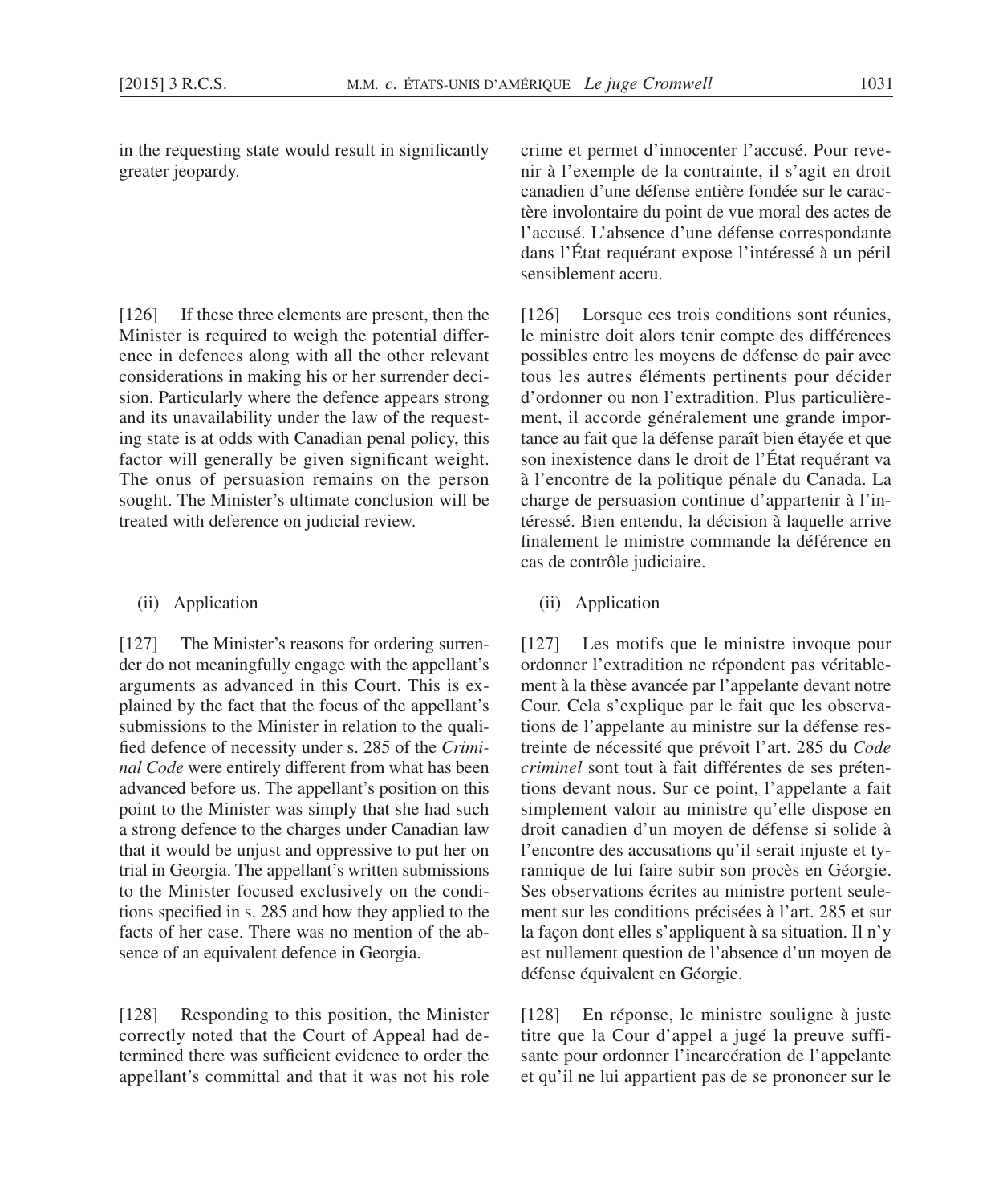to question the sufficiency of the evidence for committal. He also referred to a body of jurisprudence indicating that he should not entertain defences, as they should be left for the foreign court to consider: see, e.g., *Singh*. These considerations provide a reasonable basis for the Minister not to refuse surrender on the ground that the appellant claimed to have a good defence under Canadian law.

[129] It seems that the Minister went on to raise on his own motion the question of Georgia law in relation to the appellant's possible defence of qualified necessity. I do not say this in any way critically; it was of course appropriate for the Minister to raise this question. The Minister caused inquiries to be made with the Office of International Affairs of the U.S. Department of Justice concerning the possible defences that the appellant may raise at her trial and the likely sentences she would face, if convicted. He ultimately received information that the appellant would not be able to raise a defence of necessity, but that she could raise the defence of coercion before the trial court in Georgia. This information was included in the Minister's decision. Beyond this, we know nothing about the differences between Georgia law and Canadian law. In particular, we know nothing about the differences, if any, between the Georgia defence of coercion and the qualified defence of necessity under s. 285 of the *Criminal Code*.

[130] The question, therefore, is whether the Minister's decision is unreasonable because he did not go on to consider further the possible differences in defences. In my view, the Minister's decision was not unreasonable because the appellant did not meet any of the three threshold requirements described above which could engage the Minister's power to refuse surrender under s.  $44(1)(a)$ .

[131] First, the appellant did not show that there is any difference in substance between the law in Canada and in Georgia. We know nothing about the alleged differences, if any, between the Canadian offences and the Georgia offences and nothing caractère suffisant de la preuve offerte à l'appui. Il cite également de la jurisprudence selon laquelle il ne doit pas tenir compte des moyens de défense, car leur examen revient au tribunal étranger (voir p. ex. *Singh*). Ces considérations constituent un fondement raisonnable qui permet au ministre de ne pas refuser d'extrader l'appelante au motif qu'elle dit avoir un moyen de défense valable en droit canadien.

[129] Il semble que ce soit de son propre chef que le ministre a soulevé la question du droit de la Géorgie en ce qui concerne la défense restreinte de nécessité que pourrait invoquer l'appelante. Mon intention n'est nullement de critiquer son approche, car il pouvait évidemment soulever cette question. Le ministre a demandé à l'Office of International Affairs du département américain de la Justice de l'informer des moyens de défense que l'appelante pourrait invoquer à son procès et de la peine qu'elle risquait de se voir infliger si elle était déclarée coupable. Il a finalement appris que la défense de nécessité ne pourrait être opposée, mais que l'appelante pourrait invoquer la coercition. Le ministre en tient compte dans sa décision. Hormis cette information, nous ne savons rien de ce qui distingue le droit de la Géorgie du droit canadien. Plus précisément, nous ignorons tout de ce qui distingue la défense de coercition, prévue en Géorgie, de la défense restreinte de nécessité que prévoit l'art. 285 du *Code criminel*.

[130] Il faut donc déterminer si le ministre arrive à une décision déraisonnable parce qu'il n'examine pas plus à fond les différences possibles entre les moyens de défense. À mon avis, la décision du ministre n'est pas déraisonnable, car l'appelante ne remplit aucune des trois conditions susmentionnées qui pourraient emporter l'exercice par le ministre de son pouvoir de refuser l'extradition en application de l'al. 44(1)*a*).

[131] D'abord, l'appelante n'établit pas de différence de fond entre le droit du Canada et celui de la Géorgie. Nous ne savons rien des différences qui existeraient, d'une part, entre les infractions canadiennes et celles de la Géorgie et, d'autre part, entre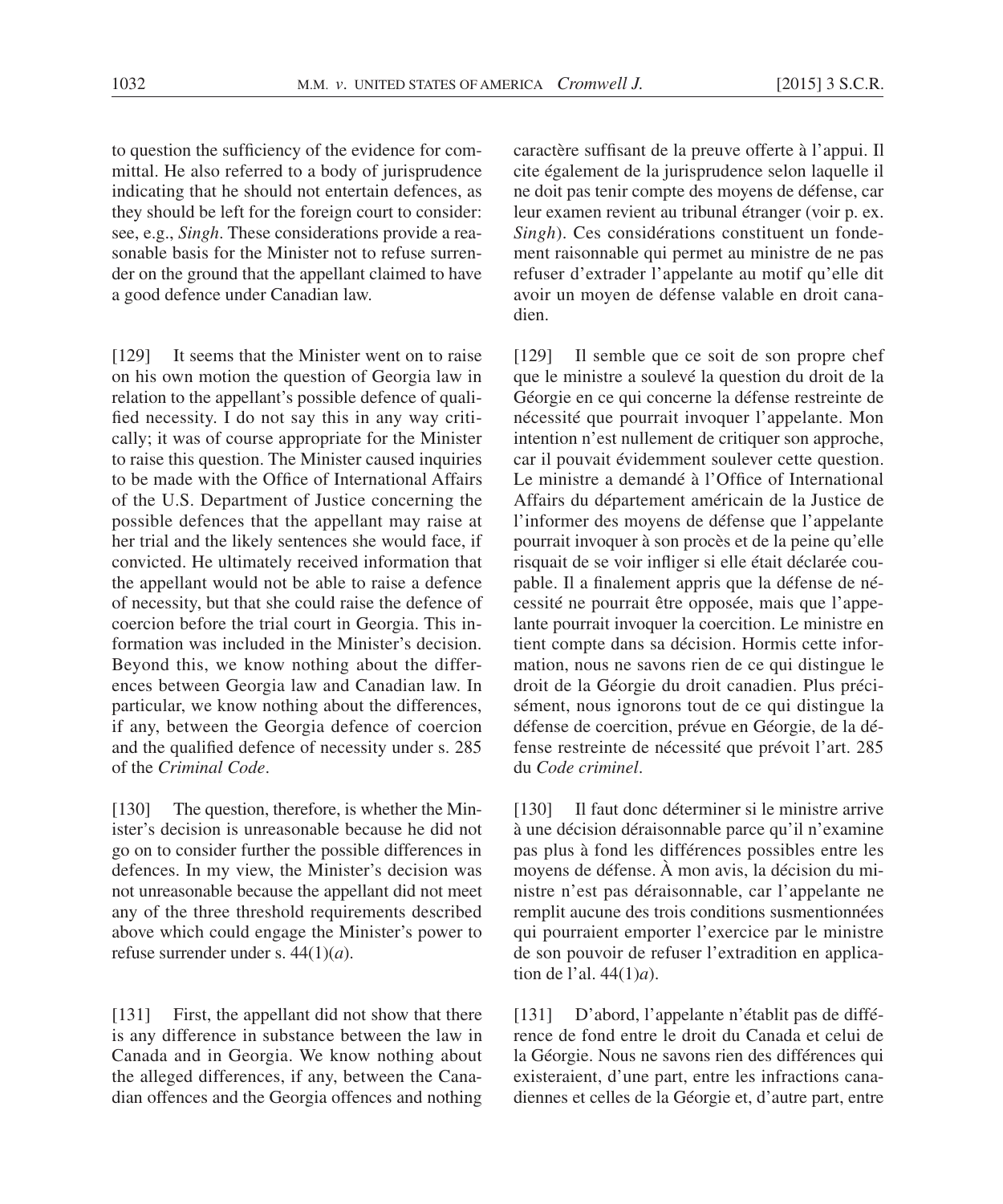about the differences, if any, between the types of defences available in each jurisdiction. Given that we know nothing about the elements of the Georgia offence of "interstate interference with custody" beyond the fact that the Minister identified ss. 280(1) and 282(1) of the *Criminal Code* as being the corresponding Canadian offences, we cannot assume that Georgia law provides for no lawful excuse that might include the appellant's conduct in the circumstances that she alleges it occurred. And we certainly know nothing about the Georgia law of "coercion".

[132] We do know that under our own criminal law, the excuses of duress — often referred to as coercion — and necessity are closely related. As the Court said in *R. v. Hibbert*, [1995] 2 S.C.R. 973, at para. 54, "the similarities between the two defences are so great that consistency and logic require that they be understood as based on the same juristic principles". Both are excuses based on the idea of normative involuntariness: *R. v. Ryan*, 2013 SCC 3, [2013] 1 S.C.R. 14, at para. 17, citing *Hibbert*, at para. 54; see also *Perka v. The Queen*, [1984] 2 S.C.R. 232. Given the close relationship between the two excuses under our own law and the fact that the U.S. authorities advised the Minister that the appellant could rely on a defence of coercion at her trial in Georgia, I see no reason simply to assume that there is a significant substantive difference between the two. The appellant asserts that "[t]he availability of the defence of duress in Georgia is irrelevant as it does not take into account the same factors as s. 285 of the *Criminal Code*": A.F., at para. 55. However, there is no basis in the record for this assertion, and the appellant's contention is nothing more than speculation.

[133] In short, the record contains nothing to support the assertion that there is no defence in Georgia comparable to the statutory necessity defence under our *Criminal Code*. All we know is that the Minister was advised that the appellant "will not be able to raise a defence that it was necessary les types de défense qui existeraient dans chacun des deux ressorts. Comme nous ignorons tout des éléments de l'infraction de [TRADUCTION] « violation d'une ordonnance de garde à l'extérieur de l'État », hormis le fait que, selon le ministre, les infractions canadiennes qui y correspondent sont celles prévues aux par. 280(1) et 282(1) du *Code criminel*, nous ne pouvons considérer que le droit de l'État américain ne prévoit aucune excuse légitime susceptible de s'appliquer aux actes de l'appelante survenus dans les circonstances qu'elle allègue. Qui plus est, nous ignorons en quoi consiste la défense de « coercition » prévue en Géorgie.

[132] Nous savons que, dans notre droit criminel, l'excuse de la contrainte (souvent appelée « coercition ») et la défense de nécessité sont étroitement liées. Comme l'explique notre Cour dans l'arrêt *R. c. Hibbert*, [1995] 2 R.C.S. 973, par. 54, « les ressemblances entre les deux moyens de défense sont telles qu'il s'impose, par souci d'uniformité et de logique, de les considérer comme fondés sur les mêmes principes juridiques ». Dans les deux cas, il s'agit d'une excuse qui repose sur l'idée d'un caractère involontaire normatif (*R. c. Ryan*, 2013 CSC 3, [2013] 1 R.C.S. 14, par. 17, citant *Hibbert*, par. 54; voir aussi *Perka c. La Reine*, [1984] 2 R.C.S. 232). Eu égard au lien étroit qui existe entre ces deux excuses dans notre propre droit et au fait que les autorités américaines ont indiqué au ministre que l'appelante pourrait invoquer la coercition en défense aux accusations en Géorgie, je ne vois simplement aucune raison de supposer qu'elles diffèrent sensiblement sur le fond. L'appelante affirme que [TRADUCTION] « [l]'existence de la défense de contrainte en Géorgie n'est pas pertinente parce que ses conditions d'application ne sont pas les mêmes que celles de la défense prévue à l'art. 285 du *Code criminel* » (m.a., par. 55)*.* Or, cette affirmation ne repose sur aucun élément du dossier et ne constitue qu'une simple conjecture.

[133] Pour résumer, nul élément du dossier n'appuie l'allégation selon laquelle le droit de la Géorgie n'offre pas une défense équivalente à celle de la nécessité que prévoit notre *Code criminel*. Nous savons seulement que l'on a informé le ministre que l'appelante [TRADUCTION] « ne pourra invoquer en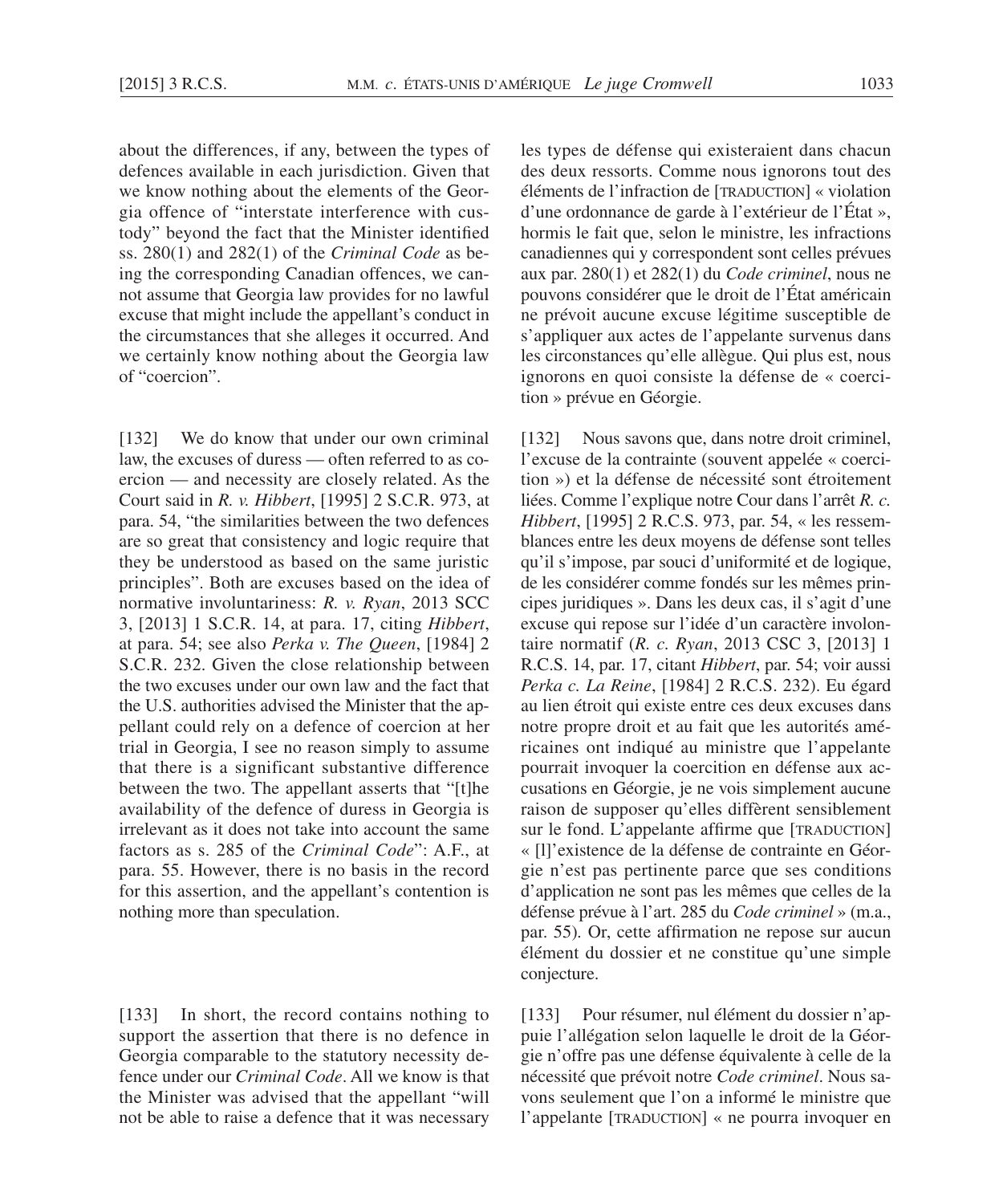to remove her children to protect them from danger of imminent harm [but that she] may raise the defence of coercion before the trial court in Georgia": Minister's decision, at p. 6.

[134] Second, the material in the record, considered as a whole, does not show a reasonable prospect of success on the Canadian qualified defence of necessity if the appellant were tried for the alleged conduct in Canada.

[135] This Court has not pronounced on the precise ambit of the qualified defence of necessity provided for in s. 285 of the *Criminal Code*. However, that section is clear that the defence is available only if the "taking, enticing away, concealing, detaining, receiving or harbouring of any young person" was necessary either to protect the young person from danger of "imminent harm" or if the person charged was escaping from the danger of "imminent harm". The material before the Minister did not provide any basis to think that either of these imminent harm requirements was present here.

[136] The appellant's position before the extradition judge was that she had not abducted the children but had joined them in Canada after they had fled here on their own. While in my respectful view the extradition judge should not have got into this issue as she did, she found that "all of the evidence indicates that the three children ran away from their father's residence at the end of October 2010 without consulting their mother and without her knowledge, and that they stayed alternately in an abandoned house or with friends, with assistance from their 29-year-old elder sister O., who drove them to Canada": para. 62. While the extradition judge's decision had been reversed by the Court of Appeal, her purported factual findings provided no basis to think that the children were at imminent risk of harm when the appellant, according to this version of her position, intervened and still less that the appellant was escaping from danger of imminent harm.

[137] The appellant's position on the facts changed dramatically in her submissions to the Minister. défense qu'il était nécessaire de prendre ses enfants avec elle pour les protéger d'un danger imminent, mais qu'elle pourra plaider la coercition à son procès en Géorgie » (décision du ministre, p. 6).

[134] Deuxièmement, considéré dans sa totalité, le dossier ne permet pas de conclure à une possibilité raisonnable que soit retenue la défense restreinte de nécessité prévue au Canada si l'appelante était poursuivie au pays pour les actes qui lui sont reprochés.

[135] Notre Cour ne s'est pas prononcée sur la portée précise de la défense restreinte de nécessité que prévoit l'art. 285 du *Code criminel*. Or, la disposition dit clairement que la défense ne vaut que si « les actes reprochés » étaient nécessaires pour protéger la jeune personne en question d'un « danger imminent » ou si l'accusé fuyait pour se protéger d'un « tel danger ». Les éléments dont disposait le ministre ne lui permettaient pas de croire que cette exigence d'un danger imminent était remplie en l'espèce quant à l'un ou l'autre de ses volets.

[136] Devant la juge d'extradition, l'appelante a soutenu qu'elle n'avait pas enlevé les enfants, mais qu'elle les avait rejoints au Canada après qu'ils se furent enfuis de leur propre chef. Même si, à mon humble avis, elle n'aurait pas dû s'aventurer sur ce terrain, la juge d'extradition conclut que [TRA-DUCTION] « l'ensemble de la preuve indique que les trois enfants se sont enfuis de chez leur père à la fin d'octobre 2010 sans avoir consulté leur mère et à l'insu de celle-ci, et qu'ils sont restés tantôt dans une maison abandonnée, tantôt chez des amis, avec l'aide de leur sœur aînée de 29 ans O., qui les a conduits au Canada » (par. 62). La Cour d'appel a certes infirmé sa décision, mais il demeure que les conclusions de fait de la juge d'extradition ne permettaient nullement de penser que les enfants étaient exposés à un danger imminent lorsque, selon cette version des faits, l'appelante est intervenue, et encore moins que l'appelante fuyait pour se protéger d'un danger imminent.

[137] L'appelante a sensiblement modifié sa version des faits dans ses observations au ministre.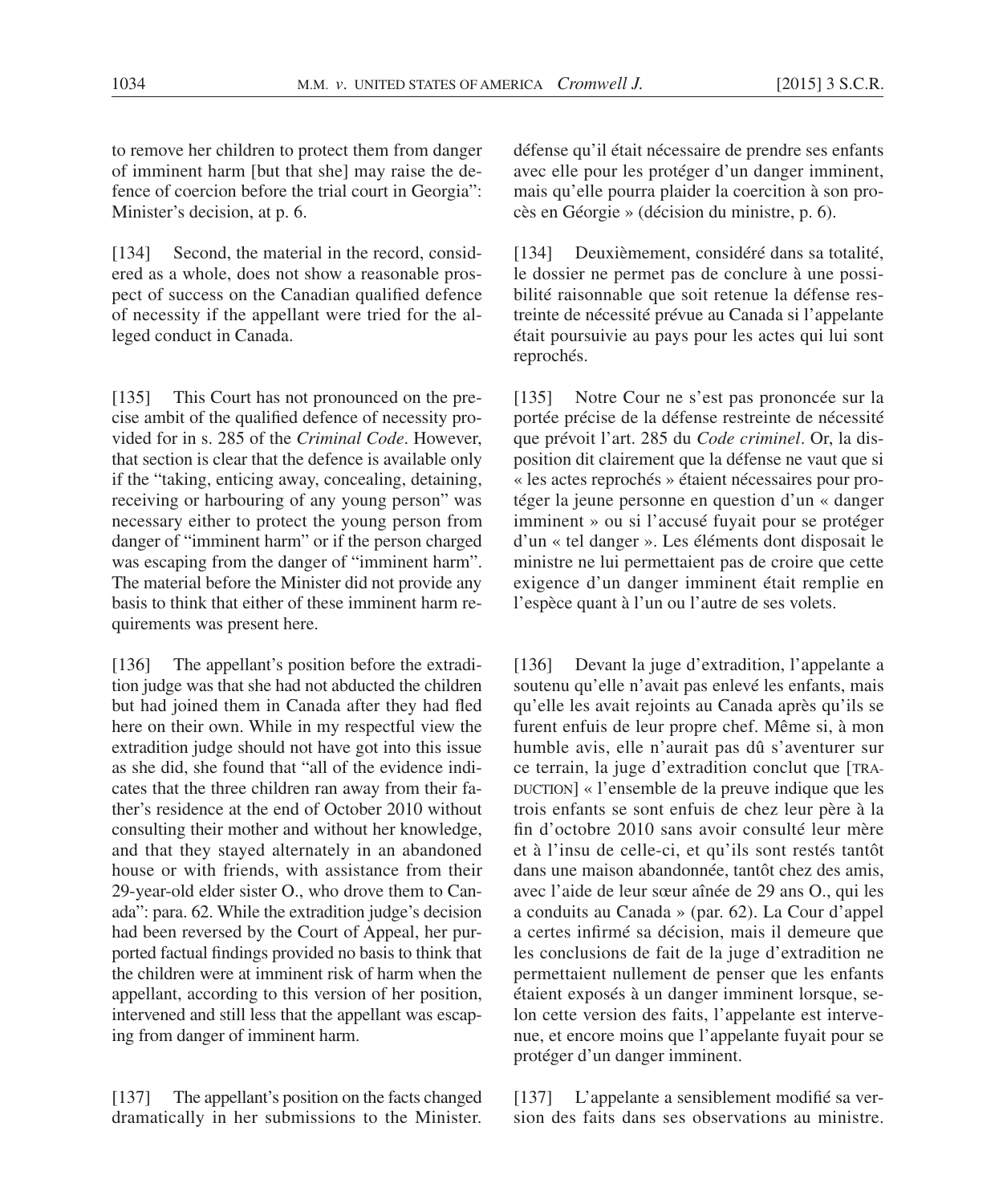In those submissions, she submitted that "when she fled to Canada with the children in November [2010], [she] felt that she didn't have a choice, as the children begged her to take care of them and help them to run away from the danger that the custody of their father represents to them. . . . In taking her children to Canada, she was saving them from an imminent danger of physical and mental abuse by their father": A.R., vol. III, at pp. 111-12 (emphasis added). Given the appellant's very different position on the facts before the extradition judge, these contentions could not reasonably be thought to be entitled to much weight.

[138] Third, the appellant failed to show that she faced significantly greater jeopardy in Georgia than in Canada.

[139] I conclude that the appellant's submissions to the Minister in relation to possible Canadian defences to the charges, considered in light of all of the material, could not reasonably be thought to meet the requirements that could engage the threshold for refusal under s. 44(1)(*a*) of the *Extradition Act* or on the basis that the surrender would be contrary to the principles of fundamental justice.

[140] In reaching this conclusion, I have considered that the detailed framework which I propose in my reasons was not available to the appellant when making her submissions to the Minister. However, as I have noted, the focus of her submissions to the Minister was on the availability of a defence in Canada, not on the absence of a comparable defence in Georgia. In essence, the appellant asks us to find the Minister's decision to be unreasonable on the basis of a point which was not raised directly with him. The appellant did so while pointing to nothing beyond speculation to support the contention now advanced. In these circumstances, applying the framework to the appellant's submissions is not procedurally unfair to her and the development of this framework provides no basis for ordering reconsideration by the Minister.

Elle y soutient que [TRADUCTION] « lorsqu'elle s'est enfuie au Canada avec les enfants en novembre [2010], [elle] estimait ne pas avoir d'autre choix parce que les enfants la suppliaient de prendre soin d'eux et de les aider à fuir le danger auquel ils étaient exposés chez leur père. [. . .] En emmenant ses enfants au Canada, elle leur permettait d'échapper à un danger imminent de violence physique et psychologique aux mains de leur père » (d.a., vol. III, p. 111-112 (je souligne)). Étant donné sa version des faits très différente devant la juge d'extradition, ces prétentions ne pouvaient pas raisonnablement se voir accorder beaucoup d'importance.

[138] Troisièmement, l'appelante n'a pas établi qu'elle s'exposait à un péril sensiblement plus grand en Géorgie qu'au Canada.

[139] Je conclus qu'on ne pouvait raisonnablement considérer, au vu du dossier dans son ensemble, que les observations de l'appelante au ministre concernant l'existence éventuelle au Canada de moyens de défense aux accusations satisfaisaient aux conditions auxquelles le ministre peut refuser l'extradition en application de l'al. 44(1)*a*) de la *Loi sur l'extradition* ou pour le motif que la mesure serait contraire aux principes de justice fondamentale.

[140] Pour parvenir à cette conclusion, je tiens compte du fait que l'appelante ne pouvait connaître le cadre détaillé dont je propose aujourd'hui l'application lorsqu'elle s'est adressée au ministre. Je constate toutefois que l'essentiel de ses observations au ministre porte sur l'existence d'une défense au Canada, non sur l'absence d'une défense équivalente en Géorgie. L'appelante nous demande en somme de conclure au caractère déraisonnable de la décision du ministre sur le fondement d'un point qui n'a pas été porté directement à l'attention de ce dernier. Elle le fait en appuyant ses nouvelles prétentions sur de pures conjectures. Partant, l'application du cadre proposé à la thèse de l'appelante n'est pas injuste sur le plan procédural et n'offre aucun fondement à une ordonnance de réexamen par le ministre.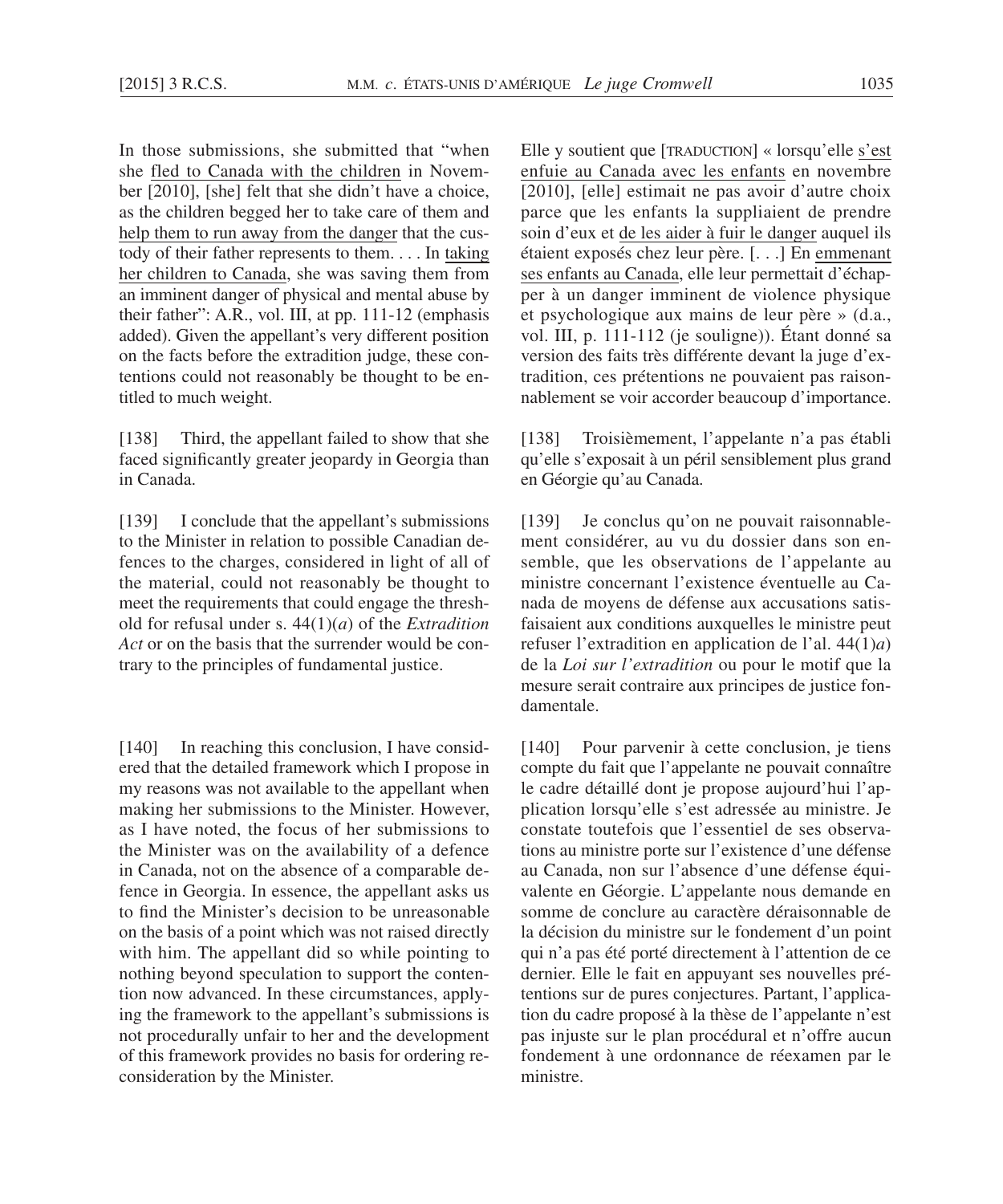# (4) Second Issue: Best Interests of the Children

### (a) *Submissions*

[141] The appellant contends that the Minister did not properly consider the effect of extradition on the best interests of her children, which she says require her to stay in Canada. She contends that the Minister did not give sufficient weight to the fact that if the appellant is extradited, the children will be placed in foster care without any relatives caring for them. She submits that since obtaining full custody of her children in Canada, she has been an exemplary mother, and that her extradition would break up their family — facts that the Minister did not acknowledge or to which he gave insufficient weight. The appellant says her actions saved her children from their abusive father and that it would shock the conscience of Canadians to order her surrender for extradition in circumstances where she had to choose between saving her children and retaining her freedom.

[142] The respondent's position is that the Minister appropriately considered the children's best interests, which he found to be unclear. His treatment of this factor in his decision is consistent with Canadian appellate jurisprudence, international instruments, foreign jurisprudence, and his duty to take into consideration all relevant circumstances when making his surrender decision.

(b) *Analysis*

#### Legal Principles

[143] The legal question underpinning the appellant's position concerns the role the best interests of children should play in the Minister's decision with respect to surrender for extradition.

[144] The respondent accepts that, in making a surrender decision, the Minister can consider personal circumstances, including the hardship extradition will create for families. I would add that

- (4) Deuxième question en litige : l'intérêt supérieur des enfants
- a) *Arguments*

[141] L'appelante soutient que le ministre ne tient pas dûment compte de l'effet de l'extradition sur l'intérêt supérieur de ses enfants, lequel commande qu'elle reste au Canada. Elle fait valoir que le ministre n'accorde pas suffisamment d'importance au fait que, si elle est extradée, ses enfants seront confiés à un foyer d'accueil et aucun membre de la famille ne prendra soin d'eux. Elle ajoute que, depuis qu'elle a obtenu la garde exclusive de ses enfants au Canada, elle a été une mère exemplaire et que son extradition ferait éclater la famille, ce que le ministre ne reconnaît pas ou ce à quoi il n'accorde pas suffisamment d'importance. L'appelante affirme que ses actes ont permis à ses enfants d'échapper à leur père violent et qu'ordonner son extradition choquerait la conscience des Canadiens dans la mesure où elle a dû choisir entre la protection de ses enfants et sa liberté.

[142] Pour sa part, l'intimé soutient que le ministre examine dûment l'intérêt supérieur des enfants et qu'il ne le trouve pas clair. La prise en compte de cet élément dans la décision du ministre est conforme à la jurisprudence des cours d'appel canadiennes, aux instruments internationaux, à la jurisprudence étrangère et à l'obligation qui lui incombe de tenir compte de toutes les circonstances pertinentes pour décider d'ordonner ou non l'extradition.

b) *Analyse*

# Principes de droit

[143] La question de droit qui sous-tend la thèse de l'appelante est celle du rôle de l'intérêt supérieur des enfants dans la décision du ministre sur l'extradition.

[144] L'intimé reconnaît que, pour arriver à sa décision, le ministre peut tenir compte des circonstances personnelles, y compris les difficultés que l'extradition occasionnera à la famille. J'ajoute que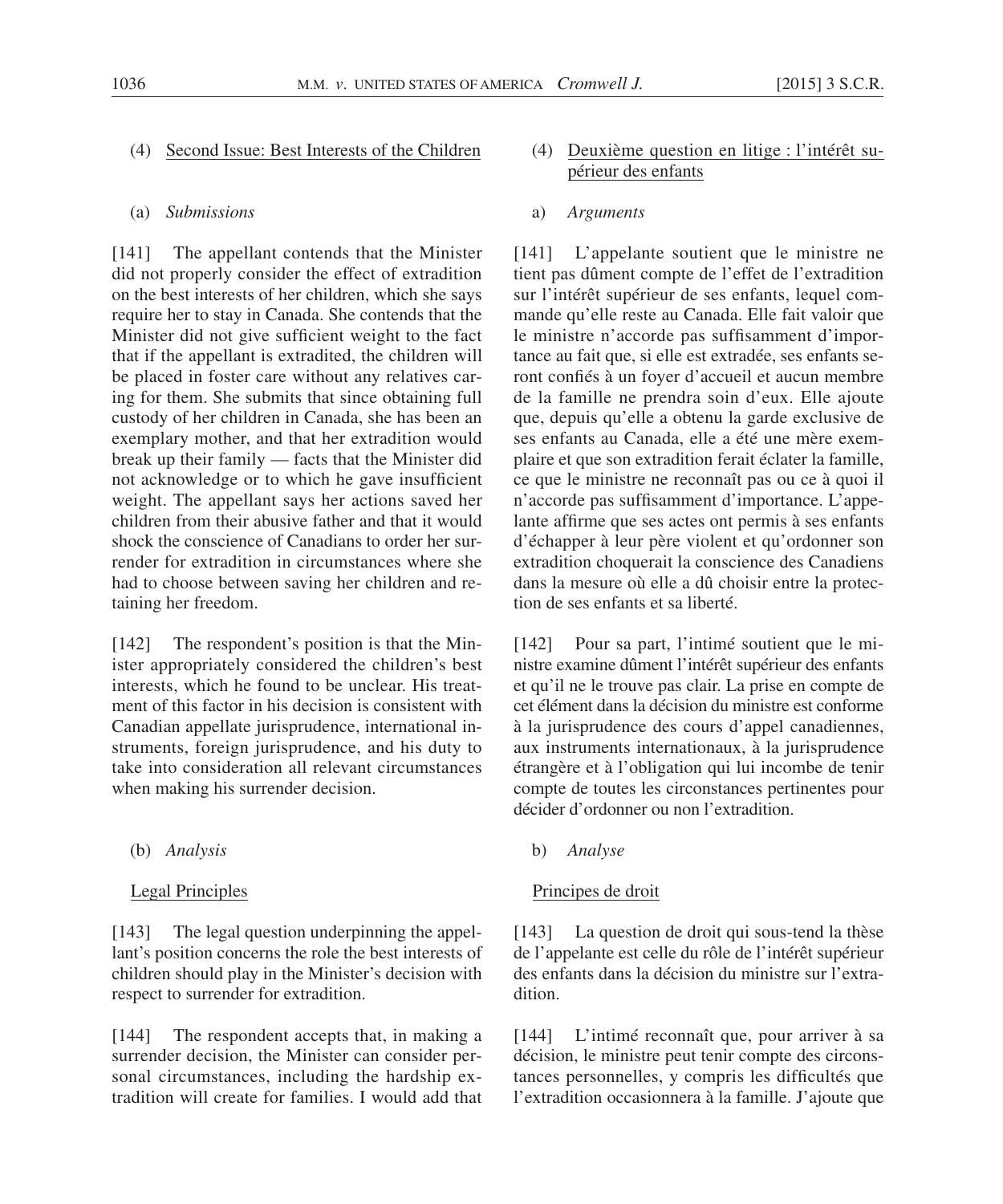it is necessary for the Minister to do so where the material before him or her puts these considerations in play. This obligation extends to considering the best interests of children who will or may be affected by extradition.

[145] That said, however, the best interests of children on surrender for extradition must be considered in light of other important legal principles and the facts of the individual case: *Fischbacher*, at paras. 37-38. As the Court said in *Canadian Foundation for Children, Youth and the Law v. Canada (Attorney General)*, 2004 SCC 4, [2004] 1 S.C.R. 76, "the legal principle of the 'best interests of the child' may be subordinated to other concerns in appropriate contexts"; its application "is inevitably highly contextual"; and "[s]ociety does not always deem it essential that the 'best interests of the child' trump all other concerns in the administration of justice": paras. 10-11.

[146] *Baker v. Canada (Minister of Citizenship and Immigration)*, [1999] 2 S.C.R. 817, is the leading authority from this Court concerning the obligation to give serious consideration to the best interests of children when exercising discretionary powers that may affect them. In *Baker*, the Court considered the role of the children's interests in ministerial decisions on humanitarian and compassionate ("H & C") applications under the *Immigration Act*, R.S.C. 1985, c. I-2 (now the *Immigration and Refugee Protection Act*, S.C. 2001, c. 27). The Minister was authorized to exempt people from certain requirements and to facilitate their admission to Canada "owing to the existence of compassionate or humanitarian considerations": *Immigration Regulations, 1978*, SOR/78-172, s. 2.1 (added by SOR/93-44, s.2). As the Court noted, "the H  $&$  C decision is one that provides for an exemption from regulations or from the Act, [and] in practice, it is one that, in cases like this one, determines whether a person who has been in Canada but does not have status can stay in the country": *Baker*, at para. 15. In other words, the Minister has broad discretion to exempt persons on H & C grounds in a context in which his or her decision "affects in a fundamental le ministre est tenu de le faire lorsque la preuve met de tels éléments en jeu, et son examen englobe alors l'intérêt supérieur des enfants qui seront touchés par l'extradition ou qui pourraient l'être.

[145] Toutefois, cela dit, l'intérêt supérieur des enfants en cas d'extradition doit être considéré à la lumière d'autres principes de droit importants et des faits de l'affaire (*Fischbacher*, par. 37-38). Comme le dit notre Cour dans l'arrêt *Canadian Foundation for Children, Youth and the Law c. Canada (Procureur général)*, 2004 CSC 4, [2004] 1 R.C.S. 76, « le principe juridique qu'est l'"intérêt supérieur de l'enfant" peut être subordonné à d'autres intérêts dans des contextes appropriés », « [s]on application ne peut que dépendre fortement du contexte » et « [l]a société estime qu'il n'est pas toujours essentiel que l'"intérêt supérieur de l'enfant" ait préséance sur tous les autres intérêts en cause dans l'administration de la justice » (par. 10-11).

[146] *Baker c. Canada (Ministre de la Citoyenneté et de l'Immigration)*, [1999] 2 R.C.S. 817, constitue l'arrêt de principe de notre Cour sur l'obligation d'accorder une grande d'importance à cet intérêt supérieur lors de l'exercice d'un pouvoir discrétionnaire susceptible de toucher un enfant. Dans cet arrêt, notre Cour se penche sur le rôle de l'intérêt supérieur de l'enfant dans la décision du ministre sur une demande de mesure pour considérations d'ordre humanitaire présentée en application de la *Loi sur l'immigration*, L.R.C. 1985, c. I-2 (devenue la *Loi sur l'immigration et la protection des réfugiés*, L.C. 2001, c. 27). Le ministre était autorisé à accorder à certaines personnes une dispense d'application de certaines exigences et à faciliter leur admission au Canada « pour des raisons d'ordre humanitaire » (*Règlement sur l'immigration de 1978*, DORS/78-172, art. 2.1, ajouté par DORS/93-44, art. 2). Comme le fait remarquer notre Cour, « une décision d'ordre humanitaire est une décision qui prévoit une dispense d'application du règlement ou de la Loi [et] en pratique, il s'agit d'une décision, dans des affaires comme celle dont nous sommes saisis, qui détermine si une personne qui est au Canada, mais qui n'a pas de statut, peut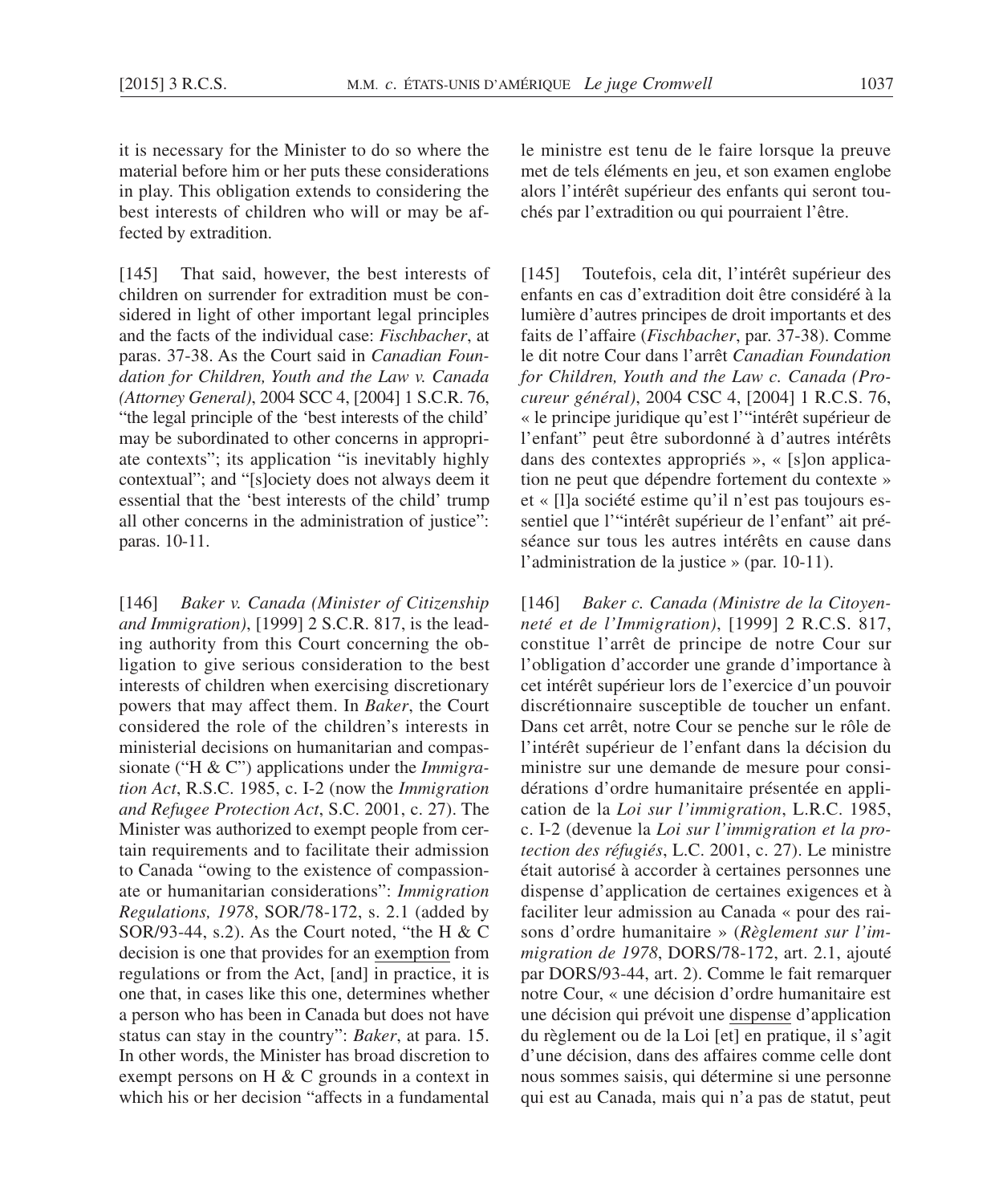manner the future of individuals' lives" and "may also have an important impact on the lives of any Canadian children of the person . . . since they may be separated from one of their parents and/or uprooted from their country of citizenship, where they have settled and have connections": *ibid*.

[147] To reach its conclusion on the role of the best interests of the child, the Court took into account this broad grant of discretion regarding H & C applications as well as the purposes of the *Immigration Act*, the ministerial guidelines for making  $H \& C$  decisions, and relevant international instruments. It held that "for the exercise of the discretion to fall within the standard of reasonableness, the decision-maker should consider children's best interests as an important factor, give them substantial weight, and be alert, alive and sensitive to them": *Baker*, at para. 75. The best interests of the child will not always outweigh other considerations. But, in Ms. Baker's case, "failure to give serious weight and consideration to the interests of the children constitute[d] an unreasonable exercise of the discretion": para. 65.

[148] As in *Baker*, international instruments touching on the rights of children inform the role the best interests of the child should play in the Minister's surrender decision. For example, the values and principles underlying the international *Convention on the Rights of the Child*, Can. T.S. 1992 No. 3, and other instruments recognize the importance of being attentive to children's interests and rights when making decisions that affect their future: *Baker*, at para. 71. I accept that in the context of s.  $44(1)(a)$ , such instruments weigh in favour of requiring the Minister to give careful consideration to the best interests of a child who may or will be impacted by an individual's extradition.

y demeurer » (*Baker*, par. 15). En d'autres termes, le ministre est investi d'un large pouvoir discrétionnaire qui lui permet d'accorder une dispense pour des raisons d'ordre humanitaire lorsque sa décision « a des conséquences capitales sur l'avenir des personnes visées » et « peut également avoir des répercussions importantes sur la vie des enfants canadiens de la personne qui a fait la demande [. . .] puisqu'ils peuvent être séparés d'un de leurs parents ou déracinés de leur pays de citoyenneté, où ils se sont installés et ont des attaches » (*ibid.*).

[147] Pour arriver à sa conclusion sur le rôle de l'intérêt supérieur de l'enfant, notre Cour tient compte de ce large pouvoir discrétionnaire qui permet de statuer sur une demande fondée sur des raisons d'ordre humanitaire, ainsi que des objectifs de la *Loi sur l'immigration*, des lignes directrices régissant les décisions d'ordre humanitaire et des instruments internationaux applicables. Elle statue : « . . . pour que l'exercice du pouvoir discrétionnaire respecte la norme du caractère raisonnable, le décideur devrait considérer l'intérêt supérieur des enfants comme un facteur important, lui accorder un poids considérable, et être réceptif, attentif et sensible à cet intérêt » (*Baker*, par. 75). L'intérêt supérieur des enfants ne l'emporte pas toujours sur d'autres considérations. Cependant, dans le cas de Mme Baker, « le défaut d'accorder de l'importance et de la considération à l'intérêt des enfants constitue un exercice déraisonnable du pouvoir discrétionnaire » (par. 65).

[148] Comme c'était le cas dans l'affaire *Baker*, les instruments internationaux relatifs aux droits des enfants apportent un éclairage sur le rôle de l'intérêt supérieur des enfants dans la décision du ministre d'extrader ou non. Ainsi, les valeurs et les principes qui sous-tendent la *Convention* [*internationale*] *re*lative aux droits de l'enfant, R.T. Can. 1992 nº 3, et d'autres instruments reconnaissent l'importance de la sensibilité aux droits des enfants et à leur intérêt supérieur dans les décisions qui touchent leur avenir (*Baker*, par. 71). Je reconnais que, pour l'application de l'al.  $44(1)a$ , ces instruments militent en faveur de la reconnaissance de l'obligation du ministre d'examiner attentivement l'intérêt supérieur de l'enfant qui est susceptible d'être touché par l'extradition d'une personne ou qui le sera.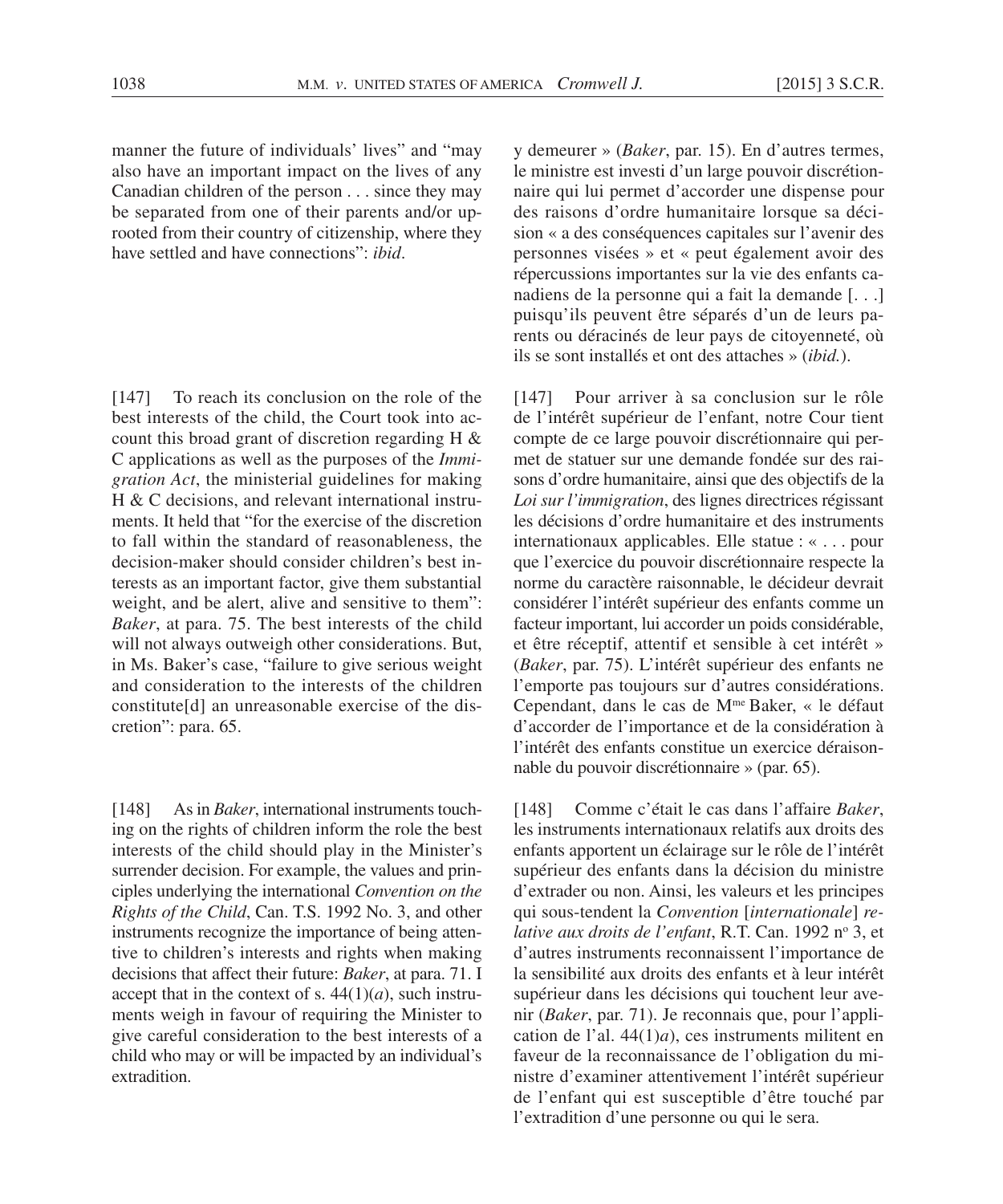[149] However, *Baker* also calls for an examination of the nature of the statutory power and the purpose of the legislative scheme when considering the impact of the best interests of the child on the exercise of statutory authority. When we do that here, we see that the Minister must consider the best interests of children who may or will be affected by surrender for extradition when the material before him or her shows that this is a relevant concern. However, the Minister must do so in light of all of the circumstances, including the realities of the impact on children of the criminal processes under domestic law and the importance of complying with Canada's international obligations to its extradition partners.

[150] Unlike the H  $&$  C process, extradition directly concerns important bilateral international obligations to extradition partners and ultimately the viability of international mutual assistance in criminal matters. The Minister, in considering whether to surrender such a person for extradition, "must take into account the requirements of good faith and honour of Canada in responding to the request under an extradition treaty and must weigh the political and international relations ramifications of the decision whether or not to surrender": *Németh*, at para. 64.

[151] Moreover, the criminal law context of extradition differentiates it from H & C discretion in the immigration context. Under Canadian domestic law, parents sometimes go to jail. They are denied bail before trial and sentenced to imprisonment upon conviction where the demands of criminal justice require it. And this is so even when incarceration has serious, negative effects on the individual's children. Given this reality of domestic criminal justice, it follows that the consequences of having to face criminal charges cannot in themselves be unjust or oppressive: see, e.g., *Canada (Minister of Justice) v. Thomson*, 2005 CanLII 5078 (Ont. C.A.), at para. 7.

[149] Cependant, l'arrêt *Baker* appelle également à l'examen de la nature du pouvoir conféré par la loi et de l'objet du régime législatif lors de la prise en compte des répercussions de l'intérêt supérieur de l'enfant sur l'exercice de ce pouvoir. L'examen de ces éléments dans la présente affaire révèle que le ministre doit tenir compte de l'intérêt supérieur des enfants qui seront touchés par l'extradition, ou qui pourraient l'être, lorsqu'il appert du dossier dont il dispose que cette considération est pertinente. Toutefois, le ministre doit le faire à la lumière de l'ensemble des circonstances, y compris les répercussions pratiques sur les enfants d'une poursuite criminelle selon le droit interne et l'importance que le Canada s'acquitte de ses obligations internationales envers ses partenaires.

[150] Contrairement à la procédure d'examen d'une demande pour considérations d'ordre humanitaire, la procédure d'extradition touche directement d'importantes obligations internationales envers chacun des partenaires et, en fin de compte, la viabilité de l'entraide internationale en matière criminelle. Lorsqu'il s'agit de décider d'ordonner ou non l'extradition d'une personne, le ministre « doit prendre en compte les exigences de bonne foi et d'honneur du Canada pour répondre aux demandes d'extradition fondées sur des traités en cette matière et il doit évaluer les effets que la décision d'extrader ou de ne pas extrader aura au plan politique et au plan des relations internationales » (*Németh*, par. 64).

[151] Oui plus est, le contexte criminel de l'extradition distingue le pouvoir dont le ministre est alors investi du pouvoir discrétionnaire d'ordre humanitaire qu'il exerce dans le contexte de l'immigration. En droit interne canadien, des parents sont parfois emprisonnés. Il arrive en effet qu'ils se voient refuser leur libération sous caution avant le procès et qu'ils soient condamnés à l'emprisonnement sur déclaration de culpabilité lorsque le commande la justice criminelle. Il en est ainsi même lorsque l'incarcération a des effets défavorables importants sur les enfants. Étant donné cette réalité de la justice criminelle dans notre pays, les conséquences d'une mise en accusation ne peuvent comme telles être injustes ou tyranniques (voir p. ex. *Canada (Minister of Justice) c. Thomson*, 2005 CanLII 5078 (C.A. Ont.), par. 7).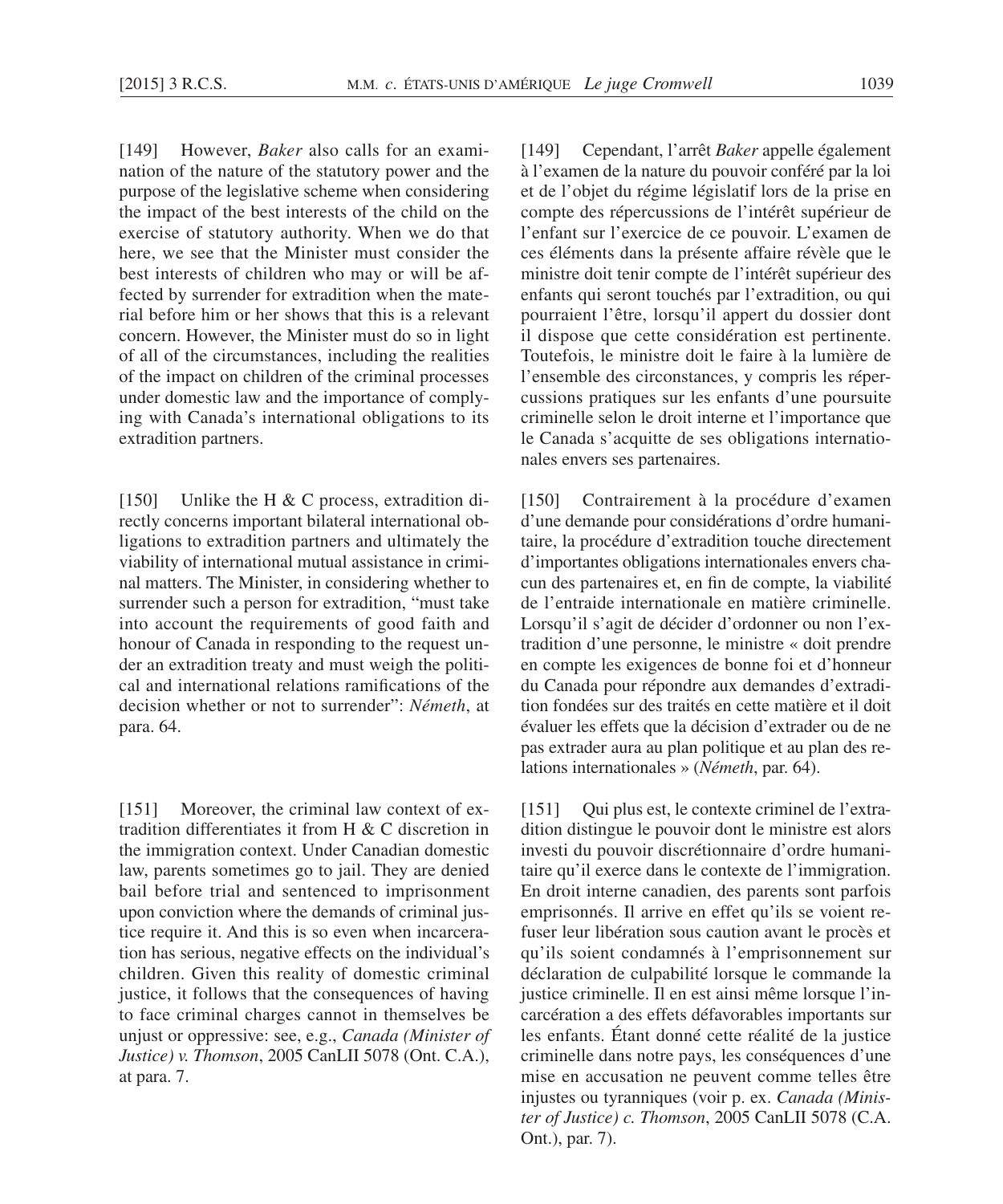[152] It is clear from our jurisprudence that the "unjust or oppressive" test set out in s.  $44(1)(a)$  of the *Extradition Act* and the deferential standard of judicial review of a surrender order create a high threshold: the Minister will not lightly be found to have unreasonably ordered surrender. This same threshold applies to the impact of extradition on the best interests of children. This is confirmed by Canadian appellate authority on the point. So, for example, the British Columbia Court of Appeal spoke of the need for the person sought to "meet a high threshold to warrant a s.  $44(1)(a)$  refusal by the Minister": *Ganis v. Canada (Minister of Justice)*, 2006 BCCA 543, 233 B.C.A.C. 243, at para. 31. Likewise, the Quebec Court of Appeal stated that [TRANSLATION] "[t]he consequences for the applicant's children cannot prevent his surrender unless they cause it to be unjust or oppressive, to shock the conscience or simply to be unacceptable": *Savu v. Canada (Ministre de la Justice)*, 2013 QCCA 554, at para. 99 (CanLII). See also *United States of America v. Thornett*, 2014 BCCA 464, 363 B.C.A.C. 311, at para. 38, and *United States v. Pakulski*, 2015 ONCA 539, at paras. 8-9 (CanLII).

[153] The international authorities to which we have been referred confirm this view. So, for example, the Supreme Court of the United Kingdom upheld the extradition of parents even in the face of an impact on children that was considered to be "heart-rending": *H. (H.) v. Deputy Prosecutor of the Italian Republic*, [2012] UKSC 25, [2013] 1 A.C. 338. And this result was reached in the context of a requirement that extradition be consistent with the guaranty of a right to respect of the fugitive's family life in art. 8 of the *European Convention on Human Rights*, 213 U.N.T.S. 221, which provides that "[e]veryone has the right to respect for his private and family life". Similarly, in *H. v. Lord Advocate*, [2012] UKSC 24, [2013] 1 A.C. 413, the demands of the interests of criminal justice and of treaty obligations that favoured extradition ultimately outweighed the children's best interests: para. 58. The Supreme Court in these cases also thoroughly reviewed the jurisprudence of the European Court of [152] Il ressort des décisions de notre Cour que le critère du caractère « injuste ou tyrannique » de la mesure énoncé à l'al. 44(1)*a*) de la *Loi sur l'extradition* et la norme de la déférence applicable au contrôle judiciaire de l'arrêté d'extradition établissent un seuil élevé : le tribunal ne conclura pas à la légère que l'arrêté du ministre est déraisonnable. Ce même seuil vaut pour les effets de l'extradition sur l'intérêt supérieur des enfants, ce que confirment les arrêts des juridictions d'appel canadiennes sur ce point. Par exemple, la Cour d'appel de la Colombie-Britannique opine que l'intéressé doit [TRADUCTION] « franchir un seuil élevé pour que soit justifié le refus du ministre fondé sur l'al. 44(1)*a*)» (*Ganis c. Canada (Minister of Justice)*, 2006 BCCA 543, 233 B.C.A.C. 243, par. 31). De même, la Cour d'appel du Québec estime que « [l]es conséquences sur les enfants du demandeur ne peuvent empêcher son extradition que si elles la rendent injuste ou tyrannique, choquante pour la conscience ou simplement inacceptable » (*Savu c. Canada (Ministre de la Justice)*, 2013 QCCA 554, par. 99 (CanLII)). Voir également *United States of America c. Thornett*, 2014 BCCA 464, 363 B.C.A.C. 311, par. 38, et *United States c. Pakulski*, 2015 ONCA 539, par. 8-9 (CanLII).

[153] Les décisions internationales citées devant nous vont dans le même sens. En effet, la Cour suprême du Royaume-Uni confirme l'extradition de parents malgré les conséquences [TRADUCTION] « déchirantes » de la mesure pour les enfants (*H. (H.) c. Deputy Prosecutor of the Italian Republic*, [2012] UKSC 25, [2013] 1 A.C. 338). Cette conclusion est tirée au vu de l'exigence que l'extradition soit compatible avec le droit au respect de la vie familiale qui est garanti au fugitif à l'art. 8 de la *Convention européenne des droits de l'homme*, 213 R.T.N.U. 221, selon lequel « [t]oute personne a droit au respect de sa vie privée et familiale ». De même, dans l'affaire *H. c. Lord Advocate*, [2012] UKSC 24, [2013] 1 A.C. 413, les intérêts de la justice criminelle et les obligations découlant de traités qui militent en faveur de l'extradition l'emportent finalement sur l'intérêt supérieur des enfants (par. 58). Dans ces affaires, le tribunal se livre également à un examen approfondi des décisions de la Cour européenne des droits de l'homme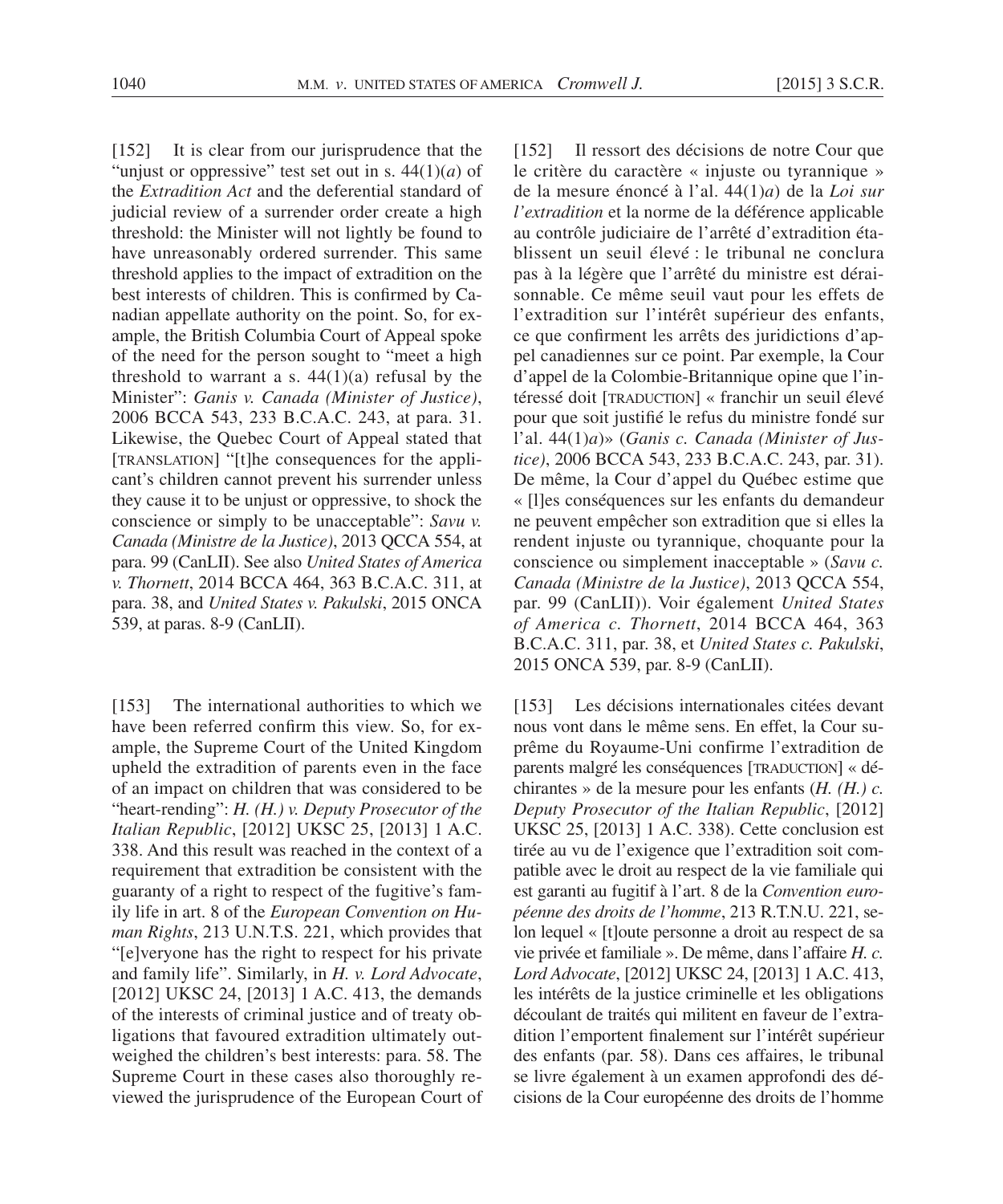Human Rights concerning the interaction of art. 8 and extradition. That court has "repeatedly said that it will only be in exceptional circumstances that an applicant's private or family life in a contracting state will outweigh the legitimate aim pursued by his or her extradition": *H*., at para. 59; see also *H*. *(H.)*, at paras. 113-14.

[154] To be clear, the high threshold that applies generally under s. 44(1)(*a*) of the *Extradition Act*  does not diminish the Minister's obligation to carefully assess the impact of surrender on children. But it does underline the point that the weighing of those considerations must take account of other important principles of extradition law viewed in light of all of the circumstances of the particular case.

### (c) *Application*

[155] In this case, the Minister was required to consider the best interests of the children in making his surrender decision. The Minister's key conclusions were that the best interests of the children were unclear, that the impact of extradition on the children was also unclear and that there were important considerations favouring surrender for extradition. In my view, these key conclusions were reasonable and they led to a reasonable decision to surrender the appellant.

[156] I turn first to the best interests of the children and the Minister's comment that they were unclear. On the material before him this was not only a reasonable conclusion, but an understatement. On any reasonable view of the record, what would be best for these children was anything but clear given their unhappy, unstable and complicated family history and the apparent problems of both parents.

[157] The Minister noted a number of salient points from the record to support his conclusion. Because of the appellant's chronic substance abuse problems, the Georgia courts had awarded the father sur l'interaction entre l'art. 8 et l'extradition. Cette cour [TRADUCTION] « répète à maintes reprises que ce n'est que dans des circonstances exceptionnelles que la vie privée ou familiale d'un demandeur dans un État contractant l'emporte sur l'objectif légitime de son extradition » (*H.*, par. 59; voir également *H. (H.)*, par. 113-114).

[154] En somme, le seuil élevé qui vaut généralement pour l'application de l'al. 44(1)*a*) de la *Loi sur l'extradition* n'atténue pas l'obligation du ministre d'évaluer attentivement les effets de l'extradition sur les enfants. Cependant, il fait ressortir la nécessité que l'évaluation de cette considération tienne compte d'autres principes importants du droit de l'extradition à la lumière de l'ensemble des circonstances de l'espèce.

c) *Application*

[155] Dans le cas qui nous occupe, le ministre devait tenir compte de l'intérêt supérieur des enfants pour prendre sa décision d'extrader ou non. Les principales conclusions du ministre sont les suivantes : l'intérêt supérieur des enfants n'est pas clair, les conséquences de l'extradition sur eux ne sont pas claires non plus et des considérations importantes militent en faveur de l'extradition. À mon avis, ces conclusions clés sont raisonnables et mènent à la décision raisonnable d'ordonner l'extradition de l'appelante.

[156] J'examine d'abord l'intérêt supérieur des enfants et la remarque du ministre selon laquelle cet intérêt n'est pas clair. Au vu de la preuve dont il dispose, non seulement cette conclusion est raisonnable, mais c'est le moins qu'on puisse dire. Suivant n'importe quelle interprétation raisonnable du dossier ce qui serait préférable pour les enfants était tout sauf clair étant donné le parcours compliqué de cette famille malheureuse et instable et les problèmes évidents du père et de la mère.

[157] À l'appui de sa conclusion, le ministre relève dans le dossier un certain nombre de points saillants. En raison des problèmes chroniques d'abus d'alcool ou d'autres substances psychotropes de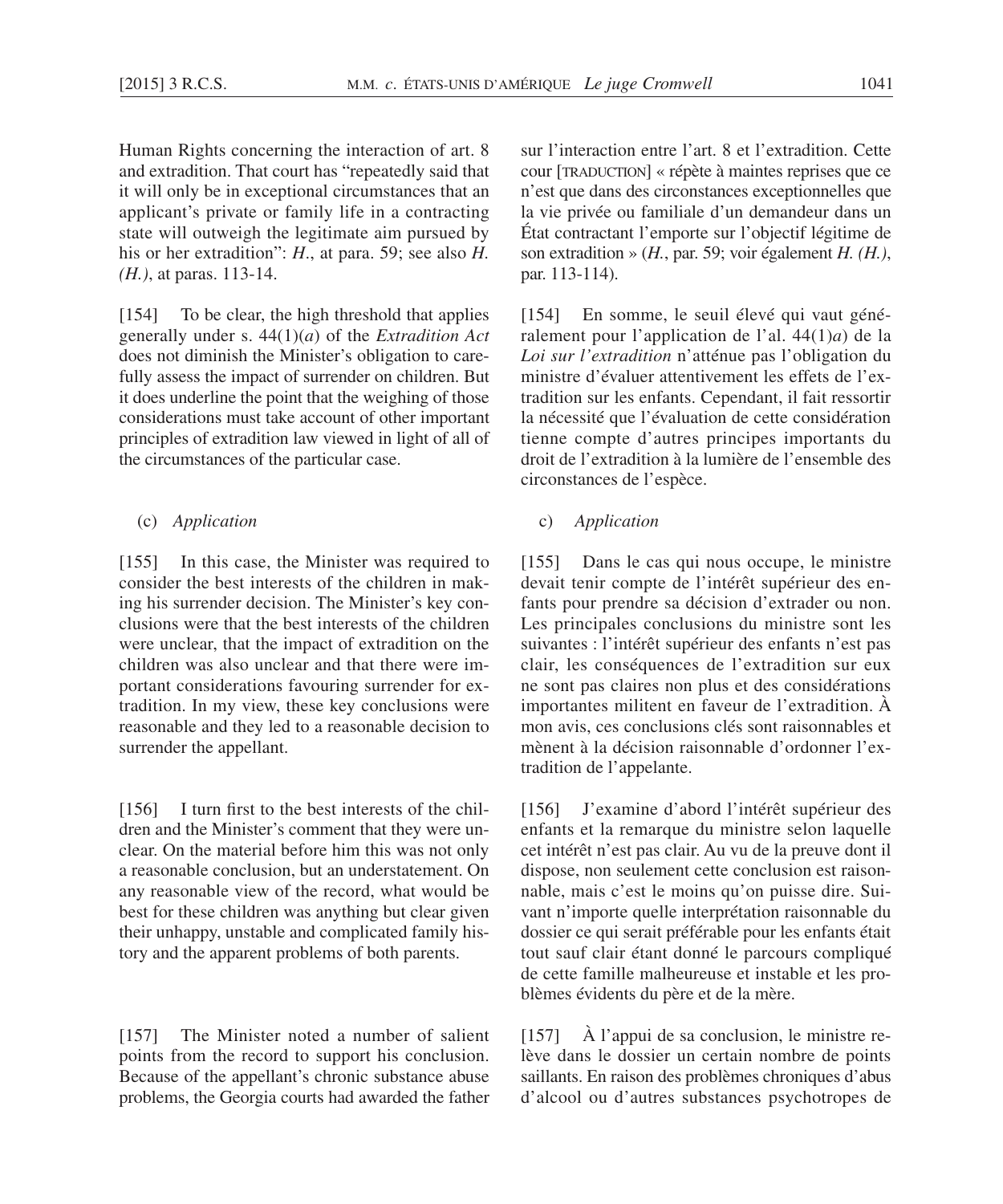sole custody and had denied the appellant visitation rights. According to the ROC, she had been arrested for driving under the influence while her children were in the car. On May 26, 2011, the children had been placed in foster care. From the time of the appellant's arrest on December 23, 2010 through to June 8, 2011, the children were not in the care of either parent, but the Minister understood that they were returned to the appellant's care on June 8, 2011. I note that it is unclear what the source of this information is. So far as I am able to tell, there was nothing before the Minister and nothing in the record before us providing any further information about the children's welfare or the appellant's parenting abilities after the children were returned to her care.

[158] A review of further information in the record suggests that the Minister reasonably assessed it in reaching his conclusion that the children's best interests were unclear. From the ROC, it appears that the appellant and the children's father were divorced in 2001 with the appellant being awarded sole custody and the father visitation rights. In November 2005, the father was given temporary custody; the children apparently were removed from the appellant's care because of her chronic substance abuse problems. She was found to have absconded from the jurisdiction with the children in violation of a court order in December 2007; an arrest warrant was issued for her in January 2008; she was convicted of interference with custody in August 2008 and sentenced to 12 months of probation; and she violated her probation by leaving the jurisdiction without permission.

[159] It also appears that for some period of time between 2004 and 2008, the children were placed in foster care because neither parent could care for them. The Georgia court found that the father had been the sole provider for the children since November 2005 and as of June 2008 he was considered to be fit and capable of providing for them. The appellant was said not to have provided any support for the children since their removal from her home l'appelante, un tribunal de la Géorgie a accordé au père la garde exclusive des enfants et refusé tout droit de visite à l'appelante. Selon le DEC, l'appelante a été arrêtée pour conduite avec facultés affaiblies alors que ses enfants se trouvaient à bord du véhicule. Le 26 mai 2011, les enfants ont été confiés à un foyer d'accueil. Entre l'arrestation de l'appelante, le 23 décembre 2010, et le 8 juin 2011, ni le père ni la mère n'ont eu la responsabilité des enfants, mais le ministre dit savoir qu'ils ont à nouveau été confiés à l'appelante le 8 juin 2011. Je signale que la source de ces renseignements demeure incertaine. Pour autant que je puisse dire, ni la preuve offerte au ministre, ni celle dont nous disposons aujourd'hui ne renseignent davantage sur le bien-être des enfants ou la façon dont l'appelante s'est acquittée de son rôle de mère après que les enfants lui eurent été rendus.

[158] D'autres renseignements qui figurent au dossier donnent à penser que le ministre évalue le dossier de façon raisonnable lorsqu'il conclut que l'intérêt supérieur des enfants n'est pas clair. Il appert du DEC que l'appelante et le père des enfants ont divorcé en 2001 et que l'appelante a alors obtenu la garde exclusive des enfants, et le père, des droits de visite. En novembre 2005, le père a obtenu la garde temporaire, puis les enfants auraient été retirés à l'appelante en raison de ses problèmes chroniques d'abus d'alcool et d'autres substances psychotropes. En décembre 2007, l'appelante a été déclarée coupable de s'être enfuie de l'État avec les enfants en contravention avec une ordonnance judiciaire et, en janvier 2008, elle a fait l'objet d'un mandat d'arrêt. En août 2008, elle a été déclarée coupable de violation de l'ordonnance de garde et condamnée à 12 mois de probation; elle a par la suite contrevenu à l'ordonnance de probation en quittant l'État sans autorisation.

[159] Il semble également que, pendant un certain temps entre 2004 et 2008, les enfants ont été confiés à un foyer d'accueil parce que ni le père ni la mère ne pouvaient s'occuper d'eux. Le tribunal de la Géorgie a conclu que le père avait été la seule personne à subvenir aux besoins des enfants depuis novembre 2005 et que, en juin 2008, on le jugeait apte à le faire. L'appelante n'aurait versé aucune pension alimentaire pour les enfants depuis qu'ils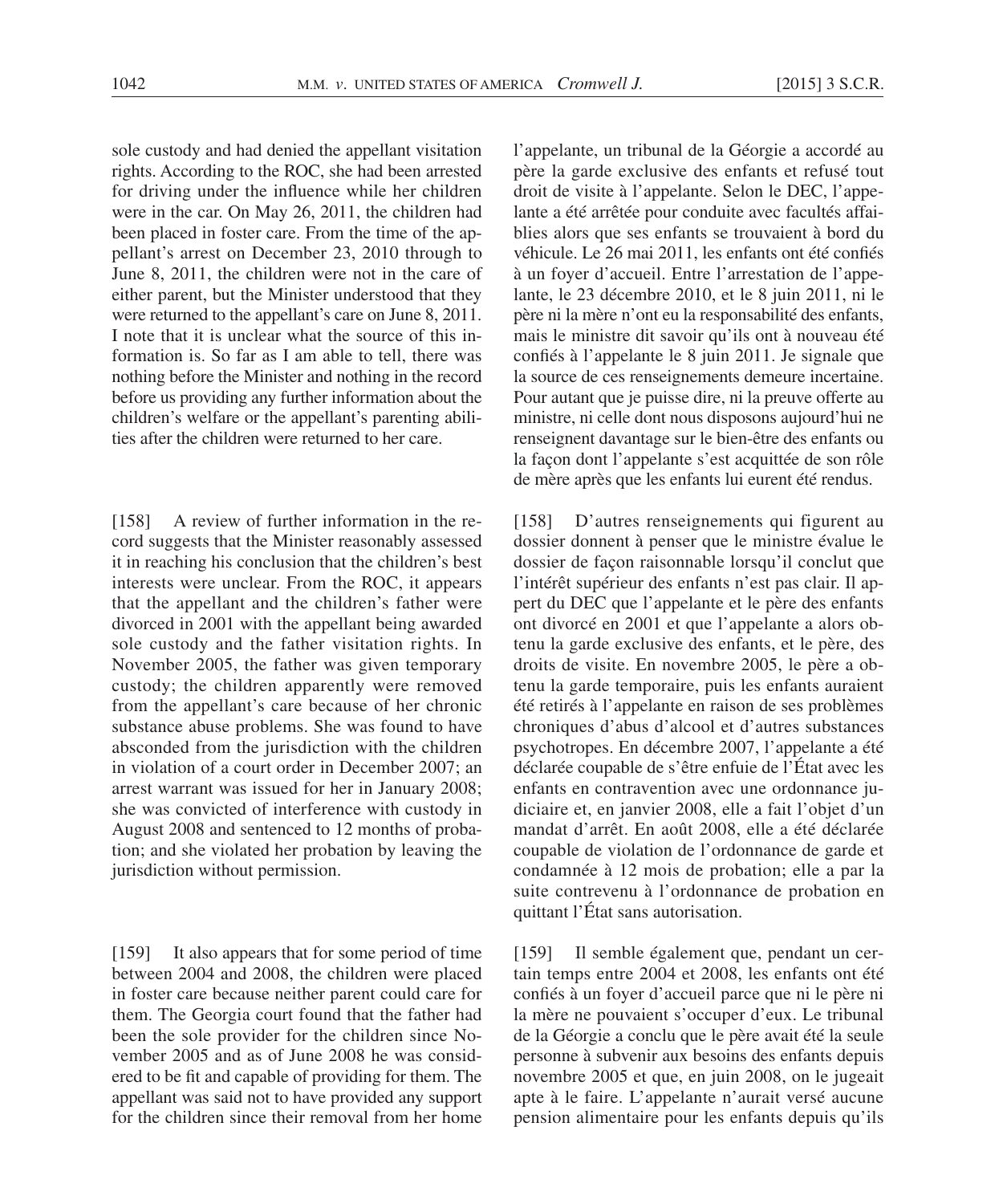in 2005. The ROC also reveals that at the time she was alleged to have been arrested for driving under the influence while her children were passengers an allegation to which the Minister referred in his decision — she was still subject to a non-contact order. After the children and the appellant arrived in Canada in late 2010, they lived in a shelter. The DYP indicated that during this period the appellant was found with marijuana in her purse, although she denied that it was hers. Following the appellant's arrest and detention in December 2010 in connection with the extradition proceedings, the children were placed in foster care. When the foster care placement was extended in May 2011, the Court of Québec observed that the appellant's past "clearly shows she has been capable of contravening Court orders before and jeopardizing the children's stability": para. 21 (CanLII).

[160] The record also contains disquieting information about the father. There were allegations of physical abuse and neglect and indications that he was not pursuing with any vigour the children's return to him. In May 2011, the Court of Québec found that the claims of physical abuse by the father had to be taken seriously and that the authorities in Georgia could not confirm that the children would be safe from abuse there: para. 15.

[161] All of this information in the record, taken together with the facts to which the Minister referred in his decision, supports the view that he reasonably concluded the children's best interests were unclear.

[162] With respect to the impact of the appellant's extradition on the children, the Minister noted that the children "were returned to [the appellant's] care" in June 2011, but nothing suggested to him that the children would be returned to their father's care if their mother were surrendered: Minister's decision, at p. 4. Rather, the DYP would determine whether the children should be placed in the care lui avaient été retirés en 2005. Le DEC révèle également que, le jour où elle aurait été arrêtée pour conduite avec facultés affaiblies alors que ses enfants étaient à bord du véhicule — allégation dont le ministre fait mention dans sa décision —, elle était encore sous le coup d'une ordonnance d'interdiction de contact. Après leur arrivée au Canada à la fin de 2010, les enfants et l'appelante ont vécu dans un refuge. Le DPJ indique que, au cours de cette période, de la marijuana a été trouvée dans le sac à main de l'appelante et que cette dernière a nié que la drogue lui appartenait. Après l'arrestation et la détention de l'appelante en décembre 2010 dans le cadre de la procédure d'extradition, les enfants ont été confiés à un foyer d'accueil. Lorsqu'elle a prolongé ce placement en mai 2011, la Cour du Québec a fait observer que la conduite passée de l'appelante [TRADUCTION] « montre clairement qu'elle peut contrevenir à une ordonnance judiciaire et compromettre la stabilité des enfants » (par. 21 (CanLII)).

[160] Par ailleurs, le dossier contient des renseignements peu rassurants sur le père. Des allégations de violence physique et de négligence ont été formulées contre lui, et il n'aurait pas fait grand-chose pour récupérer les enfants. En mai 2011, la Cour du Québec concluait que les allégations de violence physique formulées contre le père devaient être prises au sérieux et que les autorités de la Géorgie ne pouvaient confirmer que les enfants ne seraient pas exposés à un risque de violence si le père en avait à nouveau la garde (par. 15).

[161] Examinés de concert avec les faits mentionnés dans sa décision, tous ces éléments permettent d'affirmer que le ministre a raison de conclure que l'intérêt supérieur des enfants n'est pas clair.

[162] En ce qui concerne les répercussions de l'extradition de l'appelante sur les enfants, le ministre signale que ceux-ci [TRADUCTION] « ont à nouveau été confiés à l'appelante » en juin 2011, mais aucun élément ne lui permet de dire qu'ils seraient rendus à leur père si leur mère était extradée (décision du ministre, p. 4). Le DPJ déterminera plutôt si les enfants doivent être confiés à un membre de la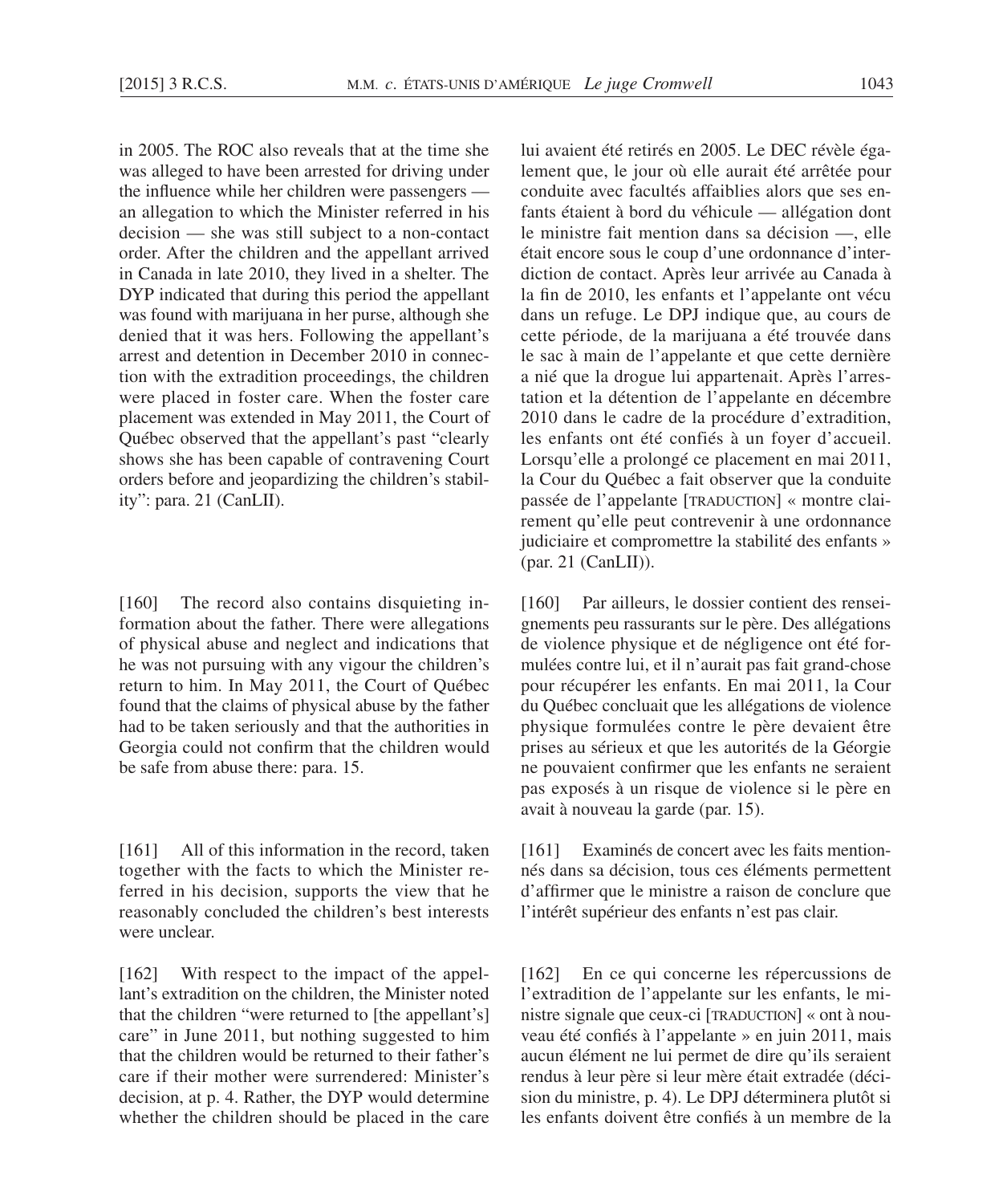of a responsible family member or, if necessary, in foster care. This assessment must be considered in light of the fact that there was nothing in the material about whether the appellant would be incarcerated pending her trial in Georgia or what impact her pending criminal charges could have on her relationship with the children. There was no evidence about other possible family placements either in Canada or in the United States.

[163] Before this Court, the appellant submits that since obtaining "full custody of her children in Canada . . . [she] has been an exemplary mother", and that the Minister did not acknowledge this: A.F., at para. 71. As I noted earlier, there is no information about the appellant's behaviour or the children's welfare past June 2011. There is no basis for finding the Minister's decision to be unreasonable because he did not address the appellant's care for the children since they were returned to her, as there was no evidence of that before him. To the extent that the appellant had information on this issue that she believed to be relevant but had not placed before the Minister, it seems to me that the appropriate avenue to pursue would have been to ask the Minister to accept additional evidence and reconsider the decision: *Extradition Act*, ss. 42 and 43(2); see also *Adam v. United States of America* (2003), 64 O.R. (3d) 268 (C.A.), at paras. 17-26; *United States v. Pakulski*, 2014 ONCA 81, at paras. 7-9 (CanLII); *United States of America v. Johnstone*, 2013 BCCA 2, 333 B.C.A.C. 107, at paras. 7-8, 27 and 61; and *United States of America v. Fong* (2005), 193 C.C.C. (3d) 533 (Ont. C.A.), at paras. 31-38.

[164] In my view, the Minister reasonably concluded, based on the information he had before him, that the potential impact on the children of the appellant's extradition was unclear.

[165] In addition to his consideration of what was in the best interests of the children, the Minister also took into account that persons accused of crimes in Canada cannot escape criminal prosecution only on the basis that prosecution against them may have negative consequences on their spouses,

famille responsable ou, au besoin, à un foyer d'accueil. Cette décision doit être prise au vu de l'absence au dossier d'un élément permettant de savoir si l'appelante sera incarcérée ou non jusqu'à son procès en Géorgie ou quelles seront les répercussions des accusations criminelles portées contre elle sur sa relation avec les enfants. Aucune donnée sur la possibilité d'autres arrangements familiaux au Canada ou aux États-Unis ne figure au dossier.

[163] Devant notre Cour, l'appelante soutient que depuis qu'elle a obtenu [TRADUCTION] « la garde exclusive de ses enfants au Canada . . . [elle] a été une mère exemplaire » et que le ministre ne le reconnaît pas (m.a., par. 71). Comme je le mentionne précédemment, aucune donnée n'existe sur le comportement de l'appelante ou le bien-être des enfants après juin 2011. Aucun élément ne permet de conclure que le ministre arrive à une décision déraisonnable parce qu'il ne tient pas compte du fait que l'appelante a pris soin des enfants après qu'ils lui eurent à nouveau été confiés, étant donné qu'aucune preuve en ce sens ne lui a été présentée. Si l'appelante possédait des renseignements qui lui paraissaient pertinents sur ce point, mais qu'elle n'a pas communiqués au ministre, il me semble que la bonne façon de procéder aurait été de demander au ministre d'accepter des éléments de preuve supplémentaires et de réexaminer la décision (*Loi sur l'extradition*, art. 42 et par. 43(2); voir également *Adam c. United States of America* (2003), 64 O.R. (3d) 268 (C.A.), par. 17-26; *United States c. Pakulski*, 2014 ONCA 81, par. 7-9 (CanLII); *United States of America c. Johnstone*, 2013 BCCA 2, 333 B.C.A.C. 107, par. 7-8, 27 et 61; et *United States of America c. Fong* (2005), 193 C.C.C. (3d) 533 (C.A. Ont.), par. 31-38).

[164] À mon avis, le ministre conclut de manière raisonnable, eu égard aux données dont il dispose, que les répercussions possibles de l'extradition de l'appelante sur les enfants ne sont pas claires.

[165] En plus de se pencher sur ce qui est dans l'intérêt supérieur des enfants, le ministre tient également compte du fait qu'une personne accusée d'un crime au Canada ne peut échapper à une poursuite criminelle pour la seule raison que la poursuite pourrait avoir des conséquences défavorables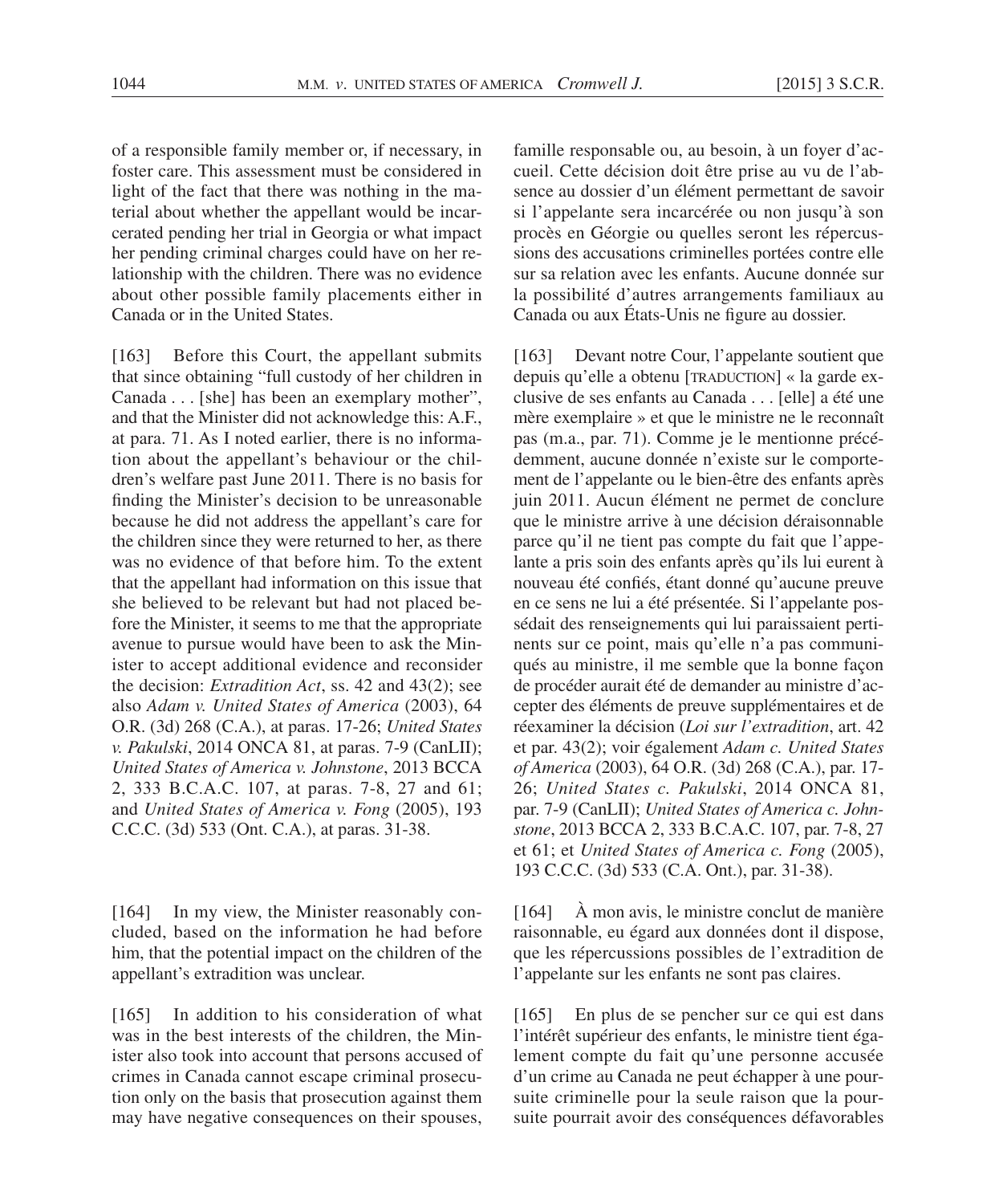children or other family members. This was an appropriate matter for him to consider. The Minister also took into account that it is an important principle of public policy that parents not be allowed to abduct their children in violation of a custody order or use international borders to separate their children from their custodial parent. This too was an appropriate matter for him to take into account.

[166] Related to this last point, the appellant submits that she should not be punished for legitimately saving her children from a real threat and that it would be unjust and oppressive for a person in the appellant's situation to have to choose between saving her children and retaining her freedom.

[167] In my view, the record did not make out even a reasonable basis to think that the appellant had to abduct the children in order to protect them from their father's alleged physical abuse. And, as the Minister rightly pointed out, it was not his role to question the sufficiency of evidence for committal. It was not unreasonable for the Minister to give little weight to the appellant's position that she was in effect forced to do what she did to protect the children.

[168] In my view, the Minister's decision reviewed the relevant facts and stated and applied the correct legal principles to the submissions and evidence that were placed before him. He gave serious consideration to the best interests of the children and weighed them with the other relevant considerations in concluding that the appellant's surrender would not be unjust or oppressive in these circumstances.

[169] To conclude, I agree with the Court of Appeal that the Minister's decision is reasonable and contains no reviewable error that would justify intervention on judicial review.

[170] I would dismiss the appeal in relation to the Minister's surrender order.

sur son conjoint, ses enfants ou d'autres membres de sa famille. Il s'agit d'une considération valable dont il peut tenir compte. La ministre prend également en compte l'important principe d'ordre public selon lequel on ne doit pas permettre qu'un père ou une mère enlève ses enfants en contravention avec une ordonnance de garde ou se serve des frontières internationales pour séparer les enfants de celui des deux qui en a la garde. Il était également loisible au ministre de tenir compte de ce principe.

[166] En ce qui a trait à ce dernier point, l'appelante soutient qu'elle ne devrait pas être punie pour avoir protégé légitimement ses enfants contre une menace réelle et qu'il serait injuste et tyrannique de contraindre une personne se trouvant dans sa situation à choisir entre la protection de ses enfants et sa liberté.

[167] À mon avis, le dossier ne révèle même pas un fondement raisonnable qui permettrait de penser que l'appelante devait enlever les enfants pour les protéger contre la violence physique alléguée de leur père. De plus, comme le ministre le signale à juste titre, il ne lui appartient pas d'apprécier le caractère suffisant de la preuve présentée à l'appui de l'incarcération. Il n'est pas déraisonnable de sa part d'accorder peu de poids à la prétention de l'appelante selon laquelle elle a dû agir comme elle l'a fait pour protéger les enfants.

[168] À mon sens, dans sa décision, le ministre examine les faits pertinents et applique les bons principes de droit aux prétentions et à la preuve. Il se penche attentivement sur l'intérêt supérieur des enfants, qu'il soupèse au regard d'autres considérations pertinentes, pour conclure que l'extradition de l'appelante ne serait pas injuste ou tyrannique dans les circonstances.

[169] En conclusion, je conviens avec la Cour d'appel que la décision du ministre est raisonnable et qu'elle n'est entachée d'aucune erreur qui justifierait l'intervention à l'issue d'un contrôle judiciaire.

[170] Je suis d'avis de rejeter le pourvoi contre l'arrêté d'extradition du ministre.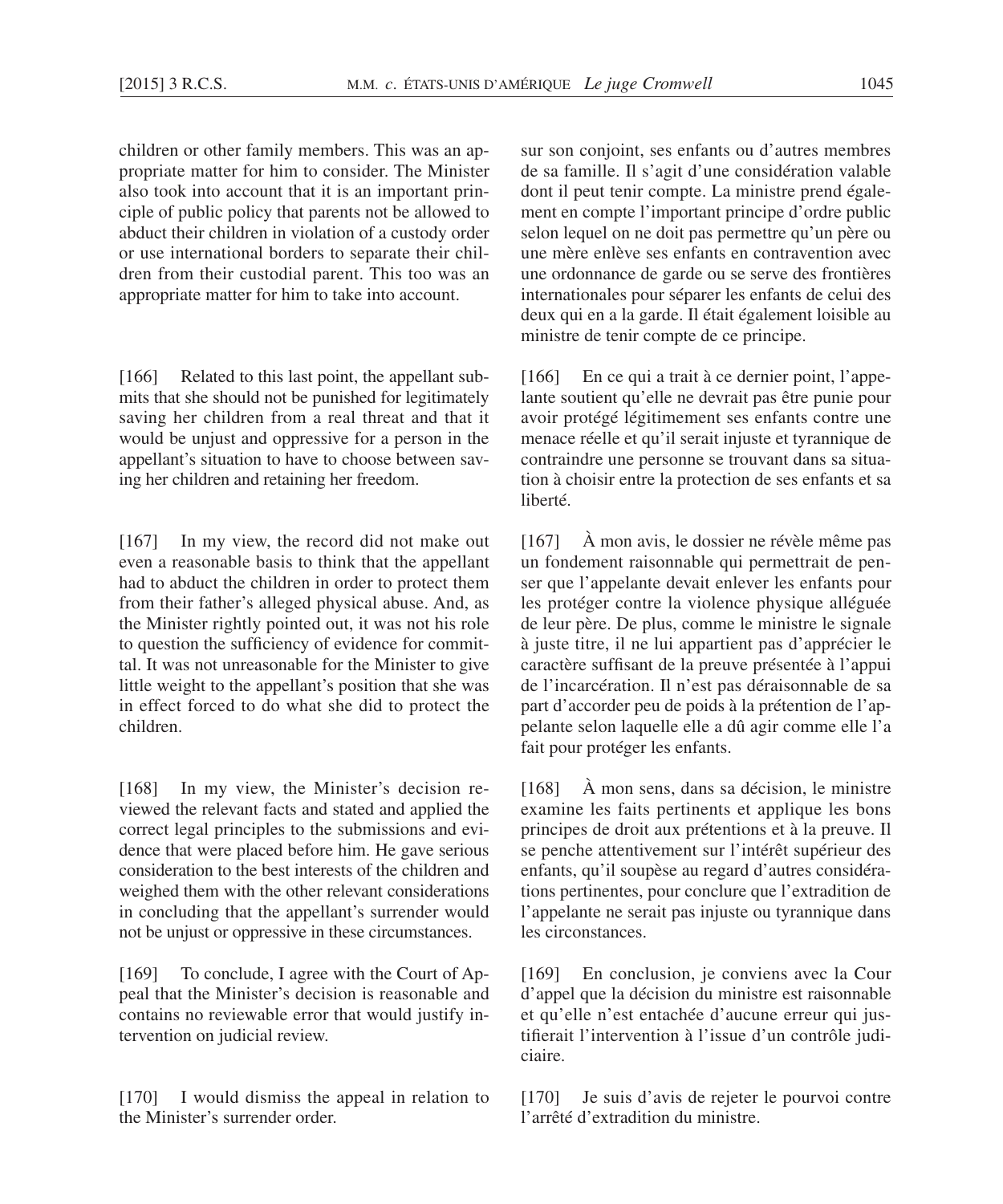## IV. Disposition

[171] I would dismiss both the appeal in relation to the committal order and the surrender order.

[172] Having considered the appellant's submission regarding costs, I would make no order as to costs.

The reasons of Abella, Karakatsanis and Côté JJ. were delivered by

[173] Abella J. (dissenting) — This is a case about three young children who reached out to their mother to rescue them from a violent and abusive father after running away and living several days in an abandoned house. She now faces the possibility of up to 15 years in jail if extradited to the United States for that rescue.

[174] The issue in this appeal is whether Canada should extradite the mother. Under our extradition law, no one can be extradited unless his or her conduct would have constituted an offence that is punishable in Canada. This is known as the principle of double criminality, a cornerstone of the extradition process in Canada. Its purpose is to ensure that no one is surrendered from Canada to face prosecution in another country for conduct that does not amount to a criminal offence in this country.

[175] It is not an offence in Canada to deprive a parent of custody if it was necessary to protect a child from imminent harm. As a result, the committal judge found that the mother would not be guilty of a criminal offence in this country.

[176] It is also self-evidently contrary to the best interests of the children to extradite her. There is no dispute that the children should not be returned to their abusive father. To surrender the mother for

# IV. Dispositif

[171] Je suis d'avis de rejeter le pourvoi contre l'ordonnance d'incarcération et l'arrêté d'extradition.

[172] Après examen des arguments de l'appelante sur les dépens, je ne rends aucune ordonnance à leur sujet.

Version française des motifs des juges Abella, Karakatsanis et Côté rendus par

[173] La juge Abella (dissidente) — La présente affaire concerne trois jeunes enfants qui, après s'être enfuis et avoir vécu plusieurs jours dans une maison abandonnée, ont demandé à leur mère de les soustraire à un père violent qui les maltraitait. Pour les avoir secourus, elle est maintenant passible d'une peine pouvant aller jusqu'à 15 ans de prison si elle est extradée aux États-Unis.

[174] La question en litige dans le présent pourvoi est de savoir si le Canada devrait extrader la mère. Dans notre droit de l'extradition, personne ne peut être extradé, à moins que sa conduite ait constitué une infraction punissable au Canada. C'est ce qu'on appelle le principe de la double incrimination, l'une des pierres angulaires du processus d'extradition au Canada. Il vise à garantir que personne ne soit extradé du Canada vers un autre État afin d'y être traduit en justice pour des actes qui ne constituent pas une infraction criminelle dans notre pays.

[175] Au Canada, priver un parent de la garde ne constitue pas une infraction si cette mesure s'avère nécessaire pour protéger un enfant d'un danger imminent. En conséquence, la juge d'incarcération a conclu que la mère ne serait pas coupable d'une infraction criminelle au Canada.

[176] Il est également manifeste que le fait d'extrader la mère serait contraire à l'intérêt supérieur des enfants. Personne ne conteste que les enfants ne devraient pas être renvoyés chez leur père qui les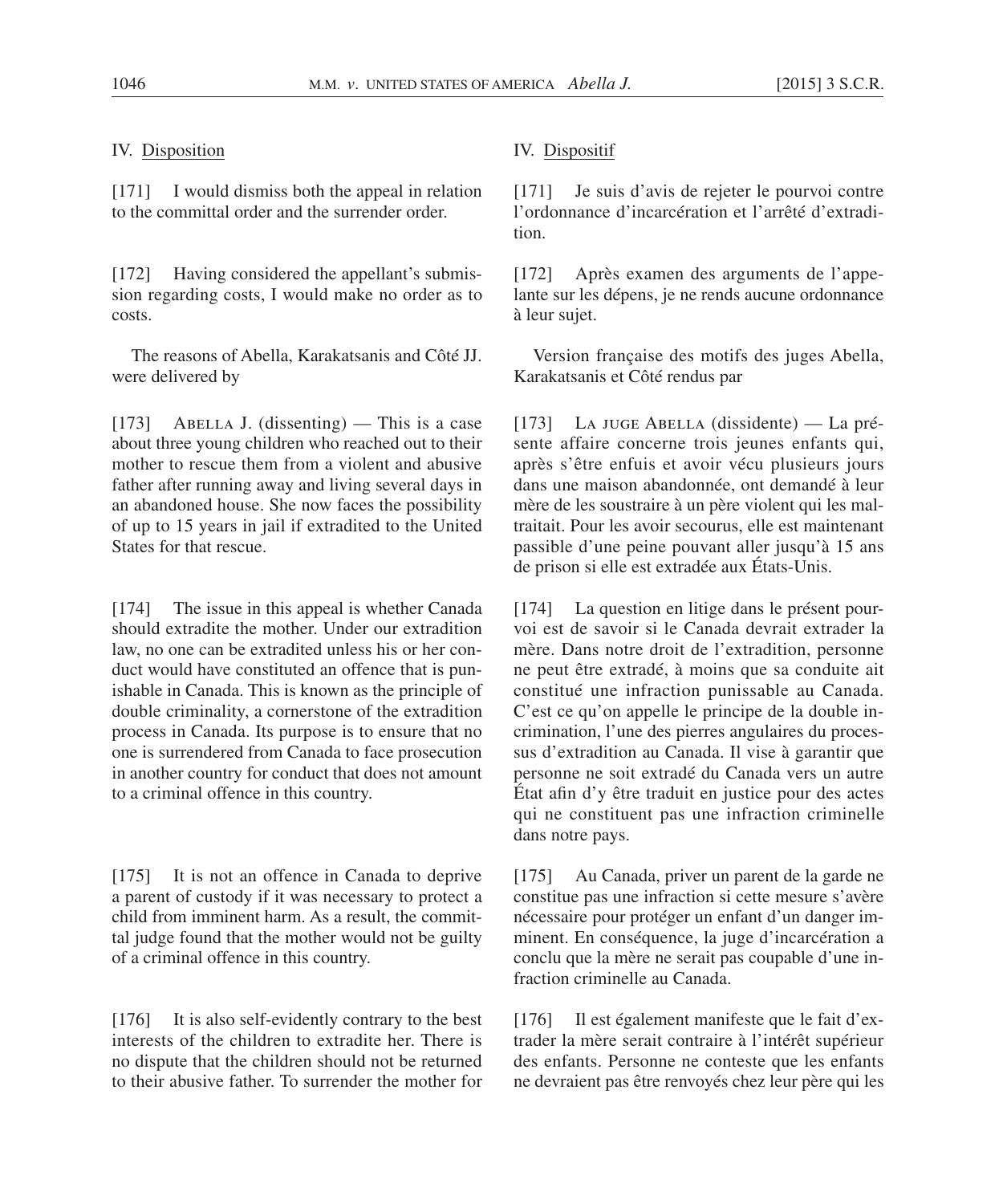her conduct in protecting the children is to penalize them for reaching out to her by depriving them of the only parent who can look after them. Moreover, because the defence of rescuing children to protect them from imminent harm does not exist in Georgia, the mother will not be able to raise the defence she would have been able to raise had she been prosecuted in Canada. Surrender in these circumstances is, with respect, Kafkaesque.

## [177] I would accordingly allow the appeal.

### Background

[178] M.M. and R.P. were married in 1996 and divorced in 2001. They had three children, who were born in 1996, 2000 and 2001. At the time of the divorce, the family was living in the state of Georgia, in the United States.

[179] M.M., the mother, was initially awarded sole custody of the children after the divorce. The father, R.P., had visiting rights. In 2005, the father took temporary custody of the children. On June 19, 2008, a Georgia court gave him sole custody of the children because of the mother's substance abuse problems. The order provided that she was to have no visitation rights or contact with the children.

[180] On October 30, 2010, the father reported the three children missing. They were 9, 10 and 14 years old. According to the children, they ran away because of their father's abusive treatment and violence. They did so without consulting their mother and without her knowledge, and stayed alternately in an abandoned house or with friends. The children did not contact their mother until around November 9. That same day, in Georgia, the mother was pulled over with the three children in her car by police, who suspected her of driving under the influence. Unaware that the children had been reported missing, the police officer left the children maltraite. Extrader la mère parce qu'elle a agi afin de protéger ses enfants, c'est pénaliser ceux-ci de s'être tournés vers elle en les privant du seul parent susceptible de s'occuper d'eux. De plus, comme la défense d'avoir porté secours aux enfants pour les protéger d'un danger imminent n'existe pas dans l'État de la Géorgie, la mère ne pourra pas faire valoir le moyen de défense qu'elle aurait été en mesure de soulever si elle avait été poursuivie au Canada. Avec égards, l'extradition en pareilles circonstances est une situation digne d'un roman de Kafka.

### [177] Par conséquent, j'accueillerais le pourvoi.

### Contexte

[178] M.M. et R.P. se sont mariés en 1996 et ils ont divorcé en 2001. Ils ont eu trois enfants, nés en 1996, 2000 et 2001. Au moment du divorce, la famille vivait dans l'État de la Géorgie aux États-Unis.

[179] M.M., la mère, s'est d'abord vu accorder la garde exclusive des enfants après le divorce. Le père, R.P., disposait de droits d'accès. En 2005, ce dernier a pris les enfants temporairement sous sa garde. Le 19 juin 2008, un tribunal de la Géorgie lui a confié la garde exclusive des enfants en raison des problèmes de toxicomanie de la mère. L'ordonnance précisait que la mère ne devait avoir aucun droit d'accès ni contact avec les enfants.

[180] Le 30 octobre 2010, le père a signalé la disparition des trois enfants, alors âgés de 9, 10 et 14 ans. Les enfants affirment s'être enfuis à cause de la violence et des mauvais traitements que leur infligeait leur père. Ils ont agi ainsi sans consulter leur mère et à son insu, et ils sont restés tantôt dans une maison abandonnée, tantôt chez des amis. Ce n'est que vers le 9 novembre que les enfants ont communiqué avec leur mère. Le même jour, en Géorgie, alors que les enfants se trouvaient dans sa voiture, la mère a été interceptée par la police, qui la soupçonnait de conduire avec les facultés affaiblies. Ignorant que la disparition des enfants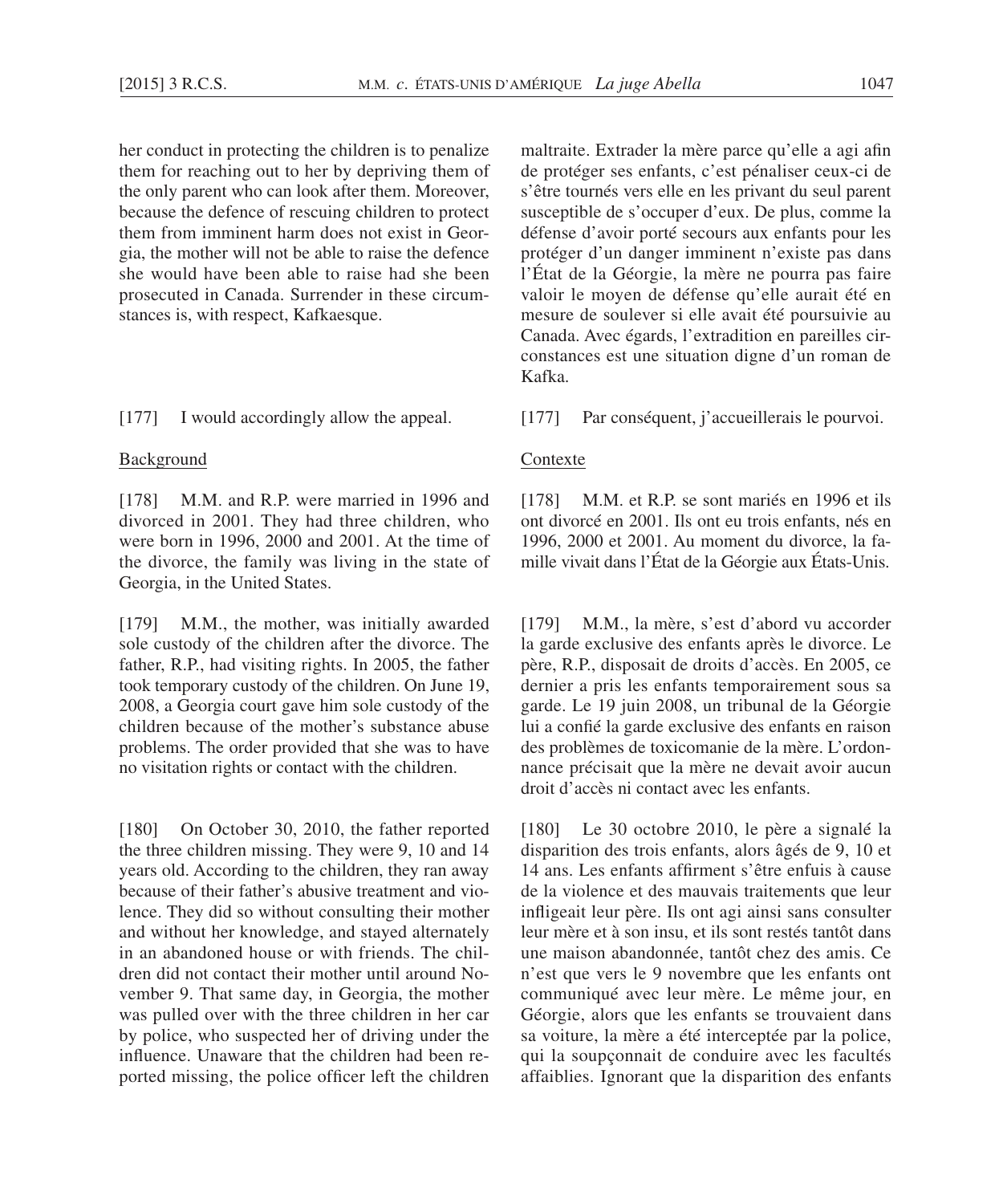in the care of a colleague until a relative chosen by the mother could pick them up.

[181] Several weeks later, the mother and the children were found in a battered women's shelter in Quebec. The mother was born in Quebec and, like her children, is a dual citizen of Canada and the United States.

[182] The social worker representing the Quebec Director of Youth Protection made numerous attempts to reach the father in the ensuing months to no avail. Although he once informed the social worker that he was working with an American group to have the children sent back to the United States, the father told another social worker the next day that he had no intention of coming to Canada to pick them up. His phone service was later disconnected and there is no record of his whereabouts. His physical and emotional abuse of the children is not in dispute.

[183] On December 22, 2010, the mother was charged in Georgia with interstate interference with a custody order, aggravated stalking, and contributing to the delinquency of a minor. A warrant for her arrest was issued.

[184] On December 23, 2010, the mother was arrested in Canada at the shelter. Two months later, based on an extradition request from the United States, an authority to proceed was issued on the interference with custody charges, seeking the mother's committal for the corresponding Canadian offences of (1) abduction of a person under 16, contrary to s. 280 of the *Criminal Code*, R.S.C. 1985, c. C-46, and (2) abduction in contravention of a custody order, contrary to s. 282. These provisions state:

avait fait l'objet d'un signalement, le policier les a confiés à la garde d'un collègue en attendant qu'un membre de la famille choisi par la mère puisse venir les chercher.

[181] Plusieurs semaines plus tard, la mère et les enfants ont été découverts dans un refuge pour femmes battues au Québec. La mère est née dans cette province et, comme ses enfants, elle possède la double citoyenneté canadienne et américaine.

[182] Dans les mois qui ont suivi, la travailleuse sociale représentant le directeur de la protection de la jeunesse du Québec a tenté à de nombreuses reprises, mais sans succès, de joindre le père. Bien qu'à une occasion, il ait dit à cette dernière qu'il collaborait avec un groupe américain afin d'obtenir le retour des enfants aux États-Unis, le père a confié à une autre travailleuse sociale le lendemain qu'il n'avait pas l'intention de venir au Canada pour les chercher. Le service téléphonique du père a par la suite été coupé, et rien n'indique où celui-ci pourrait se trouver. Les mauvais traitements d'ordre physique et psychologique qu'il a fait subir aux enfants ne sont pas contestés.

[183] Le 22 décembre 2010, la mère a été accusée en Géorgie de violation d'une ordonnance de garde à l'extérieur de l'État (« *interstate interference with a custody order* »), de harcèlement grave et d'incitation à la délinquance d'un mineur. Un mandat d'arrestation a été décerné contre elle.

[184] La mère a été arrêtée au Canada le 23 décembre 2010 dans le refuge. Deux mois plus tard, sur le fondement d'une demande d'extradition présentée par les États-Unis, un arrêté introductif d'instance a été pris relativement aux accusations de violation de l'ordonnance de garde, en vue d'obtenir l'incarcération de la mère pour les infractions canadiennes correspondantes, à savoir (1) enlèvement d'une personne âgée de moins de 16 ans, en violation de l'art. 280 du *Code criminel*, L.R.C. 1985, c. C-46, et (2) enlèvement en contravention avec une ordonnance de garde, en violation de l'art. 282. Voici le libellé de ces dispositions :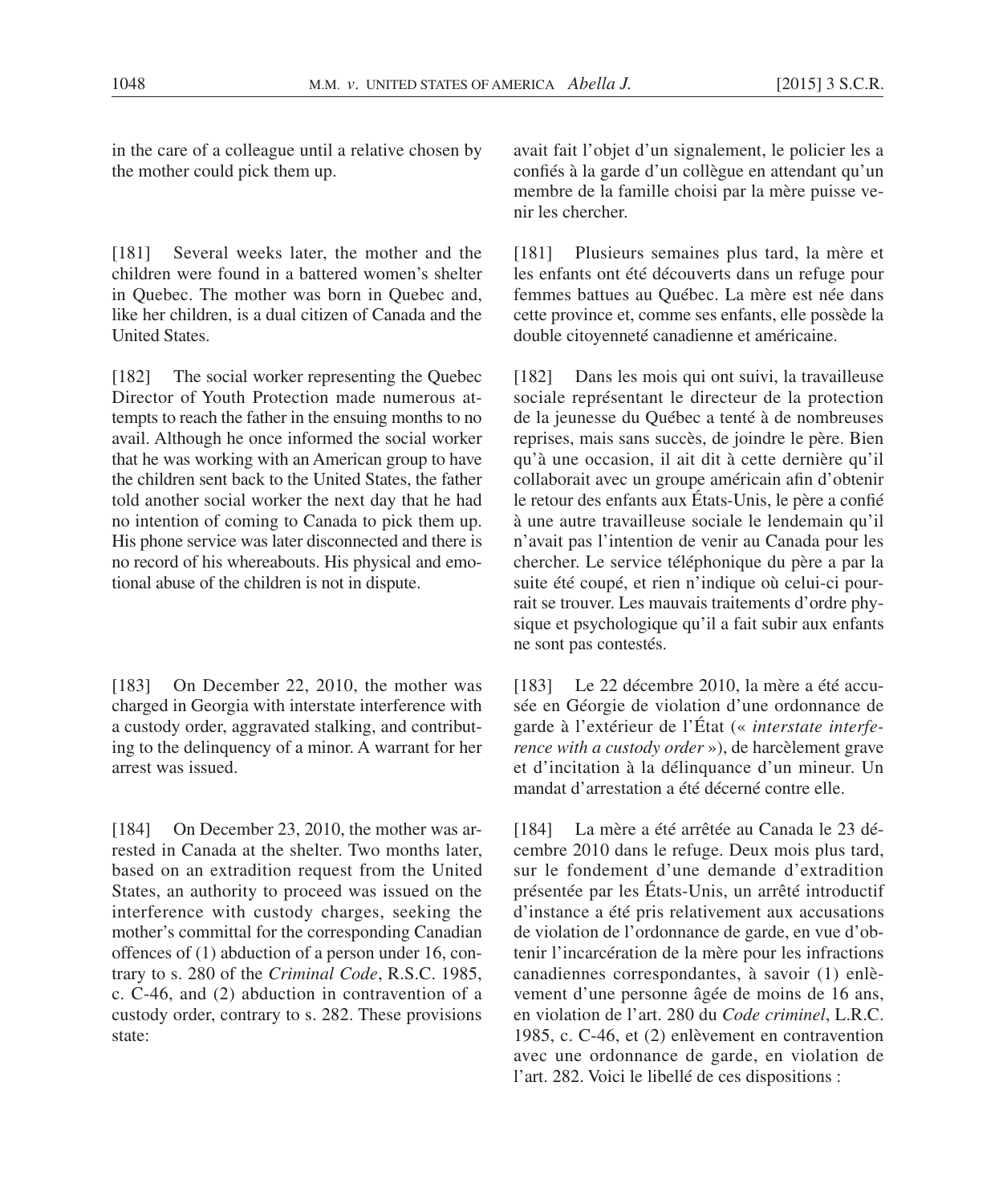**280.** (1) Every one who, without lawful authority, takes or causes to be taken an unmarried person under the age of sixteen years out of the possession of and against the will of the parent or guardian of that person or of any other person who has the lawful care or charge of that person is guilty of an indictable offence and liable to imprisonment for a term not exceeding five years.

(2) In this section and sections 281 to 283, "guardian" includes any person who has in law or in fact the custody or control of another person.

. . .

**282.** (1) Every one who, being the parent, guardian or person having the lawful care or charge of a person under the age of fourteen years, takes, entices away, conceals, detains, receives or harbours that person, in contravention of the custody provisions of a custody order in relation to that person made by a court anywhere in Canada, with intent to deprive a parent or guardian, or any other person who has the lawful care or charge of that person, of the possession of that person is guilty of

(*a*) an indictable offence and is liable to imprisonment for a term not exceeding ten years; or

(*b*) an offence punishable on summary conviction.

(2) Where a count charges an offence under subsection (1) and the offence is not proven only because the accused did not believe that there was a valid custody order but the evidence does prove an offence under section 283, the accused may be convicted of an offence under section 283.

[185] A statutory defence to charges under ss. 280 and 282 is recognized in s. 285 of the *Criminal Code*:

**285.** No one shall be found guilty of an offence under sections 280 to 283 if the court is satisfied that the taking, enticing away, concealing, detaining, receiving or harbouring of any young person was necessary to protect the young person from danger of imminent harm or if the person charged with the offence was escaping from danger of imminent harm.

**280.** (1) Quiconque, sans autorisation légitime, enlève ou fait enlever une personne non mariée, âgée de moins de seize ans, de la possession et contre la volonté de son père ou de sa mère, d'un tuteur ou de toute autre personne qui en a la garde ou la charge légale est coupable d'un acte criminel et passible d'un emprisonnement maximal de cinq ans.

(2) Au présent article et aux articles 281 à 283, « tuteur » s'entend notamment de toute personne qui en droit ou de fait a la garde ou la surveillance d'une autre personne.

. . .

**282.** (1) Quiconque, étant le père, la mère, le tuteur ou une personne ayant la garde ou la charge légale d'une personne âgée de moins de quatorze ans, enlève, entraîne, retient, reçoit, cache ou héberge cette personne contrairement aux dispositions d'une ordonnance rendue par un tribunal au Canada relativement à la garde de cette personne, avec l'intention de priver de la possession de celle-ci le père, la mère, le tuteur ou une autre personne ayant la garde ou la charge légale de cette personne, est coupable :

*a*) soit d'un acte criminel et passible d'un emprisonnement maximal de dix ans;

*b*) soit d'une infraction punissable sur déclaration de culpabilité par procédure sommaire.

(2) Lorsqu'un chef d'accusation vise l'infraction prévue au paragraphe (1) et que celle-ci n'est pas prouvée du seul fait que l'accusé ne croyait pas qu'il existait une ordonnance de garde valide, ce dernier peut cependant être reconnu coupable de l'infraction prévue à l'article 283 s'il y a preuve de cette dernière.

[185] L'article 285 du *Code criminel* établit un moyen de défense légal à l'encontre des accusations portées en vertu des art. 280 et 282 :

**285.** Nul ne peut être déclaré coupable d'une infraction prévue aux articles 280 à 283 si le tribunal est convaincu que les actes reprochézs étaient nécessaires pour protéger la jeune personne en question d'un danger imminent ou si l'accusé fuyait pour se protéger d'un tel danger.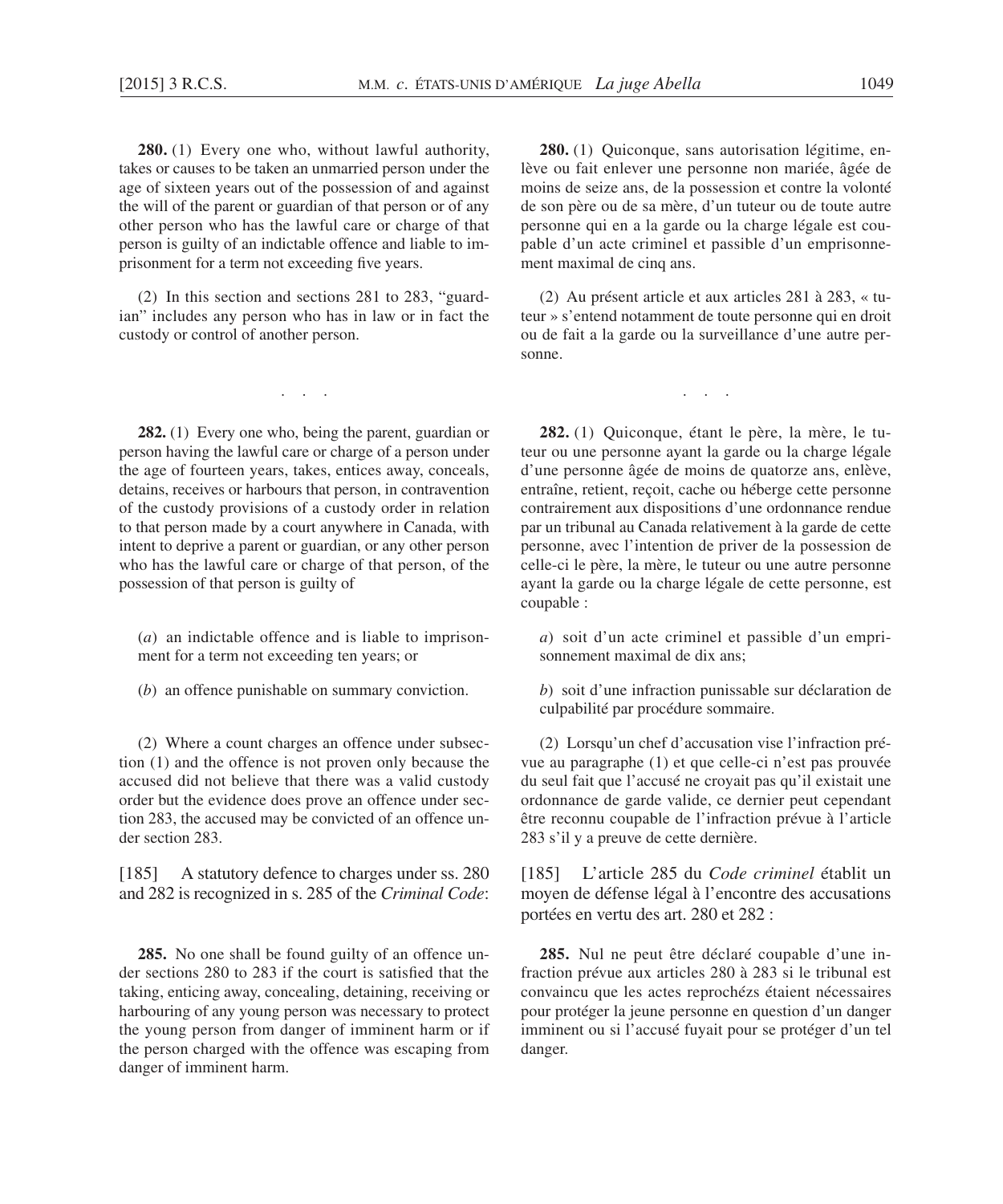[186] Shortly after her arrest, the mother sought interim release. The request was denied. Her second request, however, was granted.

[187] The extradition judge, Cohen J., ultimately refused to issue an order for the mother's committal for extradition. In refusing the request, she noted that the role of an extradition judge is not merely to act as a "rubber stamp" of the executive, but to ensure that a person sought for extradition receives a meaningful judicial assessment of his or her case on the basis of the evidence and the law.

[188] The extradition judge accepted evidence of a series of admissions made in connection with the mother's first request for interim release; prior testimony from the oldest child at the hearing for the mother's second request for interim release; a judgment from the Youth Division of the Court of Québec on a motion for the children's protection; and two reports from social workers in Canada and the United States filed as exhibits in the proceedings before the Youth Court. This evidence indicated that the children were afraid of their father and that he had physically and mentally mistreated them. It also confirmed that the children had run away from their father without any assistance or even the knowledge of their mother, and that it was more than a week before they contacted her for help.

[189] As a result of this evidence, Cohen J. concluded that the s. 280(1) offence of abduction of a person under 16, had not been made out. In her view, the evidence clearly indicated that the children had left their father of their own volition. There was no evidence that the mother had taken the children, or caused them to be taken, out of the possession of and against the will of their father without lawful authority. The only evidence supporting this conclusion was a statement in a summary of the evidence available for trial prepared by the United States saying that the father's testimony would be that he suspected the mother of taking the children without his [186] Peu après son arrestation, la mère a sollicité sa mise en liberté provisoire. Cette demande a été rejetée. Toutefois, sa deuxième demande a été accueillie.

[187] La juge d'extradition, la juge Cohen, a finalement refusé d'ordonner l'incarcération de la mère en vue de son extradition. En refusant la demande, elle a souligné que le rôle du juge d'extradition ne consiste pas simplement à « entériner d'office » les décisions de l'exécutif, mais aussi à s'assurer que le dossier de l'intéressé fait l'objet d'une appréciation judiciaire valable basée sur la preuve et le droit.

[188] La juge d'extradition a accepté en preuve une série d'admissions faites dans le cadre de la première demande présentée par la mère en vue d'obtenir sa mise en liberté provisoire, un témoignage donné antérieurement par l'aîné des enfants lors de l'audience relative à la deuxième demande de mise en liberté provisoire de la mère, un jugement de la Chambre de la jeunesse de la Cour du Québec sur une requête visant à assurer la protection des enfants, ainsi que deux rapports de travailleuses sociales au Canada et aux États-Unis déposés comme pièces devant la Chambre de la jeunesse. Ces éléments de preuve indiquaient que les enfants avaient peur de leur père et que celui-ci les avait maltraités physiquement et psychologiquement. Ils confirmaient aussi que les enfants s'étaient enfuis de chez leur père sans aucune assistance de la part de leur mère, et même à son insu, et qu'ils avaient attendu plus d'une semaine avant de communiquer avec elle pour lui demander de l'aide.

[189] Sur la base de cette preuve, la juge Cohen a conclu que l'infraction d'enlèvement d'une personne âgée de moins de 16 ans, prévue au par. 280(1), n'avait pas été établie. Selon la juge, la preuve indiquait clairement que les enfants avaient quitté leur père de leur propre gré. Rien dans la preuve ne démontrait que la mère avait, sans autorisation légitime, enlevé ou fait enlever les enfants de la possession de leur père contre la volonté de celui-ci. Le seul élément de preuve étayant cette conclusion était une affirmation — dans un document préparé par les États-Unis résumant la preuve dont on disposait en vue du procès dans ce pays — selon laquelle le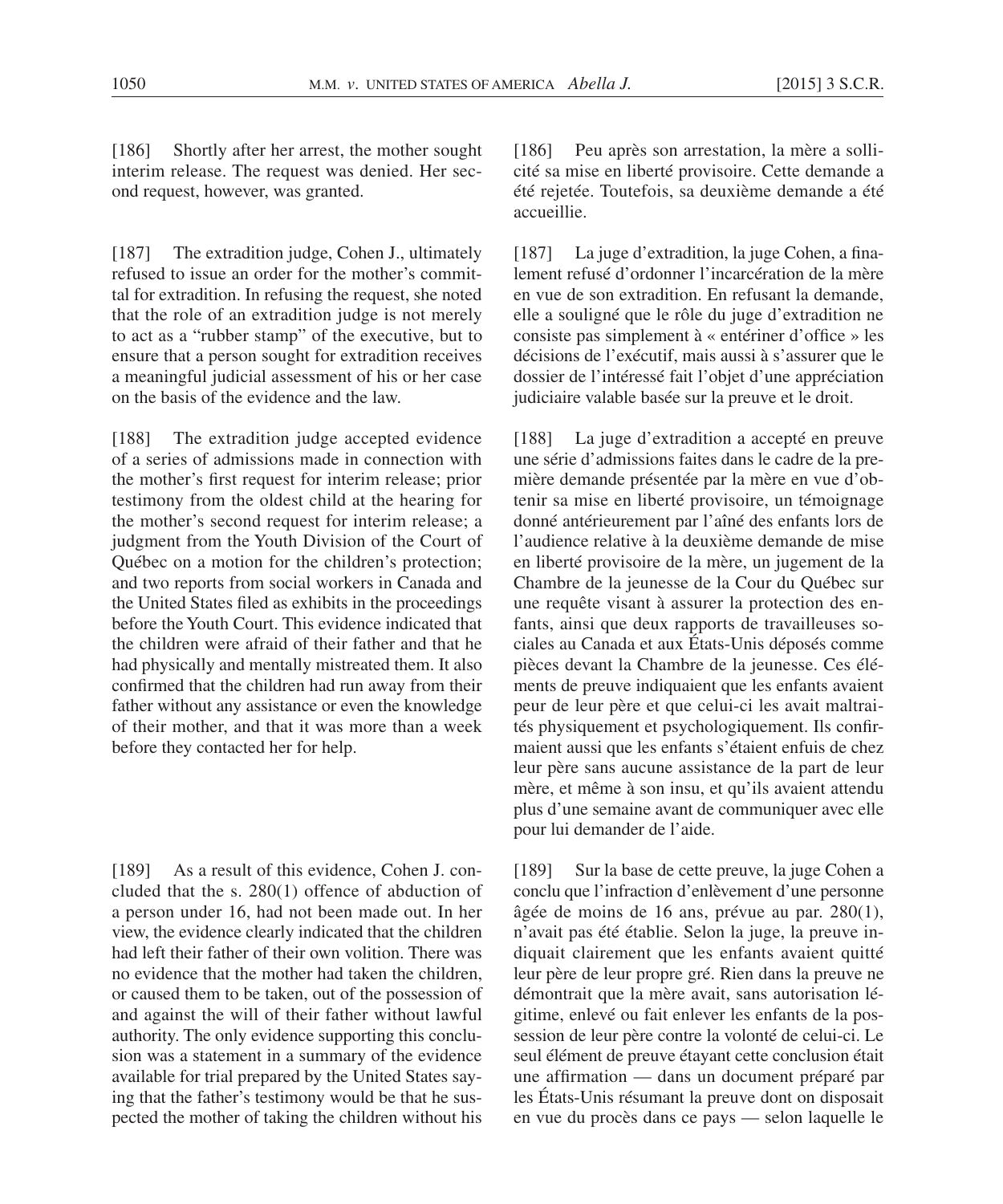authority. The extradition judge found this evidence to be so defective and unreliable as not to be worthy of consideration.

[190] As for the s. 282(1) offence of abduction in contravention of a custody order, the extradition judge held that there was insufficient evidence of the mother's specific intent to deprive the father of possession of the children. On the contrary, the evidence indicated that the mother refused to receive or harbour the children after they ran away.

[191] Cohen J. was also of the view that, given the "clear wording" of s. 285, the mother could not be found guilty on the charge of abduction since her intent was to protect the children from danger of imminent harm at the hands of their father. No reasonable jury in Canada, properly instructed, could therefore return a verdict of guilty on the charge of abduction of the children against the mother in the circumstances.

[192] The order for committal was accordingly refused.

[193] The Quebec Court of Appeal allowed the appeal and ordered the mother's committal. In its view, the role of an extradition judge is limited, and precludes weighing the probative value of the evidence. In this case, the extradition judge erred by considering whether there was, in essence, a reasonable likelihood of conviction. She failed to discuss unrefuted admitted facts from the record of the case, namely that the children went missing while in their father's custody and that they were found in their mother's car on November 9, 2010. In the Court of Appeal's view, the evidence established the essential elements to justify committal.

[194] In addition, the Court of Appeal held that the extradition judge erred by taking into account the defence set out in s. 285 of the *Criminal Code*. père viendrait témoigner qu'il soupçonnait la mère d'avoir enlevé les enfants sans son autorisation. La juge d'extradition a statué que cette preuve était à ce point déficiente et si peu digne de foi qu'elle ne méritait pas d'être prise en considération.

[190] Quant à l'infraction d'enlèvement en contravention avec une ordonnance de garde, prévue au par. 282(1), la juge d'extradition a conclu qu'il n'y avait pas suffisamment d'éléments de preuve de l'intention spécifique de la mère de priver le père de la possession des enfants. Au contraire, la preuve indiquait que celle-ci avait refusé de recevoir ou d'héberger les enfants après leur fuite.

[191] La juge Cohen a également exprimé l'avis qu'en raison du [TRADUCTION] « libellé clair » de l'art. 285, la mère ne pouvait être déclarée coupable de l'infraction d'enlèvement reprochée, puisqu'elle avait l'intention de protéger les enfants d'un danger imminent aux mains de leur père. En conséquence, aucun jury canadien raisonnable ayant reçu des directives appropriées ne pourrait dans ces circonstances rendre un verdict de culpabilité contre la mère relativement à l'accusation d'enlèvement des enfants.

[192] L'ordonnance d'incarcération a donc été refusée.

[193] La Cour d'appel du Québec a accueilli l'appel et ordonné l'incarcération de la mère. Selon la cour, le rôle d'un juge d'extradition est limité et exclut l'appréciation de la valeur probante de la preuve. En l'espèce, la juge d'extradition a commis une erreur en se demandant s'il existait, en substance, une probabilité raisonnable de déclaration de culpabilité. Elle n'a pas analysé les faits admis et non réfutés suivants figurant au dossier, à savoir que les enfants avaient disparu alors qu'ils étaient sous la garde de leur père et qu'on les avait retrouvés dans la voiture de leur mère le 9 novembre 2010. De l'avis de la Cour d'appel, la preuve établissait les éléments essentiels pour justifier l'incarcération.

[194] De plus, la Cour d'appel a estimé que la juge d'extradition avait commis une erreur en tenant compte de la défense prévue à l'art. 285 du *Code*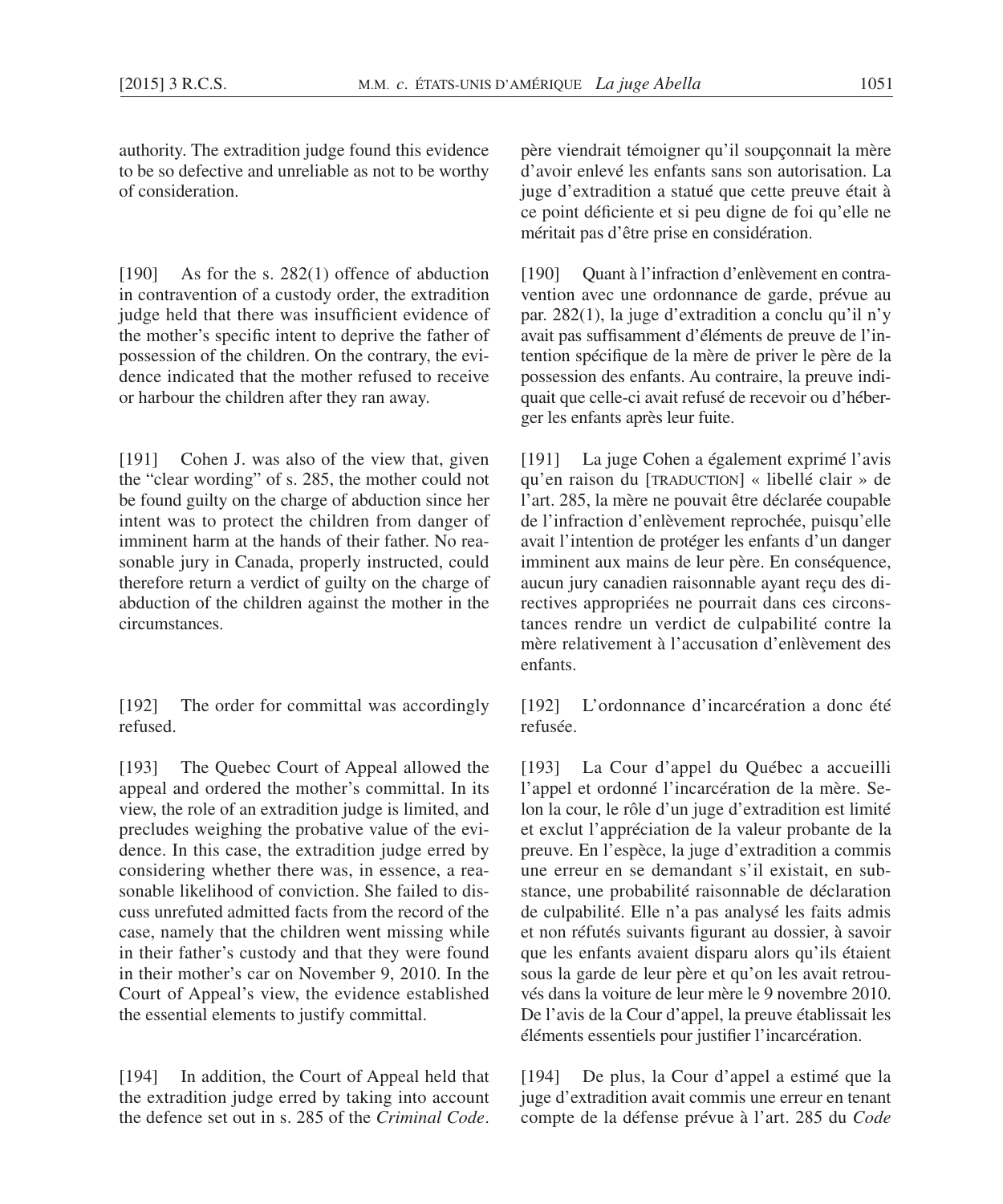It concluded that while "in due course" a defence along the lines of s. 285 may be open to the mother, the extradition judge went beyond her proper role in considering it at the committal stage.

[195] In the mother's submissions to the Minister of Justice, she argued that her surrender would be unjust and oppressive both because her extradition would not be in the best interests of her children, and because she had a strong defence to the equivalent Canadian charges under s. 285 of the *Criminal Code*. She noted in particular that she had taken good care of her children, that she was saving them from imminent danger of physical and mental abuse by bringing them to Canada, and that they would face a serious risk of harm if they were to return to their abusive father in Georgia.

[196] The Minister ordered her surrender. He noted that the "best interests of the child" is not a principle of fundamental justice and that a person accused of a crime in Canada cannot escape criminal prosecution solely because it may have negative consequences on his or her family. In any event, he found that the best interests of the children were unclear, and that there was no evidence suggesting that the children would be returned to their father's care if the mother were extradited. Moreover, the Minister was of the view that if the mother were extradited, the Quebec Director of Youth Protection could determine what was in the children's best interests, and that if no family member could take care of them, foster care would be available.

[197] In addition, he concluded that the s. 285 defence did not alter the criminal nature of the conduct, nor was it a relevant consideration in determining whether the mother's conduct met the requirements of double criminality. In his view, defences should be left for consideration by the foreign court. While he acknowledged that no defence equivalent to s. 285 is recognized under Georgia law, he noted that

*criminel*. La cour a conclu que, bien qu'il soit possible qu'une défense s'apparentant à celle prévue à l'art. 285 puisse [TRADUCTION] « en temps et lieu » être invoquée par la mère, la juge d'extradition avait outrepassé son propre rôle en examinant cette défense à l'étape de l'incarcération.

[195] Dans ses observations présentées au ministre de la Justice, la mère a soutenu que son extradition serait injuste ou tyrannique, parce qu'une telle mesure ne servirait pas l'intérêt supérieur de ses enfants et qu'elle disposait, en vertu de l'art. 285 du *Code criminel*, d'une défense solide à faire valoir à l'encontre des accusations canadiennes équivalentes. Elle a fait remarquer en particulier qu'elle avait bien pris soin de ses enfants, qu'elle les avait protégés d'un danger imminent de violence physique et psychologique en les emmenant au Canada et qu'ils seraient exposés à un risque sérieux de préjudice s'ils devaient retourner chez leur père violent en Géorgie.

[196] Le ministre a ordonné son extradition, soulignant que l'« intérêt supérieur de l'enfant » n'était pas un principe de justice fondamentale et qu'une personne accusée d'un crime au Canada ne pouvait pas échapper à des poursuites criminelles uniquement parce que celles-ci pourraient avoir des conséquences défavorables sur sa famille. De toute façon, il a conclu que l'intérêt supérieur des enfants n'était pas évident dans cette affaire et que rien dans la preuve n'indiquait que ceux-ci seraient renvoyés chez leur père si leur mère était extradée. De plus, le ministre a estimé que le directeur de la protection de la jeunesse du Québec pourrait déterminer ce qui était dans l'intérêt supérieur des enfants en cas d'extradition de la mère, et que, si aucun membre de la famille ne pouvait prendre soin d'eux, ils pourraient être placés en famille d'accueil.

[197] En outre, le ministre a conclu que la défense prévue à l'art. 285 ne changeait rien à la nature criminelle de la conduite reprochée et qu'il ne s'agissait pas non plus d'une considération pertinente pour déterminer si la conduite de la mère respectait les conditions d'existence de la double incrimination. Selon lui, les moyens de défense devaient être laissés à l'appréciation du tribunal étranger. Même s'il a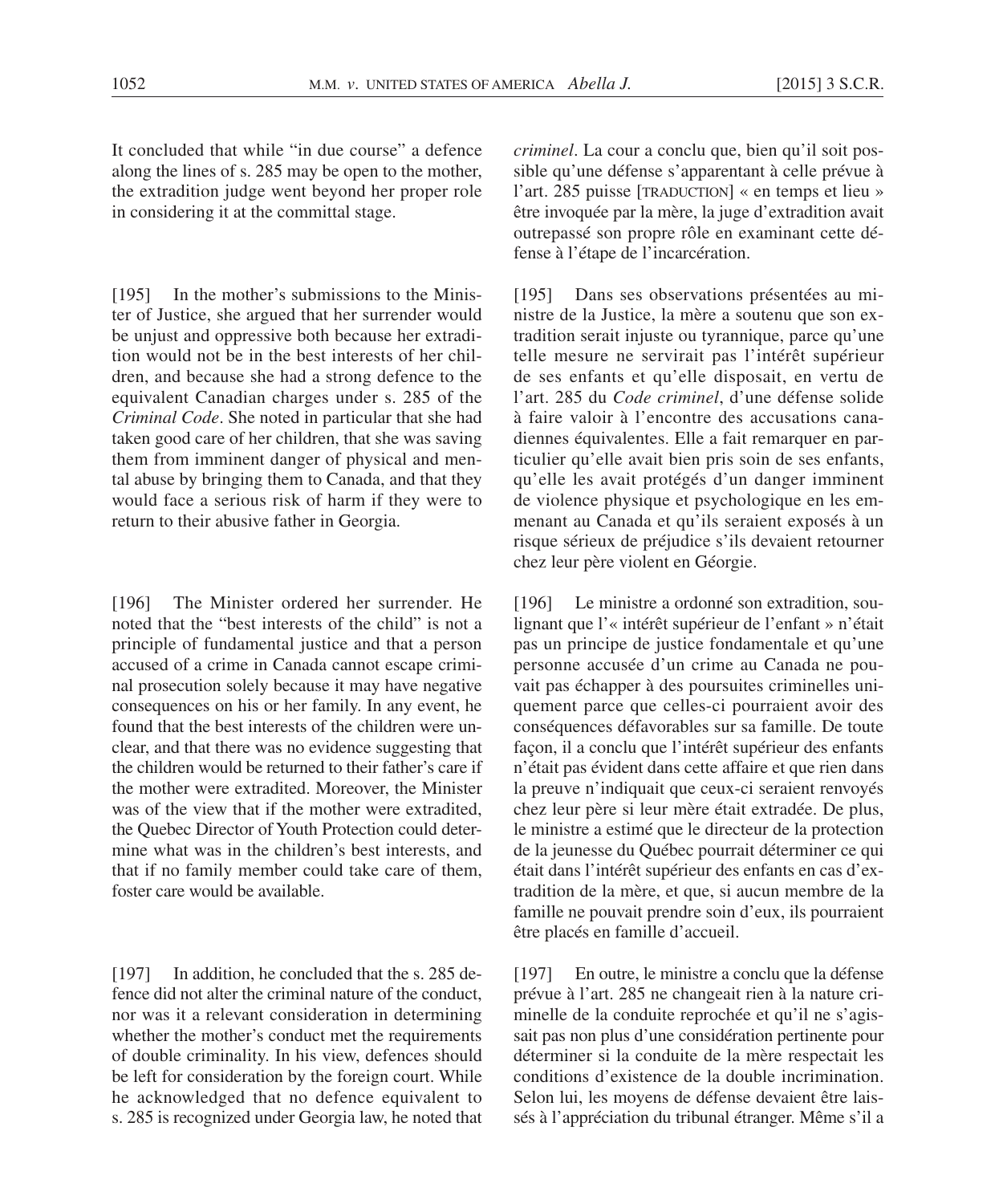the mother could nonetheless raise the defence of coercion. In his view, it was not his role to question the sufficiency of the evidence for committal.

[198] The Quebec Court of Appeal dismissed the mother's application for judicial review of the Minister's surrender order. It concluded that the Minister's decision was reasonable because he took into consideration and evaluated all the relevant circumstances, including the best interests of the children. The Minister also properly balanced the mother's personal circumstances and the consequences of extradition for the mother and her children against such factors as the importance for Canada to meet its international obligations and for Canada not to be used as a safe haven by fugitives. The mother's surrender to the United States would therefore not be unjust or oppressive, nor would it result in a violation of her constitutional rights.

[199] This Court, in *United States of America v. Ferras*, [2006] 2 S.C.R. 77, clarified the test for committal in extradition proceedings, clearly distinguishing it from the lower threshold for committal in preliminary inquiries. That test is whether there is "sufficient evidence upon which a reasonable jury, properly instructed, could convict": para. 65. In my view, that threshold for committal was not met in this case.

[200] And although it is not strictly necessary, given my view that committal was not justified, I would also set aside the Minister's surrender order. In my respectful view, he did not take into sufficient account the best interests of the children who, having sought their mother's assistance in escaping from their father's violence, would find themselves without a parent if she were extradited for helping them. Nor did the Minister take proper account of the fact that Georgia does not recognize a defence analogous to s. 285.

admis que le droit de la Géorgie ne reconnaissait aucune défense équivalente à celle prévue à l'art. 285, il a souligné que la mère pouvait néanmoins soulever la défense de la coercition. Il a estimé qu'il ne lui appartenait pas de remettre en cause la suffisance de la preuve relative à l'incarcération.

[198] La Cour d'appel du Québec a rejeté la demande de contrôle judiciaire présentée par la mère à l'égard de l'arrêté d'extradition du ministre. Elle a conclu que la décision du ministre était raisonnable parce qu'il avait considéré et apprécié toutes les circonstances pertinentes, y compris l'intérêt supérieur des enfants. Le ministre avait également soupesé correctement la situation personnelle de la mère et les conséquences de l'extradition pour elle et ses enfants par rapport à des facteurs tels que l'importance pour le Canada de respecter ses obligations internationales et de ne pas servir de refuge aux fugitifs. L'extradition de la mère aux États-Unis ne serait donc pas injuste ou tyrannique, et n'entraînerait pas non plus une violation de ses droits constitutionnels.

[199] Dans l'arrêt *États-Unis d'Amérique c. Ferras*, [2006] 2 R.C.S. 77, notre Cour a précisé le critère applicable à l'incarcération dans une instance d'extradition, le distinguant clairement de la norme moins exigeante applicable au renvoi à procès dans une enquête préliminaire. Ce critère consiste à décider s'il existe « suffisamment d'éléments de preuve au vu desquels un jury raisonnable, ayant reçu des directives appropriées, pourrait conclure à la culpabilité » (par. 65). À mon avis, il n'est pas respecté en l'espèce.

[200] Et, bien que cela ne soit pas strictement nécessaire, puisque j'estime que l'incarcération n'était pas justifiée, j'annulerais également l'arrêté d'extradition du ministre. Soit dit en tout respect, ce dernier n'a pas suffisamment tenu compte de l'intérêt supérieur des enfants, lesquels, ayant sollicité l'assistance de leur mère pour échapper à la violence de leur père, se retrouveraient sans aucun parent si leur mère était extradée parce qu'elle les a aidés. Le ministre n'a pas non plus dûment pris en compte le fait que la Géorgie ne reconnaît pas de défense analogue à celle prévue à l'art. 285.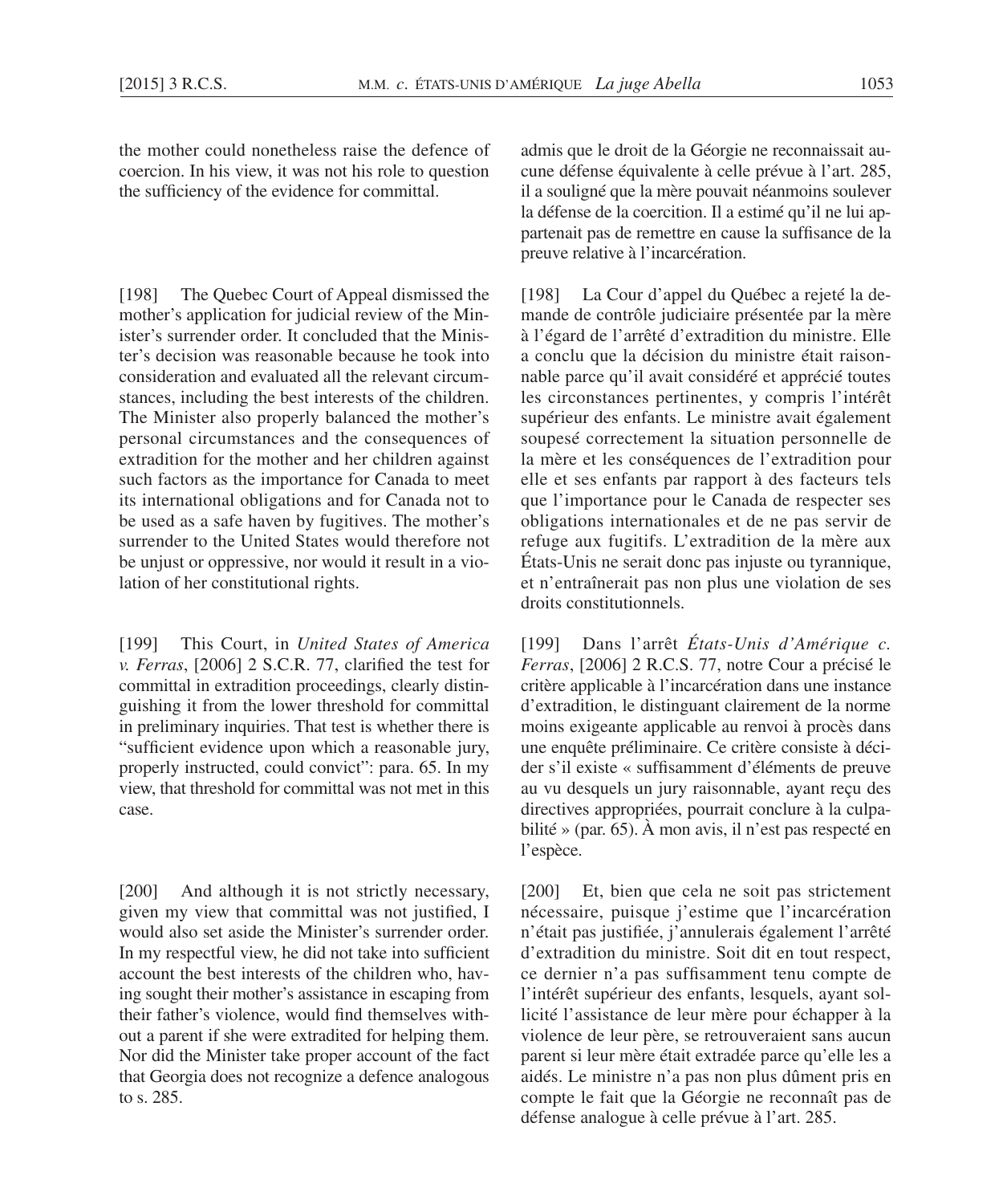#### Analysis

[201] Extradition is often characterized as taking place over three phases. At the first stage, the Minister must decide, after receiving an extradition request from a foreign state, whether to proceed with the matter by issuing an authority to proceed. If an authority to proceed is issued, the next phase is the committal stage, where the extradition judge determines whether the requirement of double criminality is met and, therefore, whether committal is justified. If committal is ordered, the matter reverts to the Minister to decide whether to order surrender: see *Extradition Act*, S.C. 1999, c. 18, s. 40. The power to order or refuse surrender is discretionary, but is subject to the provisions of the *Extradition Act* and the *Extradition Treaty between Canada and the United States of America*, Can. T.S. 1976 No. 3 ("*Treaty*"), and must be exercised in accordance with the *Canadian Charter of Rights and Freedoms*. Most pertinently for purposes of this case, s. 44(1)(*a*) of the *Extradition Act* provides that the Minister must refuse surrender if he is satisfied that the surrender would be "unjust or oppressive having regard to all the relevant circumstances".

[202] Canada is a signatory to a number of extradition treaties, including the *Treaty*, which governs extradition between Canada and the United States. The *Treaty* and other extradition treaties are implemented into domestic law in the *Extradition Act*.

[203] "Double criminality" is a precondition to surrender under Canada's extradition treaties (e.g., Articles 2 and 10 of the *Treaty*), and is codified at s. 3(1) of the *Extradition Act*. Section 3(1) provides:

**3.** (1) A person may be extradited from Canada in accordance with this Act and a relevant extradition agreement on the request of an extradition partner for the purpose of prosecuting the person or imposing a sentence on — or enforcing a sentence imposed on — the person if

### Analyse

[201] L'extradition est souvent décrite comme une procédure à trois étapes. À la première étape, lorsque le ministre a reçu une demande d'extradition d'un autre État, il doit décider s'il donne suite à l'affaire en délivrant un arrêté introductif d'instance. S'il délivre un tel arrêté, la prochaine étape est celle de l'incarcération; le juge d'extradition décide alors si l'exigence relative à la double incrimination est respectée et si l'incarcération est de ce fait justifiée. Si l'incarcération est ordonnée, l'affaire est renvoyée au ministre pour qu'il décide d'ordonner ou non l'extradition (voir *Loi sur l'extradition*, L.C. 1999, c. 18, art. 40). Le pouvoir d'ordonner ou de refuser l'extradition est discrétionnaire, mais il est assujetti aux dispositions de la *Loi sur l'extradition* et du *Traité d'extradition entre le Canada et*  les États-Unis d'Amérique, R.T. Can. 1976 nº 3 (le « *Traité* »), et doit être exercé conformément à la *Charte canadienne des droits et libertés*. Considération encore plus pertinente pour les besoins de la présente affaire, l'al. 44(1)*a*) de la *Loi sur l'extradition* prévoit que le ministre doit refuser l'extradition s'il est convaincu qu'elle serait « injuste ou tyrannique compte tenu de toutes les circonstances ».

[202] Le Canada est signataire d'un certain nombre de traités d'extradition, y compris le *Traité*, qui régit l'extradition entre le Canada et les États-Unis. Le *Traité* et d'autres traités d'extradition ont été incorporés au droit interne par la *Loi sur l'extradition*.

[203] Le principe de la « double incrimination » est une condition préalable à l'extradition aux termes des traités d'extradition dont le Canada est signataire (p. ex., articles 2 et 10 du *Traité*), et il est inscrit au par. 3(1) de la *Loi sur l'extradition*. Cette disposition est rédigée ainsi :

**3.** (1) Toute personne peut être extradée du Canada, en conformité avec la présente loi et tout accord applicable, à la demande d'un partenaire pour subir son procès dans le ressort de celui-ci, se faire infliger une peine ou y purger une peine si :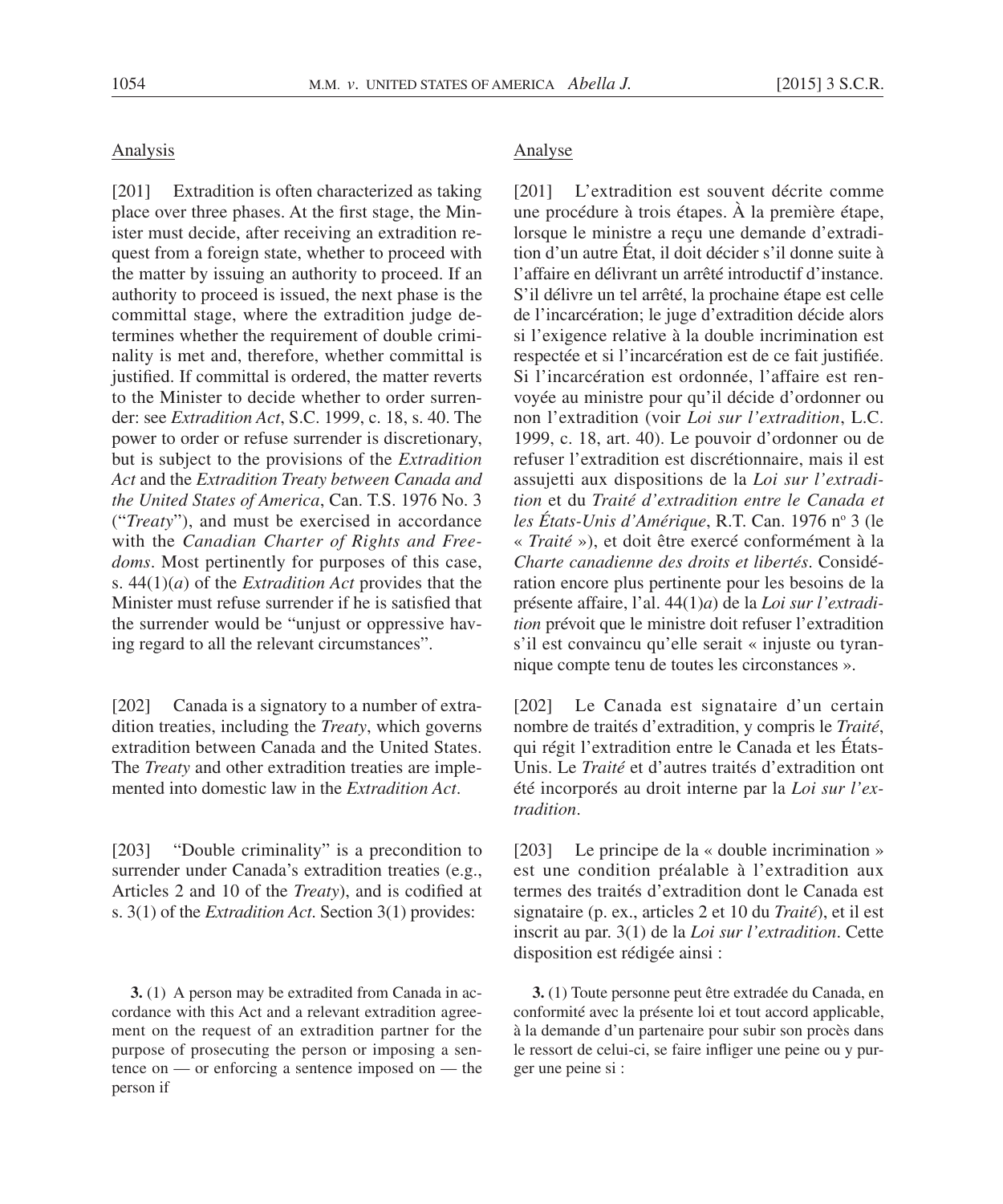(*a*) subject to a relevant extradition agreement, *the offence in respect of which the extradition is requested is punishable* by the extradition partner, by imprisoning or otherwise depriving the person of their liberty for a maximum term of two years or more, or by a more severe punishment; and

(*b*) the conduct of the person, had it occurred in Canada, would have constituted an offence that is punishable in Canada,

(i) in the case of a request based on a specific agreement, by imprisonment for a maximum term of five years or more, or by a more severe punishment, and

(ii) in any other case, by imprisonment for a maximum term of two years or more, or by a more severe punishment, subject to a relevant extradition agreement.

[204] Double criminality therefore incorporates both a domestic and foreign component. Section 3(1) (*a*) of the *Extradition Act* requires that the offence upon which extradition is requested be punishable in the requesting state by a loss of liberty of two or more years. Section 3(1)(*b*) provides that the conduct underlying the foreign offence must constitute an offence punishable in Canada by at least two years.

[205] As McLachlin J. explained in *Kindler v. Canada (Minister of Justice)*, [1991] 2 S.C.R. 779, at p. 845, Canada "will not extradite for acts which are not offences in this country". The underlying purpose of the double criminality requirement is to ensure that "no one in Canada [is] surrendered for prosecution outside this country for behaviour that does not amount to a crime in this country": *United States of America v. Lépine*, [1994] 1 S.C.R. 286, at p. 297. Stated otherwise, "[t]he purpose of double criminality is to safeguard the liberty of an individual whose extradition is sought by ensuring that he or she is not surrendered to face prosecution in another country for conduct that would not amount to a criminal offence in the country of refuge": *Canada (Justice) v. Fischbacher*, [2009] 3 S.C.R. 170, at para. 26.

*a*) d'une part, *l'infraction mentionnée dans la demande est*, aux termes du droit applicable par le partenaire, *sanctionnée*, sous réserve de l'accord applicable, par une peine d'emprisonnement ou une autre forme de privation de liberté d'une durée maximale de deux ans ou plus ou par une peine plus sévère;

*b*) d'autre part, l'ensemble de ses actes aurait constitué, s'ils avaient été commis au Canada, une infraction sanctionnée aux termes du droit canadien :

(i) dans le cas où un accord spécifique est applicable, par une peine d'emprisonnement maximale de cinq ans ou plus ou par une peine plus sévère,

(ii) dans le cas contraire, sous réserve de l'accord applicable, par une peine d'emprisonnement maximale de deux ans ou plus ou par une peine plus sévère.

[204] La double incrimination comporte donc un aspect interne et un aspect étranger. L'alinéa 3(1)*a*) de la *Loi sur l'extradition* exige que l'infraction à l'égard de laquelle l'extradition est demandée soit sanctionnée dans l'État requérant par une privation de liberté de deux ans ou plus. L'alinéa 3(1)*b*) précise que les actes constituant l'infraction punissable à l'étranger doivent constituer une infraction sanctionnée aux termes du droit canadien par une peine d'emprisonnement d'au moins deux ans.

[205] Comme l'a expliqué la juge McLachlin dans l'arrêt *Kindler c. Canada (Ministre de la Justice)*, [1991] 2 R.C.S. 779, p. 845, « [i]l n'y aura pas d'extradition pour des actes qui ne constituent pas des infractions dans notre pays ». L'objectif à la base de l'exigence relative à la double incrimination est de faire en sorte que « personne au Canada [ne soit] extradé afin d'être poursuivi à l'extérieur de notre pays pour un comportement qui ne constitue pas un crime dans notre pays » (*États-Unis d'Amérique c. Lépine*, [1994] 1 R.C.S. 286, p. 297). Autrement dit, « [1]e principe de la double incrimination vise à protéger la liberté de l'intéressé en empêchant qu'il soit extradé vers un autre État pour y être traduit en justice pour des actes qui ne constitueraient pas une infraction criminelle dans son pays d'accueil » (*Canada (Justice) c. Fischbacher*, [2009] 3 R.C.S. 170, par. 26).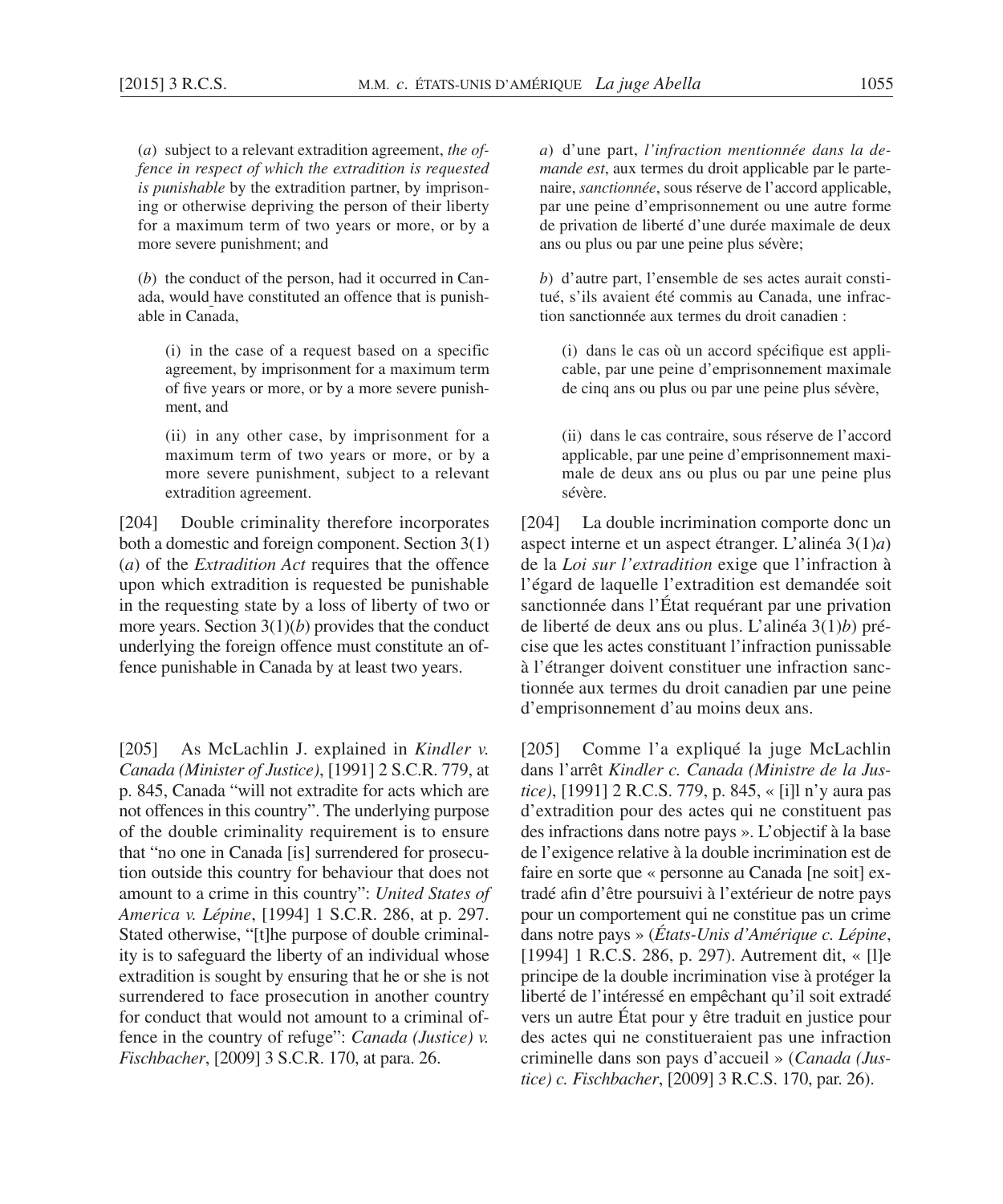[206] The principle of double criminality is internationally recognized as central to extradition law: *Fischbacher*, at para. 26. Resting in part on the concept of reciprocity, it ensures that a person's liberty is not at risk as a consequence of an offence which is not criminal in the requested state: *Washington (State of) v. Johnson*, [1988] 1 S.C.R. 327, at p. 341 (citing Ivan A. Shearer, *Extradition in International Law* (1971), at pp. 137-38).

[207] That is because double criminality is based, in part, on ensuring that "a person's liberty is not restricted as a consequence of offences not recognized as criminal by the requested State": Shearer, at p. 137. As Prof. Shearer explains, the rule of reciprocity ensures that a state is not required to extradite someone for an offence for which it, in return, "would never have occasion to make demand": p. 138. In other words, where a person is extradited for conduct not amounting to a criminal offence in the requested state, the principle of double criminality is offended.

[208] Responsibility for deciding whether the foreign component of double criminality has been met falls to the Minister. When the Minister receives an extradition request for a person sought to face trial, he or she must determine whether the conduct described in the extradition request satisfies the conditions set out in s. 3(1)(*a*) of the *Extradition Act* before he or she can issue an authority to proceed: *Extradition Act*, s. 15(1). Section 15(3) of the *Extradition Act* provides that the authority to proceed must include three components, including that the conduct must amount to an offence punishable in Canada in accordance with s. 3(1)(*b*).

[209] The authority to proceed authorizes the Minister to seek an order of committal before an extradition judge. The function of the extradition hearing is to determine whether the domestic component of double criminality is met, as required by s. 3(1)(*b*) [206] Le principe de la double incrimination est reconnu à l'échelle internationale comme un élément essentiel du droit de l'extradition (*Fischbacher*, par. 26). Se fondant en partie sur la notion de réciprocité, il garantit que la liberté d'une personne n'est pas menacée lorsque l'infraction ne constitue pas une infraction criminelle dans l'État requis (*Washington (État de) c. Johnson*, [1988] 1 R.C.S. 327, p. 341 (citant Ivan A. Shearer, *Extradition in International Law* (1971), p. 137-138)).

[207] En effet, la double incrimination repose en partie sur la nécessité de garantir [TRADUC-TION] « qu'il ne sera pas porté atteinte à la liberté d'une personne pour des infractions qui ne sont pas considérées comme criminelles par l'État requis » (Shearer, p. 137). Comme l'explique le professeur Shearer, le principe de la réciprocité fait en sorte qu'un État n'aura pas à extrader une personne pour une infraction à l'égard de laquelle il « n'aura jamais lui-même l'occasion de demander l'extradition » (p. 138). Autrement dit, lorsqu'une personne est extradée pour des actes qui ne correspondent pas à une infraction criminelle dans l'État requis, il y a entorse au principe de la double incrimination.

[208] Il incombe au ministre de déterminer si l'aspect étranger de la double incrimination est respecté. Lorsqu'on lui demande d'extrader une personne en vue de lui faire subir un procès, le ministre doit, avant de pouvoir prendre un arrêté introductif d'instance, décider si les actes décrits dans la demande satisfont aux conditions prévues à l'al. 3(1)*a*) (*Loi sur l'extradition*, par. 15(1)). Le paragraphe 15(3) de la *Loi sur l'extradition* prévoit que l'arrêté introductif d'instance doit comporter trois éléments, dont celui voulant que l'ensemble des actes reprochés corresponde à une infraction sanctionnée aux termes du droit canadien, conformément à l'al. 3(1)*b*).

[209] L'arrêté introductif d'instance autorise le ministre à demander une ordonnance d'incarcération à un juge d'extradition. L'audience d'extradition vise à déterminer si l'aspect interne de la double incrimination est respecté, comme l'exige l'al. 3(1)*b*)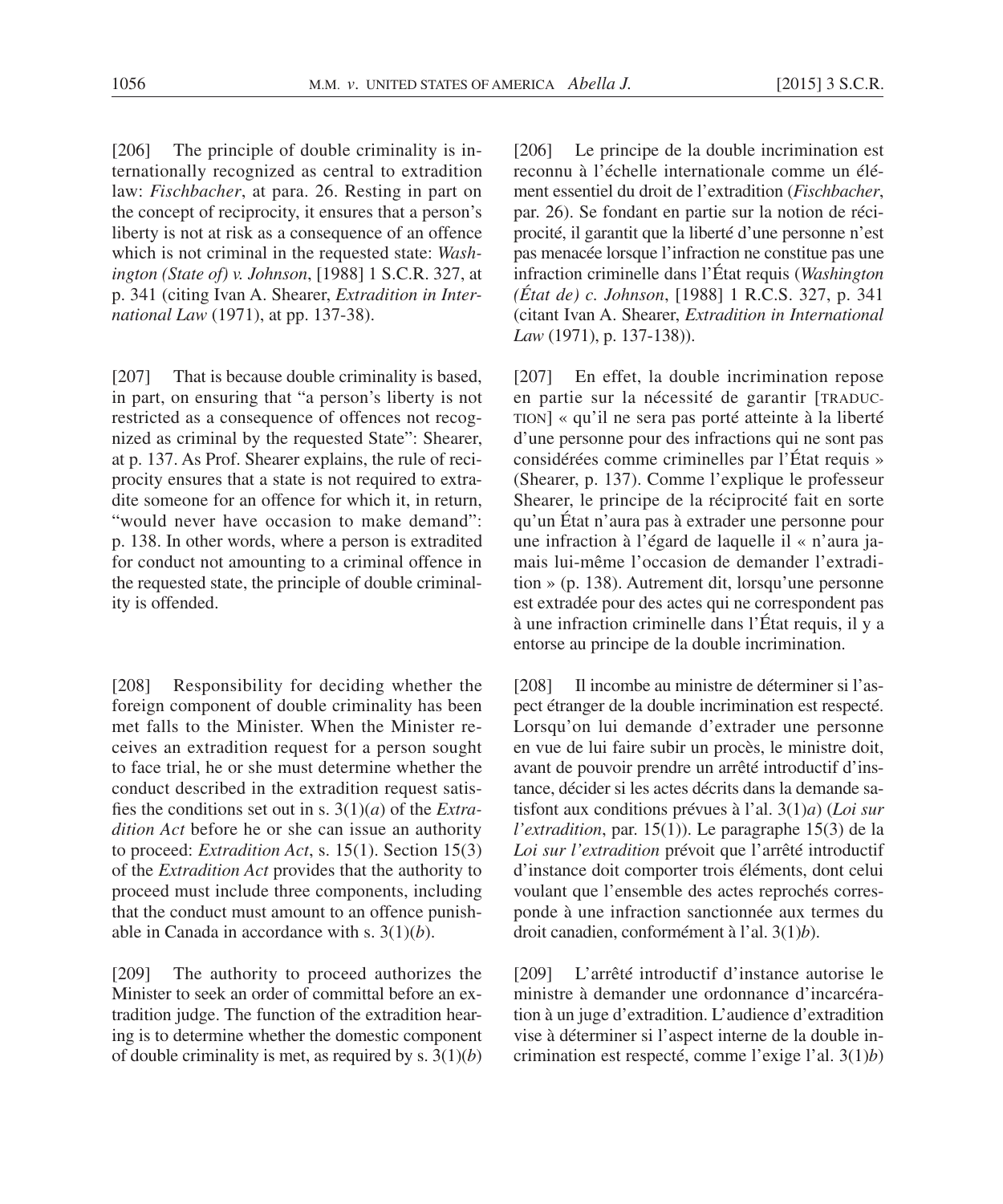of the *Extradition Act*. Section 29(1) of the *Extradition Act* provides:

**29.** (1) A judge shall order the committal of the person into custody to await surrender if

(*a*) in the case of a person sought for prosecution, there is evidence admissible under this Act of conduct that, had it occurred in Canada, would justify committal for trial in Canada on the offence set out in the authority to proceed and the judge is satisfied that the person is the person sought by the extradition partner;

[210] Section 29(1) of the *Extradition Act* requires a judge to order committal if there is sufficient evidence to justify committal for trial in Canada had the offence occurred in this country. The requirement, however, must be read harmoniously with the rest of the Act. In particular, s.  $3(1)(b)$  provides in part that the conduct of the person, had it occurred in Canada, must constitute "an offence that is punishable in Canada". Effect must be given to s. 3(1)(*b*) and the animating principle of double criminality in determining the scope of the extradition judge's role in deciding whether to order committal. As a result, the function of the extradition hearing is

to determine whether there is sufficient evidence that a fugitive accused has committed an act in the requesting state that would, if committed in Canada, constitute a Canadian crime . . . . In short, . . . what the extradition judge must determine is whether the conduct of the accused would constitute a crime if it had been committed in this country. [Emphasis in original.]

(*McVey (Re)*, [1992] 3 S.C.R. 475, at p. 526)

[211] This Court most recently discussed an appeal of a committal order in *Ferras*, where it held that before a person can be ordered for committal, there must be a "meaningful judicial determination" of whether the case for extradition has been established, namely, "whether there is sufficient evidence de la *Loi sur l'extradition*. Le paragraphe 29(1) de la *Loi sur l'extradition* dispose :

**29.** (1) Le juge ordonne dans les cas suivants l'incarcération de l'intéressé jusqu'à sa remise :

*a*) si la personne est recherchée pour subir son procès, la preuve — admissible en vertu de la présente loi — des actes justifierait, s'ils avaient été commis au Canada, son renvoi à procès au Canada relativement à l'infraction mentionnée dans l'arrêté introductif d'instance et le juge est convaincu que la personne qui comparaît est celle qui est recherchée par le partenaire;

[210] Le paragraphe 29(1) de la *Loi sur l'extradition* exige que le juge rende une ordonnance d'incarcération dans le cas où la preuve des actes reprochés justifierait, s'ils avaient été commis au Canada, un renvoi à procès dans notre pays. Il faut cependant interpréter cette exigence d'une manière qui s'harmonise avec le reste de la Loi. De façon plus particulière, l'al. 3(1)*b*) prévoit notamment que l'ensemble des actes de la personne doit constituer, s'ils avaient été commis au Canada, « une infraction sanctionnée aux termes du droit canadien ». Il faut donner effet à l'al. 3(1)*b*) et au principe de la double incrimination qui l'anime afin de déterminer l'étendue du rôle du juge d'extradition lorsqu'il décide s'il lui faut ordonner l'incarcération. Il s'ensuit que la fonction de l'audience d'extradition peut être définie ainsi :

. . . déterminer s'il y a suffisamment de preuve qu'un fugitif accusé a commis un acte dans l'État requérant qui, s'il avait été commis au Canada, constituerait un crime [...] Bref, [...] le juge d'extradition doit déterminer si l'acte de l'accusé constituerait un crime s'il avait été accompli dans notre pays. [Souligné dans l'original.]

(*McVey (Re)*, [1992] 3 R.C.S. 475, p. 526)

[211] Plus récemment, dans l'arrêt *Ferras*, la Cour s'est penchée sur un appel d'une ordonnance d'incarcération. Elle a statué que, avant que l'incarcération d'une personne puisse être ordonnée, il faut une « décision judiciaire valable » quant à la question de savoir si la preuve nécessaire à son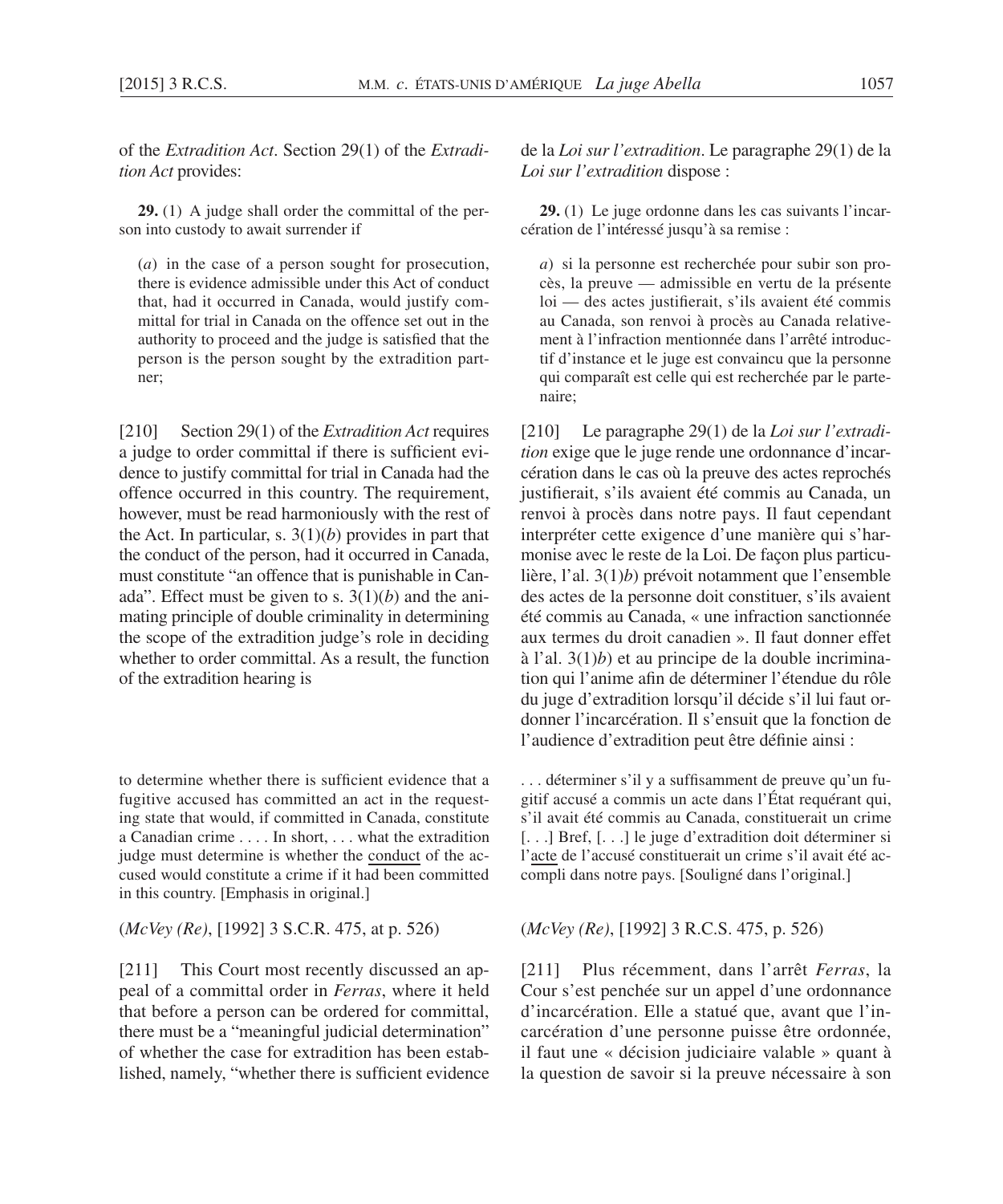to permit a properly instructed [Canadian] jury to convict": para. 26. An extradition judge is not merely "a rubber stamp", but must instead "judicially consider the facts and the law and be satisfied that they justify committal before ordering extradition": para. 25.

[212] Given that both committal hearings and preliminary inquiries are pre-trial screening procedures directed at assessing the sufficiency of evidence, a parallel had previously been drawn between the two. Notably, however, *Ferras* explained that there are significant differences between the two procedures:

It is important as well to note the differences between extradition hearings and domestic preliminary inquiries. Both are pre-trial screening devices and both use the same test of sufficiency of evidence for committal: whether evidence exists upon which a reasonable jury, properly instructed, could return a verdict of guilty . . . . Previously, the *Extradition Act* cemented the analogy between the two proceedings by directing that an extradition judge "hear the case, in the same manner, as nearly as may be, as if the fugitive was brought before a justice of the peace, charged with an indictable offence committed in Canada" *. . . .* The new Act, however, does not maintain this close parallel in proceedings. Section 24(2) of the Act states: "For the purposes of the hearing, the judge has, subject to this Act, the powers of a justice under Part XVIII of the *Criminal Code*, with any modifications that the circumstances require." *This grants the extradition judge the same powers as a preliminary inquiry judge, but requires the judge to exercise those powers in a manner appropriate to the extradition context. The judge no longer follows "as nearly as may be" the procedure of a preliminary inquiry. A second difference comes from the different rules for admitting evidence.* Evidence is admitted on a preliminary inquiry according to domestic rules of evidence, with all the inherent guarantees of threshold reliability that those rules entail. In contrast, evidence adduced on extradition may lack the threshold guarantees of reliability afforded by Canadian rules of evidence. A third difference comes from the ability of extradition judges to grant *Charter* remedies. *These differences make it inappropriate to equate the task of the extradition judge with the task*  extradition a été établie — c'est-à-dire « s'il y a suffisamment d'éléments de preuve pour qu'un jury [canadien], ayant reçu des directives appropriées, puisse conclure à la culpabilité » (par. 26). Le juge d'extradition ne peut se contenter d'« entériner d'office »; il doit plutôt « examiner les faits et le droit et être convaincu qu'ils justifient l'incarcération avant d'ordonner l'extradition » (par. 25).

[212] Comme l'audience relative à l'incarcération et l'enquête préliminaire constituent toutes deux des procédures préalables au procès servant de filtre pour apprécier le caractère suffisant de la preuve, un parallèle a déjà été tracé entre les deux procédures. Il convient toutefois de souligner que, dans l'arrêt *Ferras*, la Cour a expliqué qu'elles comportent des différences importantes :

Il importe également de noter les différences entre les audiences d'extradition et les enquêtes préliminaires qui se déroulent au Canada. Dans les deux cas, il s'agit d'une étape préalable au procès servant de filtre et on utilise le même critère du caractère suffisant de la preuve pour le renvoi à procès : existe-t-il des éléments de preuve au vu desquels un jury raisonnable, ayant reçu des directives appropriées, pourrait rendre un verdict de culpabilité [. . .] Dans sa version antérieure, la *Loi sur l'extradition*  cimentait l'analogie entre les deux procédures en précisant que l'audience devant le juge d'extradition devait « se déroule[r], dans la mesure du possible [. . .] comme [si le fugitif] comparaissait devant un juge de paix pour un acte criminel commis au Canada » [. . .] Toutefois, la nouvelle Loi ne maintient pas ce parallèle étroit entre les procédures. Le paragraphe 24(2) de la Loi stipule : « [Le juge, pour procéder à l'audition de la demande est] investi, sous réserve des autres dispositions de la présente loi, des mêmes pouvoirs qu'un juge de paix en application de la partie XVIII du *Code criminel*, compte tenu des adaptations nécessaires. » *Cette disposition confère au juge d'extradition les mêmes pouvoirs que ceux dont est investi le juge présidant l'enquête préliminaire, mais elle exige qu'il les exerce d'une manière qui convienne dans le contexte de l'extradition. Le juge ne se conforme plus « dans la mesure du possible » à la procédure d'une enquête préliminaire. La deuxième différence réside dans les règles d'admission de la preuve*. À l'enquête préliminaire, l'admission de la preuve se fait selon les règles de preuve applicables au Canada, avec tout ce qu'elles comportent de garanties inhérentes quant au seuil de fiabilité. Par contre, la preuve présentée dans une instance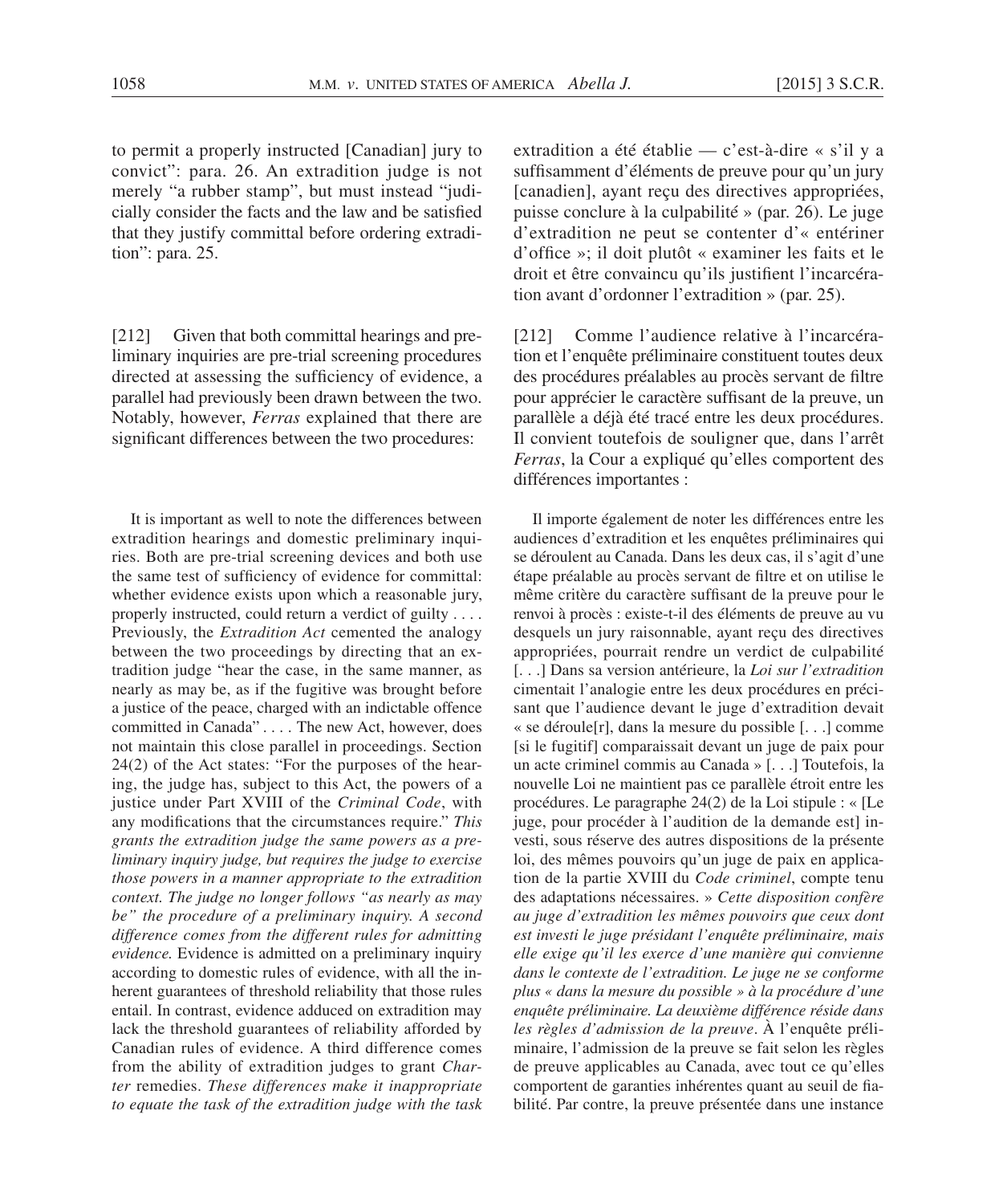*of a judge on a preliminary inquiry.* [Emphasis added; para. 48.]

*Ferras* thus clearly distinguished committal hearings from preliminary inquiries, eschewing the latter's threshold in extradition proceedings.

[213] Given the context of extradition proceedings and the liberty interests involved, the threshold for committal for extradition is higher than the threshold that applies to preliminary inquiries for committal to a criminal trial. This is reflected in the expanded ability of the extradition judge to admit and assess evidence led at the committal hearing:

Section 29(1) of the *Extradition Act* . . . requires the extradition judge to be satisfied that the evidence would justify committal for trial in Canada, had the offence occurred here. Canadian courts in recent decades have adopted the practice of leaving a case or defence to the jury where there is any evidence to support it, and have discouraged trial judges from weighing the evidence and refusing to put a matter to the jury on the basis that the evidence is not sufficiently reliable or persuasive . . . . This may explain . . . that the extradition judge has no discretion to refuse to extradite if there is any evidence, however scant or suspect, supporting each of the elements of the offence alleged. *This narrow approach to judicial discretion should not be applied in extradition matters, in my opinion.* The decision to remove a trial judge's discretion reflects confidence that, given the strict rules of admissibility of evidence on criminal trials, a properly instructed jury is capable of performing the task of assessing the reliability of the evidence and weighing its sufficiency without the assistance of the judge. The accused is not denied the protection of the trier of fact reviewing and weighing the evidence. The effect of applying this test in extradition proceedings, by contrast, is to deprive the subject of any review of the reliability or sufficiency of the evidence. Put another way, the limited judicial discretion to keep evidence from a Canadian jury does not have the same negative constitutional implications as the removal of an extradition judge's discretion d'extradition peut être dépourvue de ces garanties. La troisième différence tient au pouvoir des juges d'extradition d'accorder des réparations fondées sur la *Charte*. *Étant donné ces différences, il n'est pas approprié d'assimiler la tâche du juge d'extradition à celle du juge présidant l'enquête préliminaire*. [Italiques ajoutés; par. 48.]

L'arrêt *Ferras* distingue donc clairement l'audience relative à l'incarcération de l'enquête préliminaire, écartant dans l'instance d'extradition le critère de renvoi à procès applicable en matière préliminaire.

[213] Vu le contexte des procédures d'extradition et les droits à la liberté en cause, le critère applicable à l'incarcération en vue de l'extradition est plus exigeant que celui applicable au renvoi au procès criminel dans une enquête préliminaire. C'est ce qui ressort de l'élargissement de la faculté du juge d'extradition d'admettre et d'apprécier des éléments de preuve déposés à l'audience relative à l'incarcération :

. . . le par. 29(1) de la *Loi sur l'extradition* exige que le juge d'extradition soit convaincu que les éléments de preuve justifieraient le renvoi à procès au Canada, si l'infraction y avait été commise. Les tribunaux canadiens ont adopté, au cours des dernières décennies, la pratique qui consiste à soumettre l'accusation ou le moyen de défense à l'appréciation du jury lorsqu'un élément de preuve permet de les étayer et ont dissuadé les juges de première instance d'évaluer la preuve et de soustraire une question à l'appréciation du jury du fait que la preuve n'est pas suffisamment fiable ou convaincante [. . .] Cela peut expliquer la conclusion [. . .] selon laquelle le juge d'extradition n'a pas le pouvoir discrétionnaire de refuser l'extradition s'il existe une preuve, même faible ou douteuse, à l'appui de chacun des éléments de l'infraction alléguée. *À mon avis, cette façon stricte d'aborder le pouvoir judiciaire discrétionnaire ne devrait pas s'appliquer en matière d'extradition.* La décision de retirer à un juge de première instance son pouvoir discrétionnaire reflète la certitude que, étant donné les règles strictes d'admissibilité de la preuve dans les procès criminels, le jury qui a reçu des directives appropriées est capable de s'acquitter de la tâche qui lui incombe d'évaluer la fiabilité de la preuve et de soupeser son caractère suffisant sans l'aide du juge. L'accusé n'est pas privé de la protection que procurent l'examen et l'appréciation de la preuve par le juge des faits. Par contre, l'application de ce critère dans des instances d'extradition a pour effet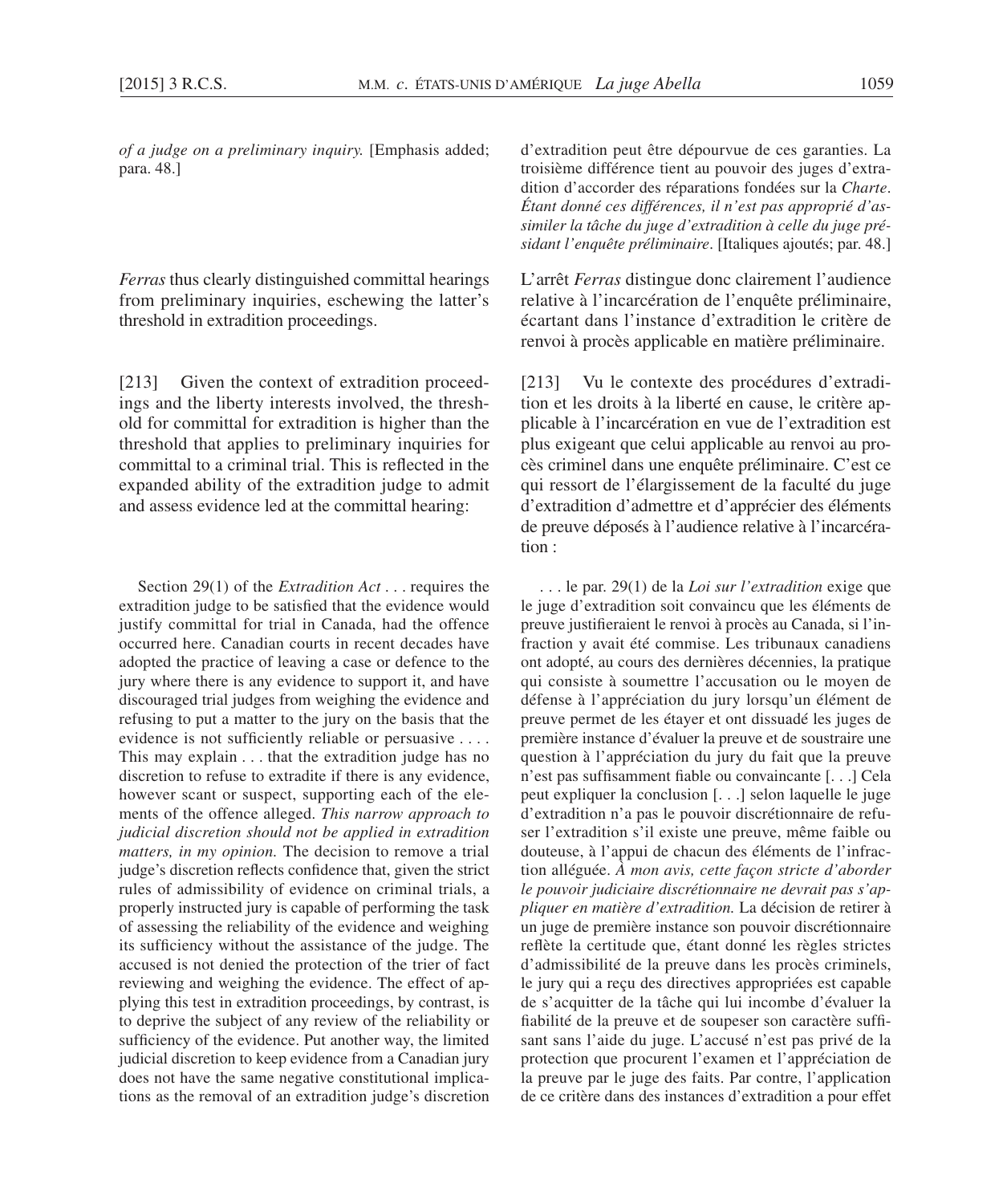to decline to commit for extradition. In the latter case, removal of the discretion may deprive the subject of his or her constitutional right to a meaningful judicial determination *before* the subject is sent out of the country and loses his or her liberty. [Emphasis added; para. 47.]

[214] To justify committal in extradition proceedings, therefore, the test is clear: there must not only be evidence on each element of the offence, the evidence must be such that a reasonable, properly instructed jury could return a guilty verdict. As this Court stated in *Ferras*:

Section 29(1)'s direction to an extradition judge to determine whether there is admissible evidence that would "justify committal" requires a judge to assess whether admissible evidence *shows the justice or rightness* in committing a person for extradition. It is not enough for evidence to merely exist on each element of the crime. The evidence must be demonstrably able to be used by a reasonable, properly instructed jury to reach a verdict of guilty. If the evidence is incapable of demonstrating this sufficiency for committal, then it cannot "justify committal"*.* The evidence need not convince an extradition judge that a person sought is guilty of the alleged crimes. That assessment remains for the trial court in the foreign state. However, it must establish a case that *could go to trial* in Canada. This may require the extradition judge to engage in limited weighing of the evidence to determine, not ultimate guilt, but sufficiency of evidence for committal to trial. [Emphasis in original; para. 46.]

[215] In determining whether committal is justified, the extradition judge must consider both what evidence is admissible under the *Extradition Act* and whether that evidence justifies committal: *Ferras*, at para. 36. Sections 31 to 37 of the *Extradition Act*

de priver l'intéressé de tout examen de la fiabilité ou du caractère suffisant de la preuve. Autrement dit, le pouvoir discrétionnaire limité qu'ont les juges de soustraire à l'appréciation d'un jury canadien un élément de preuve n'a pas les mêmes conséquences négatives sur le plan constitutionnel que la décision de lui retirer le pouvoir discrétionnaire de refuser d'ordonner l'incarcération en vue de l'extradition. Dans ce dernier cas, le retrait du pouvoir discrétionnaire peut priver l'intéressé de son droit constitutionnel à une décision judiciaire valable *avant* qu'il perde sa liberté et soit renvoyé du pays. [Italiques ajoutés; par. 47.]

[214] Pour justifier l'incarcération dans une procédure d'extradition, le critère applicable est donc clair : non seulement doit-il exister une preuve à l'égard de chacun des éléments de l'infraction, mais cette preuve doit être telle qu'un jury raisonnable ayant reçu des directives appropriées pourrait rendre un verdict de culpabilité. Comme l'a déclaré la Cour dans l'arrêt *Ferras* :

Au paragraphe 29(1), la directive imposant au juge d'extradition de déterminer s'il existe une preuve admissible qui « justifierait [. . .] le renvoi à procès » l'oblige à évaluer si la preuve admissible *prouve le bien-fondé* de l'incarcération en vue de l'extradition. Il ne suffit pas qu'un élément de preuve existe simplement à l'égard de chaque élément du crime. La preuve doit pouvoir permettre à un jury raisonnable, ayant reçu des directives appropriées, de rendre un verdict de culpabilité. Si la preuve ne permet pas de démontrer le caractère suffisant pour justifier l'incarcération, elle ne saurait alors « justifier » cette dernière. Le juge d'extradition n'a pas besoin d'être convaincu par la preuve que l'intéressé est coupable des crimes allégués. Cette appréciation incombe au tribunal de première instance dans le pays étranger. Cependant, il doit être démontré que la cause *pourrait faire l'objet d'un procès* au Canada. Le juge d'extradition pourrait donc être tenu de procéder à une évaluation limitée des éléments de preuve pour statuer, non pas sur la culpabilité ultime, mais sur le caractère suffisant des éléments de preuve pour justifier le renvoi à procès. [Italiques dans l'original; par. 46.]

[215] Pour décider si l'incarcération est justifiée, le juge d'extradition doit se demander à la fois quelle est la preuve admissible sous le régime de la *Loi sur l'extradition* et si cette preuve justifie l'incarcération (*Ferras*, par. 36). Les articles 31 à 37 de la *Loi sur*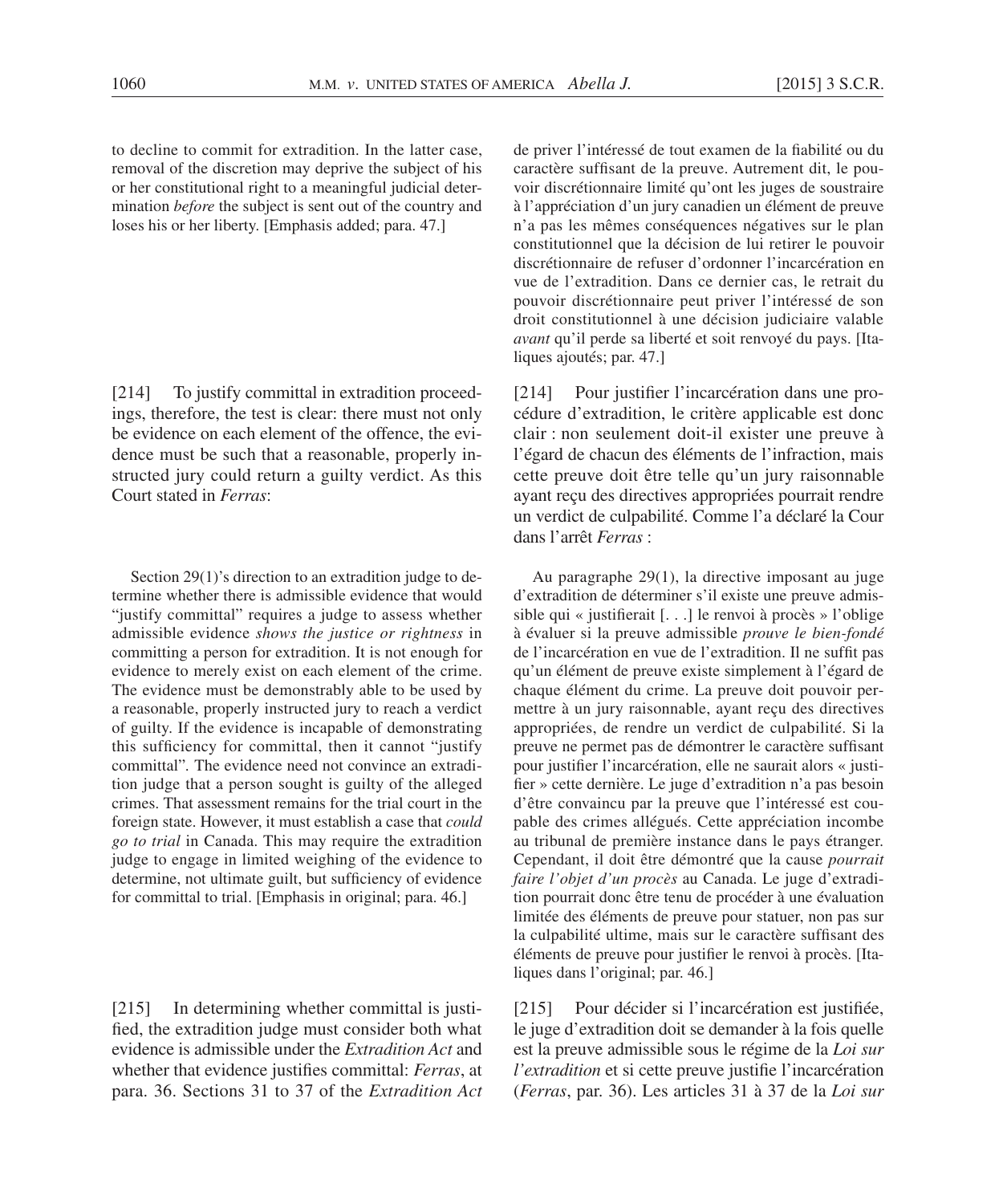provide the framework for the admissibility of evidence in the extradition context. Of particular note, s. 32(1) provides in part that evidence admissible under Canadian law is admissible at an extradition hearing. In addition, evidence adduced by the person sought for extradition that is "relevant" to the test for committal set out in s. 29(1) is admissible if the judge considers it "reliable", notwithstanding the fact it might otherwise not be admissible under Canadian law: s. 32(1)(*c*).

[216] The central issue in this case with respect to the committal order is, as a result, whether "a reasonable, properly instructed jury" could "reach a verdict of guilty". In my view, this necessarily involves consideration of the statutory defence in s. 285 of the *Criminal Code*, which states in part that no one will be found guilty of an offence under ss. 280 to 283 of the *Criminal Code* if the taking or harbouring of any young person was necessary to protect the young person from danger of imminent harm.

[217] The statutory defence now codified at s.  $285<sup>1</sup>$ was first added to the *Criminal Code* in 1982 as part of a larger series of amendments to the *Code* related to sexual offences and other offences against the person: *An Act to amend the Criminal Code in relation to sexual offences and other offences against the person and to amend certain other Acts in relation thereto or in consequence thereof*, S.C. 1980-81-82-83, c. 125, s. 20. At that time, the defence was limited to circumstances where the young person was in danger of imminent harm and did not extend to an accused who himself or herself was in danger. In describing the purpose of the provision and another new defence, Jean Chrétien, then-Attorney General and Minister of State for Social Development, said:

Defences are provided for where the absconding parent has the consent of the custodial parent, and also for the rare case in which the absconding parent can persuade *l'extradition* établissent le cadre régissant l'admissibilité de la preuve dans le contexte de l'extradition. Il convient de souligner que le par. 32(1) dispose notamment que les éléments de preuve admissibles en vertu du droit canadien sont admissibles lors d'une audience d'extradition. De plus, les éléments de preuve présentés par l'intéressé qui sont « pertinents » pour les besoins du critère applicable à l'incarcération selon le par. 29(1) sont admissibles si le juge les estime « dignes de foi », même s'ils pourraient par ailleurs ne pas être admissibles en vertu du droit canadien (al. 32(1)*c*)).

[216] La question centrale dans le présent pourvoi en ce qui concerne l'ordonnance d'incarcération est donc de savoir si « un jury raisonnable, ayant reçu des directives appropriées », pourrait « rendre un verdict de culpabilité ». À mon avis, cela suppose nécessairement l'examen de la défense prévue à l'art. 285 du *Code criminel*, lequel précise notamment que nul ne peut être déclaré coupable d'une infraction visée aux art. 280 à 283 si l'enlèvement ou l'hébergement était nécessaire pour protéger la jeune personne d'un danger imminent.

[217] La défense légale énoncée aujourd'hui à l'art. 285<sup>1</sup> a été ajoutée au *Code criminel* en 1982 dans le cadre d'une série plus vaste de modifications concernant les infractions d'ordre sexuel et d'autres infractions contre la personne (*Loi modifiant le Code criminel en matière d'infractions sexuelles et d'autres infractions contre la personne et apportant des modifications corrélatives à d'autres lois*, L.C. 1980-81-82-83, c. 125, art. 20). À cette époque, la défense ne s'appliquait que dans le cas où la jeune personne était exposée à un danger imminent et elle ne pouvait être invoquée par un accusé qui était luimême en danger. Pour décrire l'objet de la disposition et de la nouvelle défense, Jean Chrétien, alors procureur général du Canada et ministre d'État chargé du Développement social, a déclaré :

Ces dispositions ne s'appliqueront pas dans les cas où le parent ayant pris l'enfant aura obtenu le consentement du parent en ayant la garde et dans les rares cas où le

<sup>1</sup> Formerly s. 250.4.

Anciennement l'art. 250.4.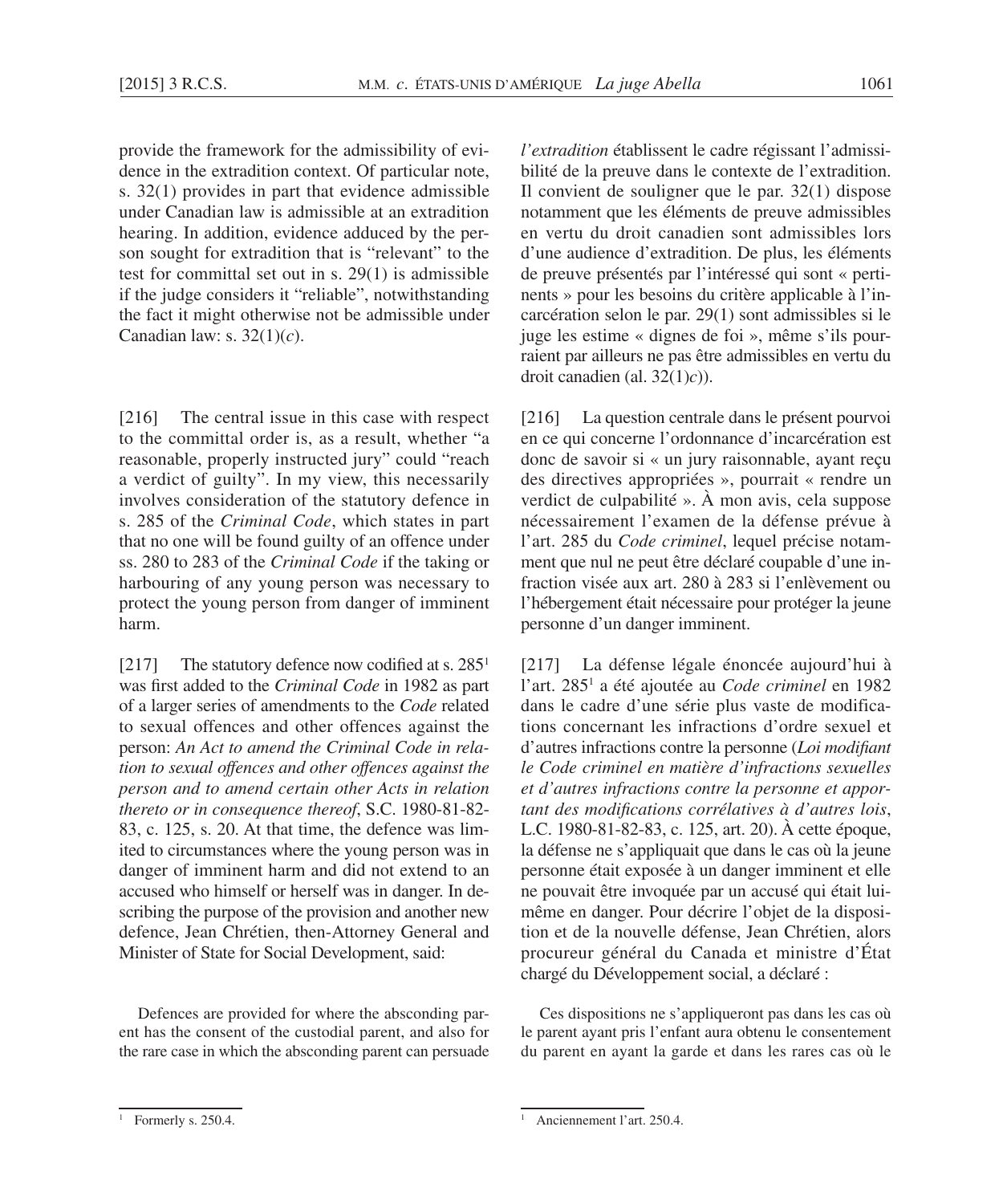a court that his motive was to save the child from "danger of imminent harm".

(*House of Commons Debates*, vol. XVII, 1st Sess., 32nd Parl., August 4, 1982, at p. 20040)

[218] The information publicly distributed by the Department of Justice when the provision came into effect emphasized that the legislation was aimed at protecting children:

The legislation also strengthens the *Criminal Code* provisions against taking a child without the consent of the person who has legal custody of that child. *"The new law puts the child first"* said [then-Minister of Justice and Attorney General] Dr. [Mark] MacGuigan, "and recognizes that children have rights: the right to security, stability and continuity in their lives."

. . .

The new law attempts to stop th[e] practice [of child stealing or abduction]. It accepts that children have rights. They have the right to security, stability, and continuity in their lives. The law protects children from their own parents.

*If the child is in immediate danger, this is a justification for taking the child. The accused must prove to the court that there was a danger of harm.* [Emphasis added.]

. . .

(*Information on Bill C-127* (1983), news release, "Sexual Offences Bill Proclaimed Law", January 4, 1983, and brochure, "Abduction: Stealing Children")

[219] In 1985, the *Criminal Code* was revised and the provision was recodified as s. 285. In 1993, it was amended and expanded to apply in circumstances where either the young person or the accused is escaping from danger of imminent harm: *An Act to amend the Criminal Code and the Young Offenders Act*, S.C. 1993, c. 45, s. 6. As the then-Minister of Justice Pierre Blais said, the amendment served to ensure that a defence was available to battered spouses fleeing violence who decide to take their children with them: *House of Commons Debates*, vol. XV, 3rd Sess., 34th Parl., May 6, 1993,

parent qui aura enlevé son enfant pourra persuader un tribunal qu'il voulait le sauver d'un danger immédiat.

(*Débats de la Chambre des communes*, vol. XVII, 1re sess., 32e lég., 4 août 1982, p. 20040)

[218] Selon l'information rendue publique par le ministère de la Justice lors de l'entrée en vigueur de la disposition, la loi visait à protéger les enfants :

La loi renforce également les dispositions du *Code criminel* relatives à l'enlèvement d'enfant sans l'autorisation de celui ou celle qui en a la garde légale. *« La nouvelle loi accorde priorité à l'enfant »*, a déclaré [le ministre de la Justice et procureur général de l'époque], M. [Mark] MacGuigan, et « reconnaît que l'enfant possède des droits : droit à la sécurité et droit à la stabilité ».

. . .

La nouvelle loi vise à faire cesser les actes de ce genre [le rapt ou l'enlèvement d'enfant]. Elle reconnaît que l'enfant a des droits. Il a droit à la sécurité, à la stabilité et à la tranquillité. Cette loi protégera l'enfant contre ses propres parents.

. . .

*L'enlèvement d'un enfant en danger peut se justifier. L'accusé doit prouver au tribunal que l'enfant était en danger.* [Italiques ajoutés.]

(*Documentation sur le projet de loi C-127* (1983), communiqué, « Proclamation de la loi sur les infractions sexuelles », 4 janvier 1983, et brochure, « L'enlèvement d'enfant »)

[219] En 1985, le *Code criminel* a fait l'objet d'une révision, et la disposition est devenue l'art. 285. En 1993, elle a été modifiée et son application a été élargie aux situations où la jeune personne ou l'accusé fuit pour échapper à un danger imminent (*Loi modifiant le Code criminel et la Loi sur les jeunes contrevenants*, L.C. 1993, c. 45, art. 6). Comme l'a affirmé le ministre de la Justice de l'époque, Pierre Blais, la modification visait à faire en sorte que les conjoints battus qui fuient la violence en décidant d'emmener leurs enfants avec eux puissent invoquer un moyen de défense (*Débats de la Chambre des*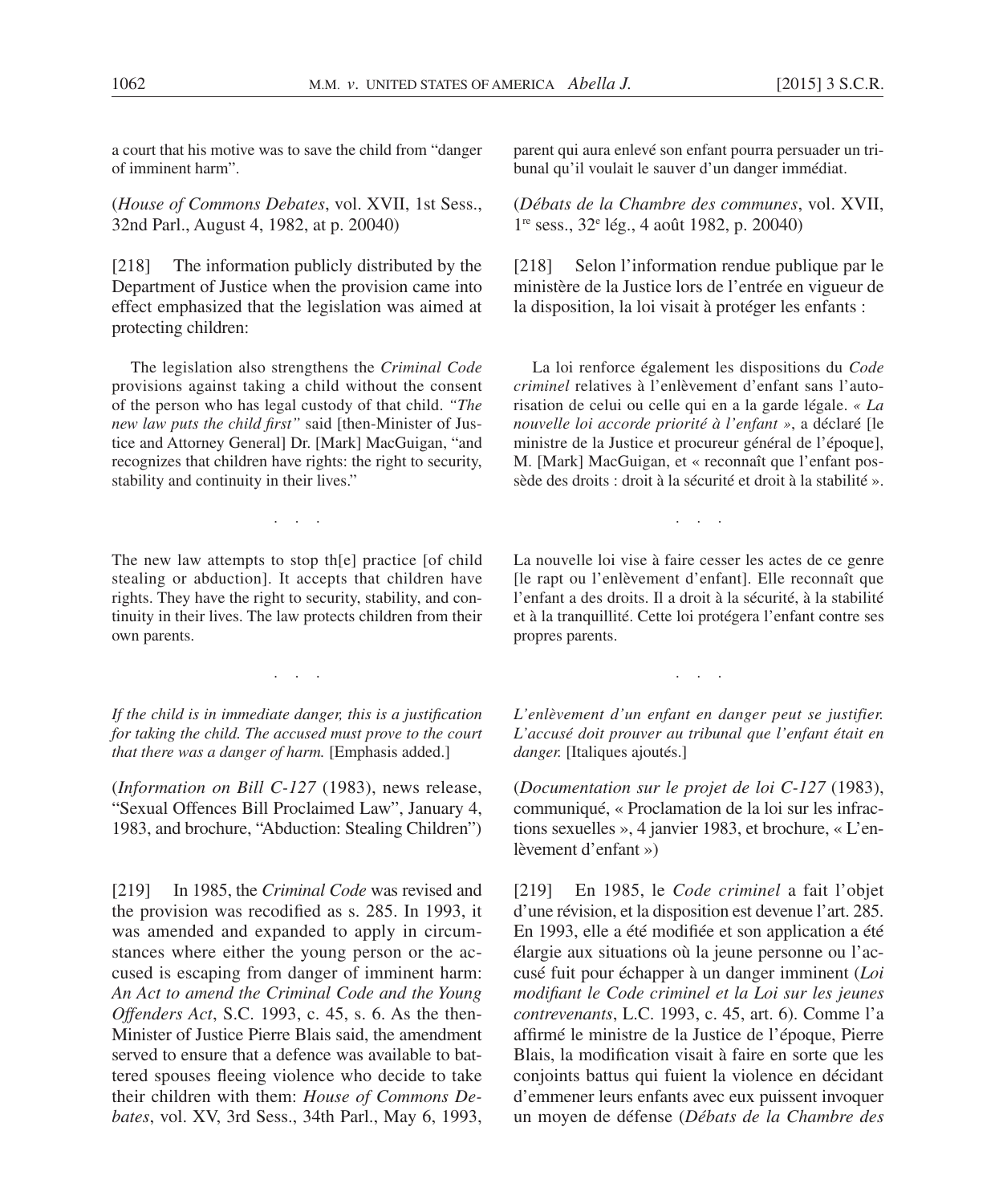at p. 19017; Senator Erminie Cohen, *Debates of the Senate*, vol. IV, 3rd Sess., 34th Parl., June 16, 1993, at p. 3536.

[220] Internationally, Canada is a signatory to a number of international instruments which, like s. 285, recognize the primacy of protecting children from harm. The *Convention on the Rights of the Child*, Can. T.S. 1992 No. 3, for example, which Canada ratified in 1991, provides that state parties must "take all appropriate legislative, administrative, social and educational measures to protect the child from all forms of physical or mental violence, injury or abuse, neglect or negligent treatment, maltreatment or exploitation . . . while in the care of parent(s), legal guardian(s) or any other person who has the care of the child": art. 19. The fact that 195 countries have now accepted the *Convention* speaks to the reality that "protecting children from harm [is] a universally accepted goal": *Winnipeg Child and Family Services v. K.L.W.*, [2000] 2 S.C.R. 519, at para. 73.

[221] Similarly, The Hague *Convention on the Civil Aspects of International Child Abduction*, Can. T.S. 1983 No. 35 (*"The Hague Convention"*), also underscores the importance of keeping children safe from harm. It states that an order to return a child who has been wrongfully removed from his or her habitual residence may be refused if "there is a grave risk that his or her return would expose the child to physical or psychological harm or otherwise place the child in an intolerable situation": art. 13(b).

[222] In *Thomson v. Thomson*, [1994] 3 S.C.R. 551, La Forest J. explained that this risk must "be a weighty one", but also acknowledged that "from a child centred perspective, harm is harm": p. 597; and see *Pollastro v. Pollastro* (1999), 43 O.R. (3d) 485 (C.A.). See also *In re D. (Abduction: Rights of Custody)*, [2007] 1 A.C. 619 (H.L.), where it was similarly observed that "limitations on the duty to return must be restrictively applied", but that there will nevertheless be "circumstances in which a summary return would be so inimical to the interests of

communes, vol. XV, 3<sup>e</sup> sess., 34<sup>e</sup> lég., 6 mai 1993, p. 19017; sénatrice Erminie Cohen, *Débats du Sénat*, vol. IV, 3<sup>e</sup> sess., 34<sup>e</sup> lég., 16 juin 1993, p. 3536).

[220] À l'échelle internationale, le Canada est signataire d'un certain nombre d'instruments internationaux qui, comme l'art. 285, reconnaissent la primauté de la protection des enfants contre le danger. La *Convention relative aux droits de l'enfant*, R.T. Can. 1992 nº 3, par exemple, que le Canada a ratifiée en 1991, prévoit que les États parties « prennent toutes les mesures législatives, administratives, sociales et éducatives appropriées pour protéger l'enfant contre toute forme de violence, d'atteinte ou de brutalités physiques ou mentales, d'abandon ou de négligence, de mauvais traitements ou d'exploitation [...] pendant qu'il est sous la garde de ses parents ou de l'un d'eux, de son ou ses représentants légaux ou de toute autre personne à qui il est confié » (art. 19). Le fait que 195 pays ont maintenant accepté cette convention montre bien que « [l]a protection des enfants est [. . .] un objectif universellement reconnu » (*Office des services à l'enfant et à la famille de Winnipeg c. K.L.W.*, [2000] 2 R.C.S. 519, par. 73).

[221] De même, la *Convention sur les aspects civils de l'enlèvement international d'en*fants, R.T. Can. 1983 nº 35, conclue à La Haye (la « *Convention de La Haye* »), souligne également l'importance de protéger les enfants du danger. Elle prévoit la possibilité de refuser d'ordonner le retour d'un enfant déplacé illicitement de l'État dans lequel il avait sa résidence habituelle s'il « existe un risque grave que le retour de l'enfant ne l'expose à un danger physique ou psychique, ou de toute autre manière ne le place dans une situation intolérable » (al. 13b)).

[222] Dans l'arrêt *Thomson c. Thomson*, [1994] 3 R.C.S. 551, le juge La Forest a expliqué que ce risque devait « être grave », mais il a également reconnu que, « du point de vue de l'enfant, un préjudice est un préjudice » (p. 597; et voir *Pollastro c. Pollastro* (1999), 43 O.R. (3d) 485 (C.A.)). Dans *In re D. (Abduction : Rights of Custody)*, [2007] 1 A.C. 619 (H.L.), on a aussi fait remarquer [TRADUCTION] « qu'il faut appliquer de manière restrictive les limites assortissant l'obligation de retour », mais qu'il existe néanmoins « des situations dans lesquelles un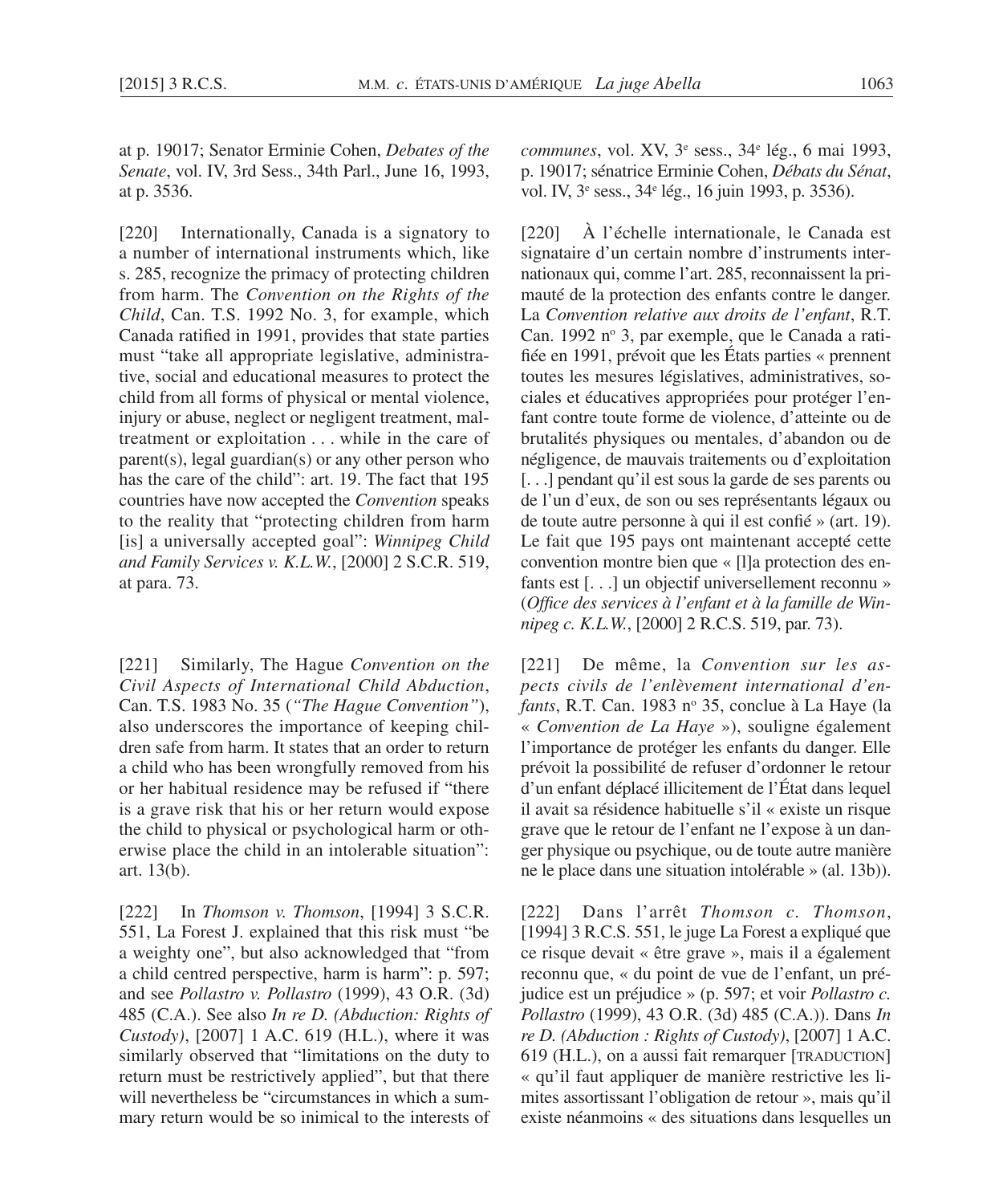the particular child that it would also be contrary to the object of the Convention": para. 51.

[223] Like the *Convention on the Rights of the Child* and *The Hague Convention*, s. 285 is aimed at protecting children from harm. Just as the *Convention on the Rights of the Child* obligates states to take action to protect a child from violence and abuse, and *The Hague Convention* guards against a child being returned to a situation of grave risk of harm or another intolerable situation, s. 285 shields an individual who takes a child out of necessity to protect him or her from danger of imminent harm. Section 285 thus creates a statutory defence to ensure that children are protected from harm.

[224] It should not, as a result, represent or be seen as a codification of the common law defence of necessity. Contrary to the Crown's submissions, I see no basis for imposing its exceptionally high threshold into the s. 285 context. Narrowing the defence in s. 285 by importing the tripartite requirements to satisfy the common law necessity test would undermine the text and purpose of the provision. Section 285 requires proof that the taking be "necessary to protect the young person from danger of imminent harm". As the legislative history discussed earlier in these reasons makes clear, the provision is aimed at "put[ting] the child first" and excusing an accused's conduct where there is "danger of harm": *Information on Bill C-127*.

[225] In fact, nowhere in the legislative history is there any mention that s. 285 was intended to incorporate any aspect of the common law defence of necessity. Instead, as previously noted, the words of the then-Minister of Justice confirm that the intention was to provide for the "rare case in which the absconding parent can persuade a court that his motive was to save the child from 'danger of imminent harm'". The focus, therefore, is clear — the rescue of children in danger.

retour sommaire serait si défavorable à l'intérêt de l'enfant en cause qu'il serait également contraire à l'objet de la Convention » (par. 51).

[223] À l'instar de la *Convention relative aux droits de l'enfant* et de la *Convention de La Haye*, l'art. 285 vise à protéger les enfants du danger. Tout comme la *Convention relative aux droits de l'enfant* oblige les États à prendre des mesures pour protéger l'enfant contre la violence et les mauvais traitements, et la *Convention de La Haye* empêche le retour de l'enfant à une situation où il existe un risque grave de danger ou à une autre situation intolérable, l'art. 285 protège une personne qui enlève un enfant par nécessité pour le protéger d'un danger imminent. Cette disposition crée donc un moyen de défense visant à protéger les enfants du danger.

[224] Elle ne représente donc pas la codification de la défense de nécessité en common law et elle ne devrait pas non plus être considérée comme telle. Contrairement à ce qu'affirme le ministère public, je ne vois aucune raison d'imposer son seuil d'application exceptionnellement élevé dans le contexte de l'art. 285. Restreindre le champ d'application de la défense prévue à l'art. 285 en important les trois conditions d'application de la défense de nécessité en common law irait à l'encontre du libellé et de l'objet de la disposition. Suivant l'art. 285, il faut prouver que l'enlèvement était « nécessair[e] pour protéger la jeune personne en question d'un danger imminent ». Comme l'indique clairement l'historique législatif dont je fais état précédemment, le but de la disposition est d'« accorde[r] priorité à l'enfant » et d'excuser les actes d'un accusé lorsque « l'enfant était en danger » (*Documentation sur le projet de loi C-127*).

[225] En fait, rien dans l'historique législatif n'indique que l'art. 285 visait à incorporer un aspect quelconque de la défense de nécessité reconnue en common law. Au contraire, comme nous l'avons vu précédemment, les propos du ministre de la Justice de l'époque confirment que l'intention était de prévoir « les rares cas où le parent qui aura enlevé son enfant pourra persuader un tribunal qu'il voulait le sauver d'un danger immédiat ». L'objectif est donc clair : sauver les enfants en danger.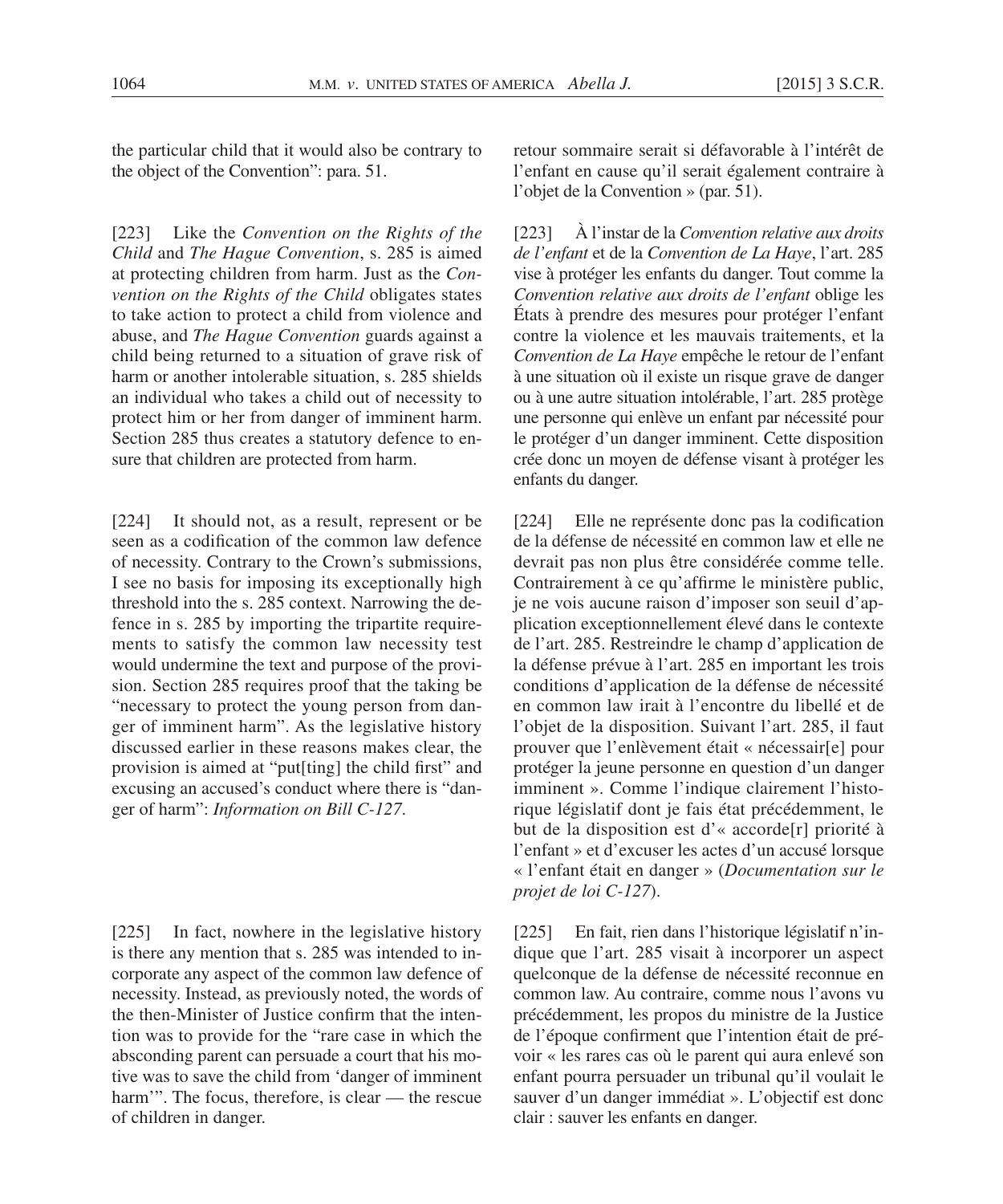[226] Importing common law barriers from the necessity defence test thus contradicts both the language and, in particular, the child-centred purpose of the provision. This is not a licence to abduct children, it is a defence from criminal liability where their safety urgently requires rescue. In the rare case where the evidence shows that the taking "was necessary to protect the young person from danger of imminent harm" or that "the person charged with the offence was escaping from danger of imminent harm", the defence will be made out. Had Parliament intended to allow the common law defence of necessity to apply to ss. 280 and 282, there would have been no need to enact s. 285. With great respect, to consider s. 285 as incorporating the defence of necessity renders s. 285 redundant.

[227] The result of s. 285 is that an accused who would otherwise be guilty of an offence under ss. 280 to 283 but whose conduct falls under the conditions specified in s. 285 is not criminally liable for his or her actions. In the words of s.  $3(1)(b)$  of the *Extradition Act*, the conduct would *not* have constituted a punishable offence.

[228] In order for the s. 285 defence to preclude committal, therefore, the evidence presented at the extradition hearing must be sufficiently compelling as to s. 285's application to the facts of the case that a reasonable, properly instructed jury could not convict. This is consistent with the standard for committal set out in *Ferras*, where the Court held that a meaningful judicial determination of whether the test for committal has been satisfied requires "sufficient evidence to permit a properly instructed jury to convict": para. 26.

[229] In other words, if a properly instructed jury could not convict in this case by reason of s. 285, the conduct would not constitute "an offence that is punishable in Canada" pursuant to s. 3(1)(*b*) of [226] Le fait d'importer les barrières de common law à l'application de la défense de nécessité contredit donc à la fois le libellé de la disposition et, de façon particulière, son objet, axé sur l'enfant. Ce moyen de défense constitue non pas une autorisation d'enlever des enfants, mais bien une défense permettant d'éviter à une personne d'engager sa responsabilité criminelle lorsque la sécurité des enfants exige de façon urgente qu'on leur porte secours. Dans les rares cas où la preuve démontre que l'enlèvement « étai[t] nécessair[e] pour protéger la jeune personne en question d'un danger imminent » ou que « l'accusé fuyait pour se protéger d'un tel danger », la défense est établie. S'il avait voulu permettre que la défense de nécessité en common law s'applique aux art. 280 et 282, le législateur n'aurait pas eu besoin d'adopter l'art. 285. Soit dit tout en respect, considérer que l'art. 285 incorpore la défense de nécessité rend cette disposition redondante.

[227] L'article 285 a pour effet de rendre non criminellement responsable de ses actes l'accusé qui serait par ailleurs coupable d'une infraction prévue aux art. 280 à 283, mais dont la conduite satisfait aux conditions qu'il énonce. Selon le libellé de l'al. 3(1)*b*) de la *Loi sur l'extradition*, ses actes *n'*auraient *pas* constitué une infraction sanctionnée.

[228] Pour que la défense prévue à l'art. 285 fasse obstacle à l'incarcération, la preuve présentée à l'audience d'extradition doit donc être suffisamment convaincante quant à l'application de cette disposition aux faits de l'affaire pour qu'un jury raisonnable ayant reçu des directives appropriées ne puisse conclure à la culpabilité. Cela correspond à la norme applicable à l'incarcération énoncée dans *Ferras*, où la Cour a affirmé qu'une décision judiciaire valable à l'égard de la question de savoir s'il a été satisfait au critère applicable en matière d'incarcération exige qu'il y ait « suffisamment d'éléments de preuve pour qu'un jury, ayant reçu des directives appropriées, puisse conclure à la culpabilité » (par. 26).

[229] Autrement dit, si un jury raisonnable ayant reçu des directives appropriées ne peut, en raison de l'art. 285, rendre un verdict de culpabilité en l'espèce, les actes reprochés ne constituent pas « une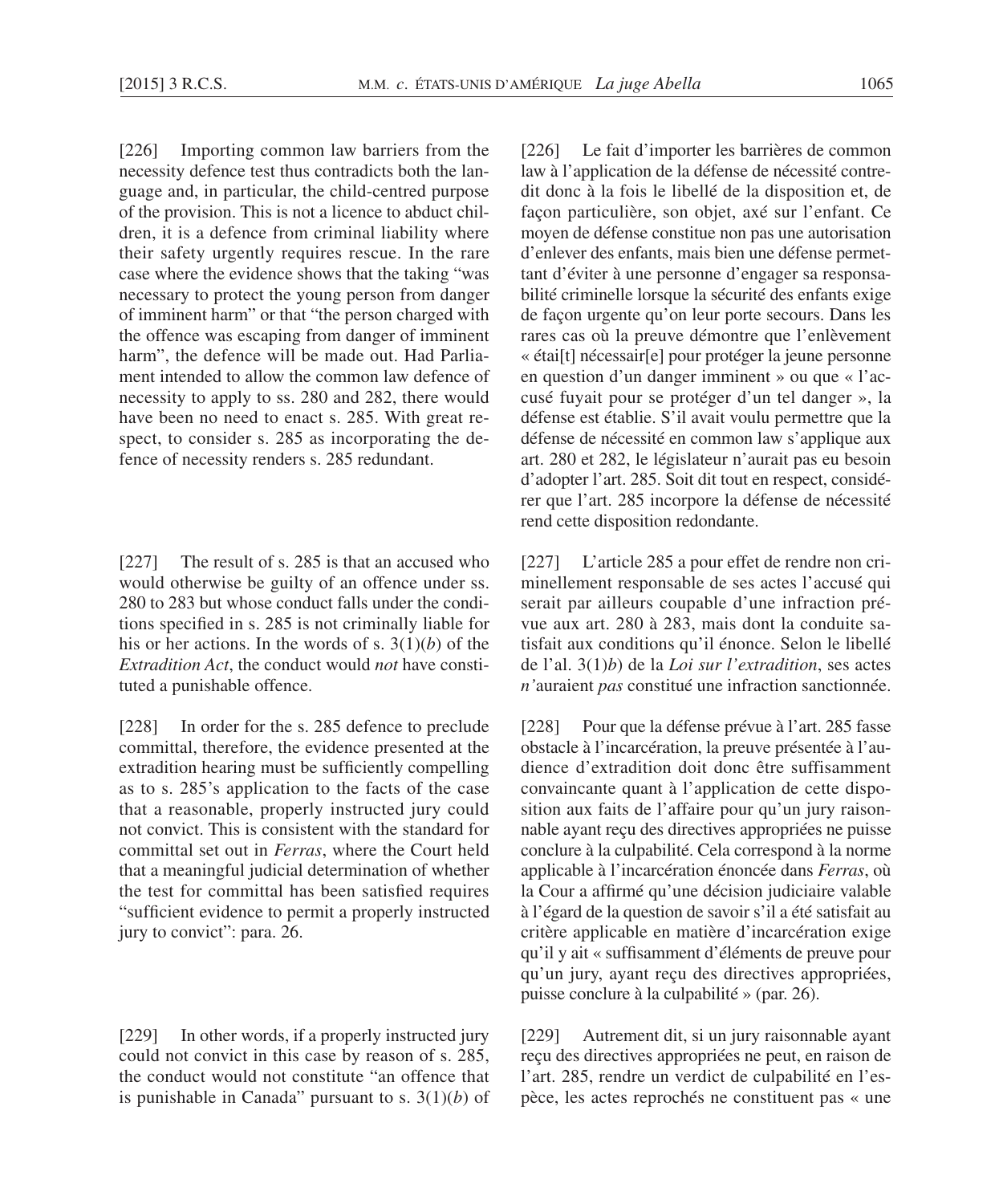the *Extradition Act*. As a result, the requirement of double criminality is not met.

[230] It is true that an extradition hearing is intended to be an expedited process that ensures Canada's prompt compliance with international obligations at a minimum of expense: *United States of America v. Dynar*, [1997] 2 S.C.R. 462, at para. 122. At the same time, however, "[o]ne of the most important functions of the extradition hearing is the protection of the liberty of the individual": *Dynar*, at para. 121. A meaningful judicial determination of whether the double criminality requirement is met should not be sacrificed on the altar of potential concerns of expediency, comity and cost. These concerns are adequately addressed in the existing extradition process and not undermined by consideration of the viability of a s. 285 defence. In any event, they must be counterbalanced against the need for a meaningful judicial assessment of the case based on the evidence and the law so that the liberty interests of the person sought for extradition are fully respected and protected.

[231] The task, therefore, for the extradition judge in deciding whether committal is warranted is to determine whether the evidence as a whole

discloses a case on which a jury could convict. If the evidence is so defective or appears so unreliable that the judge concludes it would be dangerous or unsafe to convict, then the case should not go to a jury and is therefore not sufficient to meet the test for committal.

(*Ferras*, at para. 54)

[232] Applying these principles, the extradition judge in this case accepted evidence that she concluded met the threshold test of reliability and was relevant to the issue of committal. Based on a meaningful judicial assessment of the whole of the evidence, she determined that the evidence did not infraction sanctionnée aux termes du droit canadien » selon l'al. 3(1)*b*) de la *Loi sur l'extradition*. Par conséquent, l'exigence relative à la double incrimination n'est pas respectée.

[230] Il est vrai que l'audience d'extradition se veut une procédure accélérée propre à garantir l'exécution rapide des obligations internationales du Canada tout en maintenant les dépenses à leur niveau le plus bas (*États-Unis d'Amérique c. Dynar*, [1997] 2 R.C.S. 462, par. 122). En même temps, toutefois, « [l]'une des fonctions les plus importantes de l'audience d'extradition consiste à protéger la liberté individuelle » (*Dynar*, par. 121). Il ne faudrait pas sacrifier une décision judiciaire valable à l'égard du respect ou non de l'exigence relative à la double incrimination sur l'autel de possibles préoccupations de célérité, de courtoisie et de coût. La procédure actuelle d'extradition répond adéquatement à ces diverses préoccupations, dont la prise en compte n'est pas compromise par l'examen de la viabilité d'une défense fondée sur l'art. 285. De toute façon, pour que les droits à la liberté de l'intéressé soient pleinement respectés et protégés, ces préoccupations doivent être mises en balance avec la nécessité d'une appréciation judiciaire valable du dossier au regard de la preuve et du droit.

[231] Pour décider si l'incarcération est justifiée, le juge d'extradition doit donc déterminer si l'ensemble de la preuve :

. . . établit l'existence d'une preuve permettant au jury de conclure à la culpabilité. Si la preuve est à ce point viciée ou semble si peu digne de foi qu'il conclut qu'il serait dangereux ou imprudent de déclarer l'accusé coupable, elle ne devrait pas être soumise à l'appréciation du jury et ne présente donc pas le caractère suffisant nécessaire pour satisfaire au critère applicable en matière d'incarcération.

#### (*Ferras*, par. 54)

[232] Après avoir appliqué ces principes en l'espèce, la juge d'extradition a accepté les éléments de preuve qui satisfaisaient, selon elle, au critère préliminaire de fiabilité et qui étaient pertinents pour statuer sur l'incarcération. À partir d'une appréciation judiciaire valable de l'ensemble de la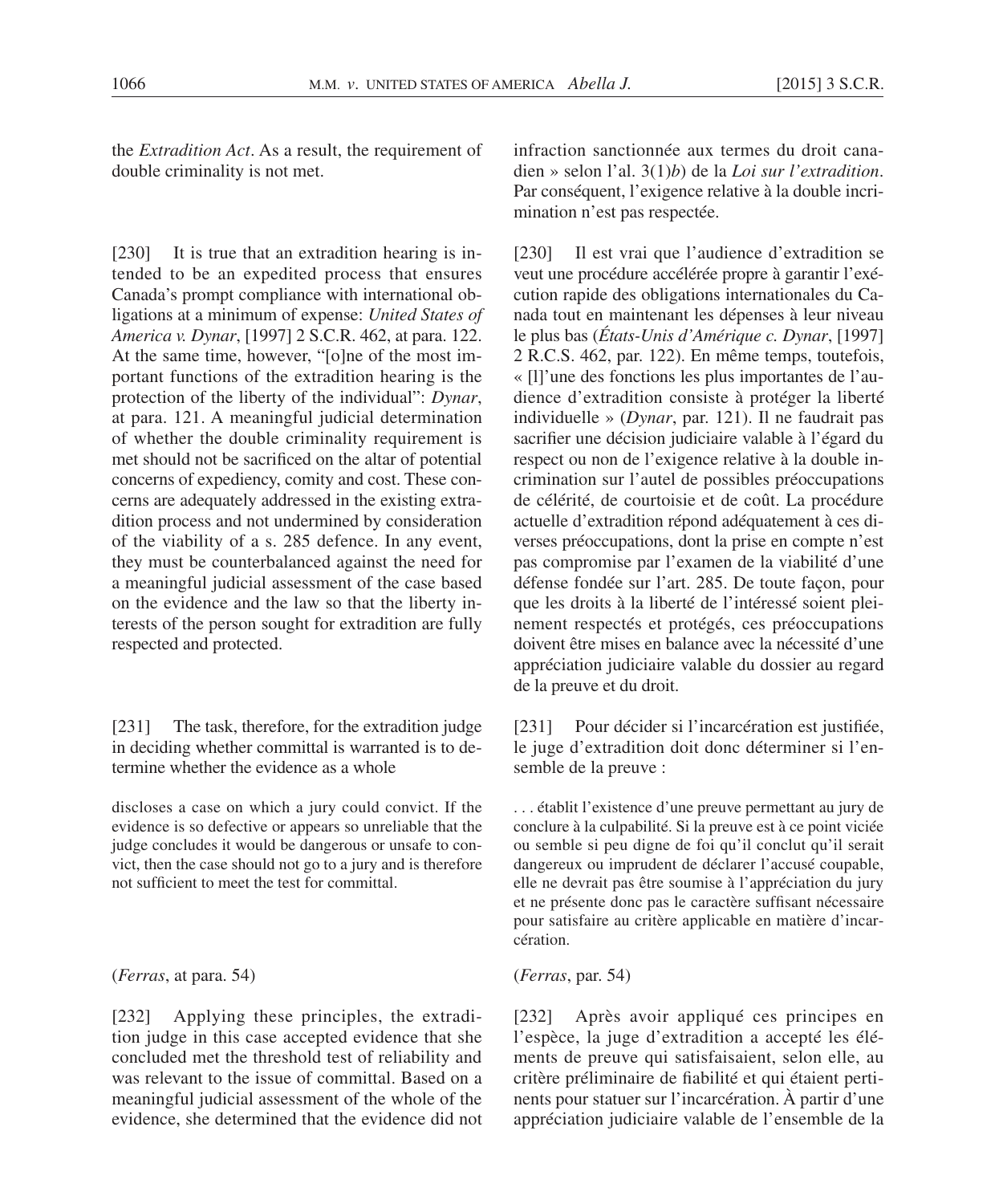reveal conduct that would justify committal. In my view, she was right to do so.

[233] Consideration of the s. 285 defence where a person is sought for extradition on a corresponding Canadian offence under ss. 280 to 283, is a necessary component of determining whether a punishable offence has occurred in Canada. This requires an assessment of potential exonerating factors in order to determine whether the impugned conduct is indeed criminal. Removing consideration of s. 285 from the scope of the extradition judge's review would fail to give proper effect to the principle of double criminality. If the double criminality requirement is to achieve its purpose of ensuring that a person is not surrendered to face prosecution for conduct that would not amount to a criminal offence in Canada, s. 285 must therefore be taken into account when deciding whether a person's conduct would constitute a crime if committed in this country and so justify committal. To preclude its consideration is to unduly narrow the role of the extradition judge in ensuring that double criminality is met, and in providing a meaningful process safeguarding the liberty interests of the person sought for extradition.

[234] There is ample evidence in this case to support the conclusion that, in light of s. 285, a reasonable and properly instructed jury in Canada could not return a guilty verdict on the abduction charges. As the extradition judge concluded, the evidence clearly indicated that the children left their father of their own volition and that he was abusive. The judgment from the Youth Division of the Court of Québec, concurring with an analysis of the situation made by one of the social workers, found that the children were abused by the father and were at risk for further violence if they were returned to Georgia. More specifically, the social worker noted that the father had admitted to using violence in order to correct his two daughters and that information obtained from Georgia Social Services illustrated preuve, elle a décidé que celle-ci ne révélait pas une conduite qui justifiait l'incarcération. À mon avis, elle a eu raison de conclure ainsi.

[233] Lorsqu'une personne fait l'objet d'une demande d'extradition pour une infraction correspondant à une infraction canadienne prévue aux art. 280 à 283, l'examen de la défense fondée sur l'art. 285 constitue un élément essentiel pour déterminer si une infraction sanctionnée a été commise au Canada. Il faut apprécier les facteurs potentiels d'exonération afin d'établir si la conduite reprochée est effectivement de nature criminelle. Soustraire l'art. 285 à l'examen du juge d'extradition reviendrait à ne pas donner l'effet voulu au principe de la double incrimination. Pour que l'exigence relative à la double incrimination puisse atteindre son objectif, c'est-à-dire empêcher qu'une personne ne soit extradée en vue d'être traduite en justice pour des actes qui ne constitueraient pas une infraction criminelle au Canada, il faut donc prendre en considération l'art. 285 au moment de décider si les actes de cette personne constitueraient un crime s'ils avaient été commis dans notre pays et justifieraient donc l'incarcération. Empêcher la prise en compte de cette disposition restreint indûment le rôle du juge d'extradition lorsqu'il s'agit de veiller au respect du principe de la double incrimination et d'assurer le déroulement d'un processus véritable propre à sauvegarder les droits à la liberté de la personne dont l'extradition est demandée.

[234] En l'espèce, la preuve établit amplement qu'eu égard à l'art. 285, un jury raisonnable ayant reçu des directives appropriées ne pouvait rendre un verdict de culpabilité relativement aux accusations d'enlèvement. Comme l'a conclu la juge d'extradition, la preuve indiquait clairement que les enfants avaient quitté leur père de leur plein gré et que celui-ci était violent. En souscrivant à l'analyse de la situation faite par une des travailleuses sociales, la Chambre de la jeunesse de la Cour du Québec a conclu dans son jugement que les enfants avaient été maltraités par leur père et risquaient de subir d'autres actes de violence s'ils retournaient en Géorgie. Plus précisément, la travailleuse sociale a fait remarquer que le père avait admis avoir usé de violence pour corriger ses deux filles et que les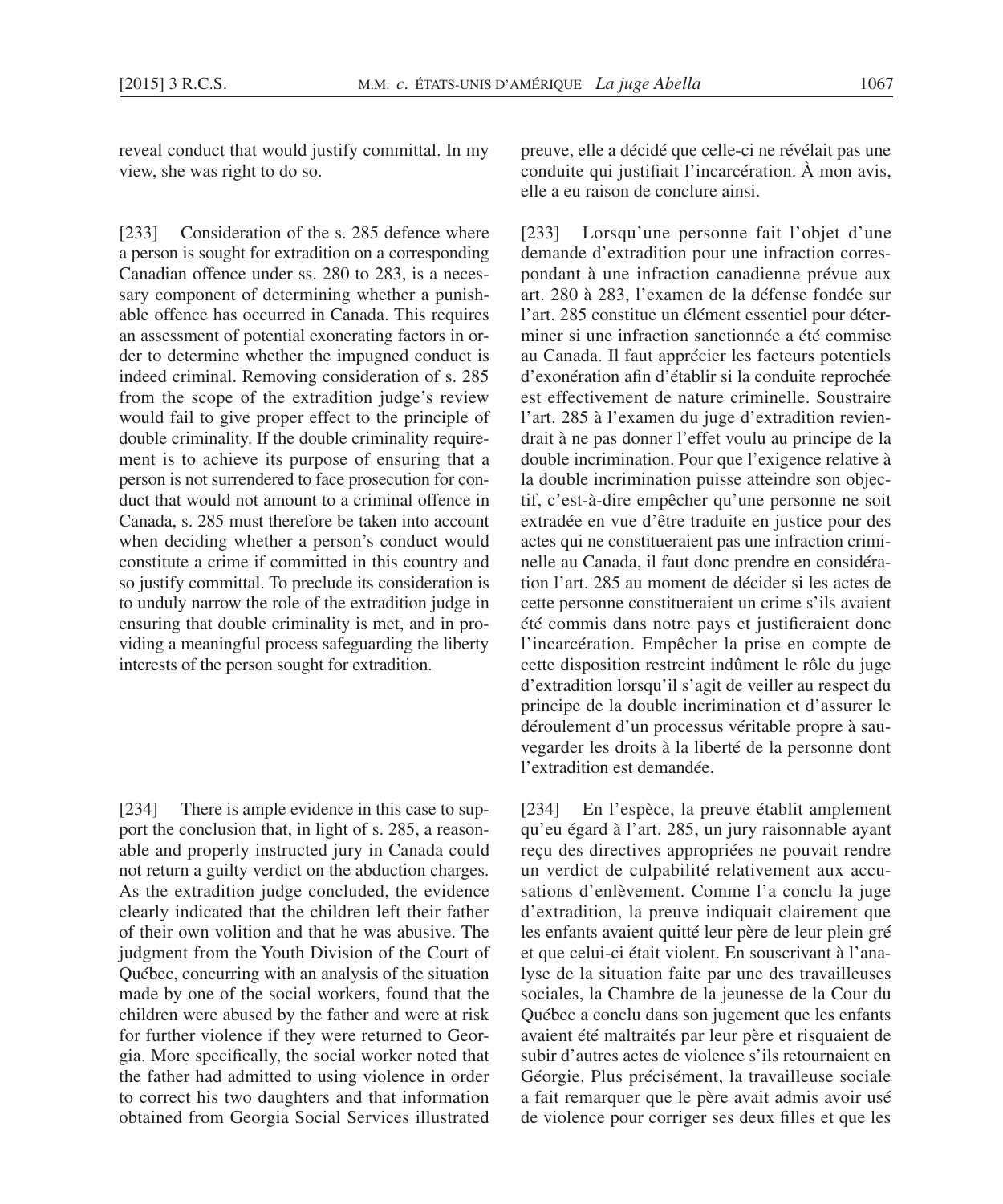that their services could not confirm that the children would be safe from abuse if taken back to Georgia.

[235] The children similarly reported to the social worker that their father was abusive, often using belts to hit them. The youngest child stated that the father often told the children that they were bad and created reasons to punish them. The oldest child reported that both his siblings were regularly victims of abuse at the hands of their father, and that he too was abused by the father when he was younger. Both the oldest and middle children explained that they left their father's home together with their younger sister at the end of October 2010 following an altercation between the middle child and the father in which he physically abused her. The children were only 9, 10 and 14 years old at the time. The mother similarly told the social worker that the father had a violent past and that she took the children to Canada solely out of a desire to protect them. Moreover, the oldest child told the social worker that he would rather remain in Canada because he believes he is safe here. Both the youngest and middle child similarly reported that they were afraid of being physically abused if they were to return to their father.

[236] Further corroboration of abuse and harm came from the testimony of the oldest child at a hearing for the mother's interim release. He testified that he and his younger sisters had been physically and mentally abused by the father, stating that "there were incidents with our father, we never had a good relationship and we could not be around him, we did not feel comfortable or safe". According to the oldest child, the father threatened the children and beat them with a belt. They decided to run away from their father's home without the mother's assistance or knowledge, and lived on their own for more than a week before contacting their mother.

[237] The extradition judge's unequivocal conclusion based on this evidence was that a reasonable,

renseignements obtenus des services sociaux de la Géorgie montraient qu'ils n'étaient pas en mesure de confirmer que les enfants seraient à l'abri des mauvais traitements s'ils étaient renvoyés dans cet État américain.

[235] De même, les enfants ont déclaré à la travailleuse sociale que leur père les maltraitait et se servait souvent de ceintures pour les frapper. La benjamine a affirmé que le père leur disait souvent qu'ils étaient méchants et inventait des raisons pour les punir. L'aîné a déclaré que ses deux sœurs étaient régulièrement victimes de mauvais traitements de la part de leur père, lequel l'avait maltraité lui aussi quand il était plus jeune. Les deux aînés ont expliqué qu'ils avaient quitté le domicile de leur père avec leur petite sœur à la fin d'octobre 2010 à la suite d'une altercation survenue entre l'aînée des deux filles et le père, et au cours de laquelle il avait maltraité celle-ci physiquement. À cette époque, les enfants n'avaient que 9, 10 et 14 ans. La mère a également expliqué à la travailleuse sociale que le père avait été violent dans le passé et qu'elle avait emmené les enfants au Canada dans le seul but de les protéger. De plus, l'aîné a confié à la travailleuse sociale qu'il préférait demeurer au Canada parce qu'il s'y sentait en sécurité. Les deux autres enfants ont également dit craindre d'être maltraités physiquement s'ils devaient retourner chez leur père.

[236] Le témoignage donné par l'aîné lors d'une audience relative à la mise en liberté provisoire de la mère confirme également les mauvais traitements et les préjudices infligés. Il a déclaré que ses sœurs cadettes et lui avaient été maltraités physiquement et psychologiquement par leur père, ajoutant ce qui suit : [TRADUCTION] « . . . il y a eu des incidents avec notre père, nous n'avons jamais eu une bonne relation et nous ne pouvions nous tenir près de lui, nous ne nous sentions pas à l'aise ni en sécurité ». Selon l'aîné, le père menaçait les enfants et les battait avec une ceinture. Ils ont décidé de s'enfuir du domicile de leur père sans l'assistance de leur mère et à son insu, et ils ont vécu de façon autonome pendant plus d'une semaine avant de communiquer avec elle.

[237] La conclusion de la juge d'extradition fondée sur cette preuve est sans équivoque : compte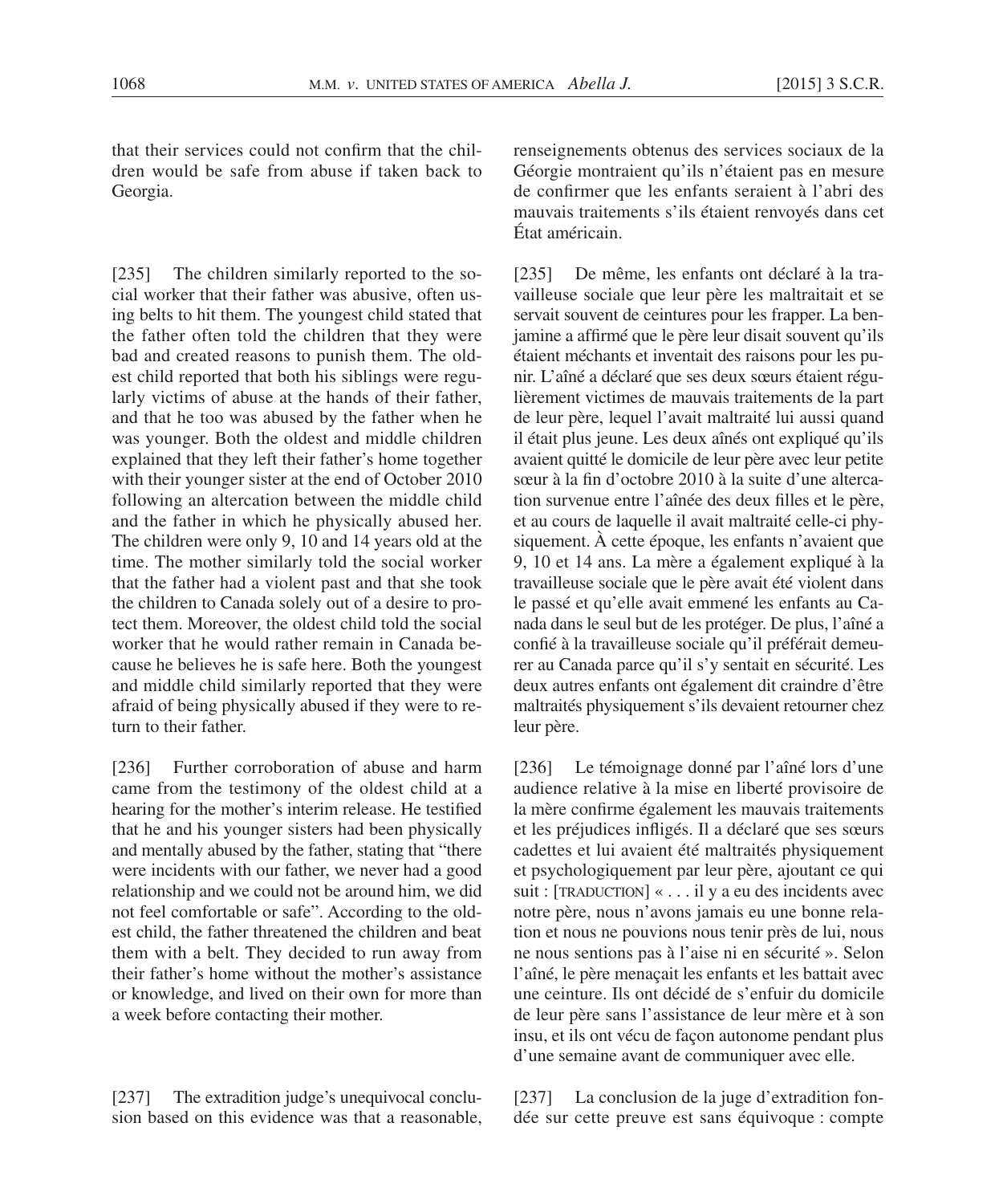properly instructed Canadian jury, given the clear wording of s. 285, could not return a verdict of guilty because "the mother's intent in receiving and harbouring the children after they ran away from their father was to protect the children from further, imminent harm":

In the circumstances and based upon the facts summarized above, no reasonable jury could draw the inference, as submitted by the Requesting State, that the mother's intent was to deprive the father of possession of these children, especially as they left of their own volition and not as a result of any actions on her part.

[238] I agree. In my view, the evidence in this case is sufficiently compelling that a properly instructed jury could not convict the mother of offences under ss. 280 and 282 of the *Criminal Code* had her conduct occurred in Canada given the operation of s. 285. This evidence suggests that the children left the father's home on their own volition and that the mother's actions in taking the children after they ran away were to protect them from further danger of imminent harm. The double criminality requirement is accordingly not met and the mother's committal is not warranted in light of the evidence.

[239] As a result, even under the common law defence of necessity, no reasonable and properly instructed jury could find that the tripartite test required to engage the defence of necessity is met on the facts of this case. This Court has long held that the common law defence of necessity requires evidence that the accused was faced with a danger of imminent peril or harm, that there was no reasonable legal alternative to the accused's conduct and that there is proportionality between the harm caused by the accused and the harm avoided by resorting to the impugned conduct: *R. v. Latimer*, [2001] 1 S.C.R. 3, at paras. 28-34; *R. v. Ryan*, [2013] 1 S.C.R. 14. The committal judge found that the evidence, including admissions by the father, "clearly indicates that he physically abused the three children". The evidence was that the children were at "serious risk" of further abuse. The children remained at risk even after they tenu du libellé clair de l'art. 285, un jury canadien raisonnable et ayant reçu des directives appropriées ne pourrait rendre un verdict de culpabilité, parce que [TRADUCTION] « l'intention de la mère lorsqu'elle a reçu et hébergé les enfants après leur fuite était de les protéger d'un autre danger imminent » :

[TRADUCTION] Dans les circonstances, et eu égard aux faits résumés ci-dessus, aucun jury raisonnable ne pourrait inférer, comme le soutient l'État requérant, que l'intention de la mère était de priver le père de la possession des enfants, d'autant plus que ceux-ci sont partis de leur propre gré, et non pas en raison de mesures prises par la mère.

[238] Je suis d'accord. À mon avis, la preuve en l'espèce est suffisamment convaincante pour conclure qu'un jury ayant reçu des directives appropriées ne pourrait pas, vu l'application de l'art. 285, déclarer la mère coupable d'infractions prévues aux art. 280 et 282 du *Code criminel* si les actes avaient été commis au Canada. Cette preuve tend à indiquer que les enfants ont quitté le domicile de leur père de leur propre gré et qu'en emmenant par la suite les enfants avec elle, la mère voulait les protéger d'un autre danger imminent. L'exigence relative à la double incrimination n'est donc pas respectée, et l'incarcération de la mère n'est pas justifiée eu égard à la preuve.

[239] En conséquence, même en application de la défense de nécessité en common law, aucun jury raisonnable ayant reçu des directives appropriées ne pourrait conclure au respect, eu égard aux faits de l'espèce, du critère à trois volets applicable pour que cette défense entre en jeu. La Cour reconnaît depuis longtemps que ce moyen de défense de common law requiert la preuve que l'accusé était exposé à un danger imminent, qu'il n'existait aucune autre solution raisonnable et légale que d'agir comme il l'a fait, et qu'il y a proportionnalité entre le mal infligé par l'accusé et le mal qu'il a évité en agissant comme il l'a fait (*R. c. Latimer*, [2001] 1 R.C.S. 3, par. 28-34; *R. c. Ryan*, [2013] 1 R.C.S. 14). La juge d'incarcération a conclu que la preuve, y compris les aveux du père, [TRADUCTION] « indique clairement qu'il a maltraité physiquement les trois enfants ». Selon la preuve, les enfants « risqu[aient] sérieusement »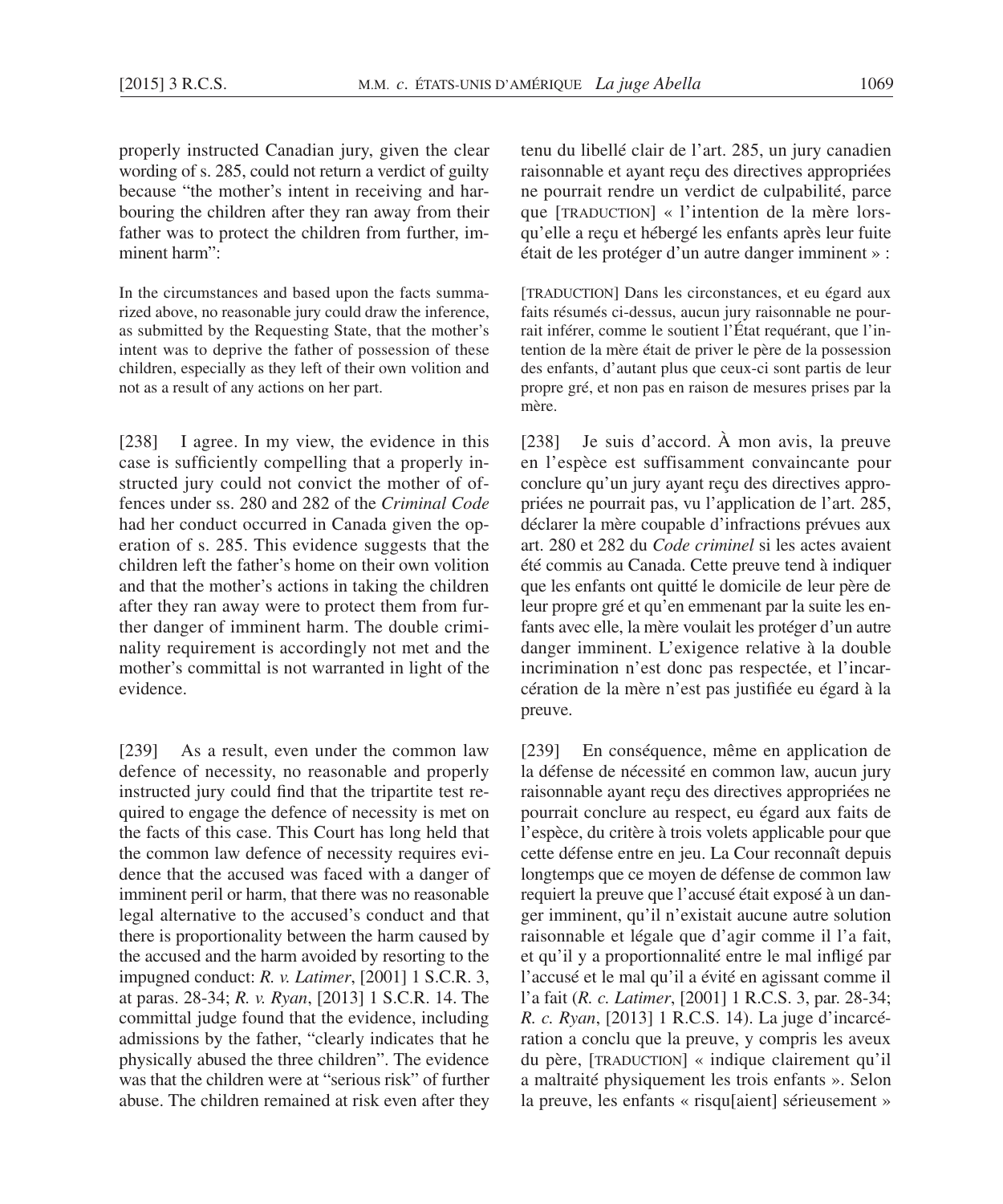had run away, as they were living in an abandoned house, itself a vulnerable situation, and would have been returned to their father if they had been found. This evidence was uncontradicted. On the issue of whether there was a reasonable legal alternative, the mother could have surrendered her children to the government, or sought to vary the custody order. However, she knew the father to be abusive, yet he retained sole custody. Obviously, the government would either have returned the children to him, at least in the short term, or placed them in foster care. In the circumstances of this case, no jury could find this to be a reasonable option for a parent. Finally, no jury could find that the harm of depriving an abusive father of custody, and who is not interested in having the children returned to him, outweighs the harm of children being abused.

[240] I am aware that there is a trilogy of cases from this Court suggesting that common law and *Charter* defences should not be addressed by extradition judges, but left instead for determination in the foreign court: *Canada v. Schmidt*, [1987] 1 S.C.R. 500; *Argentina v. Mellino*, [1987] 1 S.C.R. 536; *United States v. Allard*, [1987] 1 S.C.R. 564. These cases, however, dealt with procedural, not statutory defences which go to whether the conduct itself constitutes an offence.

[241] In *Schmidt*, for example, a person sought for extradition to the United States argued that she should not be extradited to face charges under Ohio law principally on the ground that she was acquitted in respect of the same activity under United States federal law and thus her committal would violate the principle of *autrefois acquit*, either under the *Charter* or at common law. In rejecting the argument, La Forest J., writing for the majority, held that a judge at an extradition hearing "has *no jurisdiction to deal with defences that could be raised at*  de subir d'autres mauvais traitements. Les enfants étaient toujours en danger même après s'être enfuis, parce qu'ils vivaient dans une maison abandonnée — ce qui en soi constitue une situation à risque et qu'ils auraient été renvoyés chez leur père si on les avait retrouvés. Cette preuve n'est pas contredite. Pour ce qui est de la question de savoir s'il existait une autre solution raisonnable et légale, la mère aurait pu confier ses enfants au gouvernement ou demander une modification de l'ordonnance de garde. Cependant, elle savait que le père était violent, mais qu'il conservait la garde exclusive des enfants. De toute évidence, le gouvernement aurait soit renvoyé les enfants chez leur père — à tout le moins à court terme —, soit placé ceux-ci en famille d'accueil. Dans les circonstances de l'espèce, aucun jury ne pouvait conclure qu'il s'agissait là d'une solution raisonnable pour un parent. Enfin, aucun jury ne pouvait conclure que le mal causé en privant un père violent de la garde de ses enfants — un père qui ne souhaite pas que ses enfants retournent avec lui l'emporte sur le mal infligé à des enfants maltraités.

[240] Je sais qu'une trilogie d'arrêts de notre Cour donne à penser que les défenses de common law et celles fondées sur la *Charte* ne devraient pas être examinées par les juges d'extradition, mais qu'elles devraient plutôt être laissées à l'appréciation des tribunaux étrangers (*Canada c. Schmidt*, [1987] 1 R.C.S. 500; *Argentine c. Mellino*, [1987] 1 R.C.S. 536; *États-Unis c. Allard*, [1987] 1 R.C.S. 564). Ces arrêts portent toutefois sur des moyens de défense d'ordre procédural, et non pas sur des moyens de défense qui sont prévus par la loi et qui obligent le tribunal à se demander si la conduite elle-même constitue une infraction.

[241] Dans *Schmidt*, par exemple, une personne dont on sollicitait l'extradition aux États-Unis a fait valoir qu'elle ne devrait pas être extradée en vue de répondre à des accusations portées en vertu des lois de l'Ohio principalement pour le motif qu'elle avait été acquittée d'accusations fondées sur le même acte sous le régime du droit fédéral américain et que son incarcération violerait donc le principe d'autrefois acquit consacré dans la *Charte* et dans la common law. En rejetant cet argument, le juge La Forest a statué, au nom des juges majoritaires,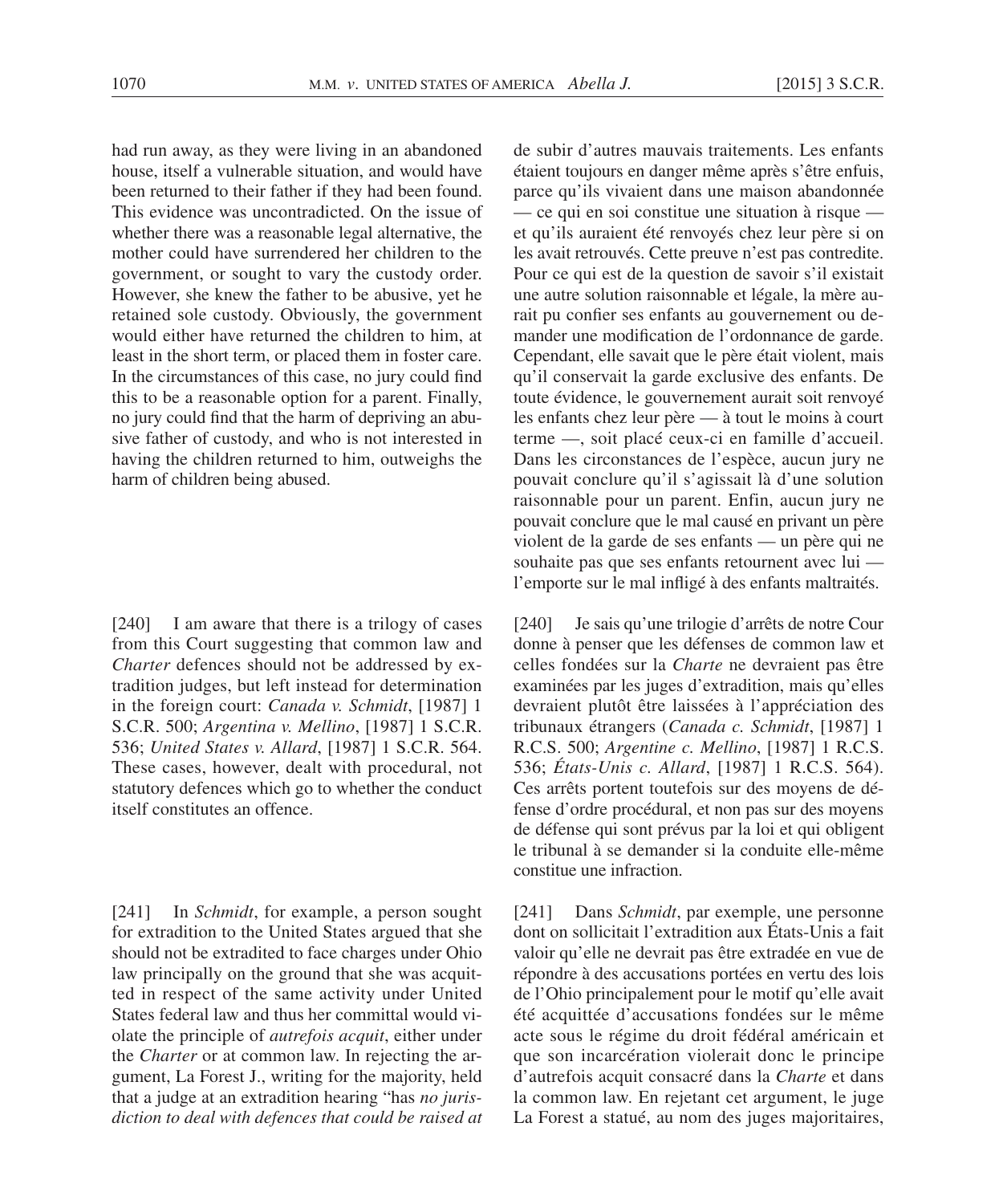*trial*" unless the *Extradition Act* or the applicable extradition treaty otherwise provides: p. 515 (emphasis added). In his view, importing defences into the extradition hearing more appropriately dealt with at trial could "seriously affect the efficient working of a salutary system devised by states for the mutual surrender of suspected wrongdoers": p. 516.

[242] And in *Mellino*, La Forest J., again writing for the majority, concluded that "[i]t would cripple the operation of our extradition arrangements if extradition judges were to arrogate the power to consider *defences that should properly be raised at trial*": p. 555 (emphasis added). In that case, the person sought for extradition requested a stay of the proceedings on the grounds that a 17-month delay between his discharge at a first extradition hearing and the institution of second extradition proceedings was an abuse of process and infringed s. 7 of the *Charter*.

[243] Finally, in *Allard*, another case involving a request to stay proceedings on *Charter* grounds, La Forest J. held that a judge acting in an extradition matter is not a court of competent jurisdiction under s. 24(1) of the *Charter* to order a stay of proceedings. He again reiterated that "[t]he various *defences to* [*a*] *charge are for the consideration of the judge at the trial* in the [requesting state]": p. 571 (emphasis added). Canadian courts, accordingly, "need not enquire into whether the prosecution will conform to our procedures or if there are *defences that could be raised if the trial took place in Canada*": pp. 571-72 (emphasis added).

[244] *Schmidt*, *Mellino* and *Allard* are thus clearly distinguishable from the case at bar in that they are concerned with procedural and *Charter* defences, que le juge présidant une audience d'extradition « *n*'a *pas compétence pour examiner les moyens de défense qui pourraient être soulevés au procès* », à moins que la *Loi sur l'extradition* ou le traité d'extradition applicable n'en dispose autrement (p. 515 (italiques ajoutés)). À son avis, le fait d'importer dans l'audience d'extradition des moyens de défense qu'il convient davantage d'examiner au procès risquerait « de compromettre gravement le fonctionnement efficace d'un système salutaire conçu par les États pour l'extradition réciproque de personnes soupçonnées d'être des malfaiteurs » (p. 516).

[242] Et, dans *Mellino*, s'exprimant encore une fois au nom des juges majoritaires, le juge La Forest a conclu que « [c]ela nuirait gravement à l'application de nos conventions d'extradition si les juges d'extradition s'arrogeaient le pouvoir d'examiner *des moyens de défense qui devraient normalement être soulevés au procès* » (p. 555 (italiques ajoutés)). Dans cette affaire, l'intéressé sollicitait une suspension d'instance au motif que la période de 17 mois qui s'était écoulée entre sa libération après la première audience d'extradition et l'introduction de la seconde procédure d'extradition constituait un abus de procédure et une violation de l'art. 7 de la *Charte*.

[243] Enfin, dans *Allard*, une autre affaire concernant une demande de suspension d'instance pour des motifs fondés sur la *Charte*, le juge La Forest a déclaré qu'un juge agissant en matière d'extradition n'était pas un tribunal compétent au sens du par. 24(1) de la *Charte* pour ordonner une suspension d'instance. Il a encore une fois rappelé que « [l]es diverses *défenses à* [*une*] *accusation relèvent de l'examen du juge au procès* qui aura lieu [dans l'État requérant] » (p. 571 (italiques ajoutés)). Les tribunaux canadiens n'ont donc pas à « se demander si la poursuite sera conforme à notre procédure ou encore s'il existe *une défense qui pourrait être soulevée au procès s'il avait lieu au Canada* » (p. 571-572 (italiques ajoutés)).

[244] Les affaires *Schmidt*, *Mellino* et *Allard* se distinguent donc clairement de celle dont la Cour est saisie en l'espèce, en ce qu'elles portent sur des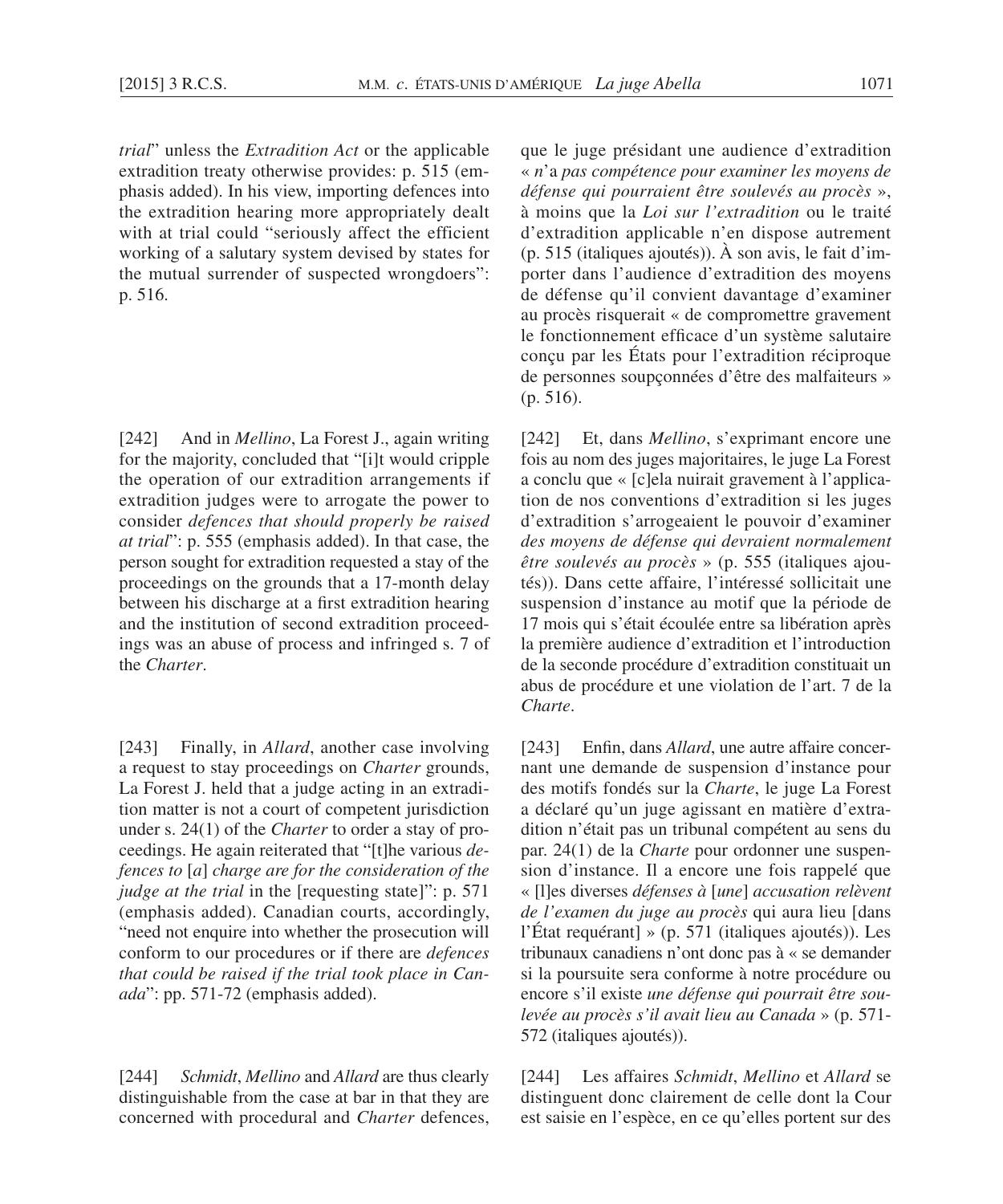not a statutory defence like s. 285 going directly to criminality. As the British Columbia Civil Liberties Association submitted, the species of exculpatory defence before the Court in this case *does* engage criminality. Pursuant to s. 285, a person cannot be found guilty of an offence under ss. 280 to 283 where the taking was necessary to protect the young person from danger of imminent harm. Unlike the *Charter* and procedural defences in *Schmidt*, *Mellino* and *Allard*, s. 285 is a statutory defence that defines the criminal conduct. In my view, an extradition judge must accordingly consider the defence in assessing whether the double criminality requirement is met before ordering committal.

[245] In addition, to the extent *Schmidt*, *Mellino*  and *Allard* may suggest the extradition judge should not consider any defences when deciding whether to order committal, these decisions have been overtaken by this Court's subsequent jurisprudence in the extradition and *Charter* context. It is beyond dispute that the function of the extradition hearing is to determine whether the domestic component of double criminality is met: *Németh v. Canada (Justice)*, [2010] 3 S.C.R. 281, at para. 63; *Fischbacher*, at para. 35. As set out in s. 3(1)(*b*) of the *Extradition Act*, this requires in part that "the conduct of the person, had it occurred in Canada, would have constituted an offence that is punishable in Canada". Barring an extradition judge from considering s. 285 could result in an order for committal in circumstances where the double criminality requirement is not met, thereby jeopardizing the liberty of the individual, a vital interest this country's extradition process is designed in part to protect.

[246] This makes it crucial to observe that if the mother is extradited, the s. 285 defence that it was

moyens de défense d'ordre procédural ou fondés sur la *Charte*, et non sur des moyens de défense établis par la loi, comme l'art. 285, qui se rapportent directement à la criminalité, c'est-à-dire à la nature criminelle de la conduite reprochée. Comme l'a fait observer l'Association des libertés civiles de la Colombie-Britannique, le type de moyens de défense disculpatoires soumis à la Cour en l'espèce soulève *bel et bien* la question de la criminalité. Suivant l'art. 285, nul ne peut être déclaré coupable d'une infraction prévue aux art. 280 à 283 si l'enlèvement reproché était nécessaire pour protéger la jeune personne en question d'un danger imminent. Contrairement aux moyens de défense d'ordre procédural ou fondés sur la *Charte* dont il est question dans les arrêts *Schmidt*, *Mellino* et *Allard*, l'art. 285 constitue un moyen de défense légal qui délimite la conduite criminelle. À mon avis, le juge d'extradition doit donc, avant d'ordonner l'incarcération, en tenir compte pour déterminer si l'exigence relative à la double incrimination est respectée.

[245] De plus, dans la mesure où les arrêts *Schmidt*, *Mellino* et *Allard* peuvent donner à penser que le juge d'extradition ne devrait pas prendre en considération quelque moyen de défense que ce soit lorsqu'il décide s'il y a lieu ou non d'ordonner l'incarcération d'une personne, ceux-ci ont été supplantés par la jurisprudence subséquente de la Cour dans le contexte de l'extradition et de la *Charte*. Il n'est pas contesté que l'audience d'extradition vise à déterminer si le volet interne de la double incrimination est respecté (*Németh c. Canada (Justice)*, [2010] 3 R.C.S. 281, par. 63; *Fischbacher*, par. 35). Comme l'indique l'al. 3(1)*b*) de la *Loi sur l'extradition*, il faut notamment pouvoir conclure que « l'ensemble de ses actes aurait constitué, s'ils avaient été commis au Canada, une infraction sanctionnée aux termes du droit canadien ». Empêcher le juge d'extradition de tenir compte de l'art. 285 pourrait donner lieu à une ordonnance d'incarcération dans des circonstances où l'exigence relative à la double incrimination n'est pas respectée et compromettre ainsi la liberté de l'intéressé, un droit vital que notre processus d'extradition vise notamment à protéger.

[246] Il est donc crucial de souligner qu'en cas d'extradition, la défense prévue à l'art. 285 selon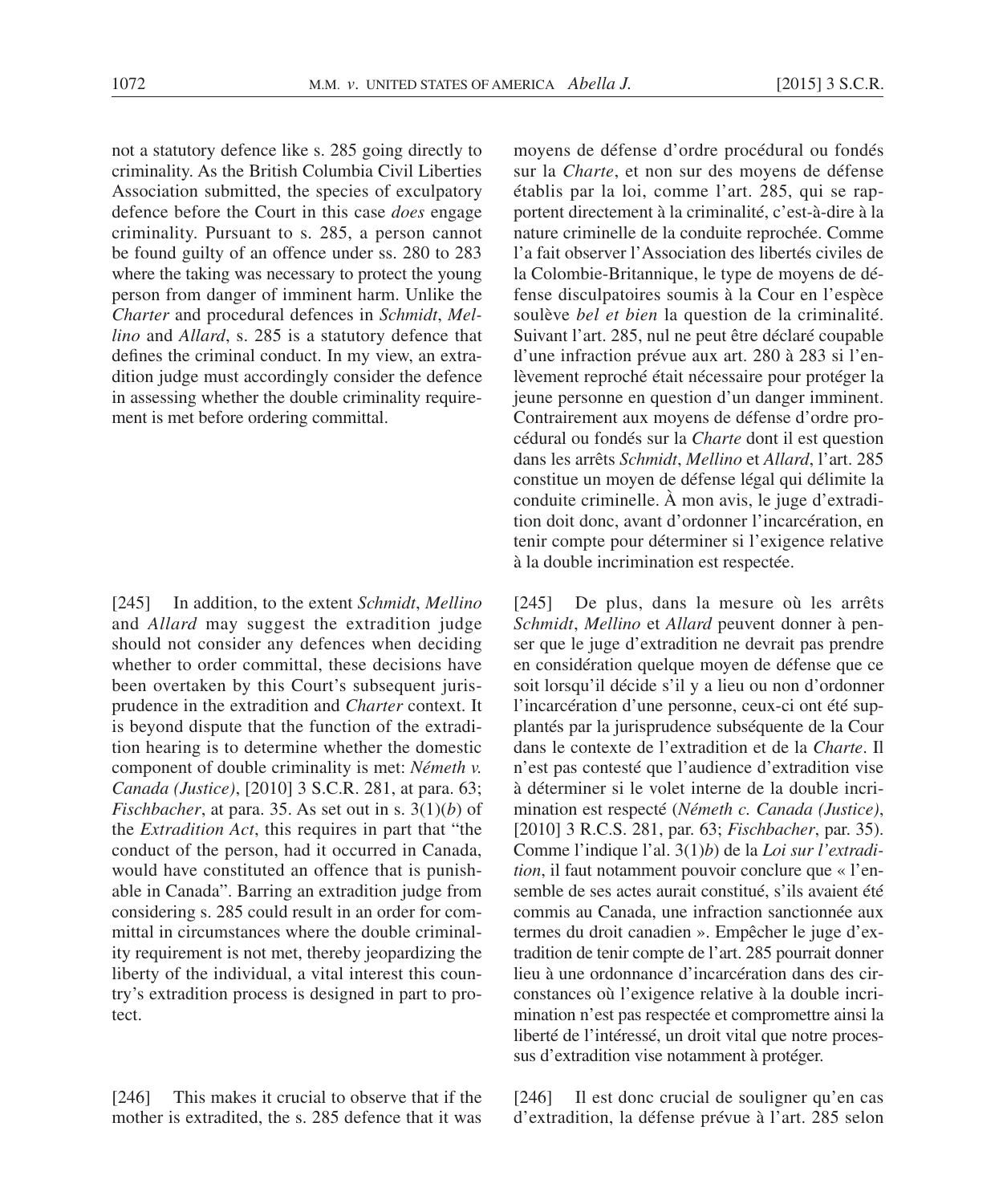necessary to rescue the children to protect them is not available in the state of Georgia. While this fact does not alter the analysis of whether the domestic component of double criminality is met, it is relevant to the philosophy behind the earlier cases from this Court deferring consideration of defences to the trial in the requesting state. Where, as here, a defence like the one in s. 285 *cannot* be raised in the requesting state, the ratio of those cases disintegrates.

[247] Whether common law defences generally should be considered as part of the double criminality inquiry is not before this Court and is best left for determination in a case where the issue is squarely raised. In any event, in this case there is a statutory defence which is clearly available on the facts and would lead a reasonable and properly instructed jury not to return a verdict of guilty on charges under ss. 280(1) and 282(1). Committal, as the extradition judge concluded, is therefore not justified.

[248] Where committal is not justified, the extradition judge must order the person's discharge and the matter does not go to the Minister to decide whether or not to order surrender: see *Extradition Act*, s. 29(3). While it is therefore not strictly necessary to deal with the surrender order, in my view, the approach the Minister used raises concerns not only about how to approach the best interests of children, but also on the interplay between those interests and the nature of the crime the mother was charged with — a crime which, in Canada, attracts a singular statutory defence. His decision to order surrender was, as a result, unreasonable.

[249] The surrender stage of the extradition process is an executive function requiring the Minister to review the case *in its entirety* to determine laquelle il était nécessaire de sauver les enfants pour les protéger ne peut être invoquée dans l'État de la Géorgie. Bien que ce fait ne change rien à l'analyse de la question de savoir si le volet interne de la double incrimination est respecté, il est pertinent en ce qui concerne la philosophie sur laquelle reposent nos arrêts antérieurs reportant l'examen des moyens de défense au procès dans l'État requérant. Lorsque, comme en l'espèce, une défense comme celle prévue à l'art. 285 *ne peut pas* être soulevée dans l'État requérant, le raisonnement élaboré dans ces arrêts se désagrège.

[247] La Cour n'est pas appelée à déterminer si les moyens de défense de common law devraient généralement être examinés dans le cadre de l'analyse relative à la double incrimination, et il est préférable que cette question soit tranchée dans une affaire où elle sera soulevée directement. De toute façon, il existe en l'espèce un moyen de défense prévu par la loi que les faits permettent clairement d'invoquer et qui amènerait un jury raisonnable, ayant reçu des directives appropriées, à ne pas rendre un verdict de culpabilité relativement à des accusations portées en vertu des par. 280(1) et 282(1). Comme a conclu la juge d'extradition, l'incarcération n'est donc pas justifiée.

[248] Lorsque l'incarcération n'est pas justifiée, le juge d'extradition doit ordonner la libération de l'intéressé, et l'affaire n'est pas renvoyée au ministre pour qu'il décide s'il y a lieu ou non d'ordonner l'extradition (voir *Loi sur l'extradition*, par. 29(3)). Bien qu'il ne soit donc pas strictement nécessaire d'examiner l'arrêté d'extradition, je suis d'avis que l'approche choisie par le ministre soulève des préoccupations non seulement en ce qui concerne la manière d'aborder la question de l'intérêt supérieur des enfants, mais aussi en ce qui a trait à l'interaction entre cet intérêt et la nature du crime dont la mère a été accusée — un crime pour lequel le législateur canadien a établi un moyen de défense unique. Sa décision d'ordonner l'extradition était donc déraisonnable.

[249] L'étape de l'arrêté d'extradition dans la procédure d'extradition est une fonction qui relève de l'exécutif et qui requiert du ministre qu'il révise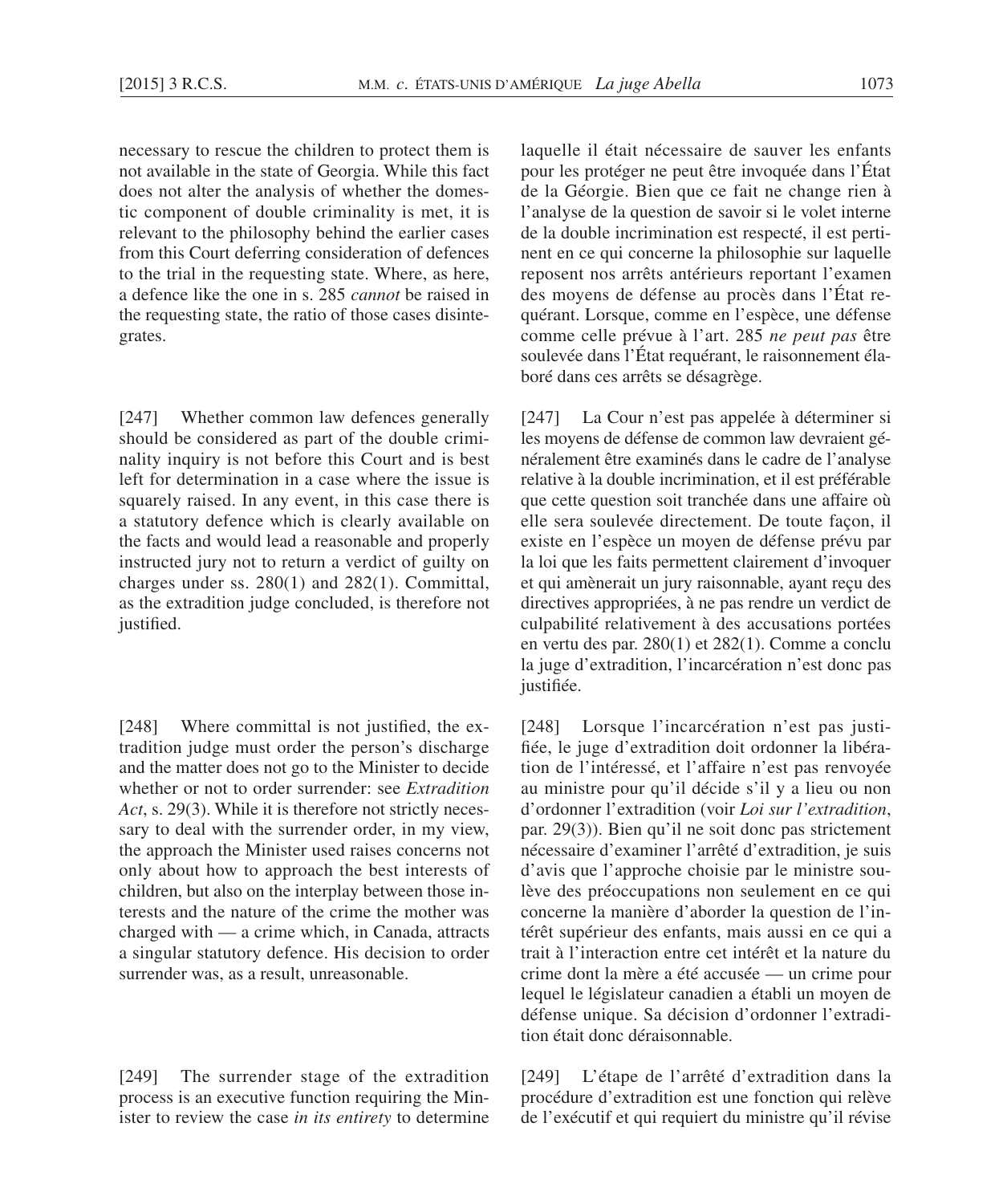whether or not to order the individual's surrender and, if so, on what basis: *Fischbacher*, at para. 36. The Minister's general powers on the question of surrender are set out in s. 40(1) of the *Extradition Act*:

**40.** (1) The Minister *may*, within a period of 90 days after the date of a person's committal to await surrender, personally order that the person be surrendered to the extradition partner.

[250] Despite s. 40(1), the Minister's surrender powers are not entirely discretionary: *Sriskandarajah v. United States of America*, [2012] 3 S.C.R. 609, at para. 12. As this Court explained in *Németh*, the discretion whether to order or to refuse surrender "is structured and, in some circumstances, constrained" by the *Extradition Act*, the applicable treaty and the *Charter*: para. 65. The Court also held that the Minister's surrender powers under the *Extradition Act* "should be interpreted and applied . . . in light of Canada's international undertakings": para. 54.

[251] The Minister acts as a safety valve to preclude extradition even where the formal legal requirements for committal appear to have been met. As the *Extradition Act* makes clear, the Minister's role includes the protection of the liberty and human rights of the person sought for extradition, which explains why the Minister "must comply with the *Charter* on all matters incidental to surrendering a fugitive": *United States of America v. Kwok*, [2001] 1 S.C.R. 532, at para. 5; see also *Németh*, at para. 70.

[252] Parliamentary debates leading to the passage of the revised *Extradition Act* in 1999 further indicate that limitations on the Minister's power to surrender include "humanitarian considerations", and that these limitations "provide an important safeguard for the person sought": Peter Adams, Parliamentary Secretary to Leader of the Government in the House of Commons, *House of Commons Debates*, vol. 135, No. 162, 1st Sess., 36th Parl., November 30, 1998, at p. 10591. The then-Minister of

le dossier *en entier* pour décider s'il ordonnera ou non l'extradition de l'intéressé et, dans l'affirmative, sur quelles bases il le fera (*Fischbacher*, par. 36). Les pouvoirs généraux du ministre sur la question de l'extradition sont énoncés au par. 40(1) de la *Loi sur l'extradition* :

**40.** (1) Dans les quatre-vingt-dix jours qui suivent l'ordonnance d'incarcération, le ministre *peut*, par un arrêté signé de sa main, ordonner l'extradition vers le partenaire.

[250] Malgré le par. 40(1), les pouvoirs d'extradition du ministre ne sont pas entièrement discrétionnaires (*Sriskandarajah c. États-Unis d'Amérique*, [2012] 3 R.C.S. 609, par. 12). Comme la Cour l'a expliqué dans l'arrêt *Németh*, la *Loi sur l'extradition*, le traité applicable et la *Charte* « encadrent » le pouvoir discrétionnaire d'ordonner ou de refuser l'extradition « et, parfois, le limitent » (par. 65). La Cour a aussi jugé qu'il « convient d'interpréter et d'appliquer » les pouvoirs de remise exercés par le ministre en vertu de la *Loi sur l'extradition* « compte tenu [. . .] des engagements internationaux du Canada » (par. 54).

[251] Le ministre sert de soupape de sûreté et peut empêcher l'extradition même lorsque les exigences juridiques formelles applicables à l'incarcération semblent être remplies. Comme l'indique clairement la *Loi sur l'extradition*, le rôle du ministre consiste notamment à protéger la liberté et les droits de la personne de l'intéressé, ce qui explique pourquoi le ministre « doit se conformer à la *Charte* pour tout aspect incident à cette étape de l'extradition » (*États-Unis d'Amérique c. Kwok*, [2001] 1 R.C.S. 532, par. 5; voir aussi *Németh*, par. 70).

[252] Les débats parlementaires ayant conduit à l'adoption de la version révisée de la *Loi sur l'extradition* en 1999 indiquent aussi que les restrictions assortissant le pouvoir du ministre d'ordonner l'extradition comprennent « des considérations humanitaires », et « tendent à protéger la personne visée » (Peter Adams, secrétaire parlementaire du leader du gouvernement à la Chambre des communes, *Dé*bats de la Chambre des communes, vol. 135, nº 162, 1re sess., 36e lég., 30 novembre 1998, p. 10591). La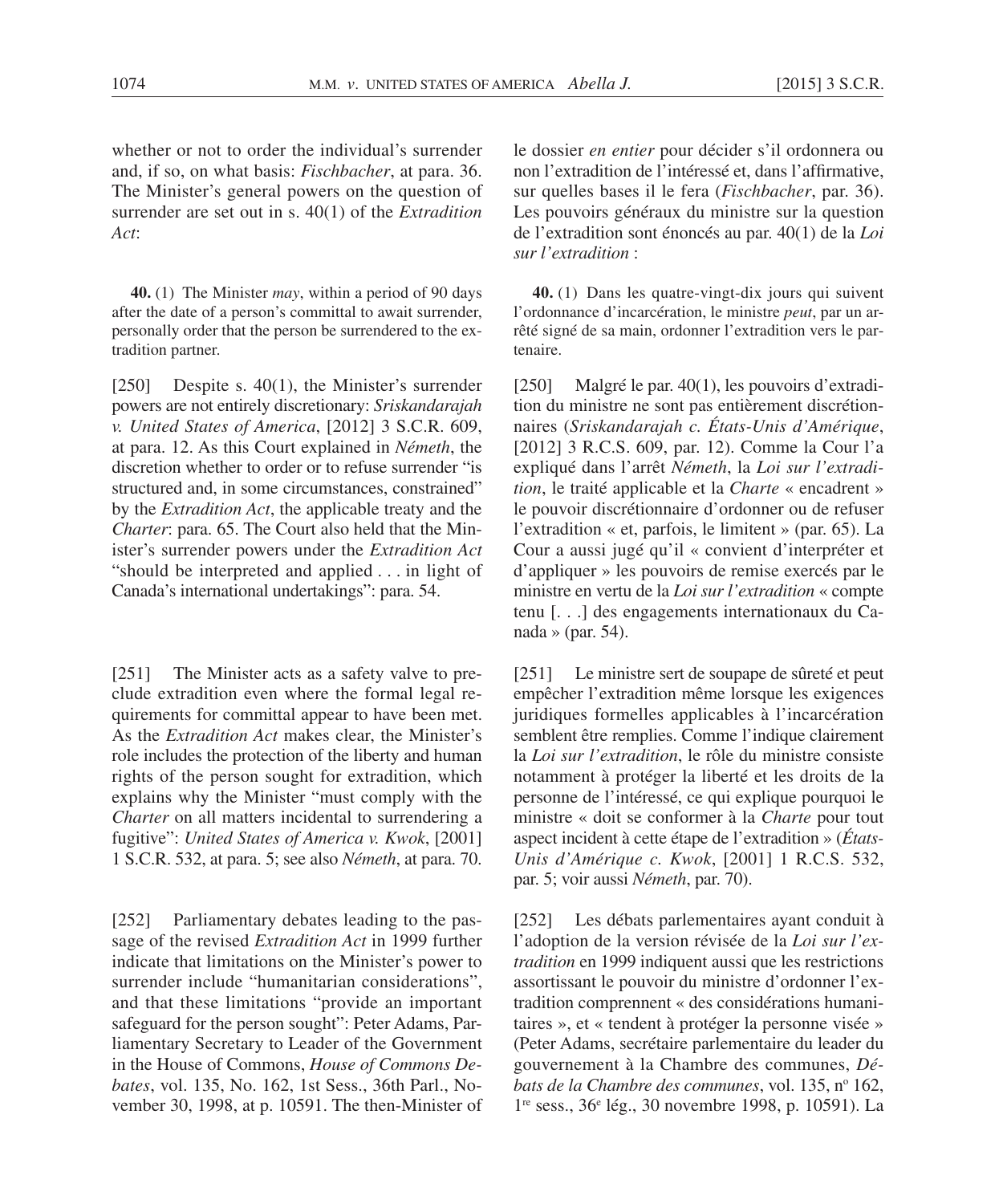Justice, Anne McLellan, confirmed that the revised *Extradition Act* "sets out clearly, for the first time, a minister's responsibilities and duties to ensure that the human rights and fair treatment of the fugitive will be safeguarded": House of Commons Standing Committee on Justice and Human Rights, *Evidence*, No. 096, 1st Sess., 36th Parl., November 4, 1998 (online), at 16:40. This parliamentary intent was also confirmed by the Minister's Parliamentary Secretary, Eleni Bakopanos, who said that "the safeguards referred to in the [revised *Extradition Act*] are provided in addition to any protection under the Canadian Charter of Rights and Freedoms which the person sought may have": *House of Commons Debates*, vol. 135, No. 135, 1st Sess., 36th Parl., October 8, 1998, at p. 9006.

[253] Section 44(1) of the *Extradition Act* sets out the grounds on which the Minister *must* refuse to order surrender, including if it would be "unjust or oppressive having regard to all the relevant circumstances". In *Németh*, this Court noted that Parliament's use of the mandatory language contained in s. 44 leaves the Minister "no discretion" to depart from the grounds articulated in that provision, even to give effect to a treaty obligation: para. 69. In addition to the grounds set out in s.  $44(1)$  of the *Extradition Act*, the Minister must also refuse to order surrender where doing so would "shock the conscience" of Canadians and thereby violate s. 7 of the *Charter*: *Caplin v. Canada (Justice)*, [2015] 2 S.C.R. 568, at para. 1.

[254] Despite the inevitable overlap between the inquiries under s. 44(1) of the *Extradition Act* and s. 7 of the *Charter*, their distinct and independent significance must be emphasized: *Lake v. Canada (Minister of Justice)*, [2008] 1 S.C.R. 761, at para. 24. Notably, while s. 44(1) is not limited to conduct that would constitute a breach of the *Charter*, it is nonetheless the case that where surrender would be contrary to the principles of fundamental justice, it will also be unjust and oppressive within ministre de la Justice de l'époque, Anne McLellan, a confirmé que la version révisée de la *Loi sur l'extradition* « précise [. . .], pour la première fois, les responsabilités et devoirs ministériels pour veiller à ce que soient sauvegardés [. . .] les droits de la personne, et que le fugitif [. . .] bénéficie d'un traitement juste » (Chambre des communes, Comité permanent de la justice et des droits de la personne, Témoignages, nº 096, 1<sup>re</sup> sess., 36<sup>e</sup> lég., 4 novembre 1998 (en ligne), 16:40). Cette intention du législateur a également été confirmée par la secrétaire parlementaire de la ministre, Eleni Bakopanos, qui a dit que « les protections contenues dans la [version révisée de la *Loi sur l'extradition*] s'ajoutent à celles qui résultent de l'application de la Charte des droits et libertés » (*Débats de la Chambre des communes*, vol. 135, nº 135, 1<sup>re</sup> sess., 36<sup>e</sup> lég., 8 octobre 1998, p. 9006).

[253] Le paragraphe 44(1) de la *Loi sur l'extradition* énonce les motifs qui *obligent* le ministre à refuser l'extradition, notamment lorsque celle-ci serait « injuste ou tyrannique compte tenu de toutes les circonstances ». Dans l'arrêt *Németh*, la Cour a souligné que les termes impératifs utilisés par le législateur à l'art. 44 ne laissent au ministre « aucun pouvoir discrétionnaire » lui permettant de déroger aux motifs énumérés dans cette disposition, même pour donner effet à une obligation issue d'un traité (par. 69). Outre les motifs énoncés au par. 44(1) de la *Loi sur l'extradition*, le ministre doit également refuser d'ordonner l'extradition dans les cas où la mesure « choquerait la conscience » des Canadiens et contreviendrait ainsi à l'art. 7 de la *Charte*  (*Caplin c. Canada (Justice)*, [2015] 2 R.C.S. 568, par. 1).

[254] Même si les analyses fondées sur le par. 44(1) de la *Loi sur l'extradition* et l'art. 7 de la *Charte* se recoupent inévitablement, il convient de souligner leur importance propre et distincte (*Lake c. Canada (Ministre de la Justice)*, [2008] 1 R.C.S. 761, par. 24). En particulier, bien que le par. 44(1) ne soit pas limité aux comportements enfreignant la *Charte*, il n'en reste pas moins qu'une extradition effectuée en contravention des principes de justice fondamentale sera également injuste ou tyrannique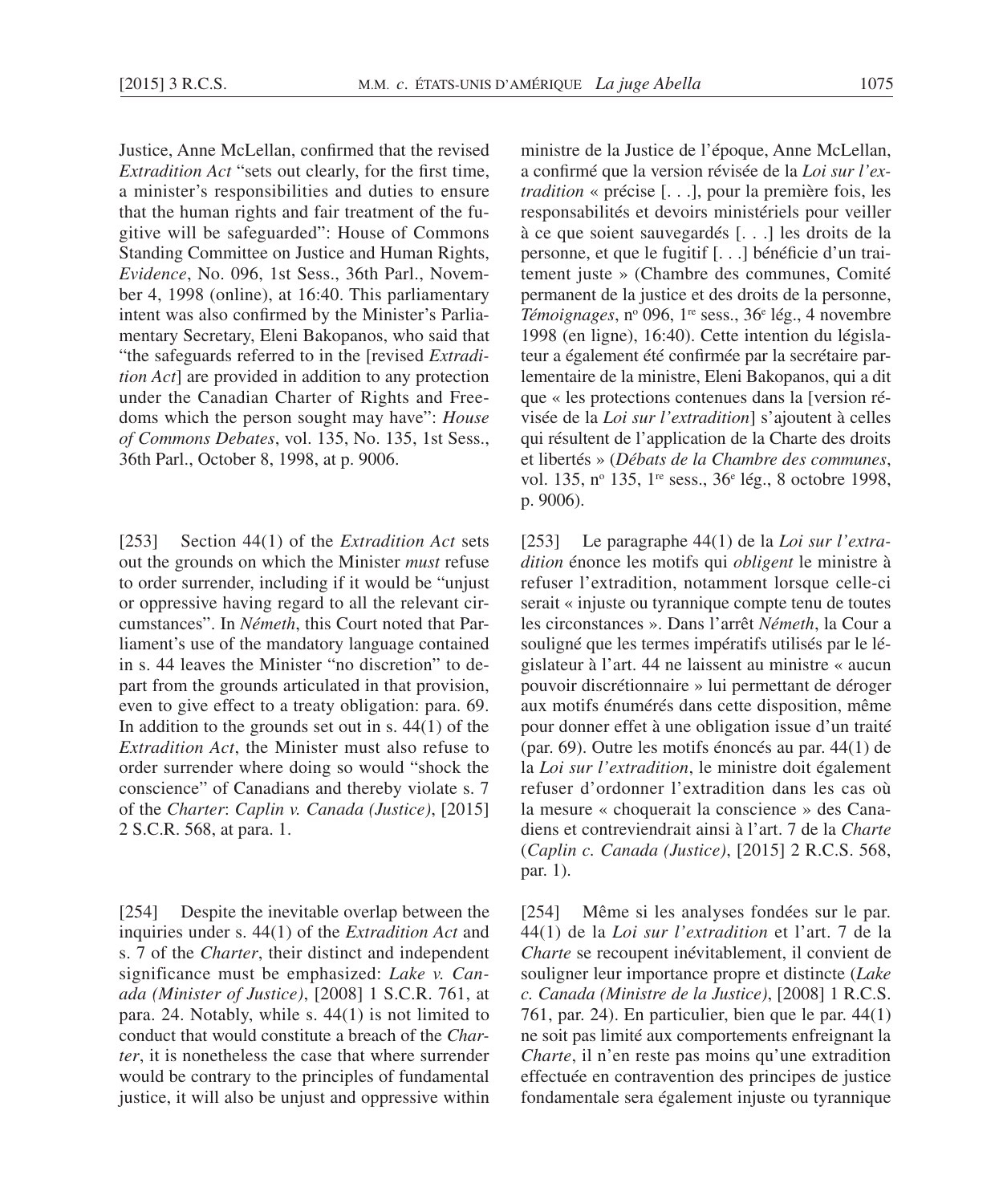the meaning of s. 44(1): *Németh*, at para. 71. Section 44(1), however, allows the Minister to refuse surrender even where no *Charter* breach is alleged or established: *Fischbacher*, at para. 39; *Németh*, at para. 71. The Minister retains a residual discretion under s. 44(1) to refuse surrender as being "unjust or oppressive" in view of the totality of the circumstances, including but not limited to circumstances which would render the surrender inconsistent with *Charter* principles: *Fischbacher*, at para. 39.

[255] The words "unjust" and "oppressive" are not defined in the *Extradition Act*, but take their meaning from the extradition context. Parliament has broadly worded s. 44(1) to require the Minister to "hav[e] regard to all the relevant circumstances", favouring a broad interpretation of the provision. Moreover, as Cromwell J. made clear in *Németh*, at para. 71, s.  $44(1)(a)$  extends to preclude surrender where extradition would not only breach the *Charter* rights of the person sought, but extends to other circumstances where surrender would not amount to a *Charter* breach: see also *Fischbacher*, at para. 39.

[256] In *United States of America v. Taylor* (2005), 216 B.C.A.C. 137, Finch C.J.B.C. explained that a surrender would be "unjust" if it "would be undeserved, unfounded, or disproportionate in all the circumstances": para. 36. On the other hand, he defined the term "oppressive" to mean "that the decision to surrender was made in disregard of the merits of the case, was clearly unreasonable or that the Minister exercised his statutory power arbitrarily, or in a way that overwhelmed the applicant's efforts to resist surrender": para. 36. As he noted, "In applying these broad, indeed somewhat subjective, tests one must ask to whom the applicant's surrender would appear to be unjust or oppressive, and why right thinking Canadians would consider it to be so": para. 37.

au sens du par. 44(1) (*Németh*, par. 71). Le paragraphe 44(1) autorise toutefois le ministre à refuser l'extradition même lorsqu'aucune violation de la *Charte* n'est invoquée ou établie (*Fischbacher*, par. 39; *Németh*, par. 71). Le ministre conserve, en vertu du par. 44(1), un pouvoir discrétionnaire résiduel l'autorisant à refuser l'extradition au motif qu'elle serait « injuste ou tyrannique » compte tenu de l'ensemble des circonstances et notamment, mais non exclusivement, des circonstances qui la rendraient incompatible avec les principes de la *Charte* (*Fischbacher*, par. 39).

[255] Les mots « injuste » et « tyrannique » ne sont pas définis dans la *Loi sur l'extradition*, mais tirent leur sens du contexte de l'extradition. Le législateur a libellé le par. 44(1) en termes généraux de manière à exiger du ministre qu'il tienne « compte [...] de toutes les circonstances », ce qui milite en faveur d'une interprétation large de cette disposition. En outre, comme l'explique clairement le juge Cromwell dans l'arrêt *Németh*, par. 71, l'al. 44(1)*a*) vise à empêcher l'extradition non seulement dans les cas où elle porterait atteinte aux droits que la *Charte* garantit à l'intéressé, mais aussi dans des circonstances où elle ne contreviendrait pas à la *Charte* (voir également *Fischbacher*, par. 39).

[256] Dans *United States of America c. Taylor* (2005), 216 B.C.A.C. 137, le juge en chef Finch a expliqué que l'extradition serait « injuste » lorsqu'elle constituerait une mesure [TRADUCTION] « injustifiée, non fondée ou excessive compte tenu de toutes les circonstances » (par. 36). Par ailleurs, il a défini le mot « tyrannique » comme signifiant « que la décision d'ordonner l'extradition a été rendue sans égard au fond de l'affaire, qu'elle est clairement déraisonnable, ou que le ministre a exercé le pouvoir que lui confère la loi de façon arbitraire ou de manière à anéantir les efforts déployés par le demandeur pour s'opposer à l'extradition » (par. 36). Comme il l'a fait remarquer, « [e]n appliquant ces critères larges, mais quelque peu subjectifs, il faut se demander pour qui l'extradition du demandeur semblerait injuste ou tyrannique, et pourquoi des Canadiens sensés considéreraient que c'est le cas » (par. 37).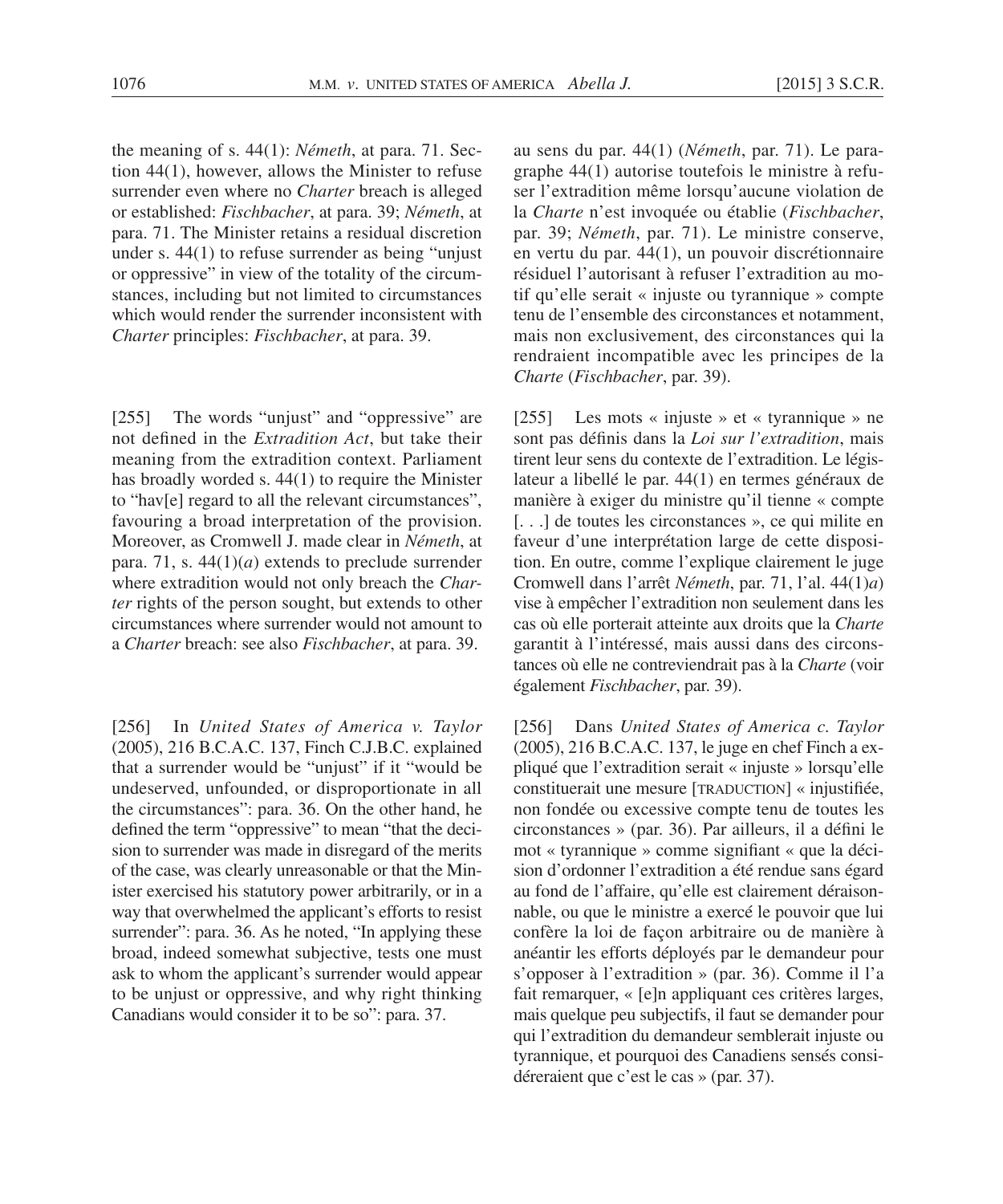[257] In deciding whether surrender would be unjust or oppressive, regard must therefore be had to "all the relevant circumstances": *Extradition Act*, s. 44(1)(*a*). In *Fischbacher*, Charron J. explained that the "relevant circumstances" for determining whether surrender is unjust or oppressive will vary from case to case, and set out a list of non-exhaustive considerations which may factor into the analysis:

Reaching a conclusion on surrender requires the Minister to undertake a balancing of all the relevant circumstances, weighing factors that militate in favour of surrender against those that counsel against. The circumstances that will be "relevant" to a surrender decision will vary depending on the facts and context of each case. Some of these factors may include: any representations made by the person sought on the question of surrender in accordance with s. 43(1) of the Act, the conduct of the proceedings in the requesting country before and after the request for extradition, the potential punishment facing the individual if surrendered, humanitarian issues relating to the personal circumstances of the individual, the timeliness and manner of prosecuting the extradition proceedings in Canada, the need to respect the constitutional rights of the person sought and Canada's international obligations under the *Treaty* and as a responsible member of the international community: see *Bonamie, Re*, 2001 ABCA 267, 293 A.R. 201, at para. 54, and *United States of America v. Cobb*, 2001 SCC 19, [2001] 1 S.C.R. 587, at para. 34. [para. 38]

[258] In *Fischbacher*, Charron J. further explained that, in exercising his discretion to order or refuse surrender, the Minister may also consider the law of the requesting state, including its attendant penalty and the possible consequences the person sought may face: para. 54. Reflecting the Minister's duty to consider the totality of relevant circumstances, the Minister must also "compare the likely sentence that would be imposed in a foreign state with the likely sentence that would be imposed in Canada": *R. v. Anderson*, [2014] 2 S.C.R. 167, at para. 27 (emphasis deleted). Other cases have suggested that the potential hardship to the person sought and the impact of surrender on his or her family may also factor into the analysis: see, e.g., *Taylor*, at para. 39; *Provost v. Canada (Procureur général)*, 2015 QCCA 1172, at para. 50 (CanLII); *Kunze v. Canada (Minister of Justice)* (2005), 209 B.C.A.C. 32; *Canada (Minister of* 

[257] Pour décider si l'extradition serait injuste ou tyrannique, il faut donc tenir compte de « toutes les circonstances » (*Loi sur l'extradition*, al. 44(1) *a*)). Dans l'arrêt *Fischbacher*, la juge Charron a expliqué que les « circonstances pertinentes » pour établir si l'extradition est injuste ou tyrannique varieront d'une affaire à l'autre, et elle a dressé une liste non exhaustive des facteurs susceptibles de jouer un rôle dans l'analyse :

Pour prendre une décision sur la question de l'extradition, le ministre doit apprécier toutes les circonstances pertinentes, en mettant en balance les facteurs qui militent en faveur de l'extradition avec ceux qui y sont défavorables. Les circonstances pertinentes varieront en fonction des faits et du contexte de chaque affaire. Parmi ces facteurs, on retrouve notamment les observations présentées par l'intéressé sur son extradition conformément au par. 43(1) de la Loi, le déroulement de l'instance dans l'État requérant avant et après la demande d'extradition, la peine dont l'intéressé est passible s'il est extradé, les questions d'ordre humanitaire liées à la situation personnelle de l'intéressé, le moment et les modalités de la présentation de la demande d'extradition au Canada, la nécessité de respecter les droits constitutionnels de l'intéressé et les obligations internationales du Canada en vertu du *Traité* et à titre de membre responsable de la communauté internationale : voir *Bonamie, Re*, 2001 ABCA 267, 293 A.R. 201, par. 54, et *États-Unis d'Amérique c. Cobb*, 2001 CSC 19, [2001] 1 R.C.S. 587, par. 34. [par. 38]

[258] Dans l'arrêt *Fischbacher*, la juge Charron a en outre précisé que, dans l'exercice de son pouvoir discrétionnaire d'ordonner ou de refuser l'extradition, le ministre pouvait également prendre en compte le droit de l'État requérant, y compris la peine applicable et les conséquences que pourrait subir l'intéressé (par. 54). Conformément à son obligation de tenir compte de l'ensemble des circonstances, le ministre doit aussi « comparer la peine qui serait vraisemblablement infligée dans un autre pays et la peine qui serait vraisemblablement imposée au Canada » (*R. c. Anderson*, [2014] 2 R.C.S. 167, par. 27 (italiques omis)). Il ressort d'autres arrêts que les difficultés susceptibles d'être causées à l'intéressé ainsi que les répercussions de l'extradition sur sa famille peuvent également jouer un rôle dans l'analyse (voir, p. ex., *Taylor*, par. 39; *Provost c. Canada (Procureur général)*, 2015 QCCA 1172, par. 50 (CanLII); *Kunze*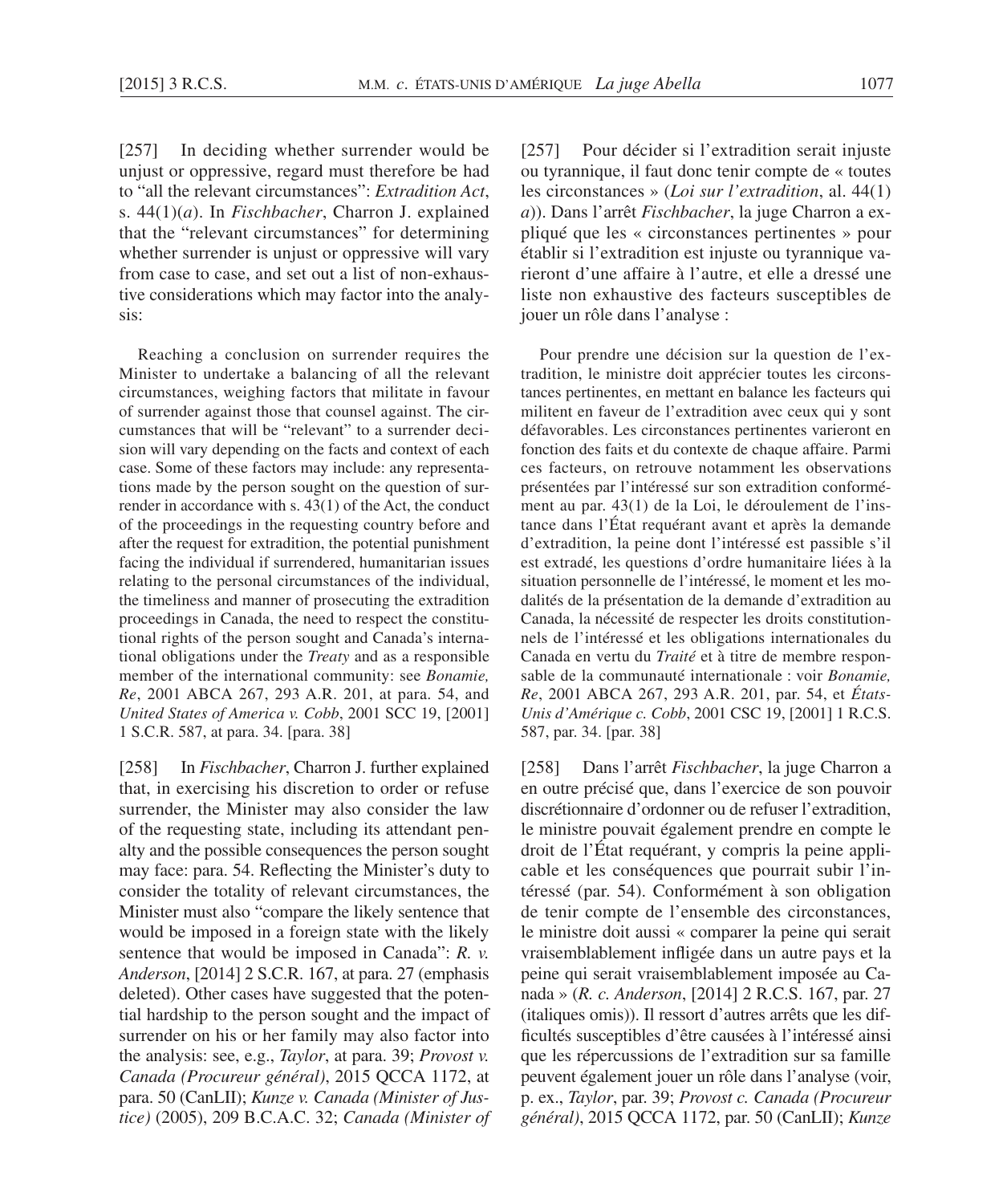*Justice) v. Thomson*, 2005 CanLII 5078 (Ont. C.A.); *Savu v. Canada (Ministre de la Justice)*, 2013 QCCA 554, at paras. 98-99 (CanLII).

[259] Consistent with s. 44(1)'s humanitarian purpose, the scope of the Minister's inquiry should not be unduly restricted, particularly where the weakness in the requesting state's case is evident and serious hardship would face the individual if surrendered: *United States of America v. Lucero-Echegoyen*  (2013), 336 B.C.A.C. 188, at paras. 26 and 29; *Canada (Attorney General) v. Aziz* (2013), 342 B.C.A.C. 305, at para. 63; *United States of America v. Doak* (2015), 323 C.C.C. (3d) 219 (B.C.C.A.), at paras. 71-72. Animating the exercise of the Minister's discretion is a persistent concern that a person not be surrendered in circumstances that are unjust or oppressive.

[260] While it is not the role of the court judicially reviewing the Minister's surrender decision "to re-assess the relevant factors and substitute its own view", the decision "will not be rational or defensible if he has failed to carry out the proper analysis": *Lake*, at para. 41. Reviewing courts must accordingly determine whether the Minister considered the relevant facts and reached a defensible conclusion based on those facts: *Lake*, at para. 41; see also *Németh*, at para. 10. In other words, "[r]easonableness does not require blind submission to the Minister's assessment": *Lake*, at para. 41. In my view, the Minister's inadequate consideration of the children's best interests and his conclusions with respect to the availability of the s. 285 defence rendered his decision to order the mother's surrender unreasonable.

[261] In her submissions to the Minister, the mother noted that the children fled from their abusive father and would face serious risks of harm if they were returned to him. She highlighted the fact that the father left the children to take care of themselves most of the time and that he was physically and mentally abusive. Her submissions further made clear that this abuse was the precise reason the children ran away from the home, leading them to live in an abandoned

*c. Canada (Minister of Justice)* (2005), 209 B.C.A.C. 32; *Canada (Minister of Justice) c. Thomson*, 2005 CanLII 5078 (C.A. Ont.); *Savu c. Canada (Ministre de la Justice)*, 2013 QCCA 554, par. 98-99 (CanLII)).

[259] Conformément à l'objectif humanitaire du par. 44(1), la portée de l'analyse du ministre ne devrait pas être indûment restreinte, en particulier lorsque les lacunes du dossier de l'État requérant sont évidentes et que l'intéressé pourrait subir de graves difficultés en cas d'extradition (*United States of America c. Lucero-Echegoyen* (2013), 336 B.C.A.C. 188, par. 26 et 29; *Canada (Attorney General) c. Aziz* (2013), 342 B.C.A.C. 305, par. 63; *United States of America c. Doak* (2015), 323 C.C.C. (3d) 219 (C.A.C.-B.), par. 71-72). Le ministre doit, dans l'exercice de son pouvoir discrétionnaire, être animé de la préoccupation constante de ne pas extrader une personne dans des circonstances qui sont injustes ou tyranniques.

[260] Il n'appartient pas au tribunal de révision « de substituer sa propre appréciation des considérations pertinentes », mais, «  $[s]$ ans l'analyse voulue », la décision du ministre d'ordonner l'extradition « n'est ni rationnelle ni justifiable » (*Lake*, par. 41). Le tribunal de révision doit donc déterminer si le ministre a tenu compte des faits pertinents et tiré une conclusion susceptible de se justifier au regard de ces faits (*Lake*, par. 41; voir aussi *Németh*, par. 10). En d'autres termes, « [l]a norme de la raisonnabilité n'exige pas l'adhésion aveugle à l'appréciation ministérielle » (*Lake*, par. 41). À mon avis, comme le ministre n'a pas dûment pris en compte l'intérêt supérieur des enfants et eu égard à ses conclusions quant à la possibilité d'invoquer la défense prévue à l'art. 285, sa décision d'ordonner l'extradition de la mère était déraisonnable.

[261] Dans ses observations au ministre, la mère a souligné que les enfants s'étaient enfuis de chez leur père violent et qu'ils seraient exposés à des risques sérieux de préjudice s'ils devaient lui être remis. Elle a insisté sur le fait que le père laissait les enfants à eux-mêmes la plupart du temps et qu'il les maltraitait physiquement et psychologiquement. Les observations de la mère montrent en outre clairement que ces mauvais traitements constituent la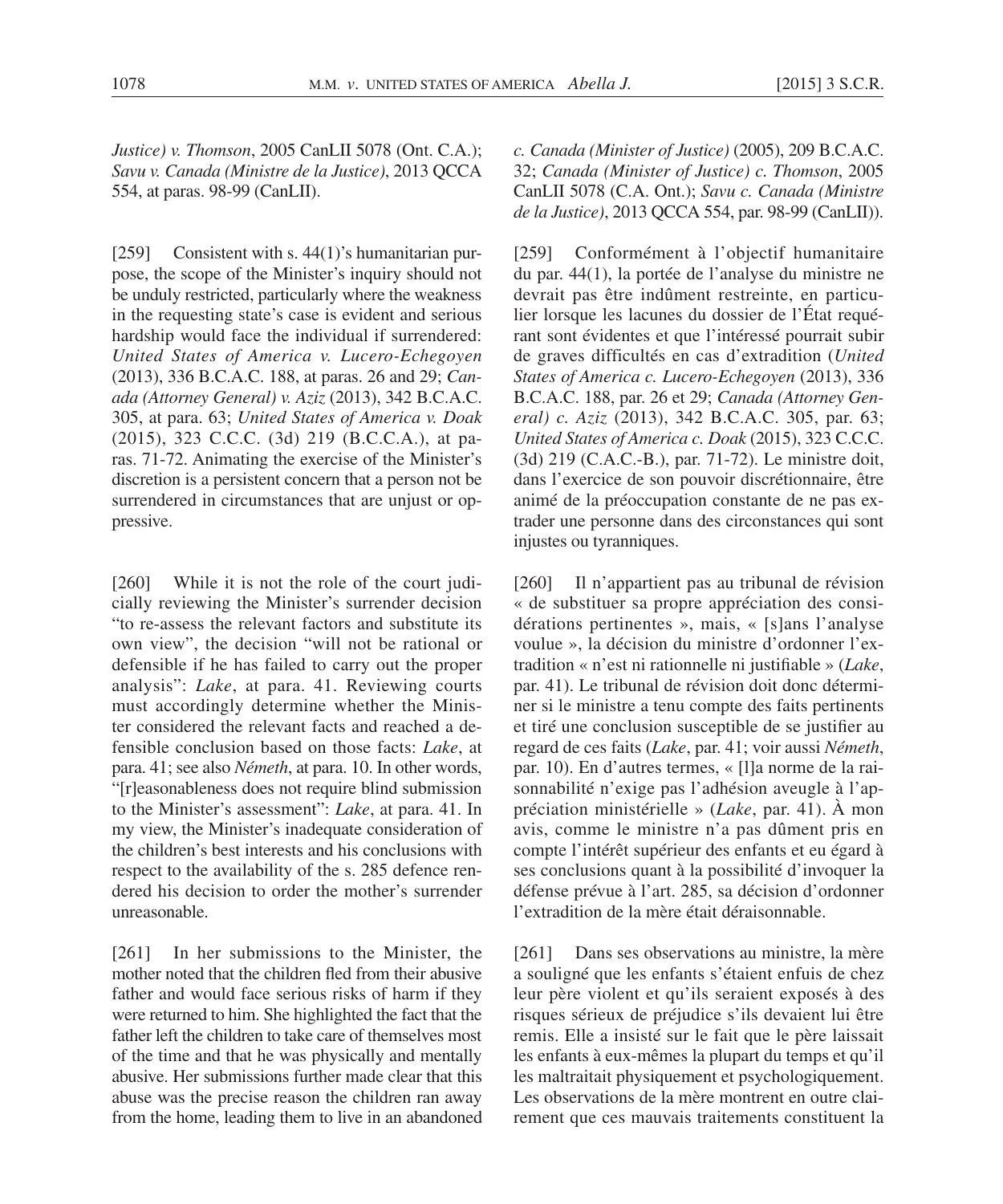house for over a week before contacting the mother. According to the mother, if the children were forced back to the United States or separated from her, they would either suffer additional abuse, or face the absence of any parental figure.

[262] Although the Minister turned his mind to the mother's submissions on these issues, the formalistic manner in which they were analyzed does not reflect the kinds of considerations required in structuring the exercise of discretionary administrative action implicating the interests of children. To that effect, and while said in a different context, I agree with LeBel J.'s comment in *Agraira v. Canada (Public Safety and Emergency Preparedness)*, [2013] 2 S.C.R. 559, that those considerations include "such matters as children's rights, needs, and best interests" as well as "maintaining connections between family members": para. 41. This is particularly true in light of the "[r]ecognition of the *inherent* vulnerability of children [which] has consistent and deep roots in Canadian law": *A.B. v. Bragg Communications Inc.*, [2012] 2 S.C.R. 567, at para. 17 (emphasis in original). As L'Heureux-Dubé J. foundationally observed in *Baker v. Canada (Minister of Citizenship and Immigration)*, [1999] 2 S.C.R. 817, the Minister should have "consider[ed] [the] children's best interests as an important factor, give[n] them substantial weight, and [been] alert, alive and sensitive to them": para. 75.

[263] Yet because the Minister found that the children's interests were unclear to him, he was unsure of how to address them. He therefore decided that the Director of Youth Protection would determine what was in their best interests *after* the mother's extradition and, if necessary, place them in foster care.

[264] The Minister's uncertainty as to the children's best interests ought to have led him to err on the side of the children's right to be with a loving raison précise de la fuite des enfants, situation qui les a amenés à vivre dans une maison abandonnée pendant plus d'une semaine avant de communiquer avec leur mère. Selon elle, s'ils étaient forcés de retourner aux États-Unis ou étaient séparés d'elle, ses enfants seraient soit victimes d'autres mauvais traitements, soit privés de toute figure parentale.

[262] Le ministre a examiné les observations de la mère sur ces questions, mais la manière formaliste dont elles ont été analysées ne reflète pas le type de considérations nécessaires pour structurer l'exercice de mesures administratives discrétionnaires mettant en cause l'intérêt d'enfants. À cet égard, et bien que cela ait été dit dans un contexte différent, je souscris au commentaire formulé par le juge LeBel dans l'arrêt *Agraira c. Canada (Sécurité publique et Protection civile)*, [2013] 2 R.C.S. 559, selon lequel ces considérations s'entendent notamment « des droits, des besoins et des intérêts supérieurs des enfants » ainsi que « du maintien des liens entre les membres d'une famille » (par. 41). Cela est particulièrement vrai à la lumière de « [l]a reconnaissance du principe de la vulnérabilité *inhérente* des enfants [qui] demeure profondément enracinée en droit canadien » (*A.B. c. Bragg Communications Inc.*, [2012] 2 R.C.S. 567, par. 17 (en italique dans l'original)). Dans l'arrêt *Baker c. Canada (Ministre de la Citoyenneté et de l'Immigration)*, [1999] 2 R.C.S. 817, la juge L'Heureux-Dubé a fait une observation fondamentale selon laquelle le ministre aurait dû « considérer l'intérêt supérieur des enfants comme un facteur important, lui accorder un poids considérable, et être réceptif, attentif et sensible à cet intérêt » (par. 75).

[263] Cependant, comme l'intérêt des enfants ne lui paraissait pas évident en l'espèce, le ministre n'était pas certain de la manière dont il devait aborder cette question. Il a donc décidé que le directeur de la protection de la jeunesse déterminerait ce qui serait dans l'intérêt supérieur des enfants *après* l'extradition de la mère et qu'au besoin, celui-ci les placerait en famille d'accueil.

[264] L'incertitude du ministre au sujet de l'intérêt supérieur des enfants aurait dû l'amener à se ranger du côté du droit des enfants d'être avec un parent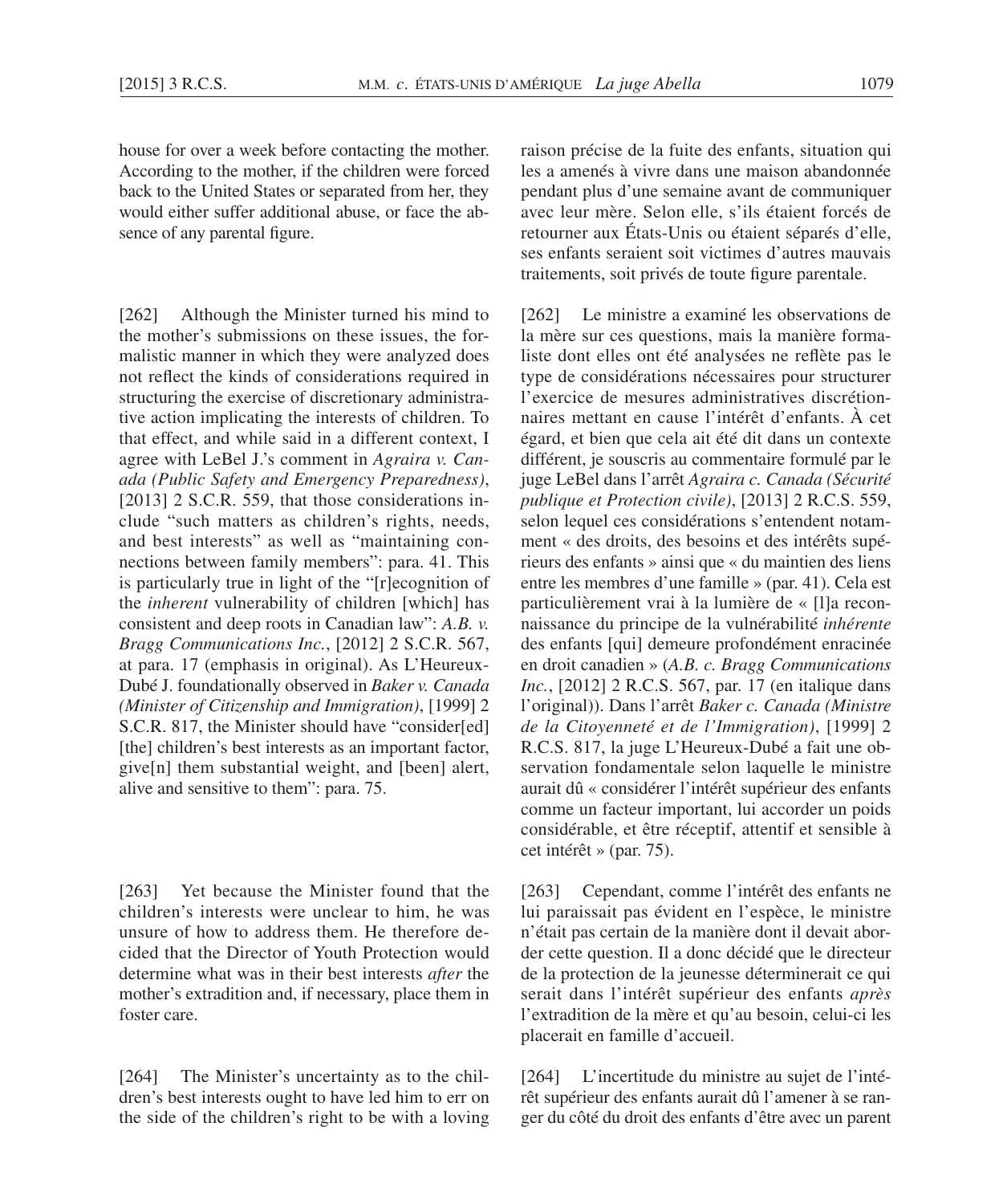parent, not on the side of surrendering the mother to face a criminal process where a key defence was unavailable. What is "best" for a child is not always identifiable with crystalline clarity, but what is harmful often is: Joseph Goldstein, Anna Freud and Albert J. Solnit, *Beyond the Best Interests of the Child* (new ed. 1979). In light of all the instability and trauma the children had experienced, it is obvious that what would be least harmful for them would be to remain in Canada with their mother.

[265] What the Minister considered instead was the mother's history of drug and alcohol use, leading to her loss of custody and access. This history should not be denied, but neither is it of any particular relevance in considering what she did in responding to what was obviously the children's desperate request or what her current relationship to the children was. The question is not whether she was an ideal parent, but whether her conduct in coming to her children's rescue should deprive them of her care and deprive her of her liberty for up to 15 years.

[266] It is true, as the Minister noted, that individuals cannot avoid criminal liability simply because it may have negative consequences on their children. But the very charges the mother faces arose because she acted in what she saw as her children's best interests. The evidence before the Minister unequivocally showed that the children fled from their father's home because he was physically and mentally abusive. That is why, after years of enduring this abuse, they eventually contacted their mother for assistance. She did not remove them from his home. In fact, the evidence accepted throughout these proceedings is that the children ran away on their own without either the assistance or knowledge of the mother.

aimant, et non du côté de l'extradition de la mère pour qu'elle réponde de ses actes dans un processus pénal où un moyen de défense clé ne peut être invoqué. Il n'est pas toujours possible de circonscrire avec une certitude absolue ce qui est dans « l'intérêt supérieur » d'un enfant, mais ce qui lui est préjudiciable peut souvent l'être (Joseph Goldstein, Anna Freud et Albert J. Solnit, *Beyond the Best Interests of the Child* (nouv. éd. 1979)). Compte tenu de toute l'instabilité et de tous les traumatismes qu'ont connus les enfants, il est évident que la situation qui leur serait le moins préjudiciable serait de demeurer au Canada avec leur mère.

[265] Le ministre a plutôt tenu compte des antécédents de la mère en matière de consommation de drogues et d'alcool, lesquels lui ont fait perdre ses droits de garde et d'accès. Ces antécédents ne sauraient évidemment être niés, mais on ne peut pas non plus dire qu'ils sont particulièrement pertinents dans l'examen de ce qu'a fait la mère pour répondre à ce qui constituait manifestement une demande désespérée des enfants, ou des liens qu'elle entretient avec les enfants. La question n'est pas de savoir si elle est un parent idéal, mais plutôt si ce qu'elle a fait pour secourir ses enfants devrait les priver de ses soins et la priver, elle, de sa liberté pendant une période pouvant aller jusqu'à 15 ans.

[266] Comme l'a fait remarquer le ministre, il est vrai qu'une personne ne peut échapper à la responsabilité criminelle simplement parce qu'il peut en résulter des conséquences défavorables sur ses enfants. Toutefois, les accusations mêmes auxquelles doit répondre la mère découlent du fait qu'elle a agi dans ce qu'elle croyait être l'intérêt supérieur de ses enfants. La preuve dont disposait le ministre démontrait sans équivoque que les enfants s'étaient enfuis de chez leur père parce que celui-ci les maltraitait physiquement et psychologiquement. C'est pourquoi, après avoir enduré cette situation pendant des années, ils ont finalement communiqué avec leur mère pour lui demander de l'aide. Elle ne les a pas retirés du domicile de leur père. En fait, il ressort de la preuve qui a été acceptée tout au long des présentes procédures que les enfants se sont enfuis d'eux-mêmes sans l'aide de la mère et à son insu.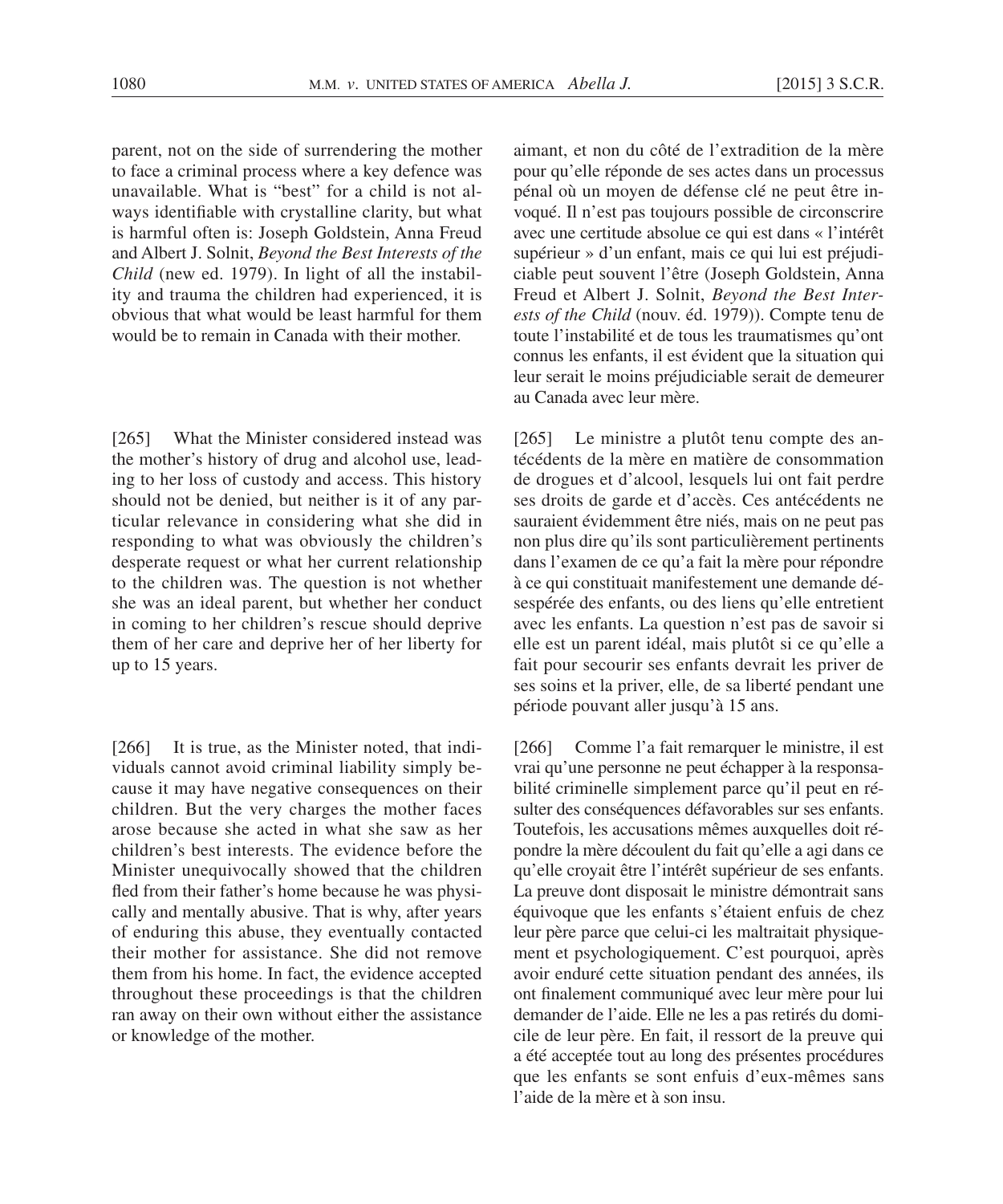[267] The Minister appears to skate over both the harm to which the children were subject while living with the father and the fact that the mother's apprehension of the children was clearly motivated by her desire to rescue them from harm. As such, he essentially penalized the children for escaping a situation of harm and reaching out to their mother for assistance. Yet it is difficult to see what choices they — or she — realistically had. He also penalized the mother for coming to the assistance of her children instead of ignoring their entreaties. This amounts to penalizing her for accepting her responsibility to protect the children from harm.

[268] There was extensive evidence in the committal proceedings about the children's strong relationship with their mother, including evidence that the mother "has always taken good care" of them. This can also be inferred from the fact that the children contacted her to rescue them from harm. In this case, to offer a measure of stability after suffering years of harm, where the very offence involves rescuing the children from a violent father, the children should be permitted to remain in the care of the mother who put herself in legal jeopardy to protect them, instead of relegated to foster care.

[269] At the end of the day, there is little demonstrable harm to the integrity of our extradition process in finding it to be unjust or oppressive to extradite the mother of young children she rescued, at their request, from their abusive father. The harm, on the other hand, of depriving the children of their mother in these circumstances is profound and, with respect, demonstrably unfair.

[270] Between returning to the abusive household, remaining in an abandoned home, or reuniting with their mother, the children clearly felt they had no alternative. Rightly or wrongly, the children evidently believed that taking such measures would be less harmful to their well-being than remaining in their father's abusive household. Should they [267] Le ministre semble s'être peu attardé au mal que subissaient les enfants lorsqu'ils vivaient chez leur père ainsi qu'au fait que leur mère était clairement mue par le désir de les sauver d'un danger en les prenant avec elle. Ce faisant, il punit essentiellement les enfants d'avoir échappé à une situation de danger et d'avoir demandé à leur mère de les aider. Pourtant, il est difficile de voir quelles solutions les enfants — ou la mère — avaient en réalité. Il punit également la mère pour être venue en aide à ses enfants, au lieu de rester sourde à leurs supplications. Cela équivaut à la pénaliser pour avoir assumé la responsabilité qui lui incombait de protéger ses enfants du danger.

[268] Lors de la procédure d'incarcération, une preuve abondante a été présentée pour démontrer les liens solides unissant les enfants à leur mère, notamment des éléments indiquant que la mère [TRA-DUCTION] « a toujours bien pris soin » d'eux. Cela peut également s'inférer du fait que les enfants ont communiqué avec elle pour qu'elle vienne à leur secours. En l'espèce, afin d'offrir aux enfants une certaine stabilité après des années de souffrance, dans un cas où l'infraction même qui est reprochée est le fait de les soustraire à un père violent, il faudrait permettre aux enfants de continuer de vivre avec leur mère qui a pris un risque sur le plan juridique pour les protéger, au lieu de les envoyer en famille d'accueil.

[269] En dernière analyse, le préjudice que causerait à l'intégrité de notre processus d'extradition le fait de conclure qu'il serait injuste ou tyrannique d'extrader une mère qui, à la demande de ses jeunes enfants, a soustrait ceux-ci à leur père violent est peu visible. Par ailleurs, le préjudice que subiraient les enfants privés de leur mère en pareilles circonstances est profond et, soit dit en toute déférence, manifestement inéquitable.

[270] Pris entre la perspective de retourner dans un foyer violent, de demeurer dans une maison abandonnée ou d'être réunis avec leur mère, les enfants ont clairement considéré qu'ils n'avaient pas vraiment le choix d'agir comme ils l'ont fait. À tort ou à raison, ils ont de toute évidence estimé que les mesures qu'ils prenaient seraient moins dommageables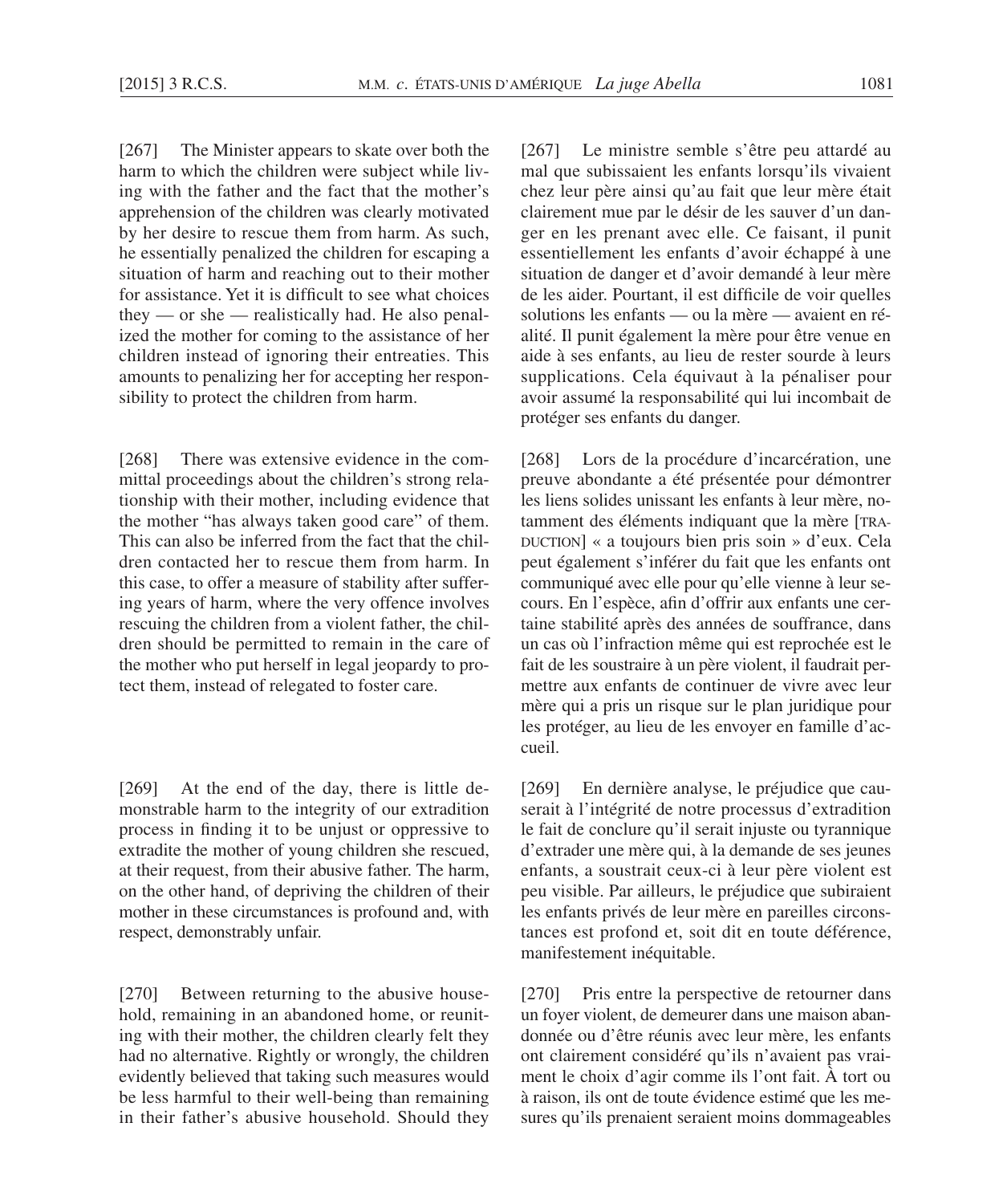have done so? We can hardly judge them for taking desperate measures to escape intolerable conditions placing them in harm's way. Should the mother have responded and assisted them? It is hardly realistic to expect a parent to do otherwise.

[271] The Minister was obliged to take into serious consideration why the children contacted their mother for assistance. They had suffered harm. They had no place to go. Reaching out to their mother was the only realistic alternative for them. And responding to their pleas for safety was the only realistic alternative for the mother.

[272] None of this appears to have been acknowledged in the Minister's decision, which lacks any of the compassionate considerations which are such a significant part of the Minister's responsibilities at the surrender stage.

[273] Moreover, the Minister failed to address the uncertainty of the father's whereabouts, his almost complete lack of interest in these proceedings and his indifference with respect to the interests of his children. Between the period of December 29, 2010 and May 26, 2011, for example, a social worker made 15 attempts to reach the father, leaving various messages on his answering machine. The social worker reported that the father only called back once to inquire into the judicial proceedings against the mother, and his phone number was subsequently disconnected. She further stated that the father never expressed the wish to have the children return to his home.

[274] If extradited, the mother could face up to 15 years imprisonment if convicted of the interference with custody charges. The result of her having responded to the children's pleas for assistance would, if she were sent to the United States, risk depriving the children not only of their mother who took them out of harm's way, but of *any* parent throughout their remaining childhood. Yet, the

pour leur bien-être que le fait de continuer d'habiter chez leur père violent. Devaient-ils agir de la sorte? Il est difficile de leur reprocher d'avoir pris des mesures désespérées dans le but d'échapper à une situation intolérable les exposant au danger. Peut-on reprocher à la mère d'avoir répondu à leur appel et de leur avoir porté assistance? Il n'est guère réaliste de s'attendre à ce qu'un parent agisse autrement.

[271] Le ministre était tenu de prendre sérieusement en considération la raison pour laquelle les enfants avaient communiqué avec leur mère pour obtenir son aide. Ils avaient été maltraités. Ils n'avaient nulle part où aller. Prendre contact avec leur mère était la seule solution réaliste à leurs yeux. De même, répondre à leurs demandes de protection constituait la seule solution réaliste pour la mère.

[272] Rien de tout cela ne semble avoir été reconnu dans la décision du ministre, laquelle fait abstraction de toutes les considérations humanitaires si importantes dans les responsabilités du ministre à l'étape de l'extradition.

[273] En outre, le ministre n'a pas traité de la question de l'incertitude concernant l'endroit où se trouvait le père, du fait qu'il ne s'est pratiquement pas intéressé au présent débat judiciaire et de son indifférence en ce qui a trait à l'intérêt de ses enfants. Du 29 décembre 2010 au 26 mai 2011, par exemple, une travailleuse sociale a tenté à 15 reprises de joindre le père, lui laissant divers messages sur son répondeur. Celle-ci a déclaré qu'il n'avait rappelé qu'une seule fois pour se renseigner au sujet de la poursuite judiciaire contre la mère et que son numéro de téléphone avait par la suite été mis hors service. Elle a ajouté que le père n'avait jamais exprimé le désir de voir ses enfants revenir chez lui.

[274] En cas d'extradition de la mère, celle-ci est passible d'une peine pouvant aller jusqu'à 15 ans d'emprisonnement si elle est déclarée coupable des accusations de violation d'une ordonnance de garde. En conséquence, le fait qu'elle ait répondu aux appels à l'aide de ses enfants risque, si elle est renvoyée aux États-Unis, de priver ceux-ci non seulement de leur mère, qui les a éloignés du danger, mais de *tout*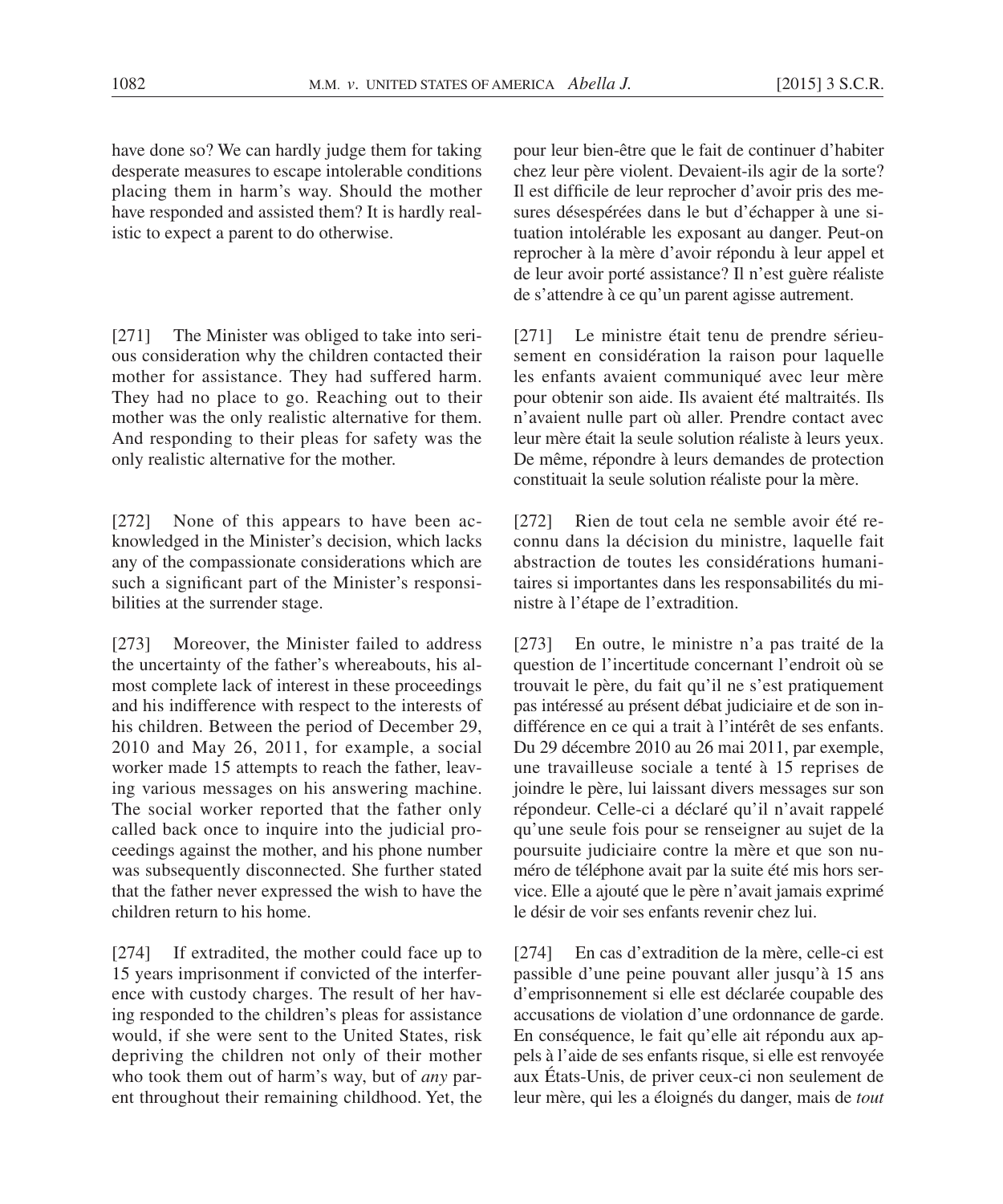Minister makes no reference to the impact of the surrender on the importance of maintaining family unity. And his observation that the availability of foster care adequately compensates for the mother's potential imprisonment in Georgia represents, with respect, an inexplicable rejection of the cornerstone of this country's child welfare philosophy, namely, to attempt whenever reasonably possible to keep children and parents together.

[275] No less problematic, in my view, is how the Minister dealt with the mother's s. 285 defence and the unavailability of an analogous defence in Georgia. The Minister acknowledged both that s. 285 would be available to the mother on these facts if she were facing prosecution in Canada, and that there was no s. 285-like defence in Georgia. Citing *Schmidt*, *Mellino* and other case law, the Minister concluded that Canadian courts have held that defences should be left for consideration by the requesting state's trial court. According to the Minister, the unavailability of an analogous defence to s. 285 did not mean that the mother would receive an unfair trial; on the contrary, in his view, she would have the opportunity to challenge the prosecution's case and present available defences and evidence.

[276] With respect, the Minister's position seems to me to be inherently contradictory. Asserting that defences should be raised in the requesting state, but at the same time acknowledging that no defence analogous to s. 285 is available to the mother in Georgia, led the Minister to unduly narrow his discretion. Section  $44(1)(a)$  requires him to consider *all* the relevant circumstances in deciding whether surrender would be unjust or oppressive. Even if one were to accept that the requirements for double criminality have been met, this does not relieve the Minister from his responsibility to consider that a statutory defence that goes to the very heart of the offence is available in Canada and not in Georgia.

parent, et ce, pour le reste de leur enfance. Pourtant, le ministre ne mentionne aucunement l'incidence de l'extradition sur l'importance de maintenir l'unité familiale. De plus, son observation selon laquelle la possibilité de placer les enfants en famille d'accueil contrebalance de manière adéquate l'éventualité d'un emprisonnement de la mère en Géorgie représente, soit dit en tout respect, un rejet inexplicable de la pierre angulaire de la philosophie de notre pays relativement à la protection de l'enfance, à savoir d'essayer, lorsque cela est raisonnablement possible, de ne pas séparer les enfants et les parents.

[275] À mon avis, un autre élément tout aussi problématique est la façon dont le ministre a traité la défense invoquée par la mère en application de l'art. 285, ainsi que l'absence d'une défense analogue en Géorgie. Le ministre a reconnu qu'au vu des faits, la mère pourrait invoquer la défense visée à l'art. 285 si elle était poursuivie au Canada et qu'il n'existait pas de moyen de défense semblable en Géorgie. Citant *Schmidt*, *Mellino* et d'autres précédents, il a conclu que les tribunaux canadiens avaient jugé que les moyens de défense devaient être laissés à l'appréciation du tribunal de première instance de l'État requérant. Selon le ministre, le fait que la mère ne puisse faire valoir une défense analogue à celle prévue à l'art. 285 ne signifiait pas qu'elle subirait un procès inéquitable; au contraire, elle aurait, selon lui, la possibilité de contester la preuve de la poursuite et de présenter sa preuve et les moyens de défense à sa disposition.

[276] Avec égards, la position du ministre me semble intrinsèquement contradictoire. Affirmer que les moyens de défense devraient être soulevés dans l'État requérant tout en reconnaissant en même temps qu'aucune défense analogue à celle prévue à l'art. 285 ne peut être invoquée par la mère en Géorgie a amené le ministre à restreindre indûment son pouvoir discrétionnaire. L'alinéa 44(1)*a*) l'oblige à tenir compte de *toutes* les circonstances lorsqu'il décide si l'extradition serait injuste ou tyrannique. Même si l'on reconnaît que les exigences relatives à la double incrimination sont respectées, cela ne dispense pas le ministre de la responsabilité de prendre en compte le fait qu'il est possible au Canada, mais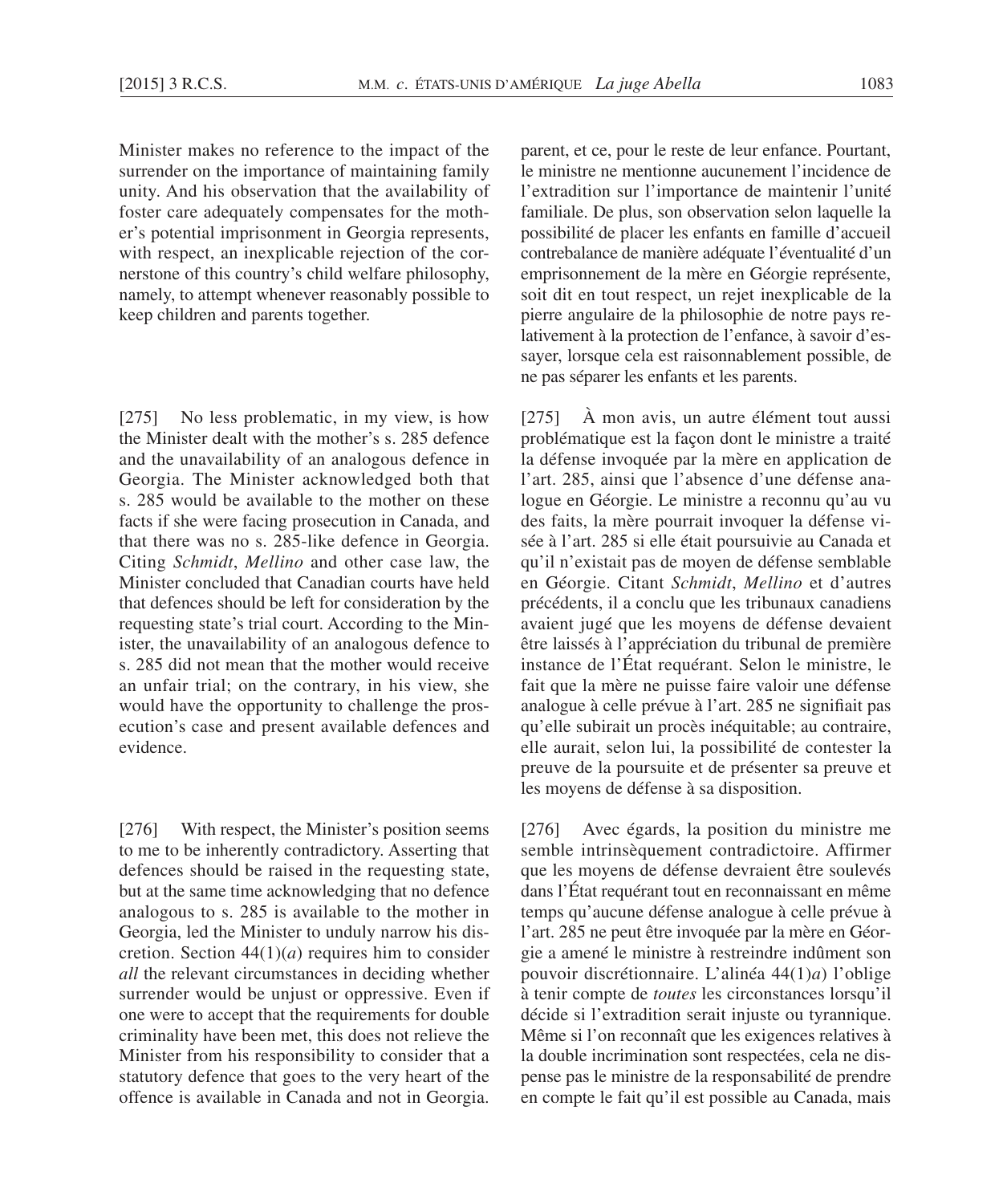In my view, such a consideration falls squarely within the Minister's statutory safety valve function at the surrender stage, and is therefore a necessary consideration when discretion is exercised under s. 44(1)(*a*).

[277] Limiting his assessment of the mother's trial in Georgia to whether it would be procedurally fair instead of whether it would be unjust or oppressive to extradite her, sidesteps the proper analysis. As the Criminal Lawyers' Association (Ontario) submits, the Minister cannot ignore substantive differences between the Canadian legal system and the foreign legal system simply because the foreign system is otherwise procedurally fair. It is true that the extradition process does not require that there be mirror conformity between the requesting state's criminal justice system and the system in place in Canada: *Kindler*, at p. 844. However, given the liberty interests at stake and the potential for criminal liability in circumstances that may not attract punishment in Canada, it is not enough to determine whether the trial in the requesting state will be *procedurally* fair.

[278] As Charron J. observed in *Fischbacher*, "the conduct of the proceedings in the requesting country before and after the request for extradition" may be a relevant factor in deciding whether to order surrender: para. 38. The presence of a statutory defence in Canada going directly to criminality where no analogous defence is recognized in the requesting state is, on its face, the very sort of factor that makes surrender unjust or oppressive. Surely, as our Court has held, if the Minister must compare the likely sentence that would be imposed in the requesting state with the likely sentence that would be imposed in Canada, he must also evaluate the likely defences that can and cannot be raised in both countries: *Anderson*, at para. 27. This does not require perfect symmetry between Canadian laws and the laws of the requesting state. As McLachlin J. observed in *Kindler*, the

non en Géorgie, d'invoquer un moyen de défense qui est prévu par la loi et qui touche à l'essence même de l'infraction. À mon avis, cette considération relève clairement du rôle de soupape de sûreté que la loi confère au ministre à l'étape de l'extradition, et il est donc nécessaire qu'il en tienne compte dans l'exercice du pouvoir discrétionnaire prévu à l'al. 44(1)*a*).

[277] En limitant son appréciation du procès que subirait la mère en Géorgie à la question de savoir si celui-ci serait équitable sur le plan procédural, plutôt qu'à celle de savoir si l'extradition serait injuste ou tyrannique, le ministre se trouve à éviter l'analyse appropriée. Comme le soutient la Criminal Lawyers' Association (Ontario), le ministre ne peut faire abstraction des différences importantes qui existent entre le système juridique canadien et le système juridique étranger du simple fait que ce dernier est par ailleurs équitable sur le plan procédural. Il est vrai que le processus d'extradition n'exige pas que le système de justice criminelle de l'État requérant corresponde en tout point à celui en place au Canada (*Kindler*, p. 844). Cependant, étant donné les droits à la liberté en cause et le risque de responsabilité criminelle dans des circonstances non susceptibles d'entraîner une peine au Canada, il n'est pas suffisant de déterminer si le procès dans l'État requérant sera équitable *sur le plan procédural*.

[278] Comme l'a souligné la juge Charron dans l'arrêt *Fischbacher*, « le déroulement de l'instance dans l'État requérant avant et après la demande d'extradition » peut constituer un facteur pertinent pour décider s'il y a lieu d'ordonner l'extradition (par. 38). L'existence au Canada d'un moyen de défense prévu par la loi qui se rapporte directement à la criminalité, alors qu'aucun moyen de défense analogue n'est reconnu dans l'État requérant, représente, à première vue, le type même de facteur propre à rendre l'extradition injuste ou tyrannique. Bien entendu, comme l'a souligné notre Cour, si le ministre a l'obligation de comparer la peine qui serait vraisemblablement infligée dans l'État requérant et la peine qui serait vraisemblablement imposée au Canada, il doit aussi évaluer les moyens de défense qui peuvent ou non vraisemblablement être soulevés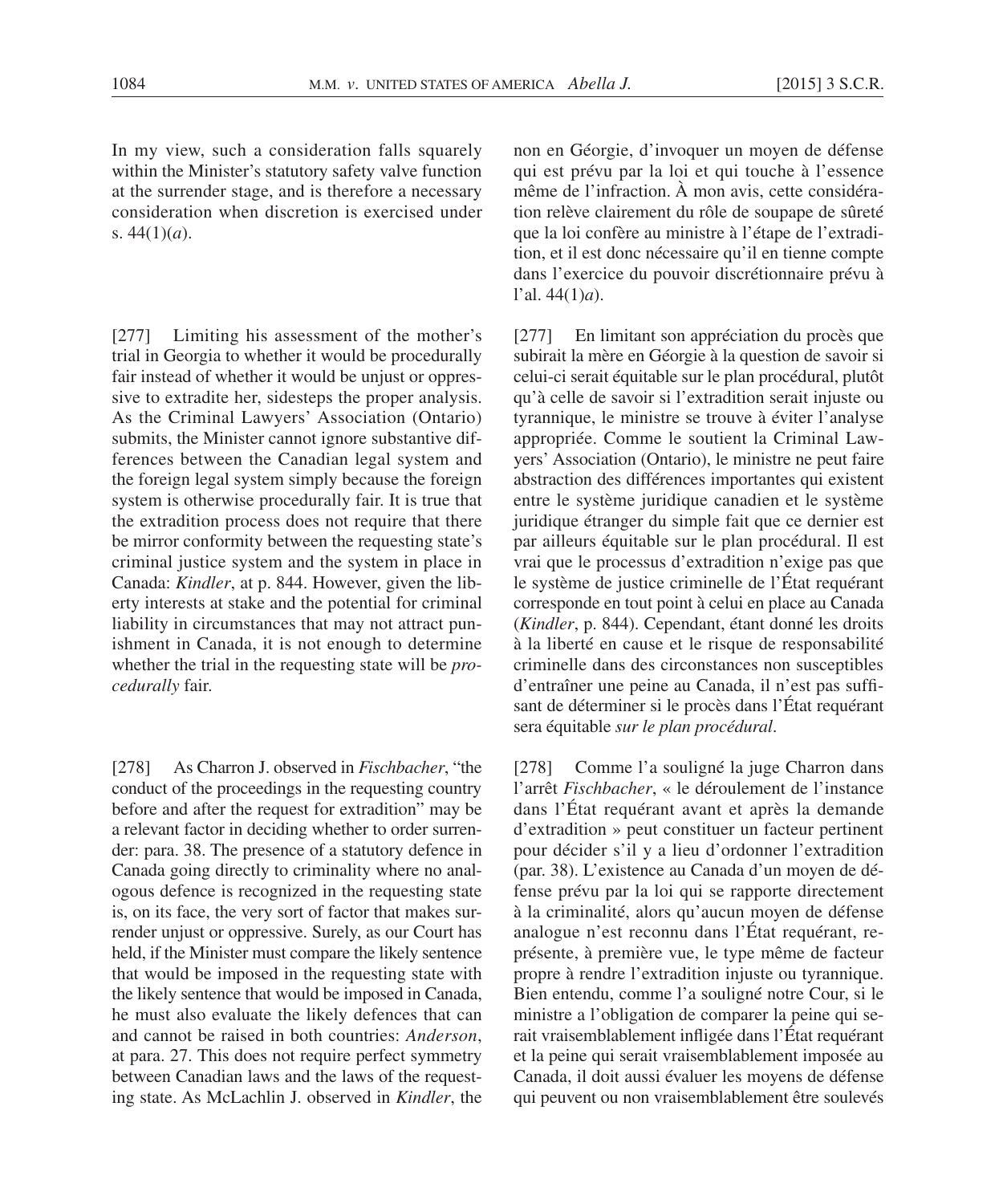extradition process "must accommodate differences between our system of criminal justice and the systems in place in reciprocating states": p. 844.

[279] That said, where a person sought for extradition faces a consequence he or she would not face in this country because a statutory defence is not recognized under the requesting state's law, the basic demands of justice mandate consideration of the implications of this fact. Such an approach is consistent with this Court's understanding of the important liberty interests at stake in the extradition process. Extradition constitutes a serious denial of liberty: *Ferras*, at para. 12. As a result, "extradition practices have been tailored as much as possible for the protection of the liberty of the individual": *United States of America v. Cotroni*, [1989] 1 S.C.R. 1469, at p. 1490. Extradition to a country that does not recognize a defence analogous to s. 285 is therefore an important consideration in the extradition process.

[280] Moreover, as indicated in the portion of these reasons dealing with the committal order, to the extent cases like *Schmidt* and *Mellino* can be read to preclude consideration of defences in the extradition context, this case is clearly distinguishable because it involves a statutory defence which directly engages criminality, not a *Charter* or procedural defence. In addition, unlike *Schmidt* and *Mellino* where this Court suggested that the extradition judge has no jurisdiction to deal with defences that could be raised at trial, it is beyond dispute that the mother will not be able to raise a defence analogous to s. 285 before the trial court in Georgia. And finally, unlike *Schmidt* and *Mellino* which dealt with committal, this case is also an appeal from a surrender decision, where the scope of the Minister's role as an important safety valve is far wider than that of the extradition judge, hence the words "unjust" and "oppressive" and "all the relevant circumstances". dans les deux pays (*Anderson*, par. 27). Il n'est pas nécessaire qu'il y ait symétrie parfaite entre les lois canadiennes et celles de l'État requérant. Comme l'a fait observer la juge McLachlin dans l'arrêt *Kindler*, le processus d'extradition « doit tenir compte des différences entre notre système de justice pénale et les systèmes en vigueur dans les autres États qui pratiquent la réciprocité » (p. 844-845).

[279] Cela dit, lorsque l'intéressé est exposé à des conséquences auxquelles il ne serait pas exposé dans notre pays au motif qu'une défense prévue par la loi ici n'est pas reconnue dans le droit de l'État requérant, les exigences fondamentales de la justice commandent l'examen des implications de ce fait. Cette approche est conforme à la façon dont la Cour interprète les importants droits à la liberté qui sont en jeu dans le processus d'extradition. L'extradition constitue une atteinte grave à la liberté (*Ferras*, par. 12). Par conséquent, « les pratiques d'extradition ont été façonnées autant que possible pour la protection de la liberté de l'individu » (*États-Unis d'Amérique c. Cotroni*, [1989] 1 R.C.S. 1469, p. 1490). L'extradition vers un pays qui ne reconnaît pas une défense analogue à celle prévue à l'art. 285 constitue donc une considération importante dans le processus d'extradition.

[280] En outre, comme je l'indique dans la partie de mes motifs relative à l'ordonnance d'incarcération, dans la mesure où ils peuvent être interprétés de manière à exclure l'examen des moyens de défense dans le contexte de l'extradition, des arrêts tels *Schmidt* et *Mellino* se distinguent clairement d'avec la présente affaire, en ce que celle-ci concerne un moyen de défense prévu par la loi qui se rapporte directement à la criminalité, et non un moyen de défense d'ordre procédural ou fondé sur la *Charte*. De plus, contrairement aux arrêts *Schmidt* et *Mellino*, dans lesquels notre Cour a laissé entendre que le juge d'extradition n'avait pas compétence pour examiner des moyens de défense pouvant être soulevés au procès, il n'est pas contesté que la mère ne pourra pas soulever un moyen analogue à celui prévu à l'art. 285 devant le tribunal de première instance en Géorgie. Enfin, contrairement aux arrêts *Schmidt* et *Mellino*, qui portaient sur l'incarcération, le présent